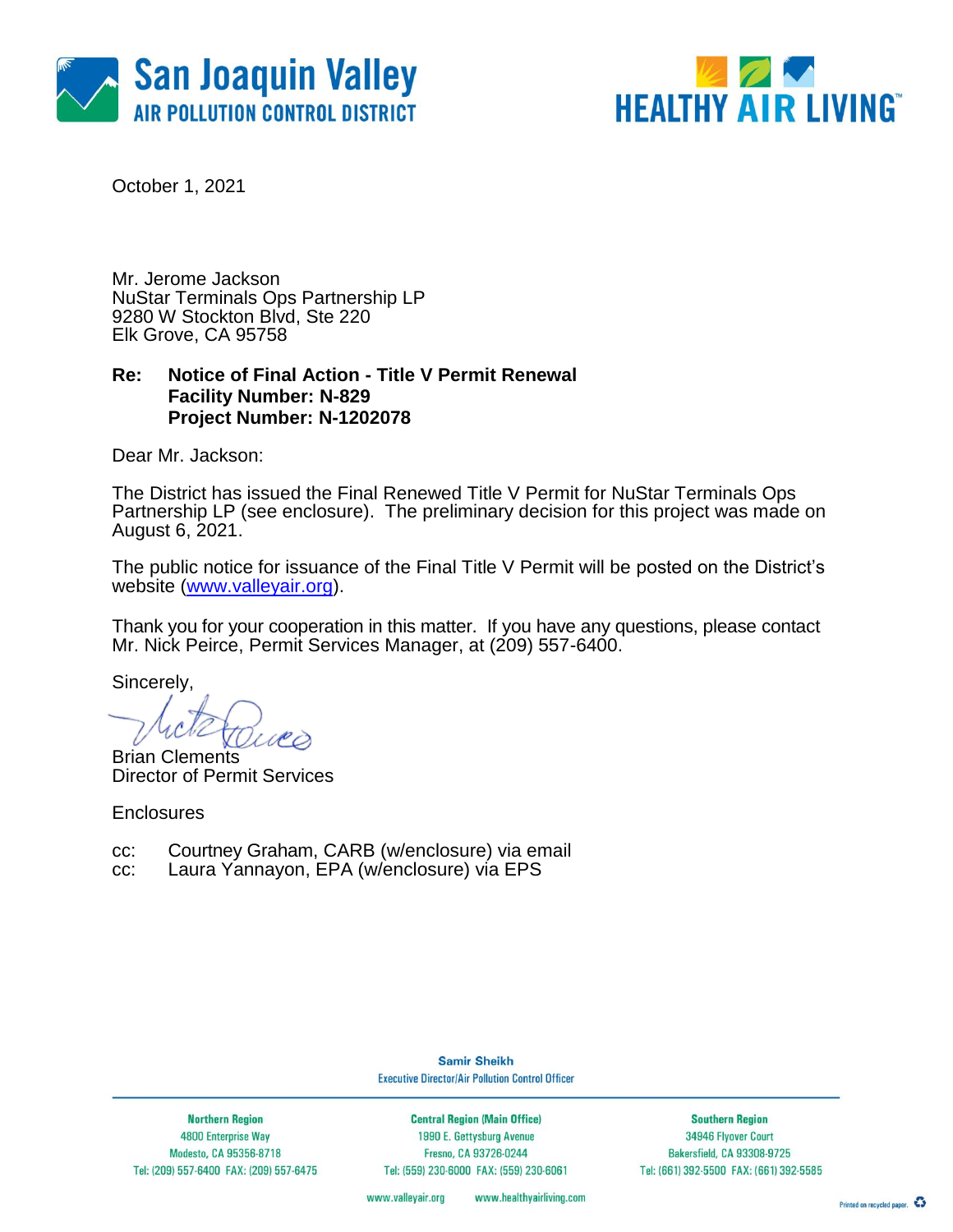### **FACILITY:** N-829-0-5 **EXPIRATION DATE:** 11/30/2025

# **FACILITY-WIDE REQUIREMENTS**

- 1. The owner or operator shall notify the District of any breakdown condition as soon as reasonably possible, but no later than one hour after its detection, unless the owner or operator demonstrates to the District's satisfaction that the longer reporting period was necessary. [District Rule 1100, 6.1; County Rules 110 (Fresno, Stanislaus, San Joaquin); 109 (Merced); 113 (Madera); and 111 (Kern, Tulare, Kings)] Federally Enforceable Through Title V Permit
- 2. The District shall be notified in writing within ten days following the correction of any breakdown condition. The breakdown notification shall include a description of the equipment malfunction or failure, the date and cause of the initial failure, the estimated emissions in excess of those allowed, and the methods utilized to restore normal operations. [District Rule 1100, 7.0; County Rules 110 (Fresno, Stanislaus, San Joaquin); 109 (Merced); 113 (Madera); and 111 (Kern, Tulare, Kings)] Federally Enforceable Through Title V Permit
- 3. The owner or operator of any stationary source operation that emits more than 25 tons per year of nitrogen oxides or reactive organic compounds, shall provide the District annually with a written statement in such form and at such time as the District prescribes, showing actual emissions of nitrogen oxides and reactive organic compounds from that source. [District Rule 1160, 5.0] Federally Enforceable Through Title V Permit
- 4. Any person building, altering or replacing any operation, article, machine, equipment, or other contrivance, the use of which may cause the issuance of air contaminants or the use of which may eliminate, reduce, or control the issuance of air contaminants, shall first obtain an Authority to Construct (ATC) from the District unless exempted by District Rule 2020 (12/20/07). [District Rule 2010, 3.0 and 4.0; and 2020] Federally Enforceable Through Title V Permit
- 5. The permittee must comply with all conditions of the permit including permit revisions originated by the District. All terms and conditions of a permit that are required pursuant to the Clean Air Act (CAA), including provisions to limit potential to emit, are enforceable by the EPA and Citizens under the CAA. Any permit noncompliance constitutes a violation of the CAA and the District Rules and Regulations, and is grounds for enforcement action, for permit termination, revocation, reopening and reissuance, or modification; or for denial of a permit renewal application. [District Rules 2070, 7.0; 2080; and 2520, 9.8.1 and 9.13.1] Federally Enforceable Through Title V Permit
- 6. A Permit to Operate or an Authority to Construct shall not be transferred unless a new application is filed with and approved by the District. [District Rule 2031] Federally Enforceable Through Title V Permit
- 7. Every application for a permit required under Rule 2010 (12/17/92) shall be filed in a manner and form prescribed by the District. [District Rule 2040] Federally Enforceable Through Title V Permit
- 8. The operator shall maintain records of required monitoring that include: 1) the date, place, and time of sampling or measurement; 2) the date(s) analyses were performed; 3) the company or entity that performed the analysis; 4) the analytical techniques or methods used; 5) the results of such analysis; and 6) the operating conditions at the time of sampling or measurement. [District Rule 2520, 9.4.1] Federally Enforceable Through Title V Permit
- 9. The operator shall retain records of all required monitoring data and support information for a period of at least 5 years from the date of the monitoring sample, measurement, or report. Support information includes copies of all reports required by the permit and, for continuous monitoring instrumentation, all calibration and maintenance records and all original strip-chart recordings. [District Rule 2520, 9.4.2] Federally Enforceable Through Title V Permit

FACILITY-WIDE REQUIREMENTS CONTINUE ON NEXT PAGE

These terms and conditions are part of the Facility-wide Permit to Operate. Any amendments to these Facility-wide Requirements that affect specific Permit Units may constitute modification of those Permit Units.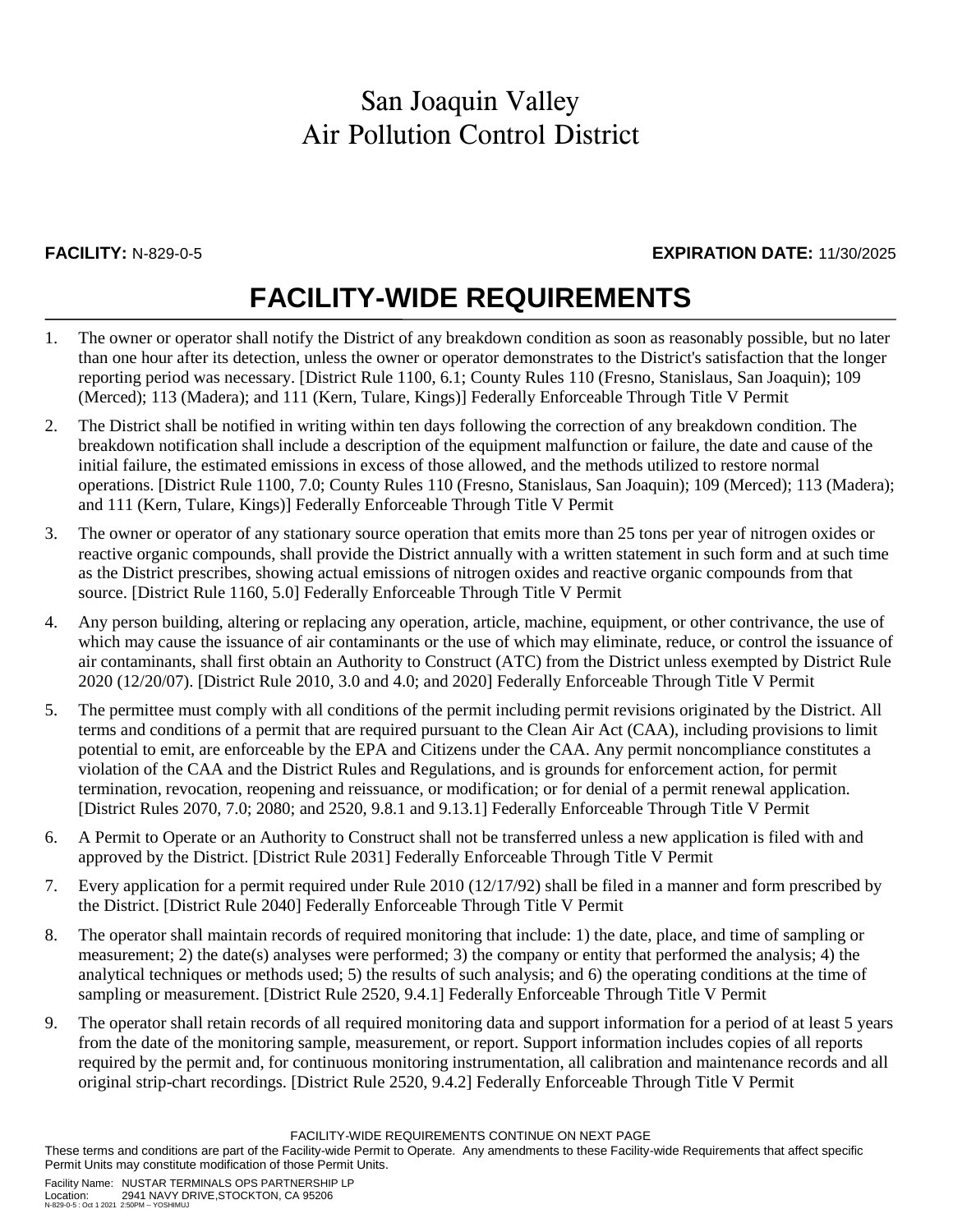Facility-wide Requirements for N-829-0-5 (continued) Page 2 of 4

- 10. The operator shall submit reports of any required monitoring at least every six months unless a different frequency is required by an applicable requirement. All instances of deviations from permit requirements must be clearly identified in such reports. [District Rule 2520, 9.5.1] Federally Enforceable Through Title V Permit
- 11. Deviations from permit conditions must be promptly reported, including deviations attributable to upset conditions, as defined in the permit. For the purpose of this condition, promptly means as soon as reasonably possible, but no later than 10 days after detection. The report shall include the probable cause of such deviations, and any corrective actions or preventive measures taken. All required reports must be certified by a responsible official consistent with section 10.0 of District Rule 2520 (6/21/01). [District Rules 2520, 9.5.2 and 1100, 7.0] Federally Enforceable Through Title V Permit
- 12. If for any reason a permit requirement or condition is being challenged for its constitutionality or validity by a court of competent jurisdiction, the outcome of such challenge shall not affect or invalidate the remainder of the conditions or requirements in that permit. [District Rule 2520, 9.7] Federally Enforceable Through Title V Permit
- 13. It shall not be a defense for a permittee in an enforcement action that it would have been necessary to halt or reduce the permitted activity in order to maintain compliance with the conditions of the permit. [District Rule 2520, 9.8.2] Federally Enforceable Through Title V Permit
- 14. The permit may be modified, revoked, reopened and reissued, or terminated for cause. The filing of a request by the permittee for a permit modification, revocation and reissuance, or termination, or a notification of planned changes or anticipated noncompliance does not stay any permit condition. [District Rule 2520, 9.8.3] Federally Enforceable Through Title V Permit
- 15. The permit does not convey any property rights of any sort, or any exclusive privilege. [District Rule 2520, 9.8.4] Federally Enforceable Through Title V Permit
- 16. The Permittee shall furnish to the District, within a reasonable time, any information that the District may request in writing to determine whether cause exists for modifying, revoking and reissuing, or terminating the permit or to determine compliance with the permit. Upon request, the permittee shall also furnish to the District copies of records required to be kept by the permit or, for information claimed to be confidential, the permittee may furnish such records directly to EPA along with a claim of confidentiality. [District Rule 2520, 9.8.5] Federally Enforceable Through Title V Permit
- 17. The permittee shall pay annual permit fees and other applicable fees as prescribed in Regulation III of the District Rules and Regulations. [District Rule 2520, 9.9] Federally Enforceable Through Title V Permit
- 18. Upon presentation of appropriate credentials, a permittee shall allow an authorized representative of the District to enter the permittee's premises where a permitted source is located or emissions related activity is conducted, or where records must be kept under condition of the permit. [District Rule 2520, 9.13.2.1] Federally Enforceable Through Title V Permit
- 19. Upon presentation of appropriate credentials, a permittee shall allow an authorized representative of the District to have access to and copy, at reasonable times, any records that must be kept under the conditions of the permit. [District Rule 2520, 9.13.2.2] Federally Enforceable Through Title V Permit
- 20. Upon presentation of appropriate credentials, a permittee shall allow an authorized representative of the District to inspect at reasonable times any facilities, equipment, practices, or operations regulated or required under the permit. [District Rule 2520, 9.13.2.3] Federally Enforceable Through Title V Permit
- 21. Upon presentation of appropriate credentials, a permittee shall allow an authorized representative of the District to sample or monitor, at reasonable times, substances or parameters for the purpose of assuring compliance with the permit or applicable requirements. [District Rule 2520, 9.13.2.4] Federally Enforceable Through Title V Permit
- 22. No air contaminants shall be discharged into the atmosphere for a period or periods aggregating more than 3 minutes in any one hour which is as dark or darker than Ringelmann #1 or equivalent to 20% opacity and greater, unless specifically exempted by District Rule 4101 (02/17/05). If the equipment or operation is subject to a more stringent visible emission standard as prescribed in a permit condition, the more stringent visible emission limit shall supersede this condition. [District Rule 4101, and County Rules 401 (in all eight counties in the San Joaquin Valley)] Federally Enforceable Through Title V Permit

FACILITY-WIDE REQUIREMENTS CONTINUE ON NEXT PAGE

These terms and conditions are part of the Facility-wide Permit to Operate.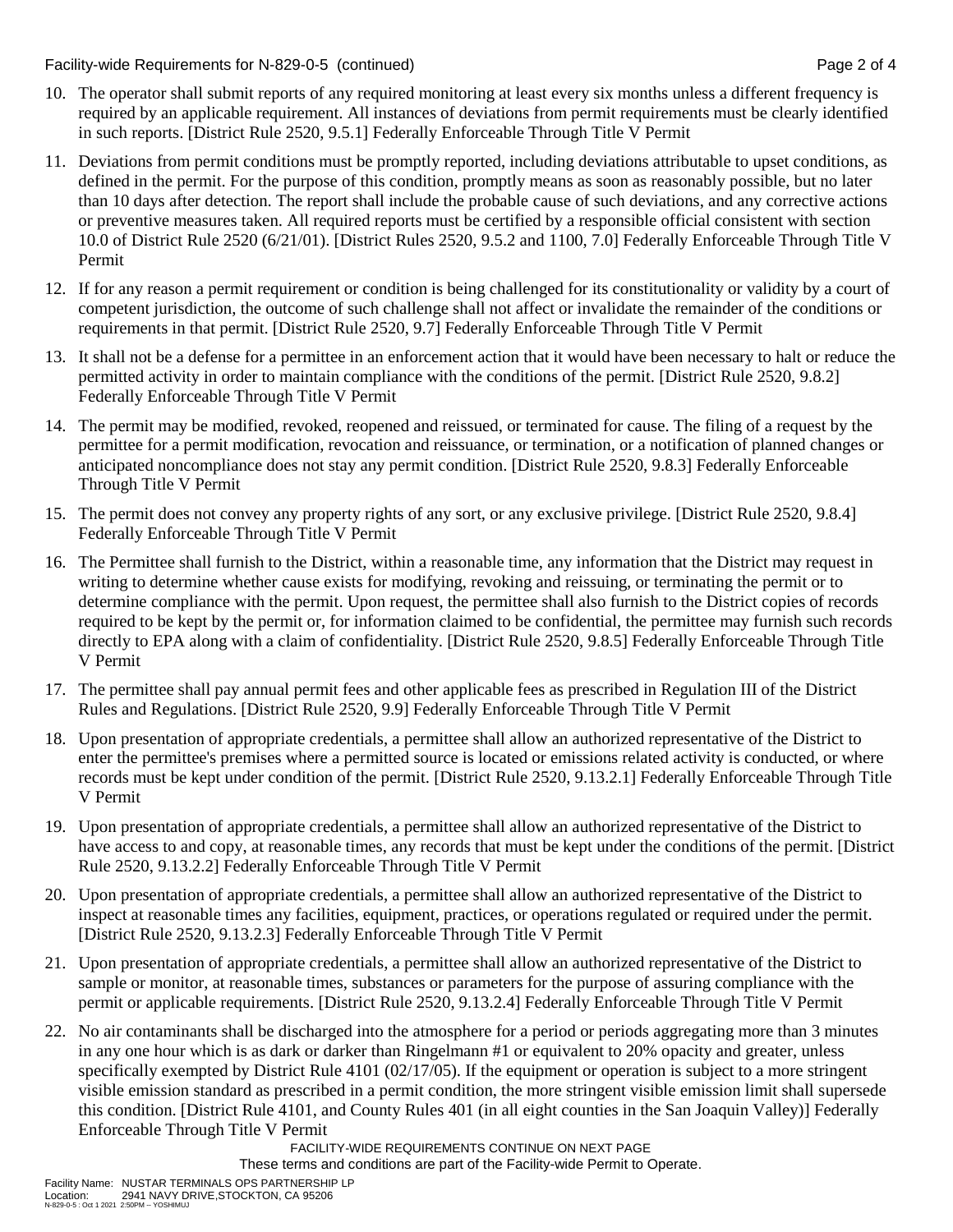Facility-wide Requirements for N-829-0-5 (continued) Page 3 of 4

- 23. No person shall manufacture, blend, repackage, supply, sell, solicit or apply any architectural coating with a VOC content in excess of the corresponding limit specified in Table of Standards 1 effective until 12/30/10 or Table of Standards 2 effective on and after 1/1/11 of District Rule 4601 (12/17/09) for use or sale within the District. [District Rule 4601, 5.1] Federally Enforceable Through Title V Permit
- 24. All VOC-containing materials subject to Rule 4601 (12/17/09) shall be stored in closed containers when not in use. [District Rule 4601, 5.4] Federally Enforceable Through Title V Permit
- 25. The permittee shall comply with all the Labeling and Test Methods requirements outlined in Rule 4601 sections 6.1 and 6.3 (12/17/09). [District Rule 4601, 6.1 and 6.3] Federally Enforceable Through Title V Permit
- 26. With each report or document submitted under a permit requirement or a request for information by the District or EPA, the permittee shall include a certification of truth, accuracy, and completeness by a responsible official. [District Rule 2520, 9.13.1 and 10.0] Federally Enforceable Through Title V Permit
- 27. If the permittee performs maintenance on, or services, repairs, or disposes of appliances, the permittee shall comply with the standards for Recycling and Emissions Reduction pursuant to 40 CFR Part 82, Subpart F. [40 CFR 82 Subpart F] Federally Enforceable Through Title V Permit
- 28. If the permittee performs service on motor vehicles when this service involves the ozone-depleting refrigerant in the motor vehicle air conditioner (MVAC), the permittee shall comply with the standards for Servicing of Motor Vehicle Air Conditioners pursuant to all the applicable requirements as specified in 40 CFR Part 82, Subpart B. [40 CFR Part 82, Subpart B] Federally Enforceable Through Title V Permit
- 29. Disturbances of soil related to any construction, demolition, excavation, extraction, or other earthmoving activities shall comply with the requirements for fugitive dust control in District Rule 8021 unless specifically exempted under Section 4.0 of Rule 8021 (8/19/2004) or Rule 8011 (8/19/2004). [District Rules 8011 and 8021] Federally Enforceable Through Title V Permit
- 30. Outdoor handling, storage and transport of any bulk material which emits dust shall comply with the requirements of District Rule 8031, unless specifically exempted under Section 4.0 of Rule 8031 (8/19/2004) or Rule 8011 (8/19/2004). [District Rules 8011 and 8031] Federally Enforceable Through Title V Permit
- 31. An owner/operator shall prevent or cleanup any carryout or trackout in accordance with the requirements of District Rule 8041 Section 5.0, unless specifically exempted under Section 4.0 of Rule 8041 (8/19/2004) or Rule 8011 (8/19/2004). [District Rules 8011 and 8041] Federally Enforceable Through Title V Permit
- 32. Whenever open areas are disturbed, or vehicles are used in open areas, the facility shall comply with the requirements of Section 5.0 of District Rule 8051, unless specifically exempted under Section 4.0 of Rule 8051 (8/19/2004) or Rule 8011 (8/19/2004). [District Rules 8011 and 8051] Federally Enforceable Through Title V Permit
- 33. Any paved road or unpaved road shall comply with the requirements of District Rule 8061 unless specifically exempted under Section 4.0 of Rule 8061 (8/19/2004) or Rule 8011 (8/19/2004). [District Rules 8011 and 8061] Federally Enforceable Through Title V Permit
- 34. Any unpaved vehicle/equipment area that anticipates more than 50 Average annual daily Trips (AADT) shall comply with the requirements of Section 5.1.1 of District Rule 8071. Any unpaved vehicle/equipment area that anticipates more than 150 vehicle trips per day (VDT) shall comply with the requirements of Section 5.1.2 of District Rule 8071. On each day that 25 or more VDT with 3 or more axles will occur on an unpaved vehicle/equipment traffic area, the owner/operator shall comply with the requirements of Section 5.1.3 of District Rule 8071. On each day when a special event will result in 1,000 or more vehicles that will travel/park on an unpaved area, the owner/operator shall comply with the requirements of Section 5.1.4 of District Rule 8071. All sources shall comply with the requirements of Section 5.0 of District Rule 8071 unless specifically exempted under Section 4.0 of Rule 8071 (9/16/2004) or Rule 8011 (8/19/2004). [District Rules 8011 and 8071] Federally Enforceable Through Title V Permit
- 35. Any owner or operator of a demolition or renovation activity, as defined in 40 CFR 61.141, shall comply with the applicable inspection, notification, removal, and disposal procedures for asbestos containing materials as specified in 40 CFR 61.145 (Standard for Demolition and Renovation). [40 CFR 61 Subpart M] Federally Enforceable Through Title V Permit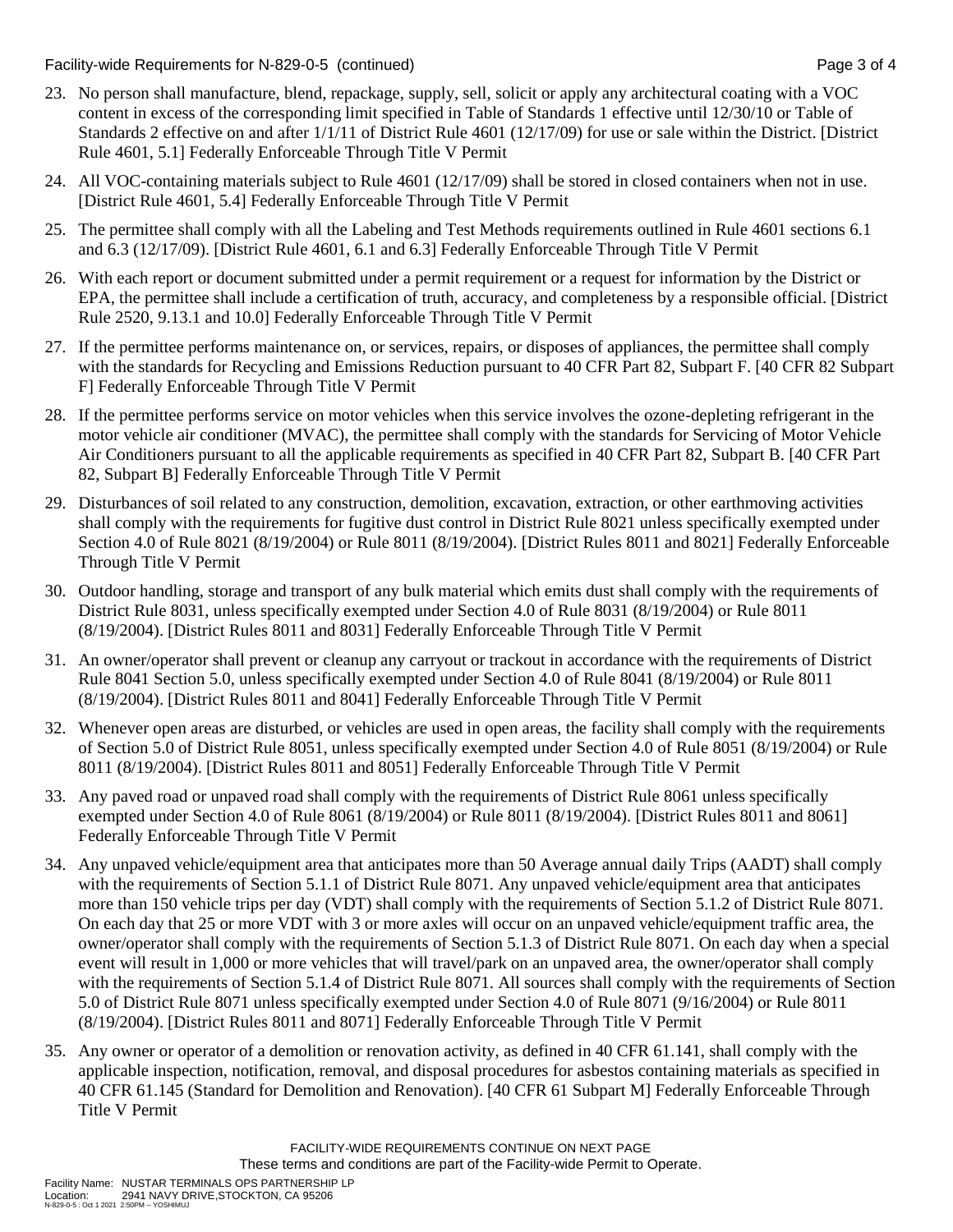Facility-wide Requirements for N-829-0-5 (continued) Page 4 of 4

- 36. The permittee shall submit certifications of compliance with the terms and standards contained in Title V permits, including emission limits, standards and work practices, to the District and the EPA annually (or more frequently as specified in an applicable requirement or as specified by the District). The certification shall include the identification of each permit term or condition, the compliance status, whether compliance was continuous or intermittent, the methods used for determining the compliance status, and any other facts required by the District to determine the compliance status of the source. [District Rule 2520, 9.16] Federally Enforceable Through Title V Permit
- 37. The permittee shall submit an application for Title V permit renewal to the District at least six months, but not greater than 18 months, prior to the permit expiration date. [District Rule 2520, 5.2] Federally Enforceable Through Title V Permit
- 38. When a term is not defined in a Title V permit condition, the definition in the rule cited as the origin and authority for the condition in a Title V permits shall apply. [District Rule 2520, 9.1.1] Federally Enforceable Through Title V Permit
- 39. Compliance with permit conditions in the Title V permit shall be deemed in compliance with the following outdated SIP requirements: Rule 401 (Madera, Fresno, Kern, Kings, San Joaquin, Stanislaus, Tulare and Merced), Rule 110 (Fresno, Stanislaus, San Joaquin), Rule 109 (Merced), Rule 113 (Madera), Rule 111 (Kern, Tulare, Kings), and Rule 202 (Fresno, Kern, Tulare, Kings, Madera, Stanislaus, Merced, San Joaquin). A permit shield is granted from these requirements. [District Rule 2520, 13.2] Federally Enforceable Through Title V Permit
- 40. Compliance with permit conditions in the Title V permit shall be deemed in compliance with the following applicable requirements: SJVUAPCD Rules 1100, sections 6.1 and 7.0 (12/17/92); 2010, sections 3.0 and 4.0 (12/17/92); 2031 (12/17/92); 2040 (12/17/92); 2070, section 7.0 (12/17/92); 2080 (12/17/92); 4101 (2/17/05); 4601 (12/17/09); 8021 (8/19/2004); 8031 (8/19/2004); 8041 (8/19/2004); 8051 (8/19/2004); 8061 (8/19/2004); and 8071 (9/16/2004). A permit shield is granted from these requirements. [District Rule 2520, 13.2] Federally Enforceable Through Title V Permit
- 41. The reporting periods for the Report of Required Monitoring and the Compliance Certification Report begin January 1 of every year, unless alternative dates are approved by the District Compliance Division. These reports are due within 30 days after the end of the reporting period [District Rule 2520] Federally Enforceable Through Title V Permit
- 42. No air contaminant shall be released into the atmosphere which causes a public nuisance. [District Rule 4102]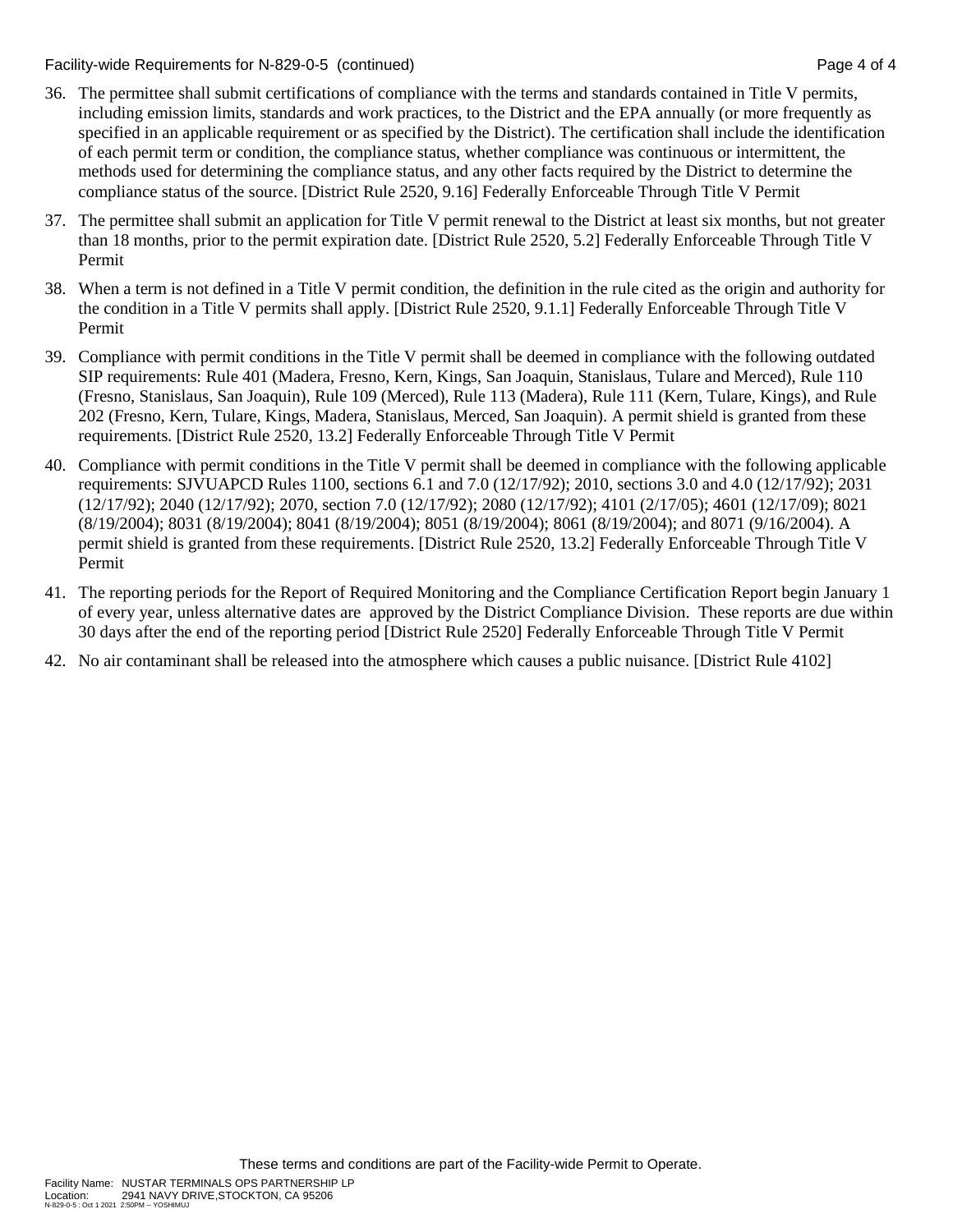N-829-1-12 : Oct 1 2021 2:50PM -- YOSHIMUJ

#### **PERMIT UNIT:** N-829-1-12 **EXPIRATION DATE:** 11/30/2025

#### **EQUIPMENT DESCRIPTION:**

FOUR LANE TRUCK LOADING RACK (NORTH) CONSISTING OF 7 GASOLINE LOADING ARMS, 3 DIESEL/BIODIESEL LOADING ARMS, AND 1 BIODIESEL LOADING ARM, A BIODIESEL LOADING PUMP, AND A 2-STREAM BLEND SKID

## **PERMIT UNIT REQUIREMENTS**

- 1. Fugitive VOC from components, such as valve, flange, connector, pump seal, etc., associated with this permit unit shall not exceed 219 pounds in any one calendar year. [District Rule 2201] Federally Enforceable Through Title V Permit
- 2. Fugitive VOC emissions from component leaks shall be calculated using component count and appropriate emission factors from "California Implementation Guidelines for Estimating Mass Emissions of Fugitive Hydrocarbon Leaks at Petroleum Facilities", Table IV-1b (Feb 1999) - Marketing Terminal Average Emission Factors. [District Rule 2201] Federally Enforceable Through Title V Permit
- 3. The combined quantity of organic liquids (as defined in District Rule 4624) loaded through permit units N-829-1 and N-829-2 shall not exceed 2,071,233 gallons in any one day. [District Rule 2201] Federally Enforceable Through Title V Permit
- 4. The combined quantity of organic liquids (as defined in District Rule 4624) loaded through permit units N-829-1 and N-829-2 shall not exceed 756,000,000 gallons in any one rolling 12-month period. [District Rule 2201] Federally Enforceable Through Title V Permit
- 5. The combined maximum number of organic liquids hose disconnections performed by permit units N-829-1 and N-829-2 shall not exceed 2,072 disconnects in any one day. [District Rule 2201] Federally Enforceable Through Title V Permit
- 6. The combined maximum number of organic liquids hose disconnections performed by permit units N-829-1 and N-829-2 shall not exceed 756,000 disconnects in any one rolling 12-month period. [District Rule 2201] Federally Enforceable Through Title V Permit
- 7. The VOC emission rate from each organic liquids hose disconnect shall not exceed 0.0172 pounds per disconnect. {The VOC emissions rate from each disconnect shall be calculated as follow: VOC emissions rate (lb/disconnect) = 10 mL-VOC/disconnect x organic liquid density (lb/gal) x (1 gal/3785.41 mL)}. [District Rule 2201] Federally Enforceable Through Title V Permit
- 8. The loading rack shall be equipped with bottom loading equipment, dry break couplers, and a vapor collection and control system such that the VOC emissions shall not exceed 0.08 pounds per 1,000 gallons of organic liquid loaded. [District Rule 2201] Federally Enforceable Through Title V Permit
- 9. All vapors displaced from tank truck loading shall be vented to the vapor combustion system under permit unit N-829- 20. [District Rule 2201 and 40 CFR Part 60.502(a), (f), and (g)] Federally Enforceable Through Title V Permit
- 10. The vapor collection system shall be operated in a manner to prevent any organic vapors collected at one loading rack from passing to another loading rack. [40 CFR Part 60.502(d) and 40 CFR Part 63.11088(a)] Federally Enforceable Through Title V Permit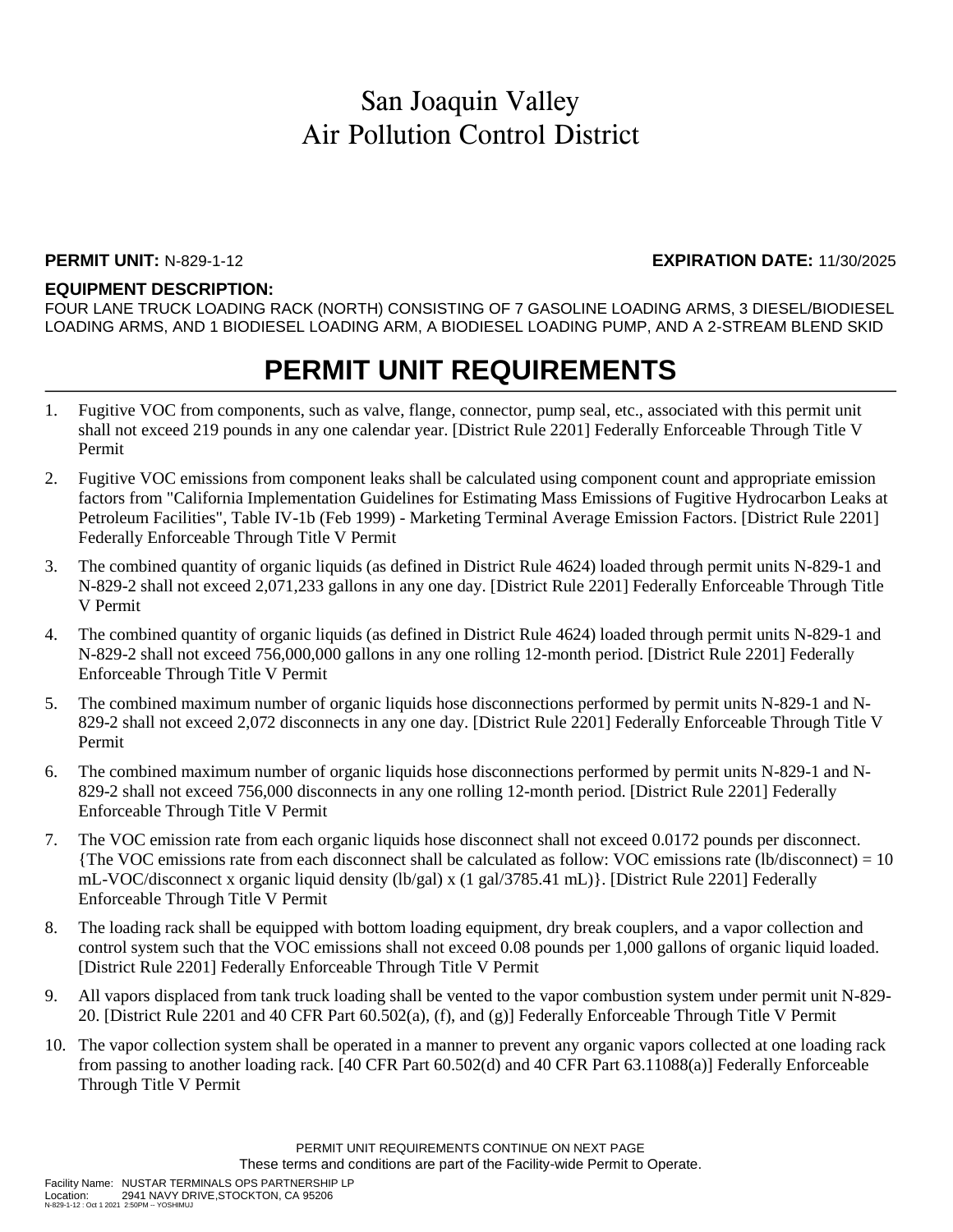Permit Unit Requirements for N-829-1-12 (continued) **Page 2** of 3

- 11. Gasoline shall be loaded only into vapor-tight tank trucks. [40 CFR Part 60.502(e) and 40 CFR Part 63.11088(a)] Federally Enforceable Through Title V Permit
- 12. The facility shall obtain the vapor tightness documentation specified in 40 CFR Part 60.505(b) for each gasoline tank truck that is to be loaded at the facility. [40 CFR Part 60.502(e)(1)] Federally Enforceable Through Title V Permit
- 13. The vapor collection and control system shall operate such that the pressure in the delivery tank being loaded does not exceed 18 inches water column pressure and 6 inches water column vacuum. [District Rule 4624 and 40 CFR Part 60.502(h)] Federally Enforceable Through Title V Permit
- 14. All delivery tanks which previously contained organic liquids, including gasoline, with a TVP greater than 1.5 psia at loading conditions shall be filled only at Class 1 loading facilities using bottom loading equipment with a vapor collection and control system operating such that VOC emissions do not exceed 0.08 pounds per 1,000 gallons of organic liquid loaded and which operate so the delivery tank does not exceed 18 inches water column pressure nor 6 inches water column vacuum. [District Rule 4624] Federally Enforceable Through Title V Permit
- 15. The vapor collection system, the vapor destruction device, and each transfer rack handling organic liquids shall be tested for leaks at least once every calendar quarter with using a portable hydrocarbon analyzer in accordance with EPA Method 21. [District Rule 4624] Federally Enforceable Through Title V Permit
- 16. Loading and vapor collection and control equipment shall be maintained and operated such that there are no leaks and is no excess organic liquid drainage during disconnections. A leak is defined as the dripping of organic compounds at a rate of more than three drops per minute or the detection of organic compounds, in excess of 10,000 ppm as methane measured at the surface of the component interface from the potential source in accordance with EPA Method 21. Excess organic liquid drainage is defined as an average of more than 10 milliliters liquid drainage per disconnect from three consecutive disconnects. [District Rule 4624] Federally Enforceable Through Title V Permit
- 17. The equipment that are found leaking shall be repaired or replaced within 72 hours after detecting the leakage. If the leaking component cannot be repaired or replaced within 72 hours, the component shall be taken out of service until such time the component is repaired or replaced. The repaired or replacement equipment shall be reinspected the first time the equipment is in operation after the repair or replacement. [District Rule 4624] Federally Enforceable Through Title V Permit
- 18. Each calendar month, the vapor collection system, the vapor processing system and each loading rack handling gasoline shall be inspected during the loading of gasoline tank trucks for organic liquid and organic vapor leaks. For the purpose of this condition, detection methods incorporating sight, sound and smell are acceptable. [40 CFR Part 60.502(j) and 40 CFR Part 63.11089(a)] Federally Enforceable Through Title V Permit
- 19. An operator or owner may apply for a written approval from the APCO to change the EPA Method 21 leak inspection frequency from quarterly to annually provided no leaks were found during five consecutive quarterly inspections. Upon identification of any leak during an annual inspection, the inspection frequency shall revert back to quarterly, and the operator shall contact the APCO in writing within 14 days. [District Rule 4624] Federally Enforceable Through Title V Permit
- 20. For monthly leak inspection, a log book shall be used and shall be signed by the owner or operator at the completion of each inspection. A section of the log book shall contain a list, summary description, or diagram(s) showing the location of all equipment in gasoline service at the facility. [40 CFR Part 63.11089(b) and 40 CFR Part 63.11094(d)] Federally Enforceable Through Title V Permit
- 21. Each calendar month, liquid drainage at disconnect of each loading arm shall be determined, and appropriate action shall be taken in case excess liquid drainage occurs from any loading arm. If no excess drainage conditions are found during five consecutive monthly inspections, the drainage inspection frequency may be changed from monthly to quarterly. However, if one or more excess drainage condition is found during a quarterly inspection, the inspection frequency shall return to monthly. [District Rule 2520] Federally Enforceable Through Title V Permit
- 22. Liquid drainage inspections shall be completed after midnight and before 10:00 AM the day of inspection. Compliance shall be demonstrated by collecting all drainage at disconnect in a spouted container. The drainage shall be transferred to a graduated cylinder and the volume determined within one minute of collection. [District Rule 2520] Federally Enforceable Through Title V Permit

PERMIT UNIT REQUIREMENTS CONTINUE ON NEXT PAGE These terms and conditions are part of the Facility-wide Permit to Operate.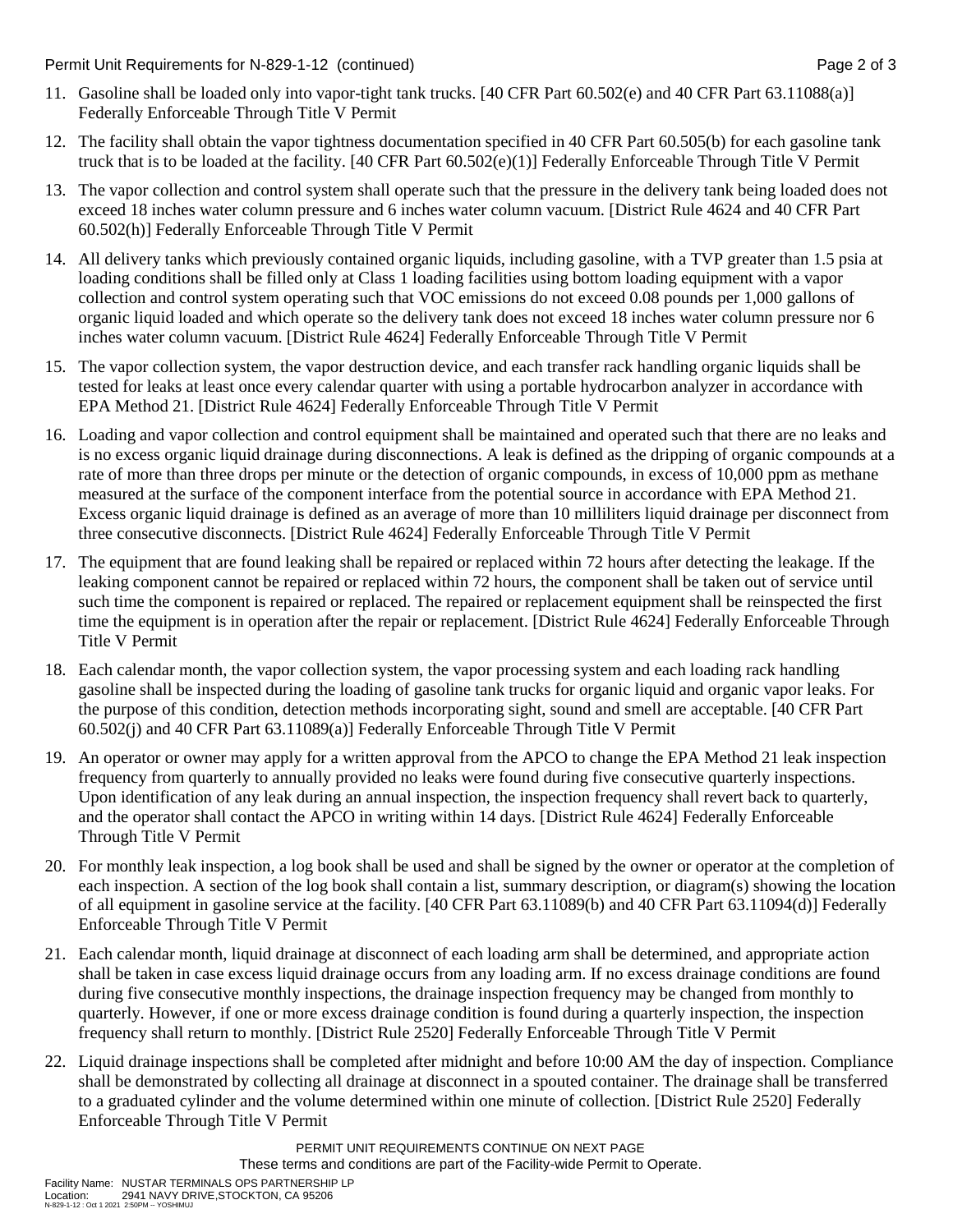Permit Unit Requirements for N-829-1-12 (continued) **Page 3 of 3** and 2 of 3 of 3

- 23. Loading of a delivery vessel shall discontinue if its pressure relief valve opens. Corrective action shall be taken should this condition occur. [District Rule 2520] Federally Enforceable Through Title V Permit
- 24. Documentation attesting to the vapor tightness of each truck loaded with gasoline shall be kept. The documentation file for each tank truck shall be updated at least once per year to reflect the current test results as determined by EPA method 27. [40 CFR Part 60.505(a) and (b), and 40 CFR Part 63.11094(b)] Federally Enforceable Through Title V Permit
- 25. The owner or operator shall maintain a log book that contains the following information: 1.) dates of leak inspections, 2.) the nature of the leak and the method of detection; 3.) findings, 4.) corrective action (date each leak is repaired), 5.) repair methods applied in each attempt to repair the leak; 6.) the reason for the delay if the leak is not repaired within 3 calendar days after discovery of the leak; 7.) the date of successful repair of the leak; and 8.) inspector name and signature. [District Rule 4624, 40 CFR Part 60.505(c), 40 CFR Part 63.11089(g), 40 CFR Part 11094(e), and 40 CFR Part 63.11095(a)(3)] Federally Enforceable Through Title V Permit
- 26. The owner or operator shall submit a semi-annual compliance report that includes each loading of a gasoline cargo tank for which vapor tightness documentation had not been previously obtained by the facility. [40 CFR Part 63.11088(f) and 40 CFR Part 63.11095(a)(2)] Federally Enforceable Through Title V Permit
- 27. The owner or operator shall keep records of the organic liquids throughput, in gallons from permit units N-829-1 and N-829-2. [District Rules 2201 and 4624] Federally Enforceable Through Title V Permit
- 28. The owner or operator shall keep records of the cumulative organic liquids throughput on a rolling 12-month basis, in gallons from permit units N-829-1 and N-829-2. The record shall be updated at least weekly. [District Rule2 2201 and 4624] Federally Enforceable Through Title V Permit
- 29. All records shall be maintained on site for a period of at least five years and shall be made available for District, ARB, or EPA inspection upon request. [District Rules 1070, 2201, 4624, and 40 CFR Part 60.505, and 40 CFR Part 63.11094(a)] Federally Enforceable Through Title V Permit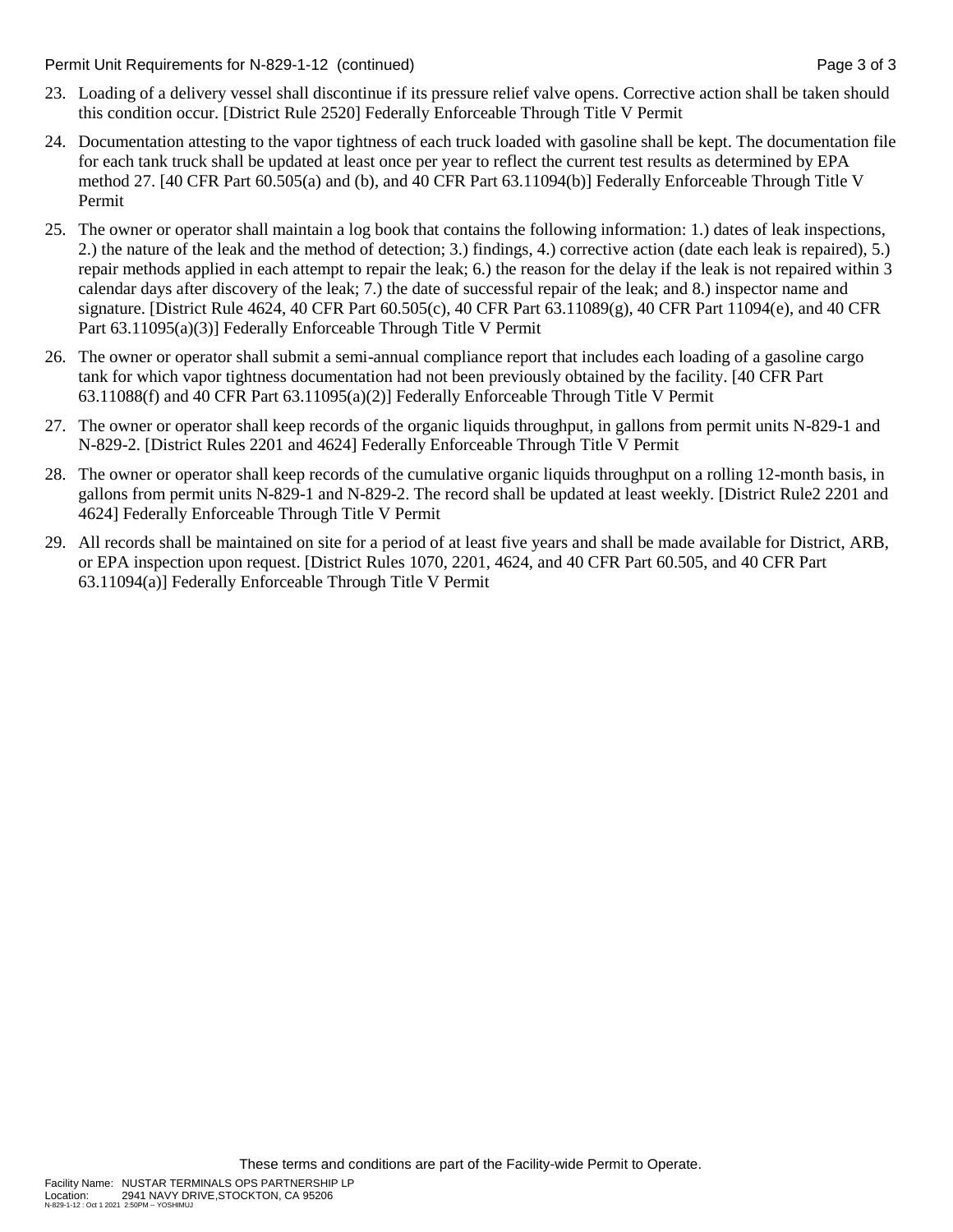#### **PERMIT UNIT:** N-829-2-13 **EXPIRATION DATE:** 11/30/2025

### **EQUIPMENT DESCRIPTION:**

FOUR LANE TRUCK LOADING RACK (SOUTH) CONSISTING OF 4 GASOLINE LOADING ARMS, 4 DIESEL/BIODIESEL LOADING ARMS, A BIODIESEL LOADING PUMP, A 4-STREAM BLEND SKID, AND A BIODIESEL TRUCK OFF-LOADING PUMP

## **PERMIT UNIT REQUIREMENTS**

- 1. Fugitive VOC from components, such as valve, flange, connector, pump seal, etc., associated with this permit unit shall not exceed 256 pounds in any one calendar year. [District Rule 2201] Federally Enforceable Through Title V Permit
- 2. Fugitive VOC emissions from component leaks shall be calculated using component count and appropriate emission factors from "California Implementation Guidelines for Estimating Mass Emissions of Fugitive Hydrocarbon Leaks at Petroleum Facilities", Table IV-1b (Feb 1999) - Marketing Terminal Average Emission Factors. [District Rule 2201] Federally Enforceable Through Title V Permit
- 3. The combined quantity of organic liquids (as defined in District Rule 4624) loaded through permit units N-829-1 and N-829-2 shall not exceed 2,071,233 gallons in any one day. [District Rule 2201] Federally Enforceable Through Title V Permit
- 4. The combined quantity of organic liquids (as defined in District Rule 4624) loaded through permit units N-829-1 and N-829-2 shall not exceed 756,000,000 gallons in any one rolling 12-month period. [District Rule 2201] Federally Enforceable Through Title V Permit
- 5. The combined maximum number of organic liquid hose disconnections performed by permit units N-829-1 and N-829- 2 shall not exceed 2,072 disconnects in any one day. [District Rule 2201] Federally Enforceable Through Title V Permit
- 6. The combined maximum number of organic liquid hose disconnections performed by permit units N-829-1 and N-829- 2 shall not exceed 756,000 disconnects in any one rolling 12-month period. [District Rule 2201] Federally Enforceable Through Title V Permit
- 7. The VOC emission rate from each organic liquid hose disconnect shall not exceed 0.0172 pounds per disconnect. {The VOC emissions rate from each disconnect shall be calculated as follow: VOC emissions rate (lb/disconnect) = 10 mL-VOC/disconnect x organic liquid density (lb/gal) x (1 gal/3785.41 mL)}. [District Rule 2201] Federally Enforceable Through Title V Permit
- 8. The loading rack shall be equipped with bottom loading equipment, dry break couplers, and a vapor collection and control system such that the VOC emissions shall not exceed 0.08 pounds per 1,000 gallons of organic liquid loaded. [District Rule 2201] Federally Enforceable Through Title V Permit
- 9. All vapors displaced from tank truck loading shall be vented to the vapor combustion system under permit unit N-829- 20. [District Rule 2201 and 40 CFR Part 60.502(a), (f), and (g)] Federally Enforceable Through Title V Permit
- 10. The vapor collection system shall be operated in a manner to prevent any organic vapors collected at one loading rack from passing to another loading rack. [40 CFR Part 60.502(d) and 40 CFR Part 63.11088(a)] Federally Enforceable Through Title V Permit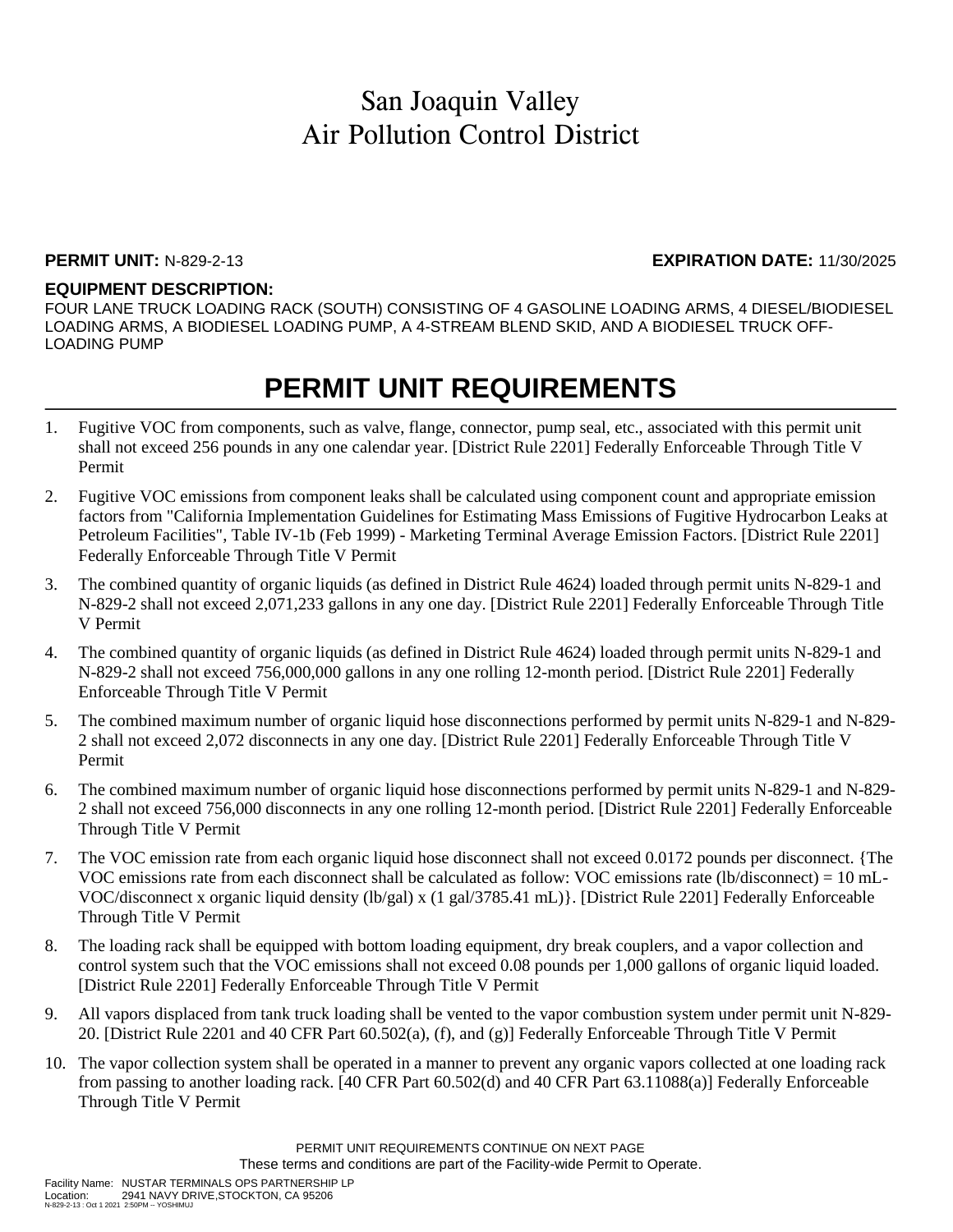Permit Unit Requirements for N-829-2-13 (continued) Page 2 of 3

- 11. Gasoline shall be loaded only into vapor-tight tank trucks. [40 CFR Part 60.502(e) and 40 CFR Part 63.11088(a)] Federally Enforceable Through Title V Permit
- 12. The facility shall obtain the vapor tightness documentation specified in 40 CFR Part 60.505(b) for each gasoline tank truck that is to be loaded at the facility. [40 CFR Part 60.502(e)(1)] Federally Enforceable Through Title V Permit
- 13. The vapor collection and control system shall operate such that the pressure in the delivery tank being loaded does not exceed 18 inches water column pressure and 6 inches water column vacuum. [District Rule 4624 and 40 CFR Part 60.502(h)] Federally Enforceable Through Title V Permit
- 14. All delivery tanks which previously contained organic liquids, including gasoline, with a TVP greater than 1.5 psia at loading conditions shall be filled only at Class 1 loading facilities using bottom loading equipment with a vapor collection and control system operating such that VOC emissions do not exceed 0.08 pounds per 1,000 gallons of organic liquid loaded and which operate so the delivery tank does not exceed 18 inches water column pressure nor 6 inches water column vacuum. [District Rule 4624] Federally Enforceable Through Title V Permit
- 15. The vapor collection system, the vapor destruction device, and each transfer rack handling organic liquids shall be tested for leaks at least once every calendar quarter with using a portable hydrocarbon analyzer in accordance with EPA Method 21. [District Rule 4624] Federally Enforceable Through Title V Permit
- 16. Loading and vapor collection and control equipment shall be maintained and operated such that there are no leaks and is no excess organic liquid drainage during disconnections. A leak is defined as the dripping of organic compounds at a rate of more than three drops per minute or the detection of organic compounds, in excess of 10,000 ppm as methane measured at the surface of the component interface from the potential source in accordance with EPA Method 21. Excess organic liquid drainage is defined as an average of more than 10 milliliters liquid drainage per disconnect from three consecutive disconnects. [District Rule 4624] Federally Enforceable Through Title V Permit
- 17. The equipment that are found leaking shall be repaired or replaced within 72 hours after detecting the leakage. If the leaking component cannot be repaired or replaced within 72 hours, the component shall be taken out of service until such time the component is repaired or replaced. The repaired or replacement equipment shall be reinspected the first time the equipment is in operation after the repair or replacement. [District Rule 4624] Federally Enforceable Through Title V Permit
- 18. Each calendar month, the vapor collection system, the vapor processing system and each loading rack handling gasoline shall be inspected during the loading of gasoline tank trucks for organic liquid and organic vapor leaks. For the purpose of this condition, detection methods incorporating sight, sound and smell are acceptable. [40 CFR Part 60.502(j) and 40 CFR Part 63.11089(a)] Federally Enforceable Through Title V Permit
- 19. An operator or owner may apply for a written approval from the APCO to change the EPA Method 21 leak inspection frequency from quarterly to annually provided no leaks were found during five consecutive quarterly inspections. Upon identification of any leak during an annual inspection, the inspection frequency shall revert back to quarterly, and the operator shall contact the APCO in writing within 14 days. [District Rule 4624] Federally Enforceable Through Title V Permit
- 20. For monthly leak inspection, a log book shall be used and shall be signed by the owner or operator at the completion of each inspection. A section of the log book shall contain a list, summary description, or diagram(s) showing the location of all equipment in gasoline service at the facility. [40 CFR Part 63.11089(b) and 40 CFR Part 63.11094(d)] Federally Enforceable Through Title V Permit
- 21. Each calendar month, liquid drainage at disconnect of each loading arm shall be determined, and appropriate action shall be taken in case excess liquid drainage occurs from any loading arm. If no excess drainage conditions are found during five consecutive monthly inspections, the drainage inspection frequency may be changed from monthly to quarterly. However, if one or more excess drainage condition is found during a quarterly inspection, the inspection frequency shall return to monthly. [District Rule 2520] Federally Enforceable Through Title V Permit
- 22. Liquid drainage inspections shall be completed after midnight and before 10:00 AM the day of inspection. Compliance shall be demonstrated by collecting all drainage at disconnect in a spouted container. The drainage shall be transferred to a graduated cylinder and the volume determined within one minute of collection. [District Rule 2520] Federally Enforceable Through Title V Permit

PERMIT UNIT REQUIREMENTS CONTINUE ON NEXT PAGE These terms and conditions are part of the Facility-wide Permit to Operate.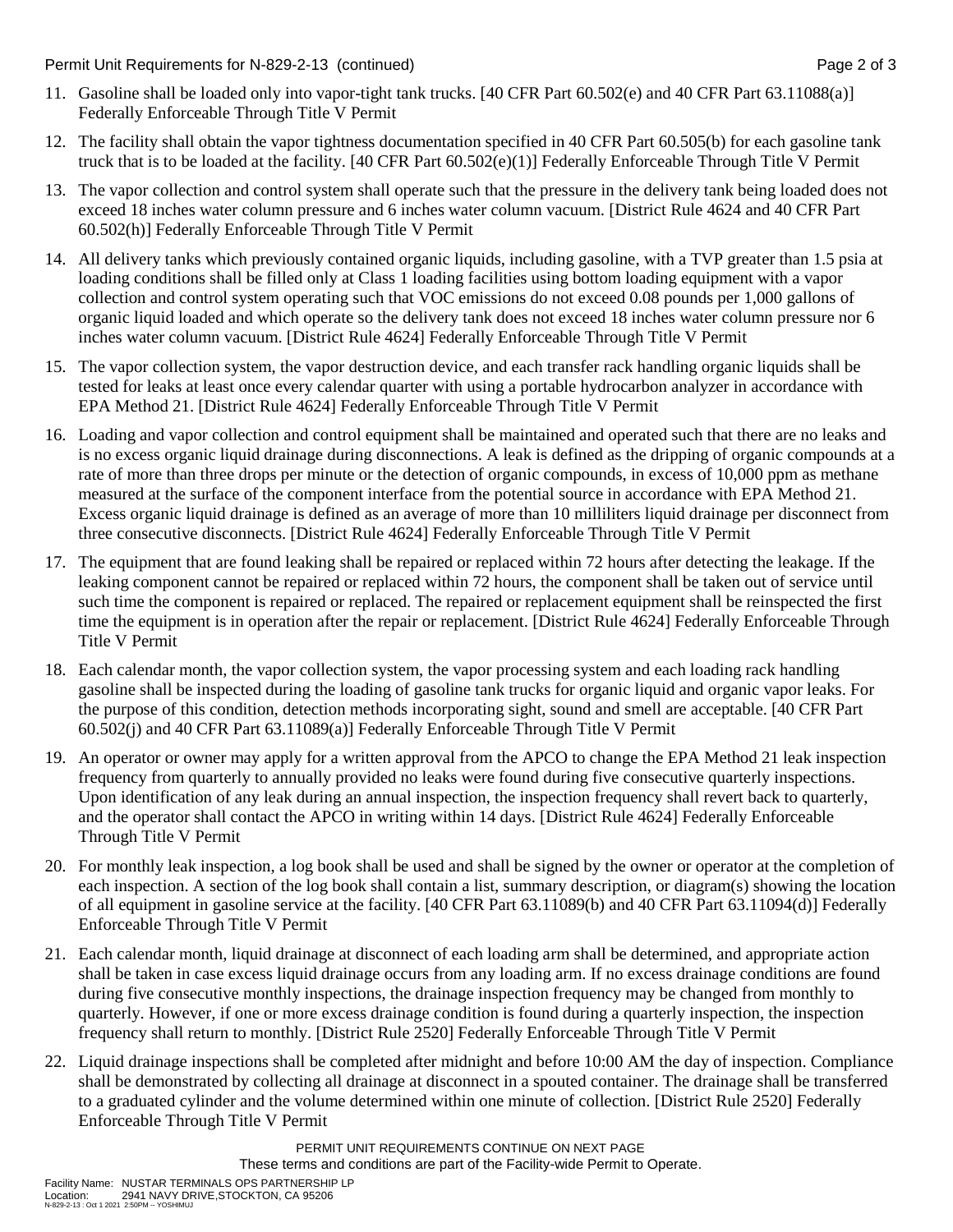Permit Unit Requirements for N-829-2-13 (continued) Page 3 of 3

- 23. Loading of a delivery vessel shall discontinue if its pressure relief valve opens. Corrective action shall be taken should this condition occur. [District Rule 2520] Federally Enforceable Through Title V Permit
- 24. Documentation attesting to the vapor tightness of each truck loaded with gasoline shall be kept. The documentation file for each tank truck shall be updated at least once per year to reflect the current test results as determined by EPA method 27. [40 CFR Part 60.505(a) and (b), and 40 CFR Part 63.11094(b)] Federally Enforceable Through Title V Permit
- 25. The owner or operator shall maintain a log book that contains the following information: 1.) dates of leak inspections, 2.) the nature of the leak and the method of detection; 3.) findings, 4.) corrective action (date each leak is repaired), 5.) repair methods applied in each attempt to repair the leak; 6.) the reason for the delay if the leak is not repaired within 3 calendar days after discovery of the leak; 7.) the date of successful repair of the leak; and 8.) inspector name and signature. [District Rule 4624, 40 CFR Part 60.505(c), 40 CFR Part 63.11089(g), 40 CFR Part 11094(e), and 40 CFR Part 63.11095(a)(3)] Federally Enforceable Through Title V Permit
- 26. The owner or operator shall submit a semi-annual compliance report that includes each loading of a gasoline cargo tank for which vapor tightness documentation had not been previously obtained by the facility. [40 CFR Part 63.11088(f) and 40 CFR Part 63.11095(a)(2)] Federally Enforceable Through Title V Permit
- 27. The owner or operator shall keep records of the organic liquids throughput, in gallons from permit units N-829-1 and N-829-2. [District Rules 2201 and 4624] Federally Enforceable Through Title V Permit
- 28. The owner or operator shall keep records of the cumulative organic liquids throughput on a rolling 12-month basis, in gallons from permit units N-829-1 and N-829-2. The record shall be updated at least weekly. [District Rule2 2201 and 4624] Federally Enforceable Through Title V Permit
- 29. All records shall be maintained on site for a period of at least five years and shall be made available for District, ARB, or EPA inspection upon request. [District Rules 1070, 2201, 4624, and 40 CFR Part 60.505, and 40 CFR Part 63.11094(a)] Federally Enforceable Through Title V Permit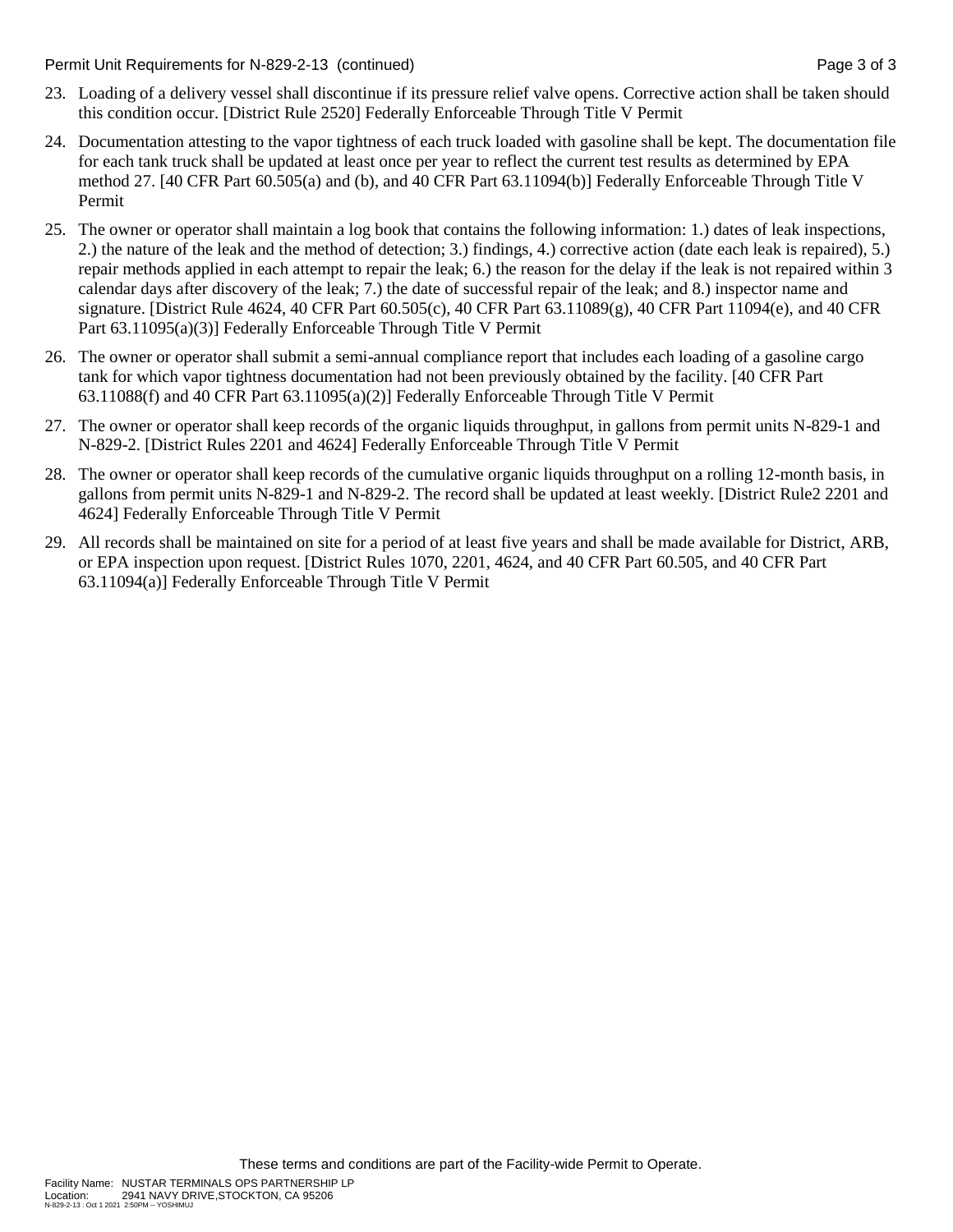### **PERMIT UNIT:** N-829-5-7 **EXPIRATION DATE:** 11/30/2025

#### **EQUIPMENT DESCRIPTION:**

630,000 GALLON WELDED INTERNAL FLOATING ROOF STORAGE TANK (#1502) WITH A MINISHOE PRIMARY SEAL AND A VAPORFLEX SECONDARY SEAL

### **PERMIT UNIT REQUIREMENTS**

- 1. The maximum throughput for this tank shall not exceed 15,000 barrels in any one day. [District Rule 2201]
- 2. The true vapor pressure (TVP) of the organic liquid stored in the tank shall be less than 11 psia at the actual storage temperature of the tank contents. [District Rules 2201 and 4623]
- 3. Gaps between the tank shell and the primary seal shall not exceed 1 1/2 inches. [District Rule 4623]
- 4. The cumulative length of all gaps between the tank shell and the primary seal greater than 1/2 inch shall not exceed 10% of the circumference of the tank. [District Rule 4623]
- 5. The cumulative length of all primary seal gaps greater than 1/8 inch shall not exceed 30% of the circumference of the tank. [District Rule 4623]
- 6. No continuous gap in the primary seal greater than 1/8 inch wide shall exceed 10% of the tank circumference. [District Rule 4623]
- 7. No gap between the tank shell and the secondary seal shall exceed 1/2 inch. [District Rule 4623]
- 8. The cumulative length of all gaps between the tank shell and the secondary seal, greater than 1/8 inch shall not exceed 5% of the tank circumference. [District Rule 4623]
- 9. The metallic shoe-type seal shall be installed so that one end of the shoe extends into the stored liquid and the other end extends a minimum vertical distance of 18 inches above the stored liquid surface. [District Rule 4623]
- 10. The geometry of the metallic-shoe type seal shall be such that the maximum gap between the shoe and the tank shell shall be no greater than 3 inches for a length of at least 18 inches in the vertical plane above the liquid. [District Rule 4623]
- 11. There shall be no holes, tears, or openings in the secondary seal or in the primary seal envelope that surrounds the annular vapor space enclosed by the roof edge, seal fabric, and secondary seal. [District Rule 4623]
- 12. The secondary seal shall allow easy insertion of probes of up to 1 1/2 inches in width in order to measure gaps in the primary seal. [District Rule 4623]
- 13. The secondary seal shall extend from the roof to the tank shell and shall not be attached to the primary seal. [District Rule 4623]
- 14. The internal floating roof shall float on the surface of the stored liquid at all times (i.e., off the roof leg supports) except during the initial fill until the roof is lifted off the leg supports and when the tank is completely emptied and subsequently refilled. When the roof is resting on the leg supports, the process of filling, emptying, or refilling shall be continuous and shall be accomplished as rapidly as possible. Whenever the permittee intends to land the roof on it's legs, the permittee shall notify the APCO in writing at least five calendar days prior to performing the work. The tank must be in compliance with this rule before it may land on its legs. [District Rule 4623, 40 CFR 60.112b(a)(1) and 40 CFR 63.11087(a)] Federally Enforceable Through Title V Permit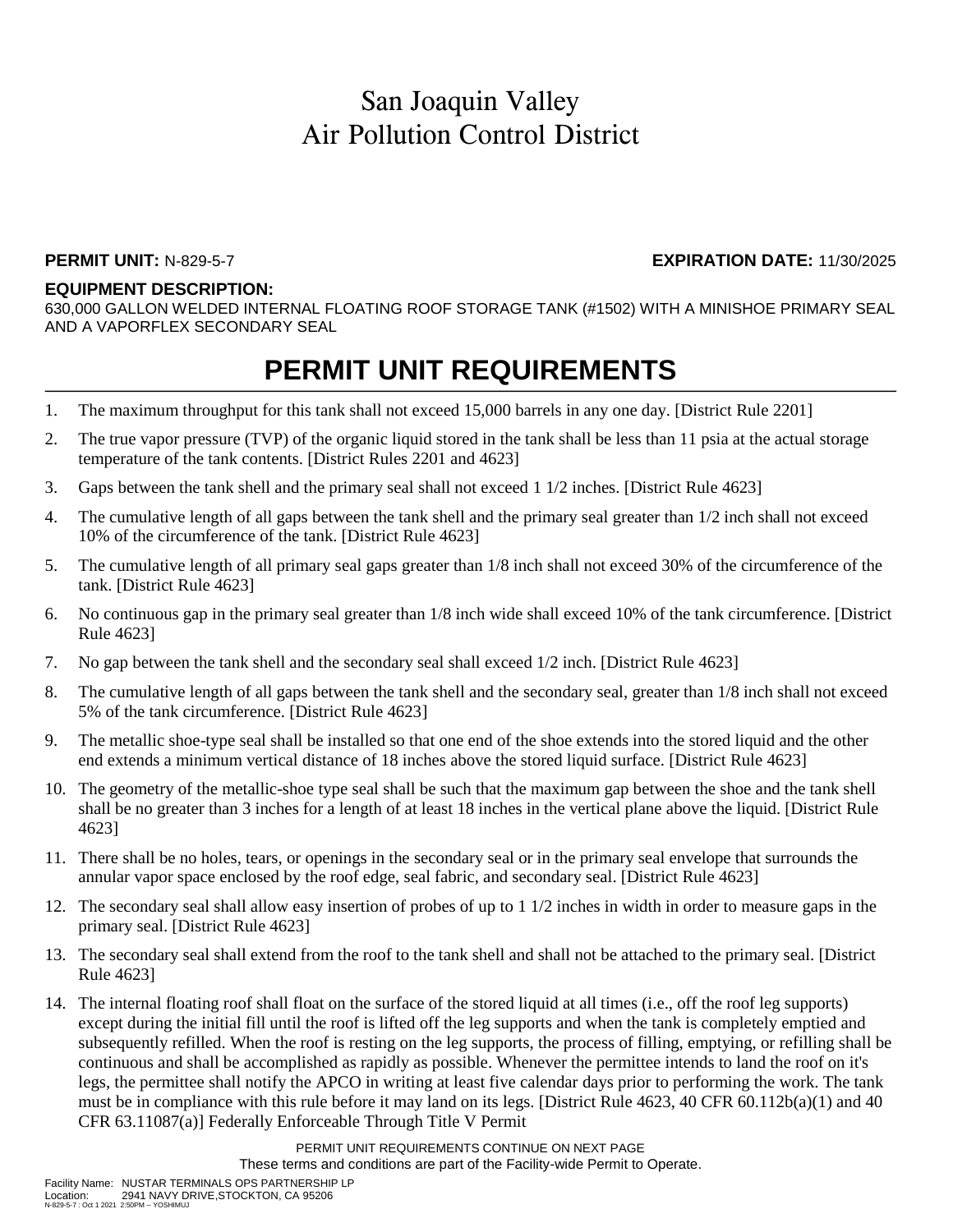Permit Unit Requirements for N-829-5-7 (continued) Page 2 of 5

- 15. All openings in the roof used for sampling and gauging shall provide a projection below the liquid surface to prevent belching of liquid and to prevent entrained or formed organic vapor from escaping from the liquid contents of the tank and shall be equipped with a cover, seal or lid. The cover seal or lid shall be in a closed position, with no visible gaps and be leak-free, except when the device or appurtenance is in use for sampling or gauging. [District Rule 4623 and 40 CFR 60.112b(a)(1)]
- 16. A leak-free condition is defined as a condition without a gas leak or a liquid leak. A gas leak is defined as a reading in excess of 10,000 parts per million by volume (ppmv), as methane, above background on a portable hydrocarbon detection instrument that is calibrated with methane in accordance with the procedures specified in EPA Method 21. Liquid leak is defined as the dripping of organic liquid at a rate of more than 3 drops per minute. A reading in excess to 10,000 ppmv, as methane, above background, or dripping of organic liquid at a rate of more than 3 drops per minute, is a violation of this permit and Rule 4623 and shall be reported as a deviation. [District Rule 4623] Federally Enforceable Through Title V Permit
- 17. Each opening in a non-contact internal floating roof except for automatic bleeder vents (vacuum breaker vents) and rim space vents shall provide a projection below the liquid surface. [District Rule 4623, 40 CFR 60.112b(a)(1), and 40 CFR 63.11087(a)]
- 18. Each opening in the internal floating roof except for leg sleeves, automatic bleeder vents, rim space vents, column wells, ladder wells, sample wells, combination manway/vacuum breakers, and stub drains shall be equipped with a cover, or a lid shall be maintained in a closed position at all times (i.e. no visible gaps) except when the device is in use. The cover or lid shall be equipped with a gasket. Covers on each access hatch and automatic gauge float well shall be bolted in place except when they are in use. [District Rule 4623 and 40 CFR 60.112b(a)(1)]
- 19. Automatic bleeder vents shall be equipped with a gasket and shall be closed at all times when the roof is floating except when the roof is being floated off or is being landed on the leg roof supports. [District Rule 4623 and 40 CFR 60.112b(a)(1)]
- 20. Rim vents shall be equipped with a gasket and shall be set to open only when the internal floating roof is not floating or at the manufacturer's recommended setting. [District Rule 4623 and 40 CFR 60.112b(a)(1)]
- 21. Each penetration of the internal floating roof for the purpose of sampling shall be a sample well. The well shall have a slit fabric cover that covers at least 90% of the opening. The fabric cover must be impermeable. [District Rule 4623 and 40 CFR 60.112b(a)(1)]
- 22. Each penetration of the internal floating roof that allows for the passage of a column supporting the fixed roof shall have a flexible fabric sleeve seal or a gasketed sliding cover. The fabric sleeve must be impermeable. [District Rule 4623 and 40 CFR 60.112b(a)(1)]
- 23. Each penetration of the internal floating roof that allows for the passage of a ladder shall have a gasketed sliding cover. [40 CFR 60.112b(a)(1)]
- 24. All slotted sampling or gauging wells, and similar fixed projections through the floating roof shall provide a projection below the liquid surface. [District Rule 4623] Federally Enforceable Through Title V Permit
- 25. The gap between the pole wiper and the slotted guidepole shall not exceed 1/8 inch. [District Rule 4623] Federally Enforceable Through Title V Permit
- 26. The permittee shall notify the District in writing at least 30 days prior to conduct the visual inspection of the storage vessel, so the District can arrange an observer. [40 CFR 63.11087(c)] Federally Enforceable Through Title V Permit
- 27. For newly constructed, repaired, or rebuilt internal floating roof tanks, the permittee shall visually inspect the internal floating roof and its appurtenant parts, fittings, etc., and measure the gaps of the primary seal and/or secondary seal prior to filling the tank. If there are holes, tears, or other openings in the primary seal, the secondary seal, or the seal fabric or defects in the internal floating roof or its appurtenant parts, components, fittings, etc., the operator shall repair the defects before filling the tank. [District Rule 4623 and 40 CFR 63.11087(c)] Federally Enforceable Through Title V Permit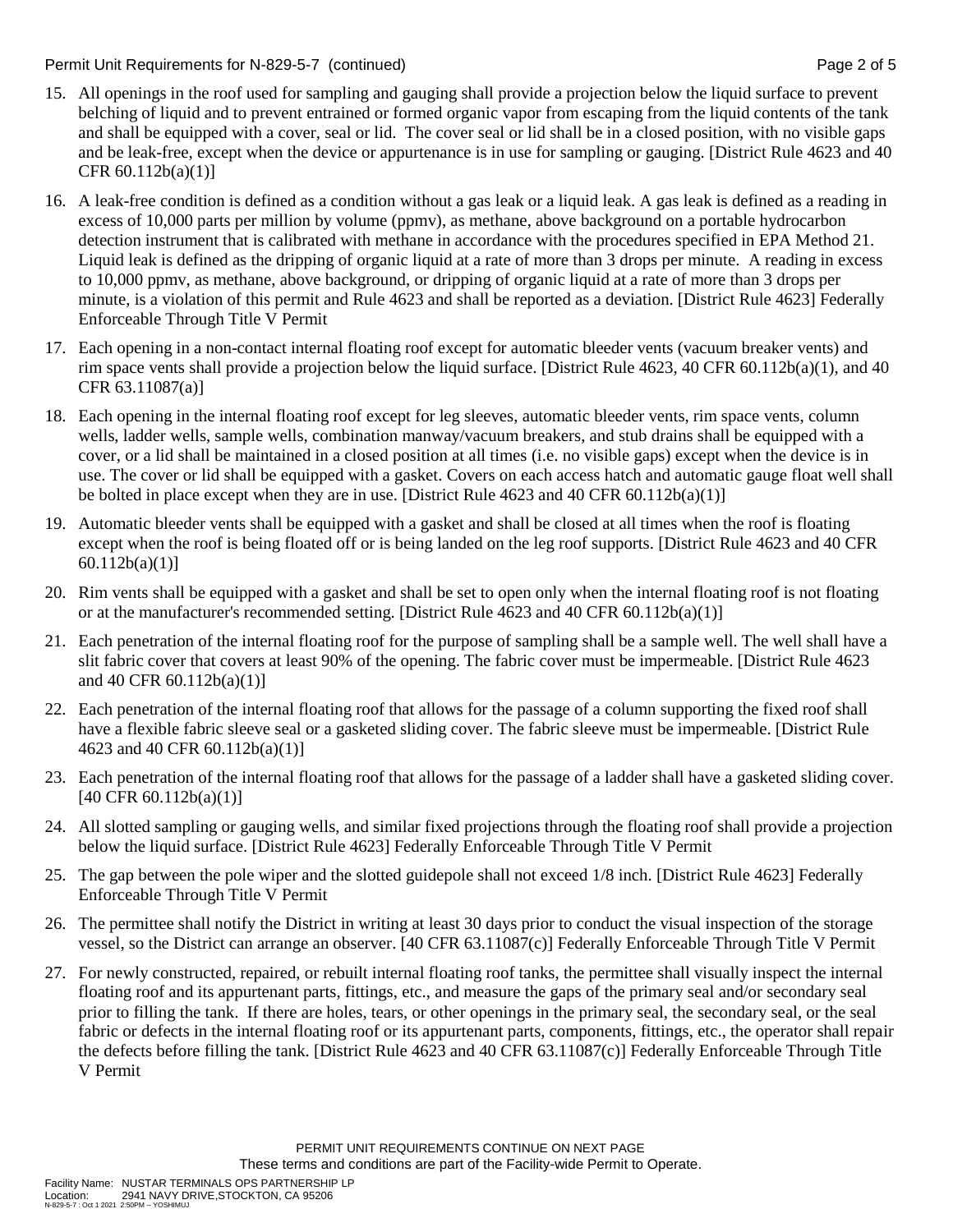Permit Unit Requirements for N-829-5-7 (continued) National Page 3 of 5

- 28. The owner or operator shall perform a monthly leak inspection of all equipment in gasoline service, as defined in section 63.11100. For this inspection, detection methods incorporating sight, sound, and smell are acceptable. [40 CFR Part 63.11089(a)] Federally Enforceable Through Title V Permit
- 29. For monthly leak inspection, a log book shall be used and shall be signed by the owner or operator at the completion of each inspection. A section of the log book shall contain a list, summary description, or diagram(s) showing the location of all equipment in gasoline service at the facility. [40 CFR Part 63.11089(b)] Federally Enforceable Through Title V Permit
- 30. Each detection of a liquid or vapor leak shall be recorded in the log book. When a leak is detected, an initial attempt at repair shall be made as soon as practicable, but no later than 5 calendar days after the leak is detected. Repair or replacement of leaking equipment shall be completed within 15 calendar days after detection of each leak. Delay of repair of leaking equipment will be allowed if the repair is not feasible within 15 days. The owner or operator shall provide in the semiannual report the reason(s) why the repair was not feasible and the date each repair was completed. [40 CFR Part 63.11089(d)] Federally Enforceable Through Title V Permit
- 31. The owner or operator shall maintain a log book that contain the following information for a leak during during monthly inspection: 1.) equipment type and identification number; 2.) the nature of the leak (i.e. vapor or liquid) and the method of detection (i.e. sight, sound, or smell); 3.) the date the leak was detected and the date of each attempt to repair the leak; 4.) repair methods applied in each attempt to repair the leak; 5.) repair delayed and the reason for the delay if the leak is not repaired within 15 calendar days after discovery of the leak; 6) the expected date of successful repair of the leak if the leak is not repaired within 15 days; and 7.) the date of successful repair of the leak. [40 CFR 63.11089(g)] Federally Enforceable Through Title V Permit
- 32. The permittee shall visually inspect, through the manholes, roof hatches, or other opening on the fixed roof, the internal floating roof and its appurtenant parts, fittings, etc., and the primary seal and/or secondary seal at least once every 12 months after the tank is initially filled with an organic liquid. There should be no visible organic liquid on the roof, tank walls, or anywhere. Other than the gap criteria specified by this rule, no holes, tears, or other openings are allowed that would permit the escape of vapors. Any defects found are violations of this rule. [District Rule 4623, 40 CFR 60.113b, and 40 CFR 63.11087(c)] Federally Enforceable Through Title V Permit
- 33. The permittee shall conduct actual gap measurements of the primary seal and/or secondary seal at least once every 60 months. [District Rule 4623]
- 34. If any failure (i.e. visible organic liquid on the internal floating roof, tank walls or anywhere, holes or tears in the seal fabric) is detected during 12 month visual inspection, the permittee shall repair the items or empty and remove the storage vessel from service within 45 days. If the detected failure cannot be repaired within 45 days and if the vessel cannot be emptied within 45 days, a 30-day extension may be requested from the APCO in the inspection report. Such a request must document that alternate storage capacity is unavailable and specify a schedule of actions the company will take that will assure theat the control equipment will be repaired or the vessel will be emptied as soon as possible. [40 CFR 60.113b and 40 CFR 63.11087(c)] Federally Enforceable Through Title V Permit
- 35. The permittee shall visually inspect the internal floating roof, the primary seal, the secondary seal, gaskets, slotted membranes and sleeve seals (if any) each time the vessel is emptied and degassed. If the internal floating roof has defects, the primary seal has holes, tears, or other openings in the seal or the seal fabric, or the secondary seal has holes, tears, or other openings in the seal or the seal fabric, or the gaskets no longer close off the liquid surfaces from the atmosphere, or the slotted membrane has more than 10 percent open area, the owner or operator shall repair the items as necessary so that none of the conditions specified in this paragraph exist before refilling the storage vessel. [40 CFR 60.113b and 40 CFR Part 63.11087(c)] Federally Enforceable Through Title V Permit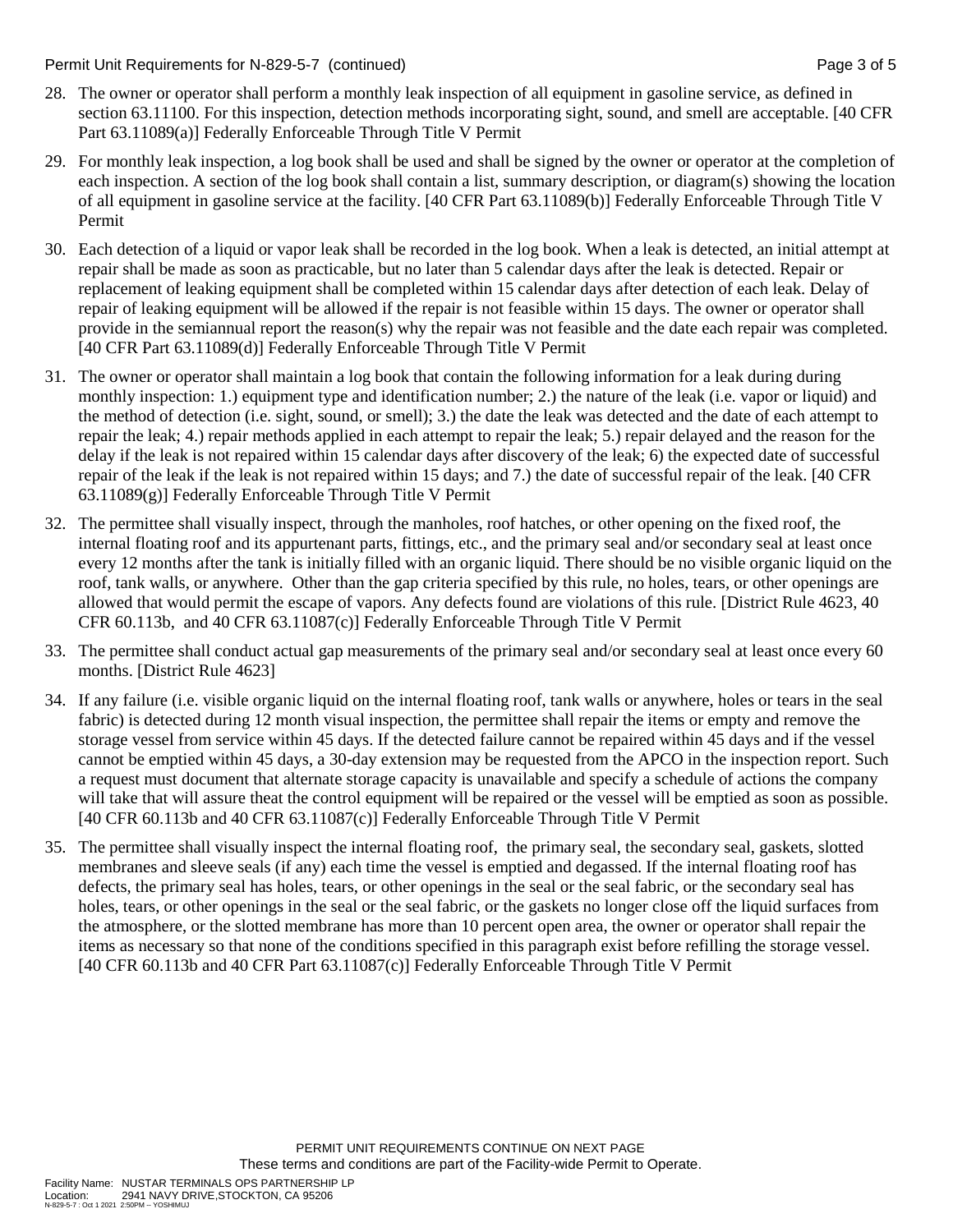Permit Unit Requirements for N-829-5-7 (continued) **Page 4 of 5** and 2011 12:30 Page 4 of 5

- 36. The permittee shall notify the District in writing at least 30 days prior to the filling or refilling of each storage vessel for which an inspection is required by paragraphs (a)(1) and (a)(4) of 40 CFR 60.113b to afford the District the opportunity to have an observer present. If the inspection required by paragraph (a)(4) of 40 CFR 60.113b is not planned and the owner or operator could not have known about the inspection 30 days in advance or refilling the tank, the owner or operator shall notify the District at least 7 days prior to the refilling of the storage vessel. Notification shall be made by telephone immediately followed by written documentation demonstrating why the inspection was unplanned. Alternatively, this notification including the written documentation may be made in writing and sent by express mail so that it is received by the Administrator at least 7 days prior to the refilling. [40 CFR 60.113b]
- 37. The owner or operator shall report the number of equipment leaks not repaired within 15 days after detection in a semiannual report. [40 CFR  $63.11089(g)$ ] Federally Enforceable Through Title V Permit
- 38. All covers, seals and lids covering openings in the roof used for sampling and gauging shall be inspected annually by the facility operator to ensure compliance with the provisions of this permit. If one or more of the components are found to leak during an annual inspection, the inspection frequency for that component type shall be changed from annual to quarterly. If none of the components of that type are subsequently found to be leaking during five consecutive inspections, the inspection frequency may be changed from quarterly to annual. Components located in inaccessible (over 15 feet above ground when access is required from the ground or over 6 feet away from a platform when access is required from the platform) locations shall be inspected at least annually and components located in unsafe areas shall be inspected and repaired upon detection. [District Rule 2520, 9.3.2] Federally Enforceable Through Title V Permit
- 39. The operator shall determine the presence of gas leaks using portable hydrocarbon detection instrument in accordance with EPA Method 21. The instrument shall be calibrated before use each day of its use by the procedures specified in Method 21 using the following calibration gases: 1.) Zero air (less than 10 ppm of hydrocarbon in air); and 2.) A mixture of methane or n-hexane and air at a concentration of about, but less than, 10,000 ppm methane or n-hexane. [District Rule 2520, 9.3.2] Federally Enforceable Through Title V Permit
- 40. The operator shall maintain an inspection log containing the following: 1.) Type of component leaking; 2.) Date of leak detection, and method of detection; 3.) Date and emission level of recheck after leak is repaired. Leaks over 10,000 ppmv shall be reported as a deviation. [District Rule 2520, 9.3.2] Federally Enforceable Through Title V Permit
- 41. The permittee shall conduct actual gap measurements of the primary seal and/or secondary seal at least once every 60 months. Other than the gap criteria specified by this permit, no holes, tears, or other openings are allowed that would permit the escape of hydrocarbon vapors. Any defects found shall constitute a violation of this rule. [District Rule 4623 and 40 CFR 63.11087(c)] Federally Enforceable Through Title V Permit
- 42. Permittee shall conduct true vapor pressure (TVP) testing of the organic liquid whenever there is a change in the source or type of organic liquid stored in this tank. [District Rule 2520, 9.3.2] Federally Enforceable Through Title V Permit
- 43. As used in this permit, the term "source or type" shall mean liquids with similar characteristics. The operator shall maintain records of API gravity of petroleum liquids stored in this unit to determine which are from common source. [District Rule 2520, 9.3.2] Federally Enforceable Through Title V Permit
- 44. The operator shall keep a record of liquids stored in each container, period of storage, and the maximum true vapor pressure of the liquid during the respective storage period. [District Rule 40 CFR 60.116b] Federally Enforceable Through Title V Permit
- 45. Permittee shall keep a record of the daily quantity of organic liquid loaded into the tank, in barrels. [District Rule 2201]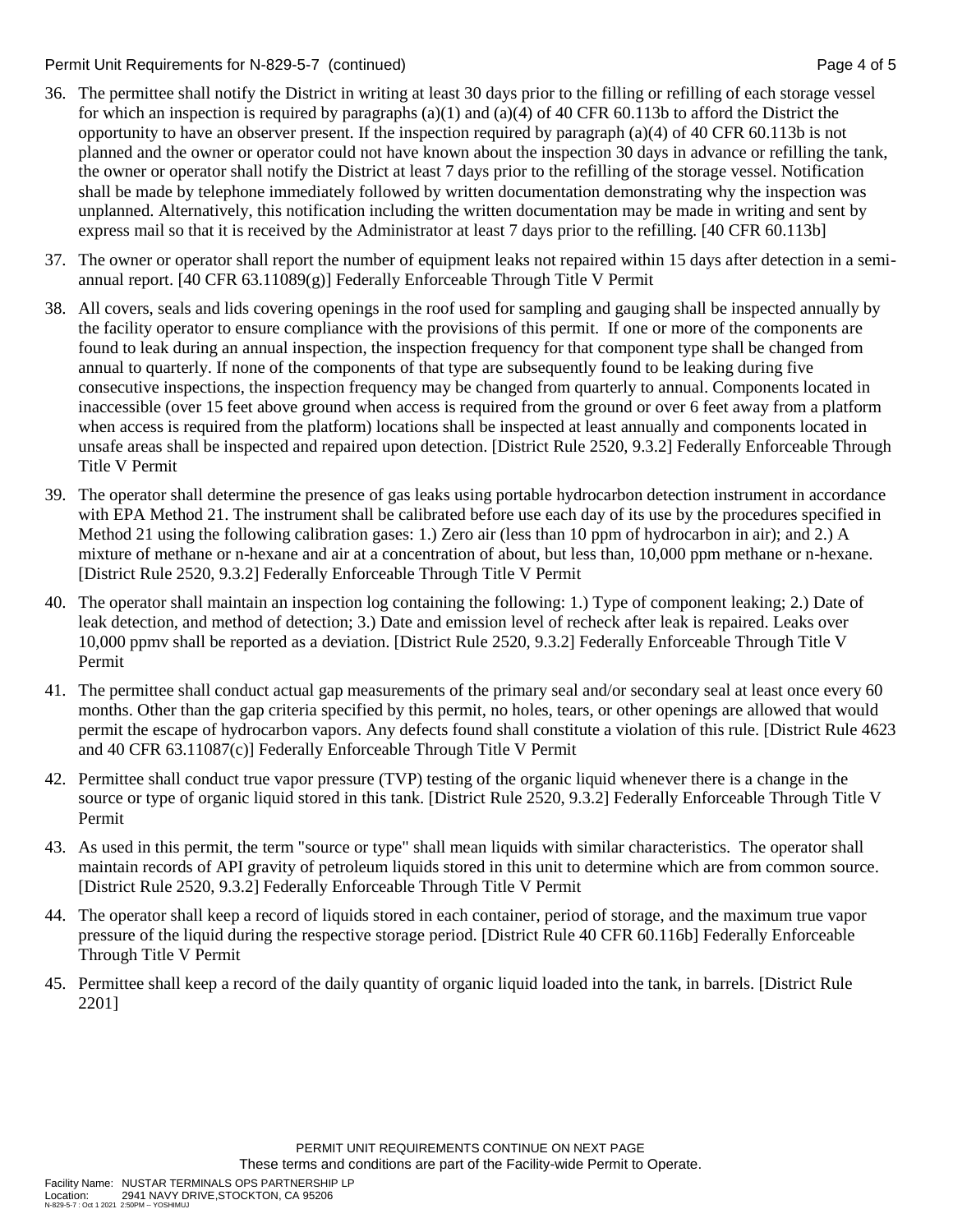#### Permit Unit Requirements for N-829-5-7 (continued) Page 5 of 5

- 46. The permittee shall determine the maximum true vapor pressure of the stored organic liquid on a monthly basis, using the calculation methodology listed in Appendix B of District Rule 4623. The permittee shall keep a record of all reid vapor pressure measurements for the stored organic liquid and shall use the highest recorded reid vapor pressure of the month when determining the maximum true vapor pressure. The permittee shall keep a record of the actual storage temperature of the organic storage tank and shall use the highest temperature recorded of the month when determining the maximum true vapor pressure. [District Rule 4623and 40 CFR 60.116b] Federally Enforceable Through Title V Permit
- 47. The permittee shall submit the reports of the floating roof tank inspections to the APCO within five calendar days after the completion of the inspection only for those tanks that failed to meet the applicable requirements of Rule 4623, Sections 5.2 through 5.5. The inspection report for tanks that that have been determined to be in compliance with the requirements of Sections 5.2 through 5.5 need not be submitted to the APCO, but the inspection report shall be kept on-site and made available upon request by the APCO. The inspection report shall contain all necessary information to demonstrate compliance with the provisions of this rule, including the following: 1.) Date of inspection and names and titles of company personnel doing the inspection; 2.) Tank identification number and Permit to Operate number; 3.) Measurements of the gaps between the tank shell and primary and secondary seals; 4.) Leak-free status of the tank and floating roof deck fittings. Records of the leak-free status shall include the vapor concentration values measured in ppmv. 5.) Data, supported by calculations, demonstrating compliance with the requirements specified in Sections 5.3, 5.4, 5.5.2.3.3, 5.5.2.4.2, and 5.5.2.4.3 of Rule 4623. 6.) Any corrective actions or repairs performed on the tank in order to comply with Rule 4623 and the date(s) such actions were taken. [District Rule 4623 and 40 CFR 63.11087(e)] Federally Enforceable Through Title V Permit
- 48. The permittee shall maintain the records of the internal floating roof landing activities that are performed pursuant to Rule 4623, Sections 5.3.1.3 and 5.4.3. The records shall include information on the true vapor pressure (TVP), API gravity, storage temperature, type of organic liquid stored in the tank, the purpose of landing the roof on its legs, the date of roof landing, duration the roof was on its legs, the level or height at which the tank roof was set to land on its legs, and the lowest liquid level in the tank. [District Rule 4623] Federally Enforceable Through Title V Permit
- 49. The following test methods shall be used: ASTM Method D287 for determining API Gravity, ASTM Method D4057 sampling for API Gravity testing; ASTM D323 for determining RVP, and converting RVP to TVP at the tank's maximum organic liquid storage temperature; ARB Method 422 for determining exempt halogenated VOCs in gases; EPA Method 21 for measuring gas-leak concentration. Should the owner or operator wish to use test methods other than the ones mentioned in this condition, the methods must be approved by the District prior to its use. [District Rule 4623] Federally Enforceable Through Title V Permit
- 50. The operator shall maintain all records of required monitoring data and support information for inspection at any time for a period of five years. [District Rules 4623 and 2520] Federally Enforceable Through Title V Permit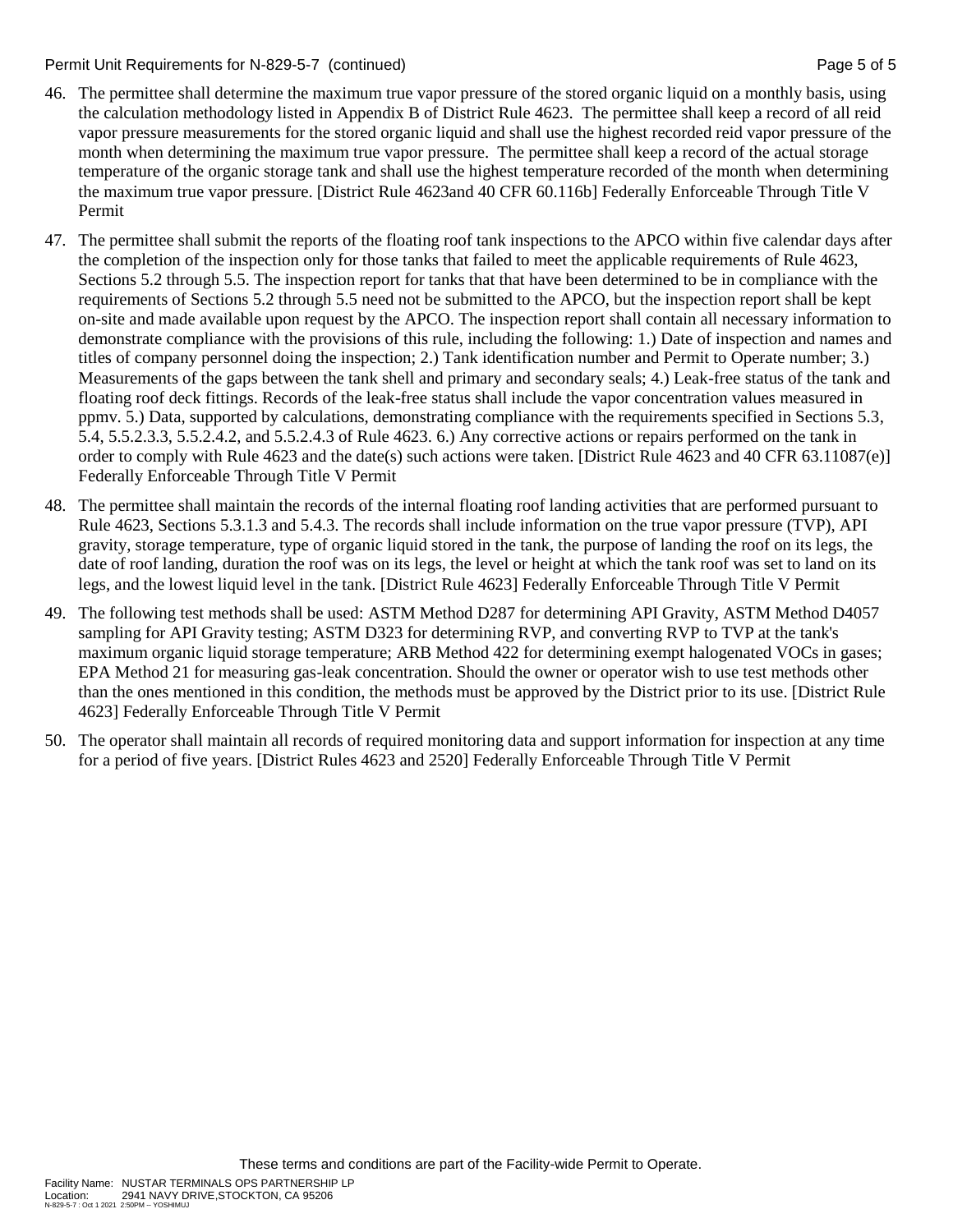### **PERMIT UNIT:** N-829-6-9 **EXPIRATION DATE:** 11/30/2025

#### **EQUIPMENT DESCRIPTION:**

630,000 GALLON WELDED INTERNAL FLOATING ROOF STORAGE TANK (#1501) WITH A HMT FOAM LOG PRIMARY SEAL AND A HMT VAPOR FLEX SECONDARY SEAL AND A SLOTTED GUIDEPOLE

## **PERMIT UNIT REQUIREMENTS**

- 1. True vapor pressure of the organic liquid stored shall be less than 11 psia. [District Rule 4623, 5.1.1] Federally Enforceable Through Title V Permit
- 2. The internal floating roof shall float on the surface of the stored liquid at all times (i.e., off the roof leg supports) except during the initial fill until the roof is lifted off the leg supports and when the tank is completely emptied and subsequently refilled. When the roof is resting on the leg supports, the process of filling, emptying, or refilling shall be continuous and shall be accomplished as rapidly as possible. Whenever the permittee intends to land the roof on it's legs, the permittee shall notify the APCO in writing at least five calendar days prior to performing the work. The tank must be in compliance with this rule before it may land on its legs. [District Rule 4623, 5.3.1.3 and 5.4.3 and 40 CFR 63.11087(a)] Federally Enforceable Through Title V Permit
- 3. VOC emissions shall not exceed 5.6 pounds in any one day. [District Rule 2201] Federally Enforceable Through Title V Permit
- 4. The organic liquid throughput shall not exceed 30,240,000 gallons in any one calendar year. [District Rule 2201] Federally Enforceable Through Title V Permit
- 5. The primary resilient toroid seal shall be mounted on the perimeter of the roof such that it is in contact with the tank's liquid contents at all times while the roof is floating. [District Rule 4623, 5.3.2.3.1 and 5.4.1] Federally Enforceable Through Title V Permit
- 6. No gap between the tank shell and the primary seal shall exceed 1/2 inch. [District Rule 4623, 5.3.2.3.2 and 5.4.1] Federally Enforceable Through Title V Permit
- 7. The cumulative length of all primary seal gaps greater than 1/8 inch shall not exceed 5% of the tank circumference. [District Rule 4623, 5.3.2.3.2 and 5.4.1] Federally Enforceable Through Title V Permit
- 8. No continuous gap in the primary seal greater than 1/8 inch wide shall exceed 10% of the tank circumference. [District Rule 4623, 5.3.2.3.2 and 5.4.1] Federally Enforceable Through Title V Permit
- 9. No gap between the tank shell and the secondary seal shall exceed 1/2 inch. [District Rule 4623, 5.3.2.3.3 and 5.4.1] Federally Enforceable Through Title V Permit
- 10. The cumulative length of all gaps between the tank shell and the secondary seal, greater than 1/8 inch shall not exceed 5% of the tank circumference. [District Rule 4623, 5.3.2.3.3 and 5.4.1] Federally Enforceable Through Title V Permit
- 11. There shall be no holes, tears, or openings in the secondary seal or in the primary seal envelope that surrounds the annular vapor space enclosed by the roof edge, seal fabric, and secondary seal. [District Rule 4623, 5.3.2.3.4 and 5.4.1] Federally Enforceable Through Title V Permit
- 12. The secondary seal shall allow easy insertion of probes up to 1/2 inch in width in order to measure gaps in the primary seal. [District Rule 4623, 5.3.2.3.5 and 5.4.1] Federally Enforceable Through Title V Permit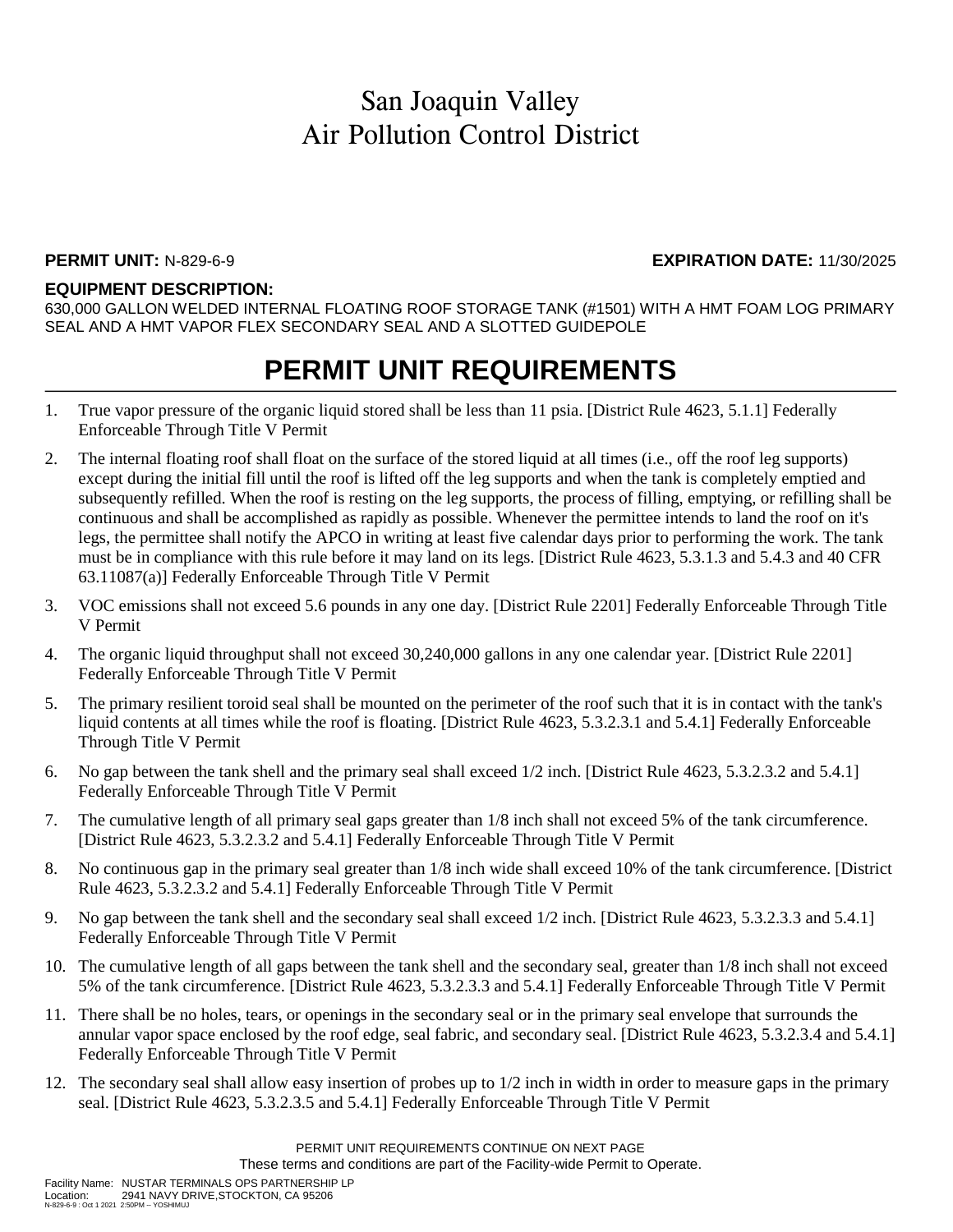Permit Unit Requirements for N-829-6-9 (continued) **Page 2** of 5

- 13. The secondary seal shall extend from the roof to the tank shell and shall not be attached to the primary seal. [District Rule 4623, 5.3.2.3.6 and 5.4.1] Federally Enforceable Through Title V Permit
- 14. All slotted sampling or gauging wells, and similar fixed projections through the floating roof shall provide a projection below the liquid surface. [District Rule 4623, 5.5.2.4.1] Federally Enforceable Through Title V Permit
- 15. The gap between the pole wiper and the slotted guidepole shall not exceed 1/8 inch. [District Rule 4623, 5.5.2.4.3] Federally Enforceable Through Title V Permit
- 16. All openings in the roof used for sampling and gauging shall provide a projection below the liquid surface to prevent belching of liquid and to prevent entrained or formed organic vapor from escaping from the liquid contents of the tank and shall be equipped with a cover, seal or lid that shall be in a closed position at all times, with no visible gaps and be leak-free, except when the device or appurtenance is in use for sampling or gauging. [District Rule 4623, 5.5.1] Federally Enforceable Through Title V Permit
- 17. A leak-free condition is defined as a condition without a gas leak or a liquid leak. A gas leak is defined as a reading in excess of 10,000 parts per million by volume (ppmv), as methane, above background on a portable hydrocarbon detection instrument that is calibrated with methane in accordance with the procedures specified in EPA Method 21. Liquid leak is defined as the dripping of organic liquid at a rate of more than 3 drops per minute. A reading in excess to 10,000 ppmv, as methane, above background, or dripping of organic liquid at a rate of more than 3 drops per minute, is a violation of this permit and Rule 4623 and shall be reported as a deviation. [District Rule 4623, 3.11, 3.17, 3.18 and 6.4.8] Federally Enforceable Through Title V Permit
- 18. Each opening in a non-contact internal floating roof, except for automatic bleeder vents (vacuum breaker vents) and rim space vents, shall provide a projection below the liquid surface. [District Rule 4623, 5.5.2.1.1 and 40 CFR 63.11087(a)] Federally Enforceable Through Title V Permit
- 19. Each opening in the internal floating roof except for leg sleeves, automatic bleeder vents, rim space vents, column wells, ladder wells, sample wells, combination manway/vacuum breakers, and stub drains is to be equipped with a cover or lid which is to be maintained in a closed position at all times (i.e., no visible gap) except when the device is in actual use. The cover or lid shall be equipped with a gasket. Covers on each access hatch and automatic gauge float well shall be bolted except when they are in use. [District Rule 4623, 5.5.2.1.2] Federally Enforceable Through Title V Permit
- 20. Automatic bleeder vents shall be equipped with a gasket and shall be closed at all times when the roof is floating except when the roof is being floated off or is being landed on the roof leg supports. [District Rule 4623, 5.5.2.1.3] Federally Enforceable Through Title V Permit
- 21. Rim vents shall be equipped with a gasket and are to be set to open only when the internal floating roof is not floating or at the manufacturer's recommended setting. [District Rule 4623, 5.5.2.1.4] Federally Enforceable Through Title V Permit
- 22. Each penetration of the internal floating roof for the purpose of sampling shall be a sample well. The well shall have a slit fabric cover that covers at least 90% of the opening. The fabric cover must be impermeable. [District Rule 4623, 5.5.2.1.5] Federally Enforceable Through Title V Permit
- 23. Each penetration of the internal floating roof that allows for passage of a column supporting the fixed roof shall have a flexible fabric sleeve seal or a gasketed sliding cover. The fabric sleeve must be impermeable. [District Rule 4623, 5.5.2.1.6] Federally Enforceable Through Title V Permit
- 24. The permittee shall notify the District in writing at least 30 days prior to conduct the visual inspection of the storage vessel, so the District can arrange an observer. [40 CFR 60.11087(c)] Federally Enforceable Through Title V Permit
- 25. For newly constructed, repair, or rebuilt internal floating roof tanks, the permittee shall visually inspect the internal floating roof, and its appurtenant parts, fittings, etc. and measure the gaps of the primary seal and/or secondary seal prior to filling the tank. If holes, tears, or openings in the primary seal, the secondary seal, the seal fabric or defects in the internal floating roof or its appurtenant parts, components, fittings, etc., are found, they shall be repaired prior to filling the tank. [District Rule 4623, 6.1.4.1 and 40 CFR 63.11087(c)] Federally Enforceable Through Title V Permit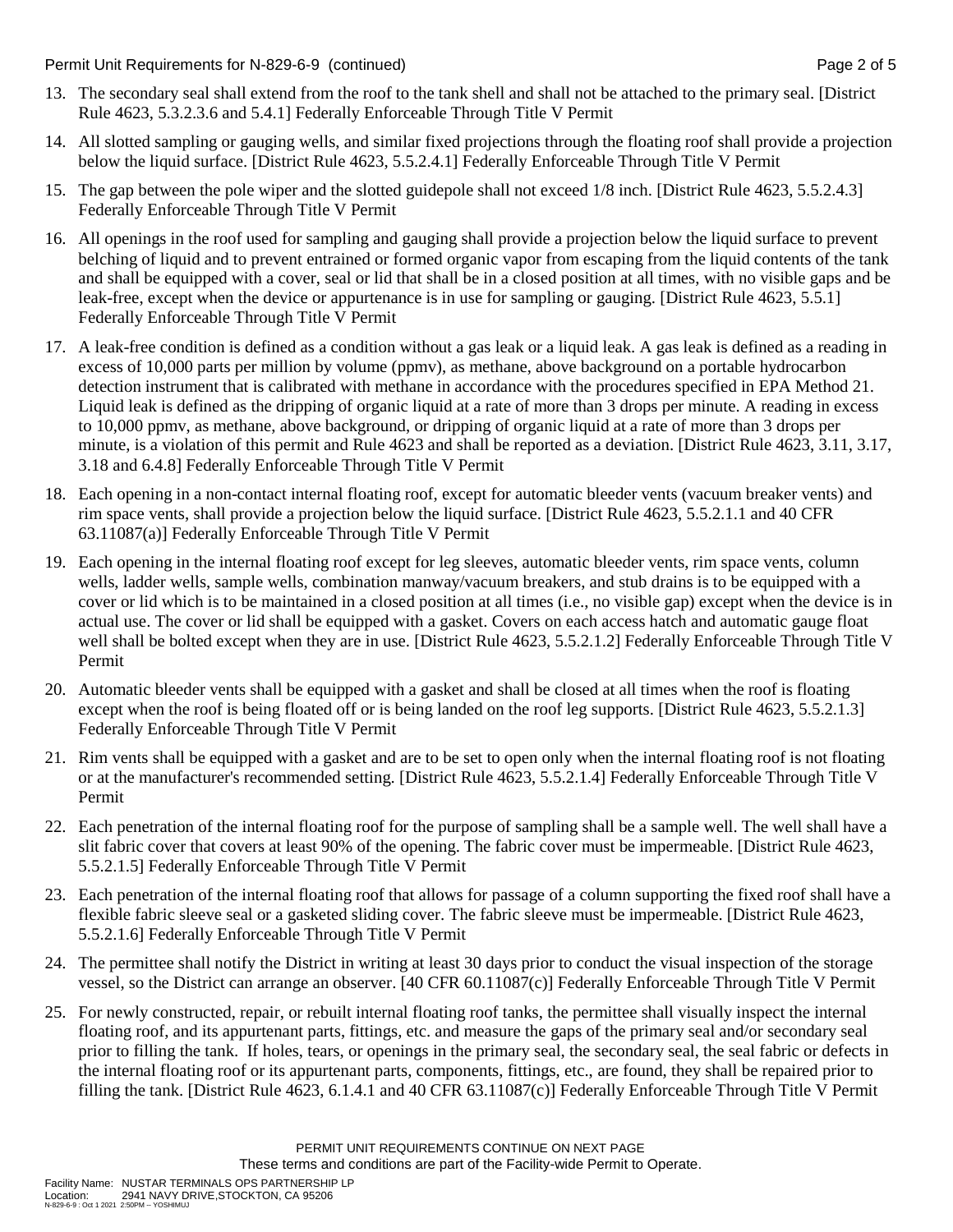Permit Unit Requirements for N-829-6-9 (continued) **Page 3** of 5

- 26. The owner or operator shall perform a monthly leak inspection of all equipment in gasoline service, as defined in section 63.11100. For this inspection, detection methods incorporating sight, sound, and smell are acceptable. [40 CFR Part 63.11089(a)] Federally Enforceable Through Title V Permit
- 27. For monthly leak inspection, a log book shall be used and shall be signed by the owner or operator at the completion of each inspection. A section of the log book shall contain a list, summary description, or diagram(s) showing the location of all equipment in gasoline service at the facility. [40 CFR Part 63.11089(b)] Federally Enforceable Through Title V Permit
- 28. Each detection of a liquid or vapor leak shall be recorded in the log book. When a leak is detected, an initial attempt at repair shall be made as soon as practicable, but no later than 5 calendar days after the leak is detected. Repair or replacement of leaking equipment shall be completed within 15 calendar days after detection of each leak. Delay of repair of leaking equipment will be allowed if the repair is not feasible within 15 days. The owner or operator shall provide in the semiannual report the reason(s) why the repair was not feasible and the date each repair was completed. [40 CFR Part 63.11089(d)] Federally Enforceable Through Title V Permit
- 29. The owner or operator shall maintain a log book that contain the following information for a leak during during monthly inspection: 1.) equipment type and identification number; 2.) the nature of the leak (i.e. vapor or liquid) and the method of detection (i.e. sight, sound, or smell); 3.) the date the leak was detected and the date of each attempt to repair the leak; 4.) repair methods applied in each attempt to repair the leak; 5.) repair delayed and the reason for the delay if the leak is not repaired within 15 calendar days after discovery of the leak; 6) the expected date of successful repair of the leak if the leak is not repaired within 15 days; and 7.) the date of successful repair of the leak. [40 CFR 63.11089(g)] Federally Enforceable Through Title V Permit
- 30. The permittee shall visually inspect, through the manholes, roof hatches, or other opening on the fixed roof, the internal floating roof and its appurtenant parts, fittings, etc., and the primary seal and/or secondary seal at least once every 12 months after the tank is initially filled with an organic liquid. There should be no visible organic liquid on the roof, tank walls, or anywhere. Other than the gap criteria specified by this rule, no holes, tears, or other openings are allowed that would permit the escape of vapors. Any defects found are violations of this rule. [District Rule 4623, 6.1.4.2 and 40 CFR 63.11087(c)] Federally Enforceable Through Title V Permit
- 31. If any failure (i.e. visible organic liquid on the internal floating roof, tank walls or anywhere, holes or tears in the seal fabric) is detected during 12 month visual inspection, the permittee shall repair the items or empty and remove the storage vessel from service within 45 days. If the detected failure cannot be repaired within 45 days and if the vessel cannot be emptied within 45 days, a 30-day extension may be requested from the APCO in the inspection report. Such a request must document that alternate storage capacity is unavailable and specify a schedule of actions the company will take that will assure theat the control equipment will be repaired or the vessel will be emptied as soon as possible. [40 CFR 60.11087(c)] Federally Enforceable Through Title V Permit
- 32. The permittee shall visually inspect the internal floating roof, the primary seal, the secondary seal, gaskets, slotted memberanes and sleeve seals (if any) each time the vessel is emptied and degassed. If the internal floating roof has defects, the primary seal has holes, tears, or other openings in the seal or the seal fabric, or the secondary seal has holes, tears, or other openings in the seal or the seal fabric, or the gaskets no longer close off the liquid surfaces from the atmosphere, or the slotted membrane has more than 10 percent open area, the owner or operator shall repair the items as necessary so that none of the conditions specified in this paragraph exist before refilling the storage vessel. [40 CFR Part 63.11087(c)] Federally Enforceable Through Title V Permit
- 33. The owner or operator shall report the number of equipment leaks not repaired within 15 days after detection in a semiannual report. [40 CFR 63.11089(g)] Federally Enforceable Through Title V Permit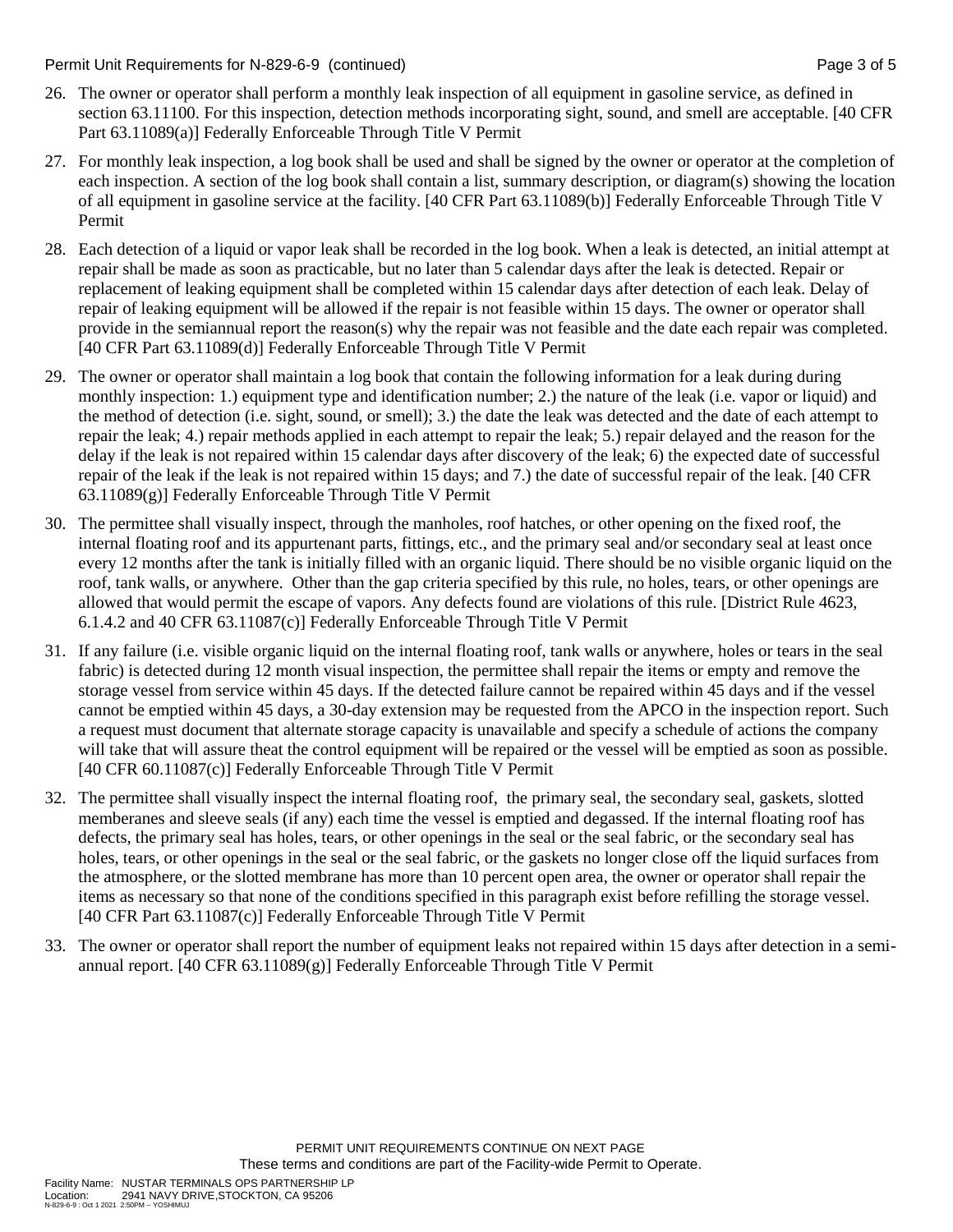Permit Unit Requirements for N-829-6-9 (continued) Page 4 of 5

- 34. All covers, seals and lids covering openings in the roof used for sampling and gauging shall be inspected annually by the facility operator to ensure compliance with the provisions of this permit. If one or more of the components are found to leak during an annual inspection, the inspection frequency for that component type shall be changed from annual to quarterly. If none of the components of that type are subsequently found to be leaking during five consecutive inspections, the inspection frequency may be changed from quarterly to annual. Components located in inaccessible (over 15 feet above ground when access is required from the ground or over 6 feet away from a platform when access is required from the platform) locations shall be inspected at least annually and components located in unsafe areas shall be inspected and repaired upon detection. [District Rule 2520, 9.3.2] Federally Enforceable Through Title V Permit
- 35. The operator shall determine the presence of gas leaks using portable hydrocarbon detection instrument in accordance with EPA Method 21. The instrument shall be calibrated before use each day of its use by the procedures specified in Method 21 using the following calibration gases: 1.) Zero air (less than 10 ppm of hydrocarbon in air); and 2.) A mixture of methane or n-hexane and air at a concentration of about, but less than, 10,000 ppm methane or n-hexane. [District Rule 2520, 9.3.2] Federally Enforceable Through Title V Permit
- 36. The operator shall maintain an inspection log containing the following: 1.) Type of component leaking; 2.) Date of leak detection, and method of detection; 3.) Date and emission level of recheck after leak is repaired. Leaks over 10,000 ppmv shall be reported as a deviation. [District Rule 2520, 9.3.2] Federally Enforceable Through Title V Permit
- 37. The permittee shall conduct actual gap measurements of the primary seal and/or secondary seal at least once every 60 months. Other than the gap criteria specified by this permit, no holes, tears, or other openings are allowed that would permit the escape of hydrocarbon vapors. Any defects found shall constitute a violation of this rule. [District Rule 4623, 6.1.4.3 and 40 CFR 63.11087(c)] Federally Enforceable Through Title V Permit
- 38. Permittee shall conduct true vapor pressure (TVP) testing of the organic liquid whenever there is a change in the source or type of organic liquid stored in this tank. [District Rule 2520, 9.3.2] Federally Enforceable Through Title V Permit
- 39. As used in this permit, the term "source or type" shall mean liquids with similar characteristics. The operator shall maintain records of API gravity of petroleum liquids stored in this unit to determine which are from common source. [District Rule 2520, 9.3.2] Federally Enforceable Through Title V Permit
- 40. The operator shall keep a record of liquids stored in each container, period of storage, and the maximum true vapor pressure of the liquid during the respective storage period. [40 CFR 60.113(a)] Federally Enforceable Through Title V Permit
- 41. The permittee shall determine the maximum true vapor pressure of the stored organic liquid on a monthly basis, using the calculation methodology listed in Appendix B of District Rule 4623. The permittee shall keep a record of all reid vapor pressure measurements for the stored organic liquid and shall use the highest recorded reid vapor pressure of the month when determining the maximum true vapor pressure. The permittee shall keep a record of the actual storage temperature of the organic storage tank and shall use the highest temperature recorded of the month when determining the maximum true vapor pressure. [District Rule 4623 and 40 CFR 60.113(b)] Federally Enforceable Through Title V Permit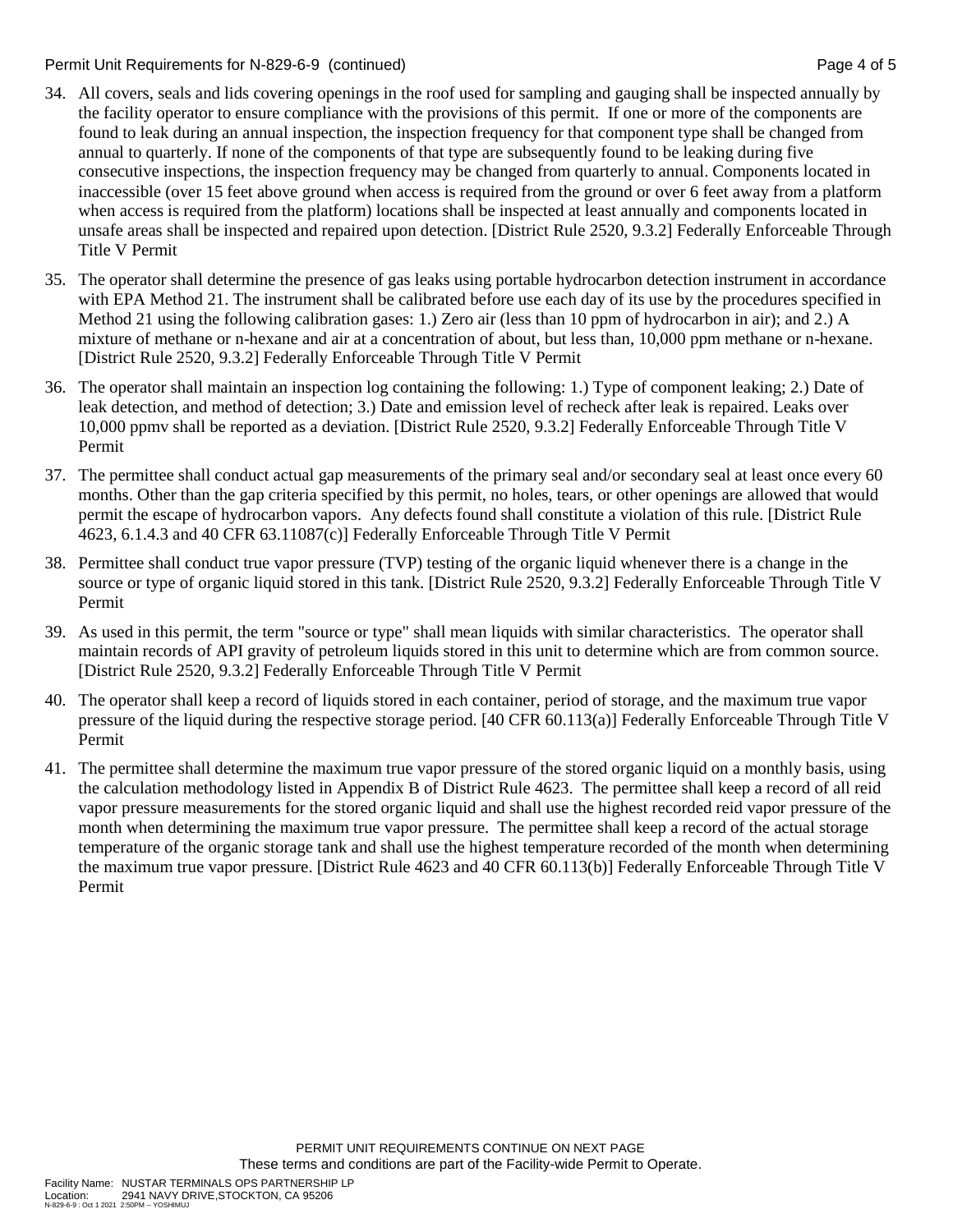Permit Unit Requirements for N-829-6-9 (continued) Page 5 of 5

- 42. The permittee shall submit the reports of the floating roof tank inspections to the APCO within five calendar days after the completion of the inspection only for those tanks that failed to meet the applicable requirements of Rule 4623, Sections 5.2 through 5.5. The inspection report for tanks that that have been determined to be in compliance with the requirements of Sections 5.2 through 5.5 need not be submitted to the APCO, but the inspection report shall be kept on-site and made available upon request by the APCO. The inspection report shall contain all necessary information to demonstrate compliance with the provisions of this rule, including the following: 1.) Date of inspection and names and titles of company personnel doing the inspection; 2.) Tank identification number and Permit to Operate number; 3.) Measurements of the gaps between the tank shell and primary and secondary seals; 4.) Leak-free status of the tank and floating roof deck fittings. Records of the leak-free status shall include the vapor concentration values measured in ppmv. 5.) Data, supported by calculations, demonstrating compliance with the requirements specified in Sections 5.3, 5.4, 5.5.2.3.3, 5.5.2.4.2, and 5.5.2.4.3 of Rule 4623. 6.) Any corrective actions or repairs performed on the tank in order to comply with Rule 4623 and the date(s) such actions were taken. [District Rule 4623, 6.3.5 and 40 CFR 63.11087(e)] Federally Enforceable Through Title V Permit
- 43. The permittee shall maintain the records of the internal floating roof landing activities that are performed pursuant to Rule 4623, Sections 5.3.1.3 and 5.4.3. The records shall include information on the true vapor pressure (TVP), API gravity, storage temperature, type of organic liquid stored in the tank, the purpose of landing the roof on its legs, the date of roof landing, duration the roof was on its legs, the level or height at which the tank roof was set to land on its legs, and the lowest liquid level in the tank. [District Rule 4623, 6.3.7] Federally Enforceable Through Title V Permit
- 44. The following test methods shall be used: ASTM Method D287 for determining API Gravity, ASTM Method D4057 sampling for API Gravity testing; ASTM D323 for determining RVP, and converting RVP to TVP at the tank's maximum organic liquid storage temperature; ARB Method 422 for determining exempt halogenated VOCs in gases; EPA Method 21 for measuring gas-leak concentration. Should the owner or operator wish to use test methods other than the ones mentioned in this condition, the methods must be approved by the District prior to its use. [District Rule 4623, 6.4] Federally Enforceable Through Title V Permit
- 45. Records of the cumulative annual organic liquid throughput shall be maintained and updated monthly. [District Rule 2201] Federally Enforceable Through Title V Permit
- 46. The permittee shall maintain records sufficient to demonstrate compliance with the daily VOC emission limit. These records shall contain the calculated emission quantity as well as each process variable used in the respective calculations/modeling. [District Rule 2080] Federally Enforceable Through Title V Permit
- 47. All records required to be maintained by this permit shall be maintained for a period of at least five years and shall be made readily available for District inspection upon request. [District Rule 4623, 6.3] Federally Enforceable Through Title V Permit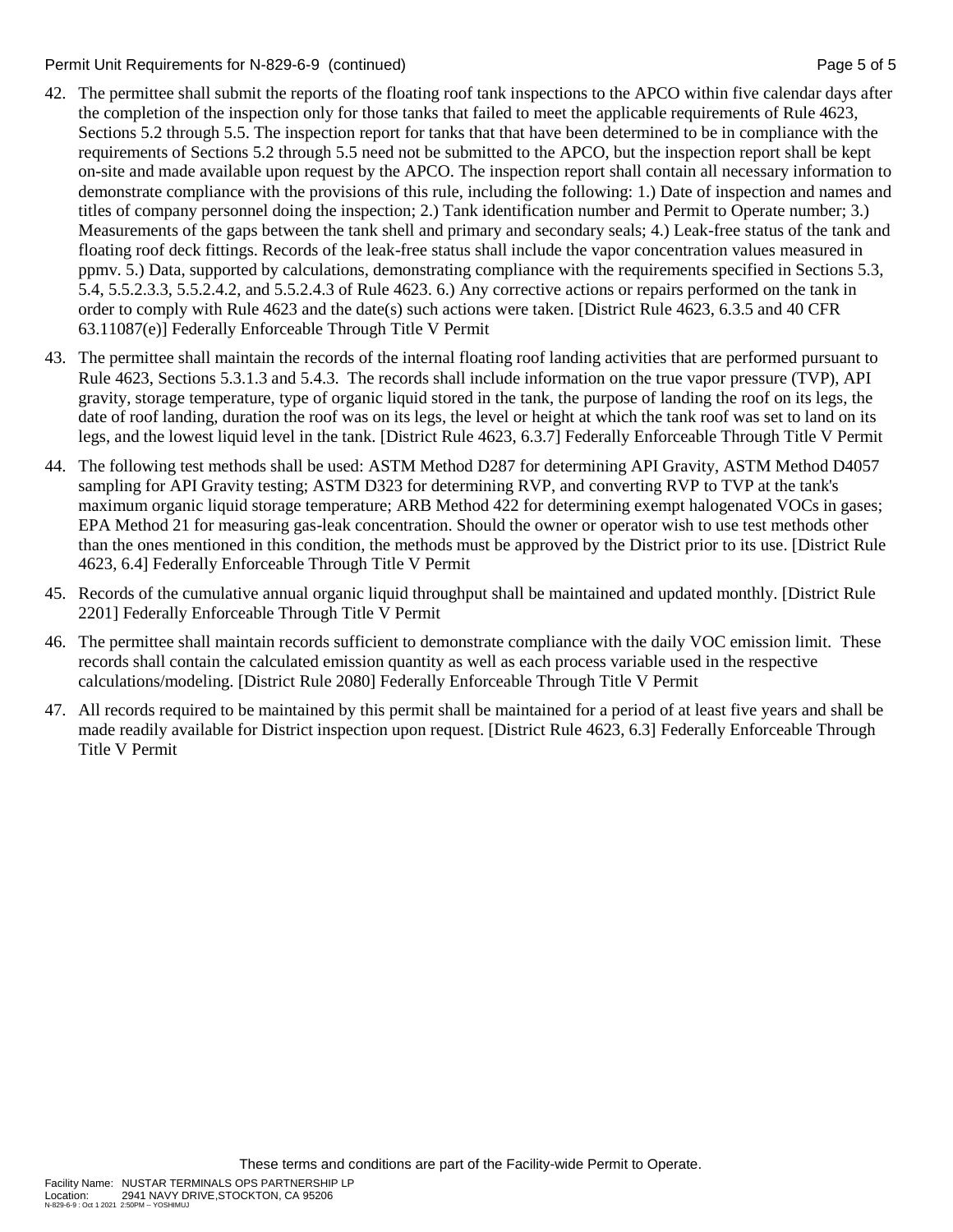#### **PERMIT UNIT:** N-829-16-11 **EXPIRATION DATE:** 11/30/2025

#### **EQUIPMENT DESCRIPTION:**

1,386,000 GALLON INTERNAL FLOATING ROOF MECHANICALLY FASTENED DECK AND WELDED STORAGE TANK (#3301) WITH A MECHANICAL SHOE PRIMARY SEAL AND A WIPER SECONDARY SEAL

### **PERMIT UNIT REQUIREMENTS**

- 1. True vapor pressure (TVP) of the organic liquid stored shall be less than 11 psia. [District Rule 4623, 5.1.1] Federally Enforceable Through Title V Permit
- 2. VOC emissions shall not exceed 9.1 pounds in any one day. [District Rule 2201] Federally Enforceable Through Title V Permit
- 3. The organic liquid throughput shall not exceed 33,264,000 gallons during any one rolling 12-month period. [District Rule 2201] Federally Enforceable Through Title V Permit
- 4. The tank shall be equipped with a fixed roof with an internal floating type cover equipped with a continuous closure device between the tank wall and the cover edge. [40 CFR 60.112a(2) and 40 CFR 63.11087(a)] Federally Enforceable Through Title V Permit
- 5. The internal floating roof shall rest or float on the liquid surface (but not necessarily in complete contact with it) inside a storage vessel that has a fixed roof. The internal roof shall be floating on the liquid surface except during initial fill and when the storage vessel is completely emptied or subsequently emptied and refilled. When the roof is resting on the leg supports, the process of filling, emptying, or refilling shall be continuous and shall be accomplished as rapidly as possible. Whenever the permittee intends to land the roof on it's legs, the permittee shall notify the APCO in writing at least five days prior to performing the work. [District Rule 4623, 5.4.1 and 40 CFR 63.11087(a)] Federally Enforceable Through Title V Permit
- 6. Gaps between the tank shell and the primary seal shall not exceed 1 1/2 inches. [District Rule 4623, 5.3.2.1.1 and 5.4.1] Federally Enforceable Through Title V Permit
- 7. The cumulative length of all gaps between the tank shell and the primary seal greater than 1/2 inch shall not exceed 10% of the circumference of the tank. [District Rule 4623, 5.3.2.1.1 and 5.4.1] Federally Enforceable Through Title V Permit
- 8. The cumulative length of all primary seal gaps greater than 1/8 inch shall not exceed 30% of the circumference of the tank. [District Rule 4623, 5.3.2.1.1 and 5.4.1] Federally Enforceable Through Title V Permit
- 9. No continuous gap in the primary seal greater than 1/8 inch wide shall exceed 10% of the tank circumference. [District Rule 4623, 5.3.2.1.1 and 5.4.1] Federally Enforceable Through Title V Permit
- 10. No gap between the tank shell and the secondary seal shall exceed 1/2 inch. [District Rule 4623, 5.3.2.1.2 and 5.4.1] Federally Enforceable Through Title V Permit
- 11. The cumulative length of all gaps between the tank shell and the secondary seal, greater than 1/8 inch shall not exceed 5% of the tank circumference. [District Rule 4623, 5.3.2.1.2 and 5.4.1] Federally Enforceable Through Title V Permit
- 12. The metallic shoe-type seal shall be installed so that one end of the shoe extends into the stored liquid and the other end extends a minimum vertical distance of 18 inches above the stored liquid surface. [District Rule 4623, 5.3.2.1.3 and 5.4.1] Federally Enforceable Through Title V Permit

PERMIT UNIT REQUIREMENTS CONTINUE ON NEXT PAGE

These terms and conditions are part of the Facility-wide Permit to Operate.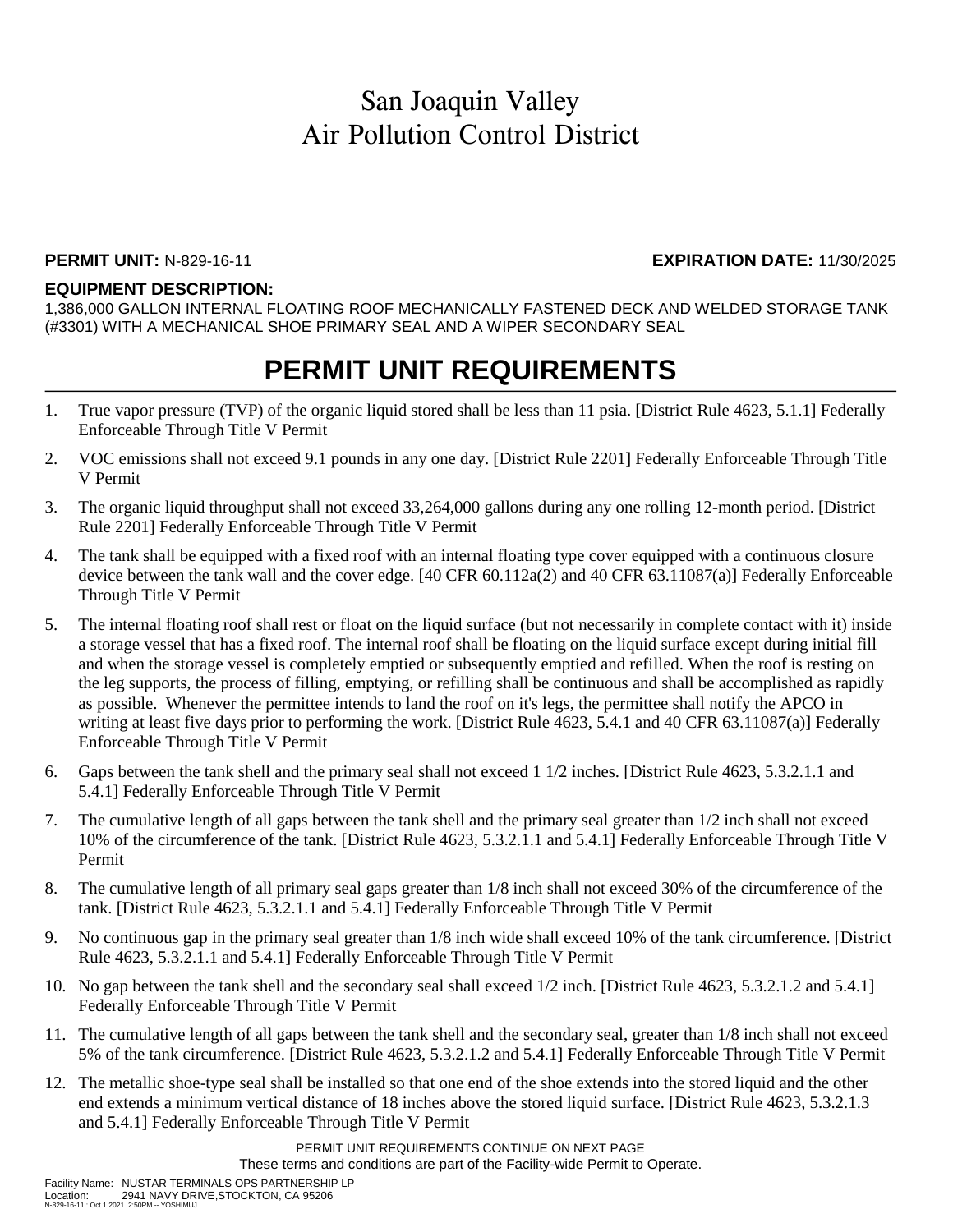Permit Unit Requirements for N-829-16-11 (continued) **Page 2** of 5

- 13. The geometry of the metallic-shoe type seal shall be such that the maximum gap between the shoe and the tank shell shall be no greater than 3 inches for a length of at least 18 inches in the vertical plane above the liquid. [District Rule 4623, 5.3.2.1.4 and 5.4.1] Federally Enforceable Through Title V Permit
- 14. There shall be no holes, tears, or openings in the secondary seal or in the primary seal envelope that surrounds the annular vapor space enclosed by the roof edge, seal fabric, and secondary seal. [District Rule 4623, 5.3.2.1.5 and 5.4.1] Federally Enforceable Through Title V Permit
- 15. The secondary seal shall allow easy insertion of probes of up to 1 1/2 inches in width in order to measure gaps in the primary seal. [District Rule 4623, 5.3.2.1.6 and 5.4.1] Federally Enforceable Through Title V Permit
- 16. The secondary seal shall extend from the roof to the tank shell and shall not be attached to the primary seal. [District Rule 4623, 5.3.2.1.7 and 5.4.1] Federally Enforceable Through Title V Permit
- 17. All openings in the roof used for sampling and gauging shall provide a projection below the liquid surface to prevent belching of liquid and to prevent entrained or formed organic vapor from escaping from the liquid contents of the tank and shall be equipped with a cover, seal or lid that shall be in a closed position at all times, with no visible gaps and be leak free, except when the device or appurtenance is in use for sampling and gauging. [District Rule 5.5.2.1.2] Federally Enforceable Through Title V Permit
- 18. A leak-free condition is defined as a condition without a gas leak or a liquid leak. A gas leak is defined as a reading in excess of 10,000 parts per million by volume (ppmv), as methane, above background on a portable hydrocarbon detection instrument that is calibrated with methane in accordance with the procedures specified in EPA Method 21. Liquid leak is defined as the dripping of organic liquid at a rate of more than 3 drops per minute. A reading in excess to 10,000 ppmv, as methane, above background, or dripping of organic liquid at a rate of more than 3 drops per minute, is a violation of this permit and Rule 4623 and shall be reported as a deviation. [District Rule 4623, 3.11, 3.17, 3.18 and 6.4.8] Federally Enforceable Through Title V Permit
- 19. Each opening in a non-contact internal floating roof, except for automatic bleeder vents (vacuum breaker vents) and rim space vents, shall provide a projection below the liquid surface. [District Rule 4623, 5.5.2.1.1 and 40 CFR 63.11087(a)] Federally Enforceable Through Title V Permit
- 20. Each opening in the internal floating roof except for leg sleeves, automatic bleeder vents, rim space vents, column wells, ladder wells, sample wells, combination manway/vacuum breakers, and stub drains is to be equipped with a cover or lid which is to be maintained in a closed position at all times (i.e., no visible gap) except when the device is in actual use. The cover or lid shall be equipped with a gasket. Covers on each access hatch and automatic gauge float well shall be bolted except when they are in use. [District Rule 4623, 5.5.2.1.2] Federally Enforceable Through Title V Permit
- 21. Automatic bleeder vents shall be equipped with a gasket and shall be closed at all times when the roof is floating except when the roof is being floated off or is being landed on the roof leg supports. [District Rule 4623, 5.5.2.1.3] Federally Enforceable Through Title V Permit
- 22. Rim vents shall be equipped with a gasket and are to be set to open only when the internal floating roof is not floating or at the manufacturer's recommended setting. [District Rule 4623, 5.5.2.1.4] Federally Enforceable Through Title V Permit
- 23. Each penetration of the internal floating roof that allows for passage of a column supporting the fixed roof shall have a flexible fabric sleeve seal or a gasketed sliding cover. The fabric sleeve must be impermeable. [District Rule 4623, 5.5.2.1.6] Federally Enforceable Through Title V Permit
- 24. Slotted sampling or gauging wells shall meet the following requirements: 1) The well shall provide a projection below the liquid surface; 2) The well shall be equipped with the following: a sliding cover, a well gasket, a pole sleeve, a pole wiper, and an internal float and float wiper designed to minimize the gap between the float and the well, and provided the gap shall not exceed one-eighth (1/8) inch; or shall be equipped with a well gasket, a zero gap pole wiper seal and a pole sleeve that projects below the liquid surface; and 3) The gap between the pole wiper and the guidepole shall be added to the gaps measured to determine compliance with the secondary seal requirement, and in no case shall exceed one-eighth (1/8) inch. [District Rule 4623, 5.5.2.4] Federally Enforceable Through Title V Permit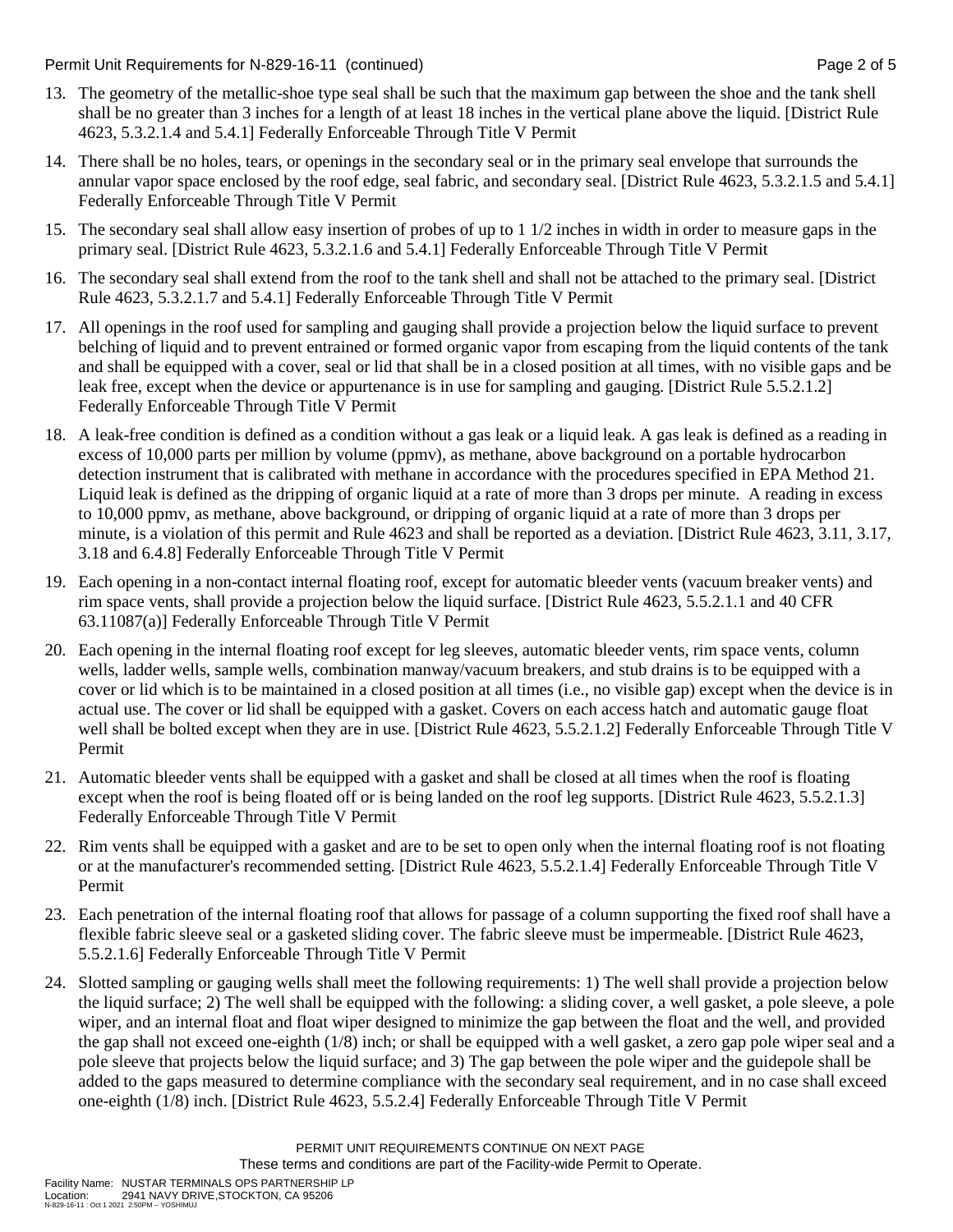Permit Unit Requirements for N-829-16-11 (continued) **Page 3** of 5

- 25. The permittee shall notify the District in writing at least 30 days prior to conduct the visual inspection of the storage vessel, so the District can arrange an observer. [40 CFR 63.11087(c)] Federally Enforceable Through Title V Permit
- 26. For newly constructed, repaired, or rebuilt internal floating roof tanks, the permittee shall visually inspect the internal floating roof, and its appurtenant parts, fittings, etc. and measure the gaps of the primary seal and/or secondary seal prior to filling the tank. If holes, tears, or openings in the primary seal, the secondary seal, the seal fabric or defects in the internal floating roof or its appurtenant parts, components, fittings, etc., are found, they shall be repaired prior to filling the tank. [District Rule 4623, 6.1.4.1 and 40 CFR 63.11087(c)] Federally Enforceable Through Title V Permit
- 27. The owner or operator shall perform a monthly leak inspection of all equipment in gasoline service, as defined in section 63.11100. For this inspection, detection methods incorporating sight, sound, and smell are acceptable. [40 CFR Part 63.11089(a)] Federally Enforceable Through Title V Permit
- 28. For monthly leak inspection, a log book shall be used and shall be signed by the owner or operator at the completion of each inspection. A section of the log book shall contain a list, summary description, or diagram(s) showing the location of all equipment in gasoline service at the facility. [40 CFR Part 63.11089(b)] Federally Enforceable Through Title V Permit
- 29. Each detection of a liquid or vapor leak shall be recorded in the log book. When a leak is detected, an initial attempt at repair shall be made as soon as practicable, but no later than 5 calendar days after the leak is detected. Repair or replacement of leaking equipment shall be completed within 15 calendar days after detection of each leak. Delay of repair of leaking equipment will be allowed if the repair is not feasible within 15 days. The owner or operator shall provide in the semiannual report the reason(s) why the repair was not feasible and the date each repair was completed. [40 CFR Part 63.11089(d)] Federally Enforceable Through Title V Permit
- 30. The owner or operator shall maintain a log book that contain the following information for a leak during during monthly inspection: 1.) equipment type and identification number; 2.) the nature of the leak (i.e. vapor or liquid) and the method of detection (i.e. sight, sound, or smell); 3.) the date the leak was detected and the date of each attempt to repair the leak; 4.) repair methods applied in each attempt to repair the leak; 5.) repair delayed and the reason for the delay if the leak is not repaired within 15 calendar days after discovery of the leak; 6) the expected date of successful repair of the leak if the leak is not repaired within 15 days; and 7.) the date of successful repair of the leak. [40 CFR 63.11089(g)] Federally Enforceable Through Title V Permit
- 31. The permittee shall visually inspect, through the manholes, roof hatches, or other opening on the fixed roof, the internal floating roof and its appurtenant parts, fittings, etc., and the primary seal and/or secondary seal at least once every 12 months after the tank is initially filled with an organic liquid. There should be no visible organic liquid on the roof, tank walls, or anywhere. Other than the gap criteria specified by this rule, no holes, tears, or other openings are allowed that would permit the escape of vapors. Any defects found are violations of this rule. [District Rule 4623, 6.1.4.2 and 40 CFR 63.11087(c)] Federally Enforceable Through Title V Permit
- 32. If any failure (i.e. visible organic liquid on the internal floating roof, tank walls or anywhere, holes or tears in the seal fabric) is detected during 12 month visual inspection, the permittee shall repair the items or empty and remove the storage vessel from service within 45 days. If the detected failure cannot be repaired within 45 days and if the vessel cannot be emptied within 45 days, a 30-day extension may be requested from the APCO in the inspection report. Such a request must document that alternate storage capacity is unavailable and specify a schedule of actions the company will take that will assure theat the control equipment will be repaired or the vessel will be emptied as soon as possible. [40 CFR 63.11087(c)] Federally Enforceable Through Title V Permit
- 33. The permittee shall visually inspect the internal floating roof, the primary seal, the secondary seal, gaskets, slotted memberanes and sleeve seals (if any) each time the vessel is emptied and degassed. If the internal floating roof has defects, the primary seal has holes, tears, or other openings in the seal or the seal fabric, or the secondary seal has holes, tears, or other openings in the seal or the seal fabric, or the gaskets no longer close off the liquid surfaces from the atmosphere, or the slotted membrane has more than 10 percent open area, the owner or operator shall repair the items as necessary so that none of the conditions specified in this paragraph exist before refilling the storage vessel. [40 CFR Part 63.11087(c)] Federally Enforceable Through Title V Permit
- 34. The owner or operator shall report the number of equipment leaks not repaired within 15 days after detection in a semiannual report. [40 CFR 63.11089(g)] Federally Enforceable Through Title V Permit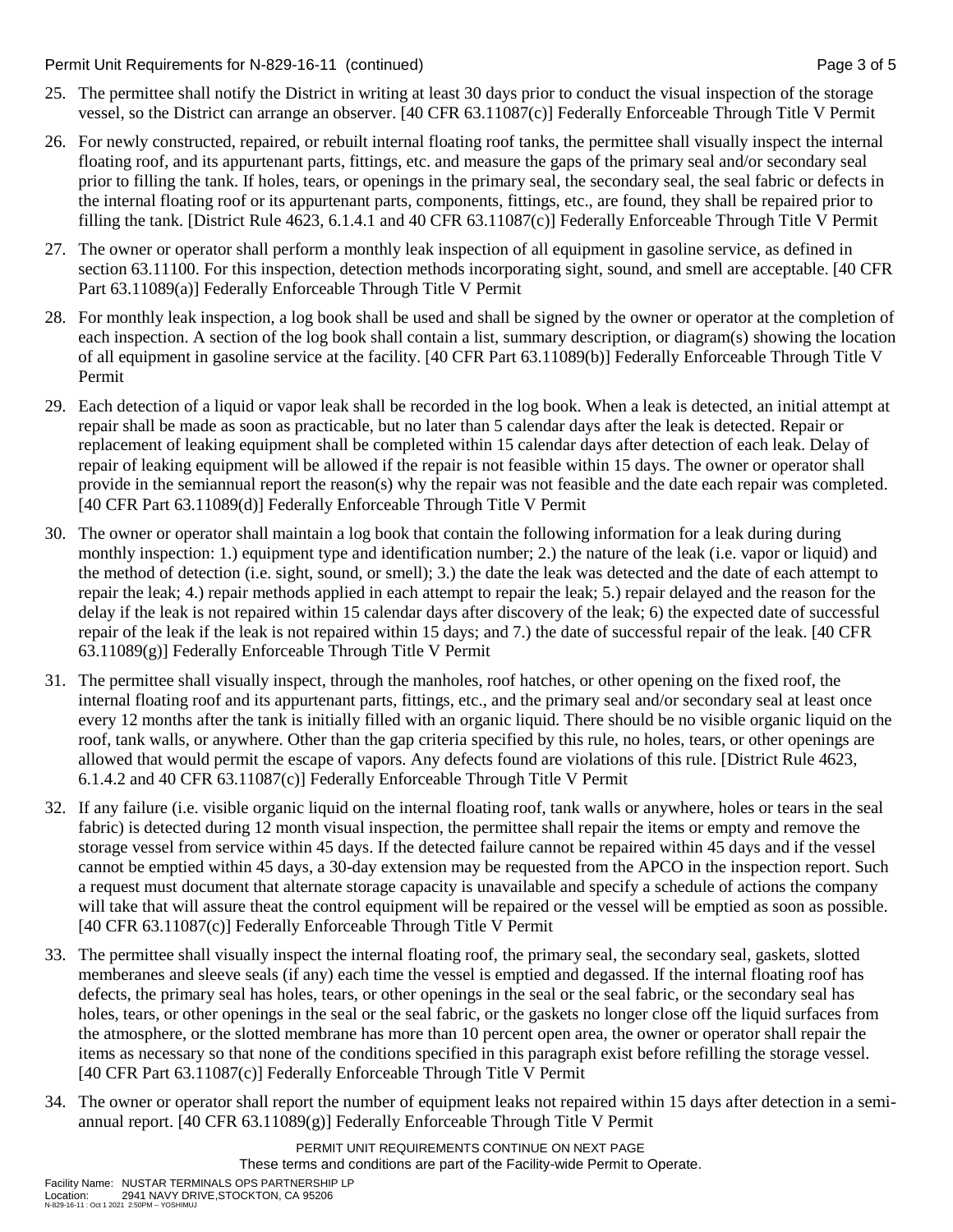#### Permit Unit Requirements for N-829-16-11 (continued) example 2 and the state of the Page 4 of 5

- 35. All covers, seals and lids covering openings in the roof used for sampling and gauging shall be inspected annually by the facility operator to ensure compliance with the provisions of this permit. If one or more of the components are found to leak during an annual inspection, the inspection frequency for that component type shall be changed from annual to quarterly. If none of the components of that type are subsequently found to be leaking during five consecutive inspections, the inspection frequency may be changed from quarterly to annual. Components located in inaccessible (over 15 feet above ground when access is required from the ground or over 6 feet away from a platform when access is required from the platform) locations shall be inspected at least annually and components located in unsafe areas shall be inspected and repaired upon detection. [District Rule 2520, 9.3.2] Federally Enforceable Through Title V Permit
- 36. The operator shall determine the presence of gas leaks using portable hydrocarbon detection instrument in accordance with EPA Method 21. The instrument shall be calibrated before use each day of its use by the procedures specified in Method 21 using the following calibration gases: 1.) Zero air (less than 10 ppm of hydrocarbon in air); and 2.) A mixture of methane or n-hexane and air at a concentration of about, but less than, 10,000 ppm methane or n-hexane. [District Rule 2520, 9.3.2] Federally Enforceable Through Title V Permit
- 37. The operator shall maintain an inspection log containing the following: 1.) Type of component leaking; 2.) Date of leak detection, and method of detection; 3.) Date and emission level of recheck after leak is repaired. Leaks over 10,000 ppmv shall be reported as a deviation. [District Rule 2520, 9.3.2] Federally Enforceable Through Title V Permit
- 38. The permittee shall conduct actual gap measurements of the primary seal and/or secondary seal at least once every 60 months. Other than the gap criteria specified by this permit, no holes, tears, or other openings are allowed that would permit the escape of hydrocarbon vapors. Any defects found shall constitute a violation of this rule. [District Rule 4623, 6.1.4.3 and 40 CFR 63.11087(c)] Federally Enforceable Through Title V Permit
- 39. Permittee shall conduct true vapor pressure (TVP) testing of the organic liquid whenever there is a change in the source or type of organic liquid stored in this tank. [District Rule 2520, 9.3.2] Federally Enforceable Through Title V Permit
- 40. The permittee shall determine the maximum true vapor pressure of the stored organic liquid on a monthly basis, using the calculation methodology listed in Appendix B of District Rule 4623. The permittee shall keep a record of all reid vapor pressure measurements for the stored organic liquid and shall use the highest recorded reid vapor pressure of the month when determining the maximum true vapor pressure. The permittee shall keep a record of the actual storage temperature of the organic storage tank and shall use the highest temperature recorded of the month when determining the maximum true vapor pressure. [District Rule 4623] Federally Enforceable Through Title V Permit
- 41. As used in this permit, the term "source or type" shall mean liquids with similar characteristics. The operator shall maintain records of API gravity of petroleum liquids stored in this unit to determine which are from common source. [District Rule 2520, 9.3.2] Federally Enforceable Through Title V Permit
- 42. The permittee shall submit the reports of the floating roof tank inspections to the APCO within five calendar days after the completion of the inspection only for those tanks that failed to meet the applicable requirements of Rule 4623, Sections 5.2 through 5.5. The inspection report for tanks that that have been determined to be in compliance with the requirements of Sections 5.2 through 5.5 need not be submitted to the APCO, but the inspection report shall be kept on-site and made available upon request by the APCO. The inspection report shall contain all necessary information to demonstrate compliance with the provisions of this rule, including the following: 1.) Date of inspection and names and titles of company personnel doing the inspection; 2.) Tank identification number and Permit to Operate number; 3.) Measurements of the gaps between the tank shell and primary and secondary seals; 4.) Leak-free status of the tank and floating roof deck fittings. Records of the leak-free status shall include the vapor concentration values measured in ppmv. 5.) Data, supported by calculations, demonstrating compliance with the requirements specified in Sections 5.3, 5.4, 5.5.2.3.3, 5.5.2.4.2, and 5.5.2.4.3 of Rule 4623. 6.) Any corrective actions or repairs performed on the tank in order to comply with Rule 4623 and the date(s) such actions were taken. [District Rule 4623, 6.3.5 and 40 CFR 63.11087(e)] Federally Enforceable Through Title V Permit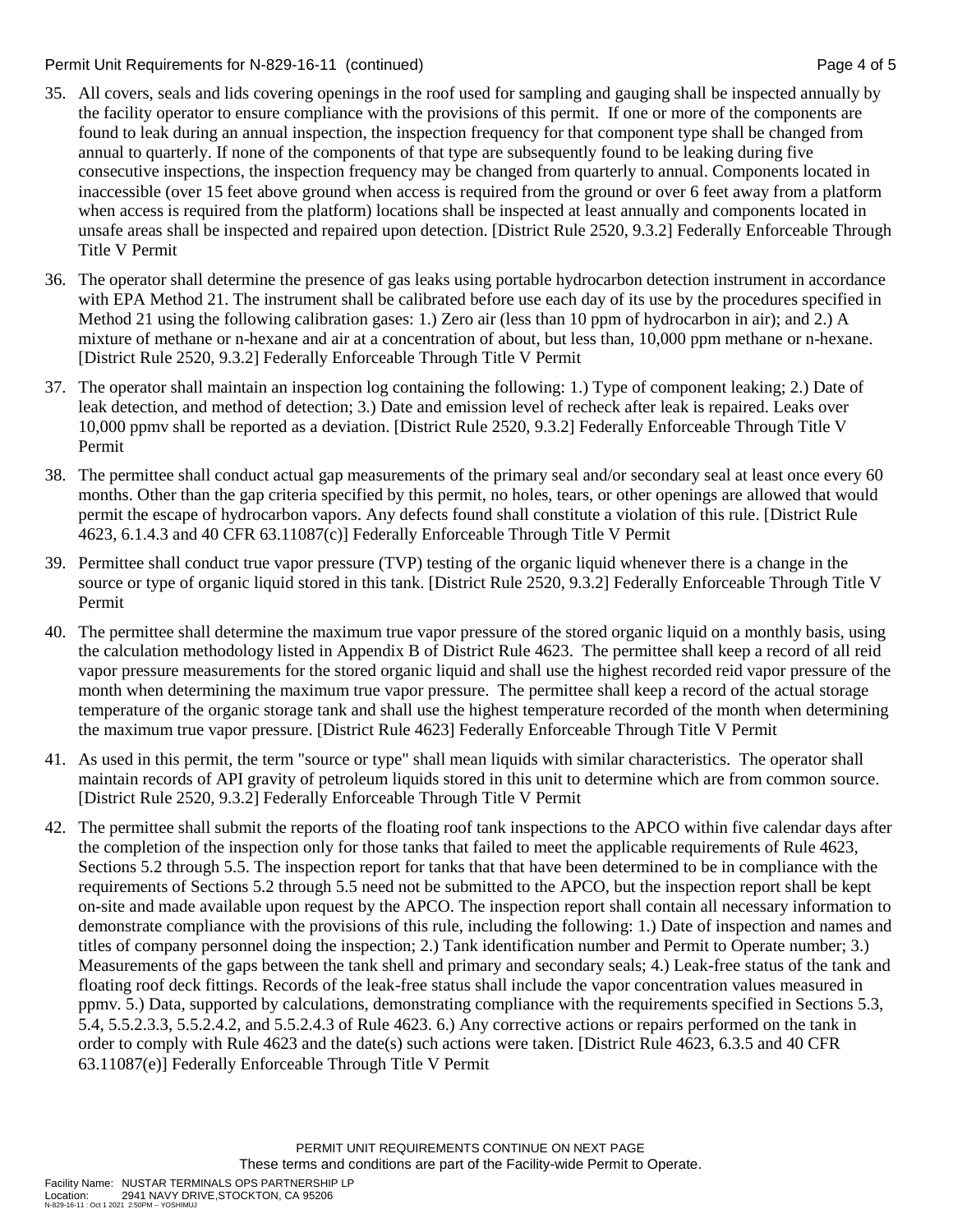Permit Unit Requirements for N-829-16-11 (continued) **Page 5 of 5** and 2011 **Page 5 of 5** and 2011 **Page 5 of 5** 

- 43. The permittee shall maintain the records of the internal floating roof landing activities that are performed pursuant to Rule 4623, Sections 5.3.1.3 and 5.4.3. The records shall include information on the true vapor pressure (TVP), API gravity, storage temperature, type of organic liquid stored in the tank, the purpose of landing the roof on its legs, the date of roof landing, duration the roof was on its legs, the level or height at which the tank roof was set to land on its legs, and the lowest liquid level in the tank. [District Rule 4623, 6.3.7] Federally Enforceable Through Title V Permit
- 44. The following test methods shall be used: ASTM Method D287 for determining API Gravity, ASTM Method D4057 sampling for API Gravity testing; ASTM D323 for determining RVP, and converting RVP to TVP at the tank's maximum organic liquid storage temperature; ARB Method 422 for determining exempt halogenated VOCs in gases; EPA Method 21 for measuring gas-leak concentration. Should the owner or operator wish to use test methods other than the ones mentioned in this condition, the methods must be approved by the District prior to its use. [District Rule 4623,6.4] Federally Enforceable Through Title V Permit
- 45. On a monthly basis, the permittee shall calculate and record organic liquid throughput, in gallons, for the previous 12 consecutive months. [District Rule 2201] Federally Enforceable Through Title V Permit
- 46. The permittee shall maintain records sufficient to demonstrate compliance with the daily VOC emission limit. These records shall contain the calculated emission quantity as well as each process variable used in the respective calculations/modeling. [District Rules 2080 and 2201] Federally Enforceable Through Title V Permit
- 47. All records required to be maintained by this permit shall be maintained for a period of at least five years and shall be made readily available for District inspection upon request. [District Rule 4623, 6.3] Federally Enforceable Through Title V Permit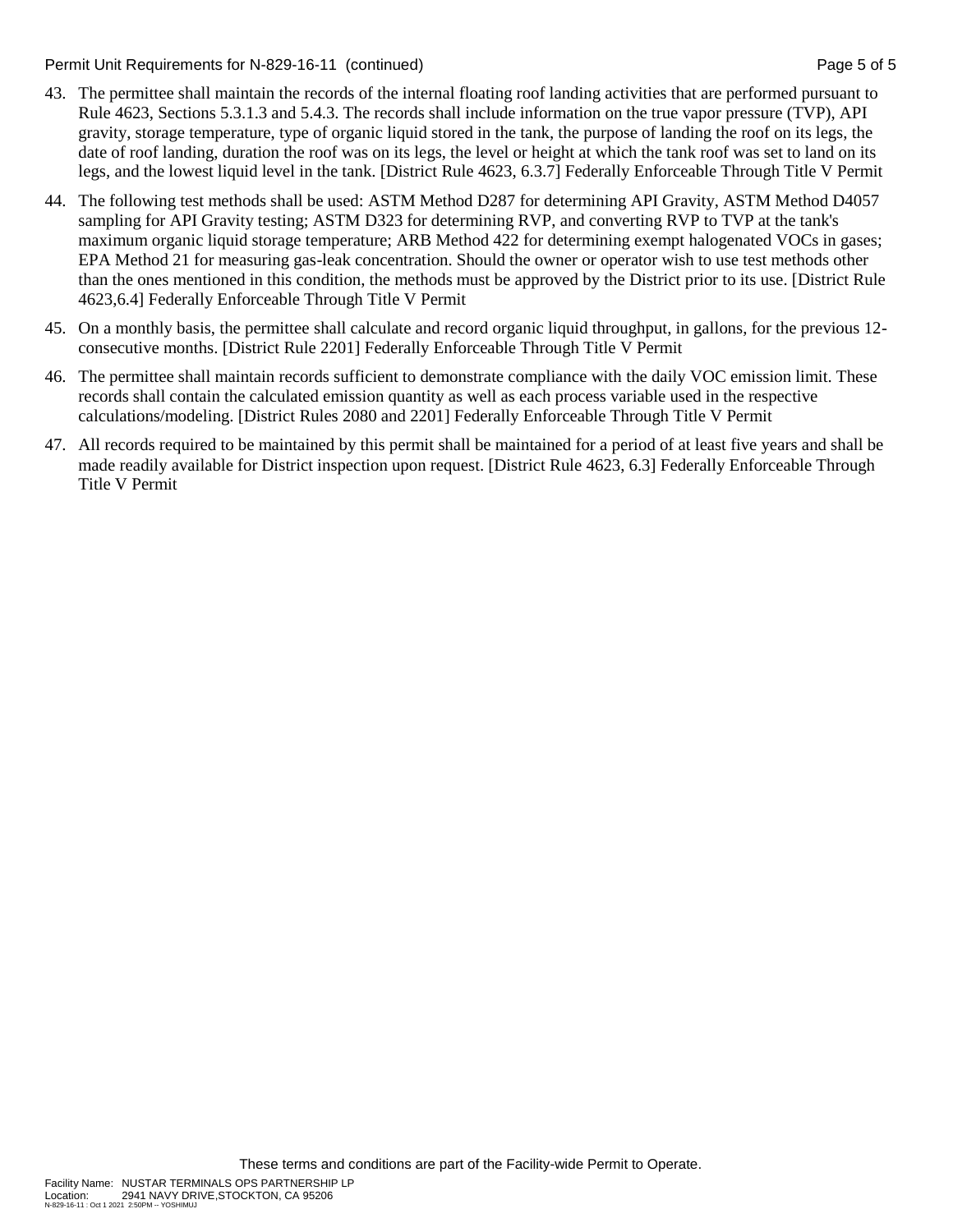#### **PERMIT UNIT:** N-829-17-10 **EXPIRATION DATE:** 11/30/2025

### **EQUIPMENT DESCRIPTION:**

1,008,000 GALLON WELDED INTERNAL FLOATING ROOF STORAGE TANK (#2401) WITH A MECHANICAL SHOE PRIMARY SEAL AND A WIPER SECONDARY SEAL, AND A SLOTTED GUIDE POLE WITH INTERNAL FLOAT AND POLE SLEEVE

## **PERMIT UNIT REQUIREMENTS**

- 1. True vapor pressure (TVP) of the organic liquid stored shall be less than 11 psia. [District Rule 4623] Federally Enforceable Through Title V Permit
- 2. VOC emissions shall not exceed 19.9 pounds in any one day. [District Rule 2201] Federally Enforceable Through Title V Permit
- 3. The organic liquid throughput shall not exceed 24,192,000 gallons in any one calendar year. [District Rule 2201] Federally Enforceable Through Title V Permit
- 4. The tank shall be equipped with a fixed roof with an internal floating type cover equipped with a continuous closure device between the tank wall and the cover edge. [40 CFR 60.112a(2) and 40 CFR 63.11087(a)] Federally Enforceable Through Title V Permit
- 5. The slotted guide pole shall be equipped with a float, a sleeve and a wiper and the pole shall have no openings above the tank's roof; all slots between the floating roof deck and liquid surface shall be covered by the vapor tight sleeve. [District Rule 2201] Federally Enforceable Through Title V Permit
- 6. The internal floating roof shall rest or float on the liquid surface (but not necessarily in complete contact with it) inside a storage vessel that has a fixed roof. The internal roof shall be floating on the liquid surface except during initial fill and when the storage vessel is completely emptied or subsequently emptied and refilled. When the roof is resting on the leg supports, the process of filling, emptying, or refilling shall be continuous and shall be accomplished as rapidly as possible. Whenever the permittee intends to land the roof on it's legs, the permittee shall notify the APCO in writing at least five days prior to performing the work. [District Rule 4623 and 40 CFR 63.11087(a)] Federally Enforceable Through Title V Permit
- 7. Gaps between the tank shell and the primary seal shall not exceed 1 1/2 inches. [District Rule 4623] Federally Enforceable Through Title V Permit
- 8. The cumulative length of all gaps between the tank shell and the primary seal greater than 1/2 inch shall not exceed 10% of the circumference of the tank. [District Rule 4623] Federally Enforceable Through Title V Permit
- 9. The cumulative length of all primary seal gaps greater than 1/8 inch shall not exceed 30% of the circumference of the tank. [District Rule 4623] Federally Enforceable Through Title V Permit
- 10. No continuous gap in the primary seal greater than 1/8 inch wide shall exceed 10% of the tank circumference. [District Rule 4623] Federally Enforceable Through Title V Permit
- 11. No gap between the tank shell and the secondary seal shall exceed 1/2 inch. [District Rule 4623] Federally Enforceable Through Title V Permit
- 12. The cumulative length of all gaps between the tank shell and the secondary seal, greater than 1/8 inch shall not exceed 5% of the tank circumference. [District Rule 4623] Federally Enforceable Through Title V Permit

PERMIT UNIT REQUIREMENTS CONTINUE ON NEXT PAGE These terms and conditions are part of the Facility-wide Permit to Operate.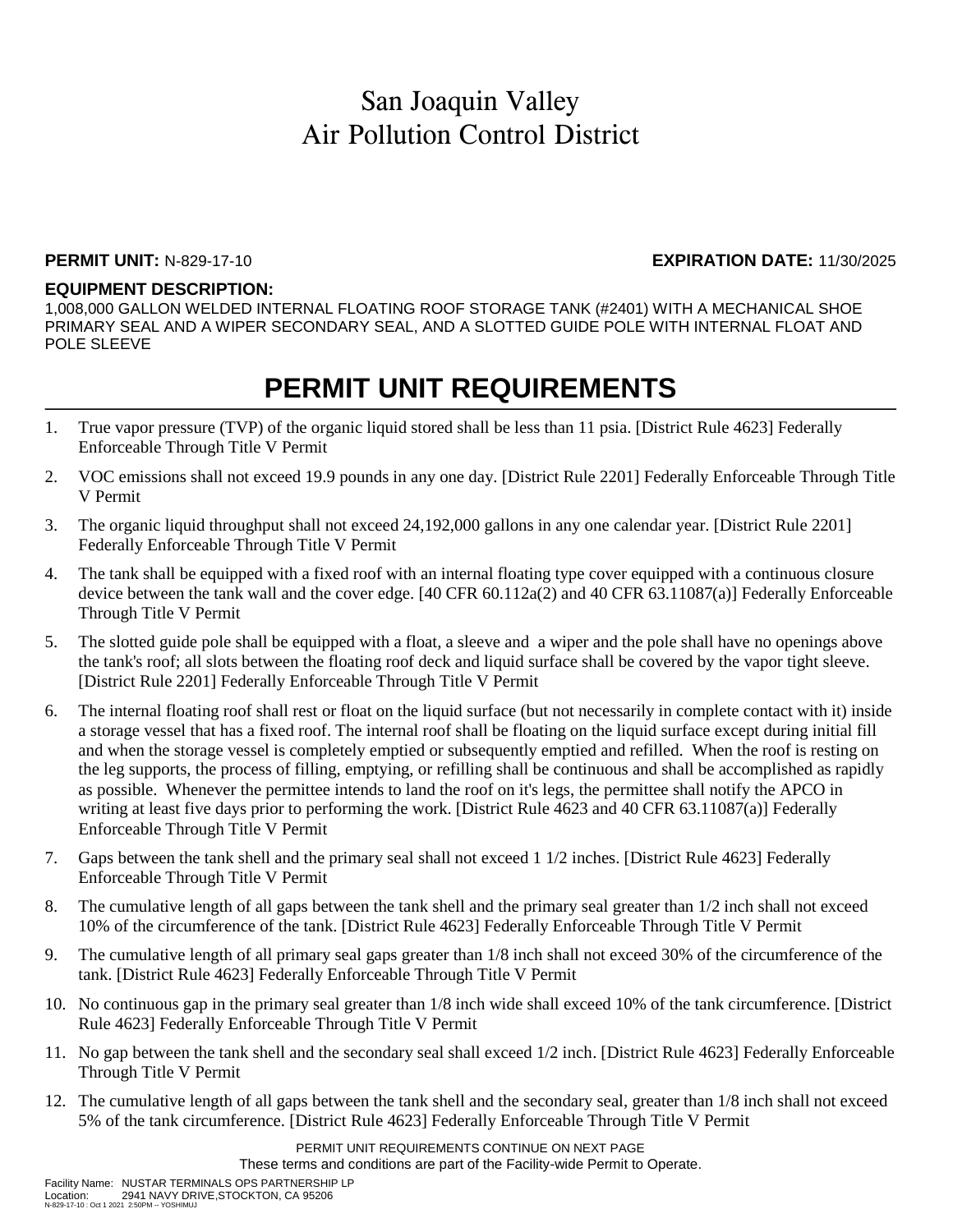Permit Unit Requirements for N-829-17-10 (continued) example 2 and 2 of 5

- 13. The metallic shoe-type seal shall be installed so that one end of the shoe extends into the stored liquid and the other end extends a minimum vertical distance of 18 inches above the stored liquid surface. [District Rule 4623] Federally Enforceable Through Title V Permit
- 14. The geometry of the metallic-shoe type seal shall be such that the maximum gap between the shoe and the tank shell shall be no greater than 3 inches for a length of at least 18 inches in the vertical plane above the liquid. [District Rule 4623] Federally Enforceable Through Title V Permit
- 15. There shall be no holes, tears, or openings in the secondary seal or in the primary seal envelope that surrounds the annular vapor space enclosed by the roof edge, seal fabric, and secondary seal. [District Rule 4623] Federally Enforceable Through Title V Permit
- 16. The secondary seal shall allow easy insertion of probes of up to 1 1/2 inches in width in order to measure gaps in the primary seal. [District Rule 4623] Federally Enforceable Through Title V Permit
- 17. The secondary seal shall extend from the roof to the tank shell and shall not be attached to the primary seal. [District Rule 4623] Federally Enforceable Through Title V Permit
- 18. All openings in the roof used for sampling and gauging shall provide a projection below the liquid surface to prevent belching of liquid and to prevent entrained or formed organic vapor from escaping from the liquid contents of the tank and shall be equipped with a cover, seal or lid that shall be in a closed position at all times, with no visible gaps and be leak free, except when the device or appurtenance is in use for sampling and gauging. [District Rule 4623] Federally Enforceable Through Title V Permit
- 19. A leak-free condition is defined as a condition without a gas leak or a liquid leak. A gas leak is defined as a reading in excess of 10,000 parts per million by volume (ppmv), as methane, above background on a portable hydrocarbon detection instrument that is calibrated with methane in accordance with the procedures specified in EPA Method 21. Liquid leak is defined as the dripping of organic liquid at a rate of more than 3 drops per minute. A reading in excess to 10,000 ppmv, as methane, above background, or dripping of organic liquid at a rate of more than 3 drops per minute, is a violation of this permit and Rule 4623 and shall be reported as a deviation. [District Rule 4623] Federally Enforceable Through Title V Permit
- 20. Each opening in a non-contact internal floating roof, except for automatic bleeder vents (vacuum breaker vents) and rim space vents, shall provide a projection below the liquid surface. [District Rule 4623 and 40 CFR 63.11087(a)] Federally Enforceable Through Title V Permit
- 21. Each opening in the internal floating roof except for leg sleeves, automatic bleeder vents, rim space vents, column wells, ladder wells, sample wells, combination manway/vacuum breakers, and stub drains is to be equipped with a cover or lid which is to be maintained in a closed position at all times (i.e., no visible gap) except when the device is in actual use. The cover or lid shall be equipped with a gasket. Covers on each access hatch and automatic gauge float well shall be bolted except when they are in use. [District Rule 4623] Federally Enforceable Through Title V Permit
- 22. Automatic bleeder vents shall be equipped with a gasket and shall be closed at all times when the roof is floating except when the roof is being floated off or is being landed on the roof leg supports. [District Rule 4623] Federally Enforceable Through Title V Permit
- 23. Rim vents shall be equipped with a gasket and are to be set to open only when the internal floating roof is not floating or at the manufacturer's recommended setting. [District Rule 4623] Federally Enforceable Through Title V Permit
- 24. Each penetration of the internal floating roof for the purpose of sampling shall be a sample well. The well shall have a slit fabric cover that covers at least 90% of the opening. The fabric cover must be impermeable. [District Rule 4623] Federally Enforceable Through Title V Permit
- 25. Each penetration of the internal floating roof that allows for passage of a column supporting the fixed roof shall have a flexible fabric sleeve seal or a gasketed sliding cover. The fabric sleeve must be impermeable. [District Rule 4623] Federally Enforceable Through Title V Permit
- 26. The permittee shall notify the District in writing at least 30 days prior to conduct the visual inspection of the storage vessel, so the District can arrange an observer. [40 CFR 63.11087(c)] Federally Enforceable Through Title V Permit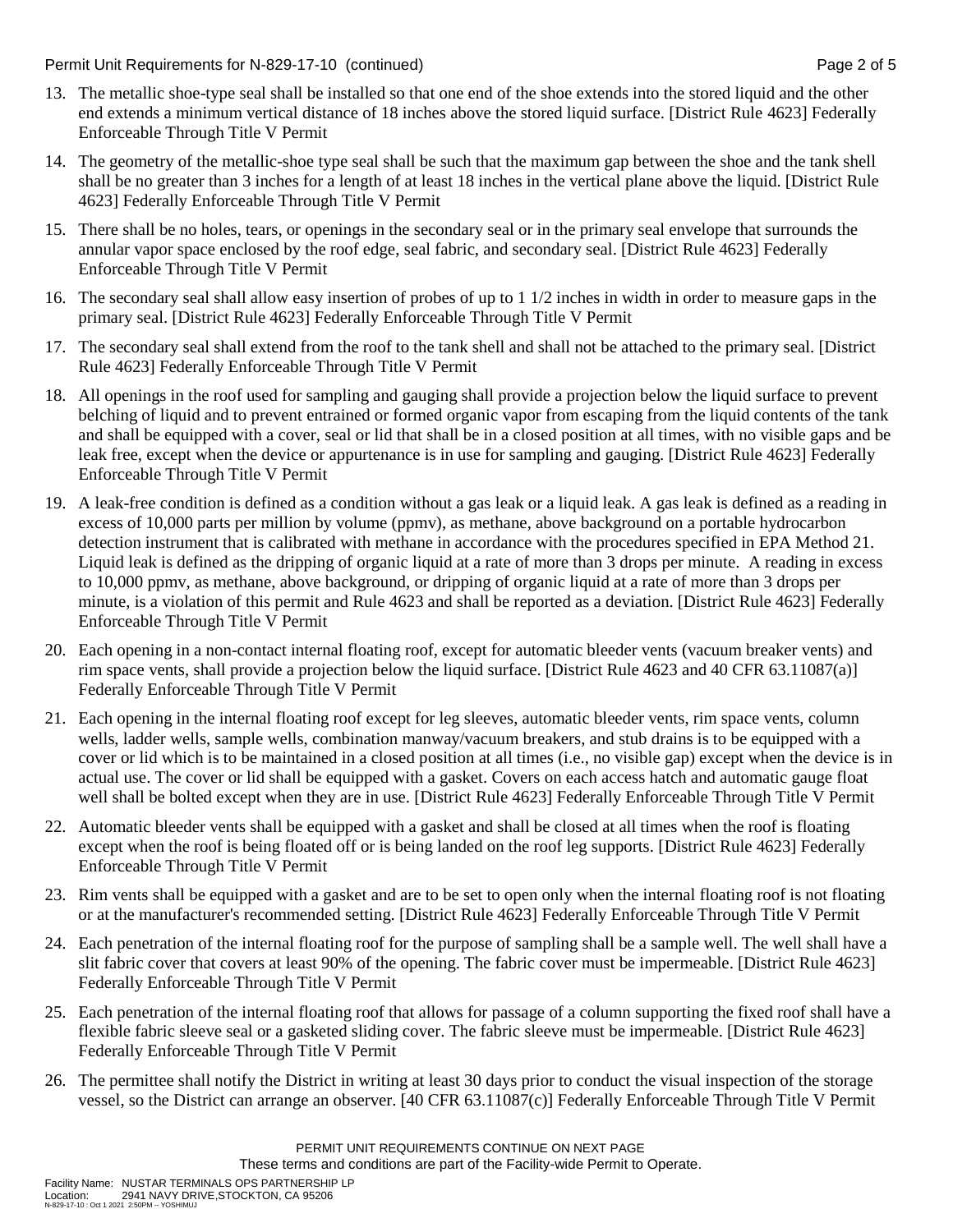Permit Unit Requirements for N-829-17-10 (continued) example 3 of 5

- 27. For newly constructed, repaired, or rebuilt internal floating roof tanks, the permittee shall visually inspect the internal floating roof, and its appurtenant parts, fittings, etc. and measure the gaps of the primary seal and/or secondary seal prior to filling the tank. If holes, tears, or openings in the primary seal, the secondary seal, the seal fabric or defects in the internal floating roof or its appurtenant parts, components, fittings, etc., are found, they shall be repaired prior to filling the tank. [District Rule 4623 and 40 CFR 63.11087(c)] Federally Enforceable Through Title V Permit
- 28. The owner or operator shall perform a monthly leak inspection of all equipment in gasoline service, as defined in section 63.11100. For this inspection, detection methods incorporating sight, sound, and smell are acceptable. [40 CFR Part 63.11089(a)] Federally Enforceable Through Title V Permit
- 29. For monthly leak inspection, a log book shall be used and shall be signed by the owner or operator at the completion of each inspection. A section of the log book shall contain a list, summary description, or diagram(s) showing the location of all equipment in gasoline service at the facility. [40 CFR Part 63.11089(b)] Federally Enforceable Through Title V Permit
- 30. Each detection of a liquid or vapor leak shall be recorded in the log book. When a leak is detected, an initial attempt at repair shall be made as soon as practicable, but no later than 5 calendar days after the leak is detected. Repair or replacement of leaking equipment shall be completed within 15 calendar days after detection of each leak. Delay of repair of leaking equipment will be allowed if the repair is not feasible within 15 days. The owner or operator shall provide in the semiannual report the reason(s) why the repair was not feasible and the date each repair was completed. [40 CFR Part 63.11089(d)] Federally Enforceable Through Title V Permit
- 31. The owner or operator shall maintain a log book that contain the following information for a leak during during monthly inspection: 1.) equipment type and identification number; 2.) the nature of the leak (i.e. vapor or liquid) and the method of detection (i.e. sight, sound, or smell); 3.) the date the leak was detected and the date of each attempt to repair the leak; 4.) repair methods applied in each attempt to repair the leak; 5.) repair delayed and the reason for the delay if the leak is not repaired within 15 calendar days after discovery of the leak; 6) the expected date of successful repair of the leak if the leak is not repaired within 15 days; and 7.) the date of successful repair of the leak. [40 CFR 63.11089(g)] Federally Enforceable Through Title V Permit
- 32. The permittee shall visually inspect, through the manholes, roof hatches, or other opening on the fixed roof, the internal floating roof and its appurtenant parts, fittings, etc., and the primary seal and/or secondary seal at least once every 12 months after the tank is initially filled with an organic liquid. There should be no visible organic liquid on the roof, tank walls, or anywhere. Other than the gap criteria specified by this rule, no holes, tears, or other openings are allowed that would permit the escape of vapors. Any defects found are violations of this rule. [District Rule 4623 and 40 CFR 63.11087(c)] Federally Enforceable Through Title V Permit
- 33. If any failure (i.e. visible organic liquid on the internal floating roof, tank walls or anywhere, holes or tears in the seal fabric) is detected during 12 month visual inspection, the permittee shall repair the items or empty and remove the storage vessel from service within 45 days. If the detected failure cannot be repaired within 45 days and if the vessel cannot be emptied within 45 days, a 30-day extension may be requested from the APCO in the inspection report. Such a request must document that alternate storage capacity is unavailable and specify a schedule of actions the company will take that will assure theat the control equipment will be repaired or the vessel will be emptied as soon as possible. [40 CFR 63.11087(c)] Federally Enforceable Through Title V Permit
- 34. The permittee shall visually inspect the internal floating roof, the primary seal, the secondary seal, gaskets, slotted pole membranes and sleeve and sleeve seals (if any) each time the vessel is emptied and degassed. If the internal floating roof has defects, the primary seal has holes, tears, or other openings in the seal or the seal fabric, or the secondary seal has holes, tears, or other openings in the seal or the seal fabric, or the gaskets no longer close off the liquid surfaces from the atmosphere, or the slotted membrane has more than 10 percent open area, the owner or operator shall repair the items as necessary so that none of the conditions specified in this paragraph exist before refilling the storage vessel. [40 CFR Part 63.11087(c)] Federally Enforceable Through Title V Permit
- 35. The owner or operator shall report the number of equipment leaks not repaired within 15 days after detection in a semiannual report. [40 CFR  $63.11089(g)$ ] Federally Enforceable Through Title V Permit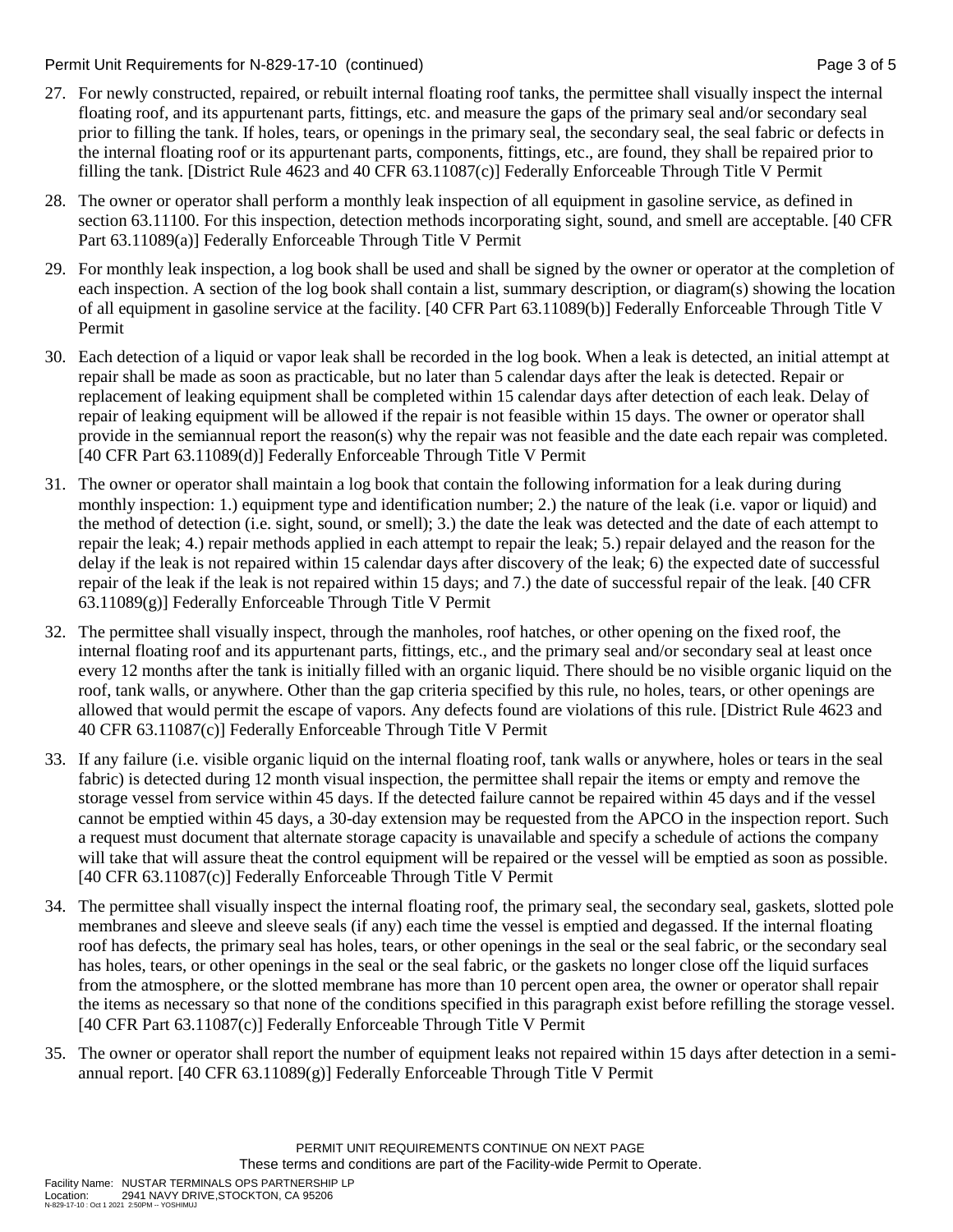#### Permit Unit Requirements for N-829-17-10 (continued) example 2 and the state of the Page 4 of 5

- 36. All covers, seals and lids covering openings in the roof used for sampling and gauging shall be inspected annually by the facility operator to ensure compliance with the provisions of this permit. If one or more of the components are found to leak during an annual inspection, the inspection frequency for that component type shall be changed from annual to quarterly. If none of the components of that type are subsequently found to be leaking during five consecutive inspections, the inspection frequency may be changed from quarterly to annual. Components located in inaccessible (over 15 feet above ground when access is required from the ground or over 6 feet away from a platform when access is required from the platform) locations shall be inspected at least annually and components located in unsafe areas shall be inspected and repaired upon detection. [District Rule 2520, 9.3.2] Federally Enforceable Through Title V Permit
- 37. The operator shall determine the presence of gas leaks using portable hydrocarbon detection instrument in accordance with EPA Method 21. The instrument shall be calibrated before use each day of its use by the procedures specified in Method 21 using the following calibration gases: 1.) Zero air (less than 10 ppm of hydrocarbon in air); and 2.) A mixture of methane or n-hexane and air at a concentration of about, but less than, 10,000 ppm methane or n-hexane. [District Rule 2520] Federally Enforceable Through Title V Permit
- 38. The operator shall maintain an inspection log containing the following: 1.) Type of component leaking; 2.) Date of leak detection, and method of detection; 3.) Date and emission level of recheck after leak is repaired. Leaks over 10,000 ppmv shall be reported as a deviation. [District Rule 2520] Federally Enforceable Through Title V Permit
- 39. The permittee shall conduct actual gap measurements of the primary seal and/or secondary seal at least once every 60 months. Other than the gap criteria specified by this permit, no holes, tears, or other openings are allowed that would permit the escape of hydrocarbon vapors. Any defects found shall constitute a violation of this rule. [District Rule 4623 and 40 CFR 63.11087(c)] Federally Enforceable Through Title V Permit
- 40. Permittee shall conduct true vapor pressure (TVP) testing of the organic liquid whenever there is a change in the source or type of organic liquid stored in this tank. [District Rule 2520] Federally Enforceable Through Title V Permit
- 41. The permittee shall determine the maximum true vapor pressure of the stored organic liquid on a monthly basis, using the calculation methodology listed in Appendix B of District Rule 4623. The permittee shall keep a record of all reid vapor pressure measurements for the stored organic liquid and shall use the highest recorded reid vapor pressure of the month when determining the maximum true vapor pressure. The permittee shall keep a record of the actual storage temperature of the organic storage tank and shall use the highest temperature recorded of the month when determining the maximum true vapor pressure. [District Rule 4623] Federally Enforceable Through Title V Permit
- 42. As used in this permit, the term "source or type" shall mean liquids with similar characteristics. The operator shall maintain records of API gravity of petroleum liquids stored in this unit to determine which are from common source. [District Rule 2520] Federally Enforceable Through Title V Permit
- 43. The permittee shall submit the reports of the floating roof tank inspections to the APCO within five calendar days after the completion of the inspection only for those tanks that failed to meet the applicable requirements of Rule 4623, Sections 5.2 through 5.5. The inspection report for tanks that that have been determined to be in compliance with the requirements of Sections 5.2 through 5.5 need not be submitted to the APCO, but the inspection report shall be kept on-site and made available upon request by the APCO. The inspection report shall contain all necessary information to demonstrate compliance with the provisions of this rule, including the following: 1.) Date of inspection and names and titles of company personnel doing the inspection; 2.) Tank identification number and Permit to Operate number; 3.) Measurements of the gaps between the tank shell and primary and secondary seals; 4.) Leak-free status of the tank and floating roof deck fittings. Records of the leak-free status shall include the vapor concentration values measured in ppmv. 5.) Data, supported by calculations, demonstrating compliance with the requirements specified in Sections 5.3, 5.4, 5.5.2.3.3, 5.5.2.4.2, and 5.5.2.4.3 of Rule 4623. 6.) Any corrective actions or repairs performed on the tank in order to comply with Rule 4623 and the date(s) such actions were taken. [District Rule 4623 and 40 CFR 63.11087(e)] Federally Enforceable Through Title V Permit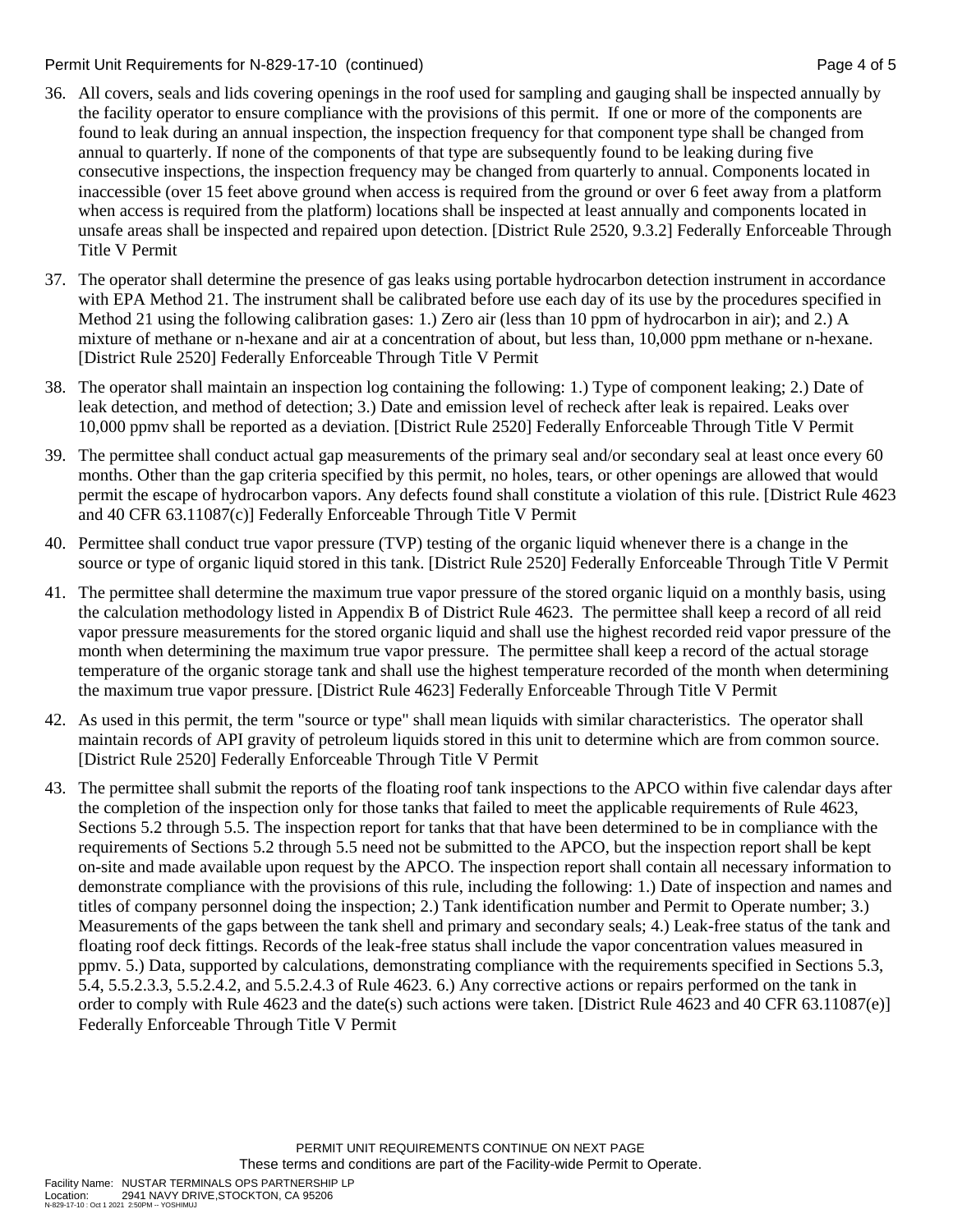Permit Unit Requirements for N-829-17-10 (continued) example 3 and the state of the Page 5 of 5

- 44. The permittee shall maintain the records of the internal floating roof landing activities that are performed pursuant to Rule 4623, Sections 5.3.1.3 and 5.4.3. The records shall include information on the true vapor pressure (TVP), API gravity, storage temperature, type of organic liquid stored in the tank, the purpose of landing the roof on its legs, the date of roof landing, duration the roof was on its legs, the level or height at which the tank roof was set to land on its legs, and the lowest liquid level in the tank. [District Rule 4623] Federally Enforceable Through Title V Permit
- 45. The following test methods shall be used: ASTM Method D287 for determining API Gravity, ASTM Method D4057 sampling for API Gravity testing; ASTM D323 for determining RVP, and converting RVP to TVP at the tank's maximum organic liquid storage temperature; ARB Method 422 for determining exempt halogenated VOCs in gases; EPA Method 21 for measuring gas-leak concentration. Should the owner or operator wish to use test methods other than the ones mentioned in this condition, the methods must be approved by the District prior to its use. [District Rule 4623] Federally Enforceable Through Title V Permit
- 46. Records of the cumulative annual organic liquid throughput shall be maintained and updated monthly. [District Rule 2201] Federally Enforceable Through Title V Permit
- 47. The permittee shall maintain records sufficient to demonstrate compliance with the daily VOC emission limit. These records shall contain the calculated emission quantity as well as each process variable used in the respective calculations/modeling. [District Rules 2080 and 2201] Federally Enforceable Through Title V Permit
- 48. All records required to be maintained by this permit shall be maintained for a period of at least five years and shall be made readily available for District inspection upon request. [District Rules 2201 and 4623] Federally Enforceable Through Title V Permit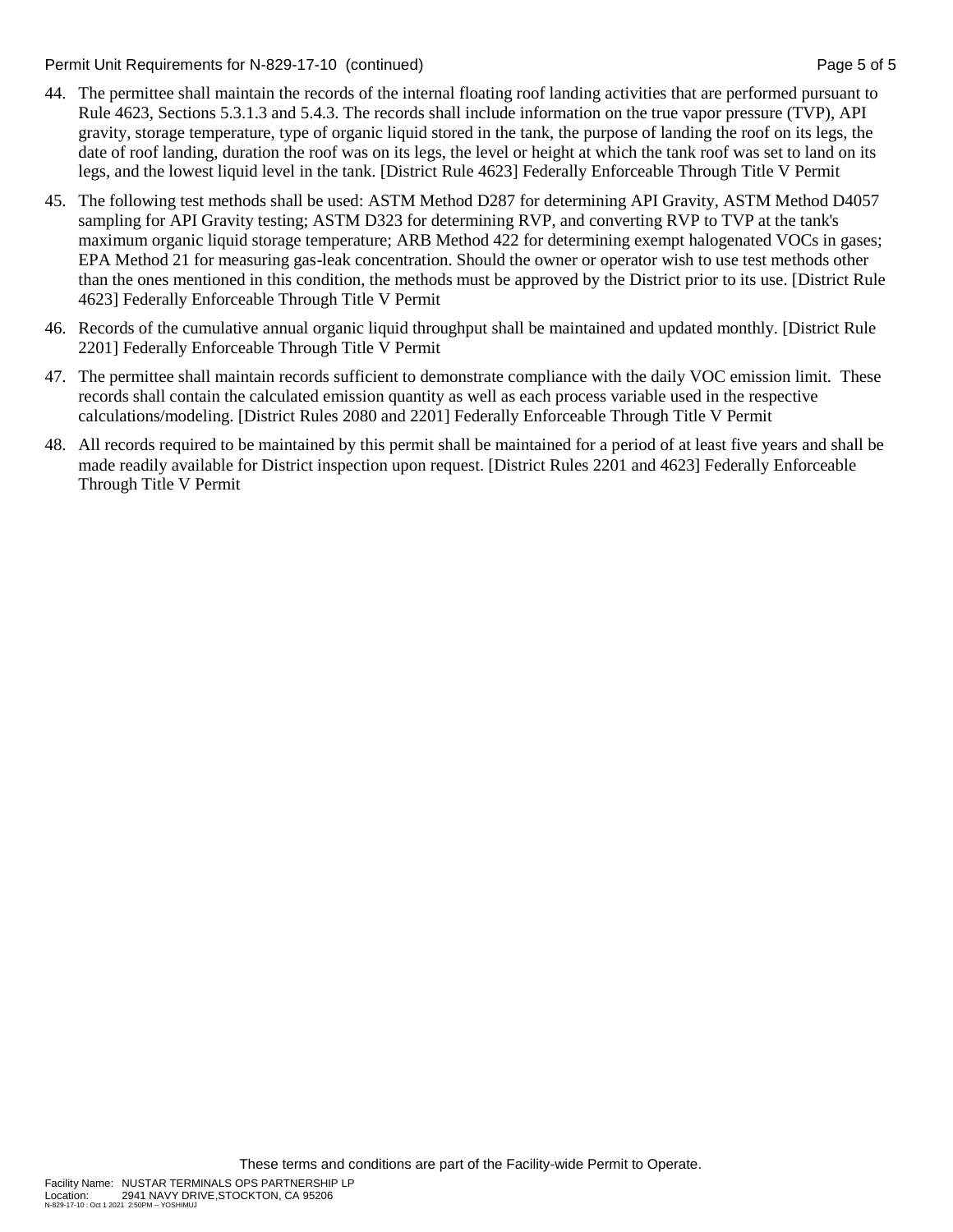### **PERMIT UNIT:** N-829-18-11 **EXPIRATION DATE:** 11/30/2025

#### **EQUIPMENT DESCRIPTION:**

1,008,000 GALLON WELDED INTERNAL FLOATING ROOF ORGANIC LIQUID STORAGE TANK (#2402) WITH A PRIMARY MECHANICAL SHOE SEAL, A SECONDARY WIPER SEAL, AND A SLOTTED GUIDEPOLE

### **PERMIT UNIT REQUIREMENTS**

- 1. True vapor pressure (TVP) of the organic liquid stored shall be less than 11 psia. [District Rule 4623] Federally Enforceable Through Title V Permit
- 2. VOC emissions shall not exceed 14.2 pounds in any one day. [District Rule 2201] Federally Enforceable Through Title V Permit
- 3. The organic liquid throughput shall not exceed 24,192,000 gallons in any one calendar year. [District Rule 2201] Federally Enforceable Through Title V Permit
- 4. The tank shall be equipped with a fixed roof with an internal floating type cover equipped with a continuous closure device between the tank wall and the cover edge. [40 CFR 60.112a(2) and 40 CFR 63.11087(a)] Federally Enforceable Through Title V Permit
- 5. The internal floating roof shall rest or float on the liquid surface (but not necessarily in complete contact with it) inside a storage vessel that has a fixed roof. The internal roof shall be floating on the liquid surface except during initial fill and when the storage vessel is completely emptied or subsequently emptied and refilled. When the roof is resting on the leg supports, the process of filling, emptying, or refilling shall be continuous and shall be accomplished as rapidly as possible. Whenever the permittee intends to land the roof on it's legs, the permittee shall notify the APCO in writing at least five days prior to performing the work. [District Rule 4623, 40 CFR 60.112a(2) and 40 CFR 63.11087(a)] Federally Enforceable Through Title V Permit
- 6. Gaps between the tank shell and the primary seal shall not exceed 1 1/2 inches. [District Rule 4623] Federally Enforceable Through Title V Permit
- 7. The cumulative length of all gaps between the tank shell and the primary seal greater than 1/2 inch shall not exceed 10% of the circumference of the tank. [District Rule 4623] Federally Enforceable Through Title V Permit
- 8. The cumulative length of all primary seal gaps greater than 1/8 inch shall not exceed 30% of the circumference of the tank. [District Rule 4623] Federally Enforceable Through Title V Permit
- 9. No continuous gap in the primary seal greater than 1/8 inch wide shall exceed 10% of the tank circumference. [District Rule 4623] Federally Enforceable Through Title V Permit
- 10. No gap between the tank shell and the secondary seal shall exceed 1/2 inch. [District Rule 4623] Federally Enforceable Through Title V Permit
- 11. The cumulative length of all gaps between the tank shell and the secondary seal, greater than 1/8 inch shall not exceed 5% of the tank circumference. [District Rule 4623] Federally Enforceable Through Title V Permit
- 12. The metallic shoe-type seal shall be installed so that one end of the shoe extends into the stored liquid and the other end extends a minimum vertical distance of 18 inches above the stored liquid surface. [District Rule 4623] Federally Enforceable Through Title V Permit

PERMIT UNIT REQUIREMENTS CONTINUE ON NEXT PAGE These terms and conditions are part of the Facility-wide Permit to Operate.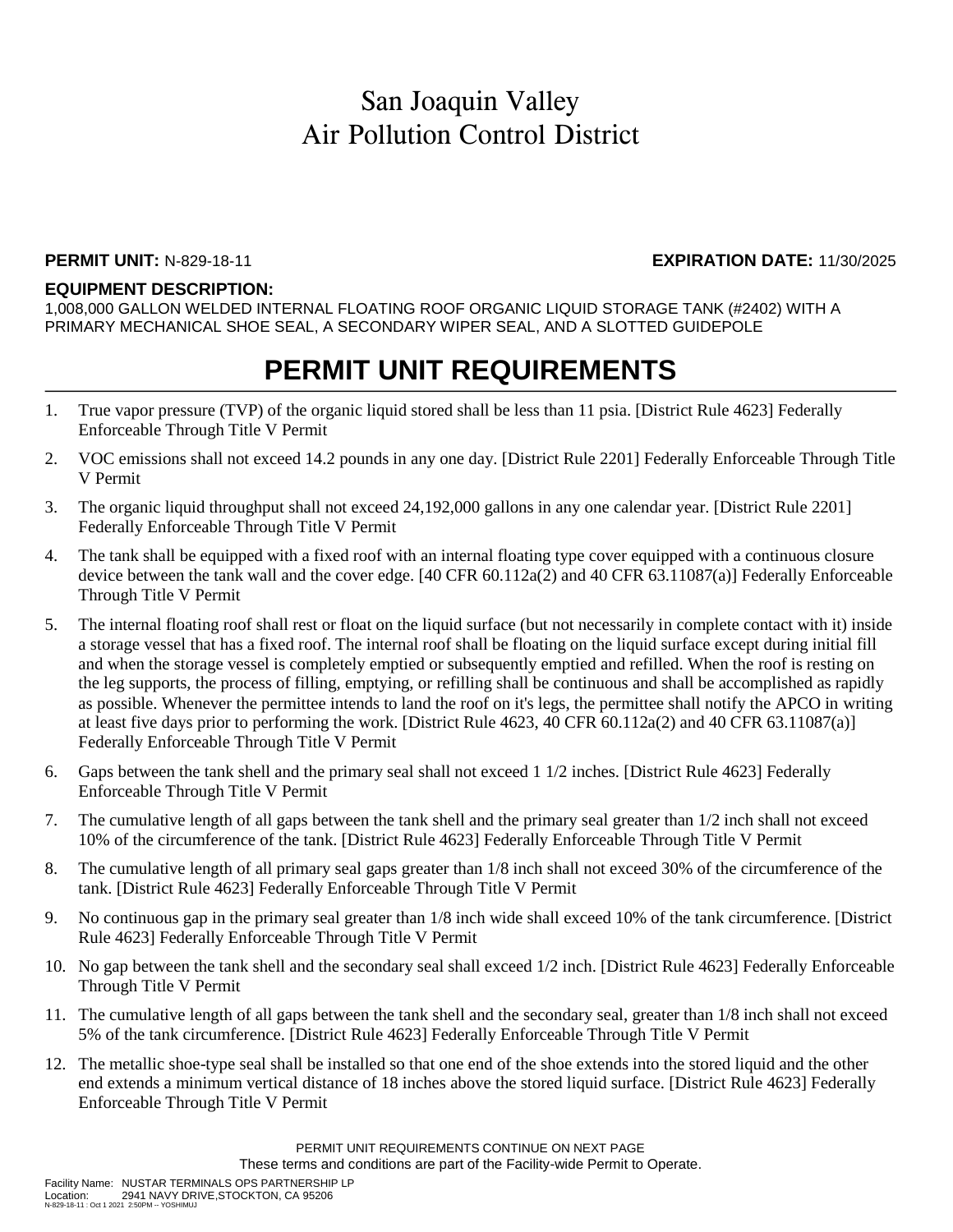Permit Unit Requirements for N-829-18-11 (continued) **Page 2** of 5

- 13. The geometry of the metallic-shoe type seal shall be such that the maximum gap between the shoe and the tank shell shall be no greater than 3 inches for a length of at least 18 inches in the vertical plane above the liquid. [District Rule 4623] Federally Enforceable Through Title V Permit
- 14. There shall be no holes, tears, or openings in the secondary seal or in the primary seal envelope that surrounds the annular vapor space enclosed by the roof edge, seal fabric, and secondary seal. [District Rule 4623] Federally Enforceable Through Title V Permit
- 15. The secondary seal shall allow easy insertion of probes of up to 1 1/2 inches in width in order to measure gaps in the primary seal. [District Rule 4623] Federally Enforceable Through Title V Permit
- 16. The secondary seal shall extend from the roof to the tank shell and shall not be attached to the primary seal. [District Rule 4623] Federally Enforceable Through Title V Permit
- 17. All openings in the roof used for sampling and gauging, except pressure-vacuum valves which shall be set to within 10% of the maximum allowable working pressure of the roof, shall provide a projection below the liquid surface to prevent belching of liquid and to prevent entrained or formed organic vapor from escaping from the liquid contents of the tank and shall be equipped with a cover, seal or lid that shall be in a closed position at all times, with no visible gaps and be leak free, except when the device or appurtenance is in use for sampling or gauging. [District Rule 4623] Federally Enforceable Through Title V Permit
- 18. A leak-free condition is defined as a condition without a gas leak or a liquid leak. A gas leak is defined as a reading in excess of 10,000 parts per million by volume (ppmv), as methane, above background on a portable hydrocarbon detection instrument that is calibrated with methane in accordance with the procedures specified in EPA Method 21. Liquid leak is defined as the dripping of organic liquid at a rate of more than 3 drops per minute. A reading in excess to 10,000 ppmv, as methane, above background, or dripping of organic liquid at a rate of more than 3 drops per minute, is a violation of this permit and Rule 4623 and shall be reported as a deviation. [District Rule 4623] Federally Enforceable Through Title V Permit
- 19. Each opening in a non-contact internal floating roof, except for automatic bleeder vents (vacuum breaker vents) and rim space vents, shall provide a projection below the liquid surface. [District Rule 4623 and 40 CFR 63.11087(a)] Federally Enforceable Through Title V Permit
- 20. Each opening in the internal floating roof except for leg sleeves, automatic bleeder vents, rim space vents, column wells, ladder wells, sample wells, combination manway/vacuum breakers, and stub drains is to be equipped with a cover or lid which is to be maintained in a closed position at all times (i.e., no visible gap) except when the device is in actual use. The cover or lid shall be equipped with a gasket. Covers on each access hatch and automatic gauge float well shall be bolted except when they are in use. [District Rule 4623] Federally Enforceable Through Title V Permit
- 21. Automatic bleeder vents shall be equipped with a gasket and shall be closed at all times when the roof is floating except when the roof is being floated off or is being landed on the roof leg supports. [District Rule 4623] Federally Enforceable Through Title V Permit
- 22. Rim vents shall be equipped with a gasket and are to be set to open only when the internal floating roof is not floating or at the manufacturer's recommended setting. [District Rule 4623] Federally Enforceable Through Title V Permit
- 23. Each penetration of the internal floating roof for the purpose of sampling shall be a sample well. The well shall have a slit fabric cover that covers at least 90% of the opening. The fabric cover must be impermeable. [District Rule 4623] Federally Enforceable Through Title V Permit
- 24. Each penetration of the internal floating roof that allows for passage of a column supporting the fixed roof shall have a flexible fabric sleeve seal or a gasketed sliding cover. The fabric sleeve must be impermeable. [District Rule 4623] Federally Enforceable Through Title V Permit
- 25. All slotted sampling or gauging wells shall provide a projection below the liquid surface. [District Rule 4623] Federally Enforceable Through Title V Permit
- 26. The gap between the pole wiper and the slotted guidepole shall be added to the gaps measured to determine compliance with the secondary seal requirement, and in no case shall exceed one-eighth inch. [District Rule 4623] Federally Enforceable Through Title V Permit

PERMIT UNIT REQUIREMENTS CONTINUE ON NEXT PAGE

These terms and conditions are part of the Facility-wide Permit to Operate.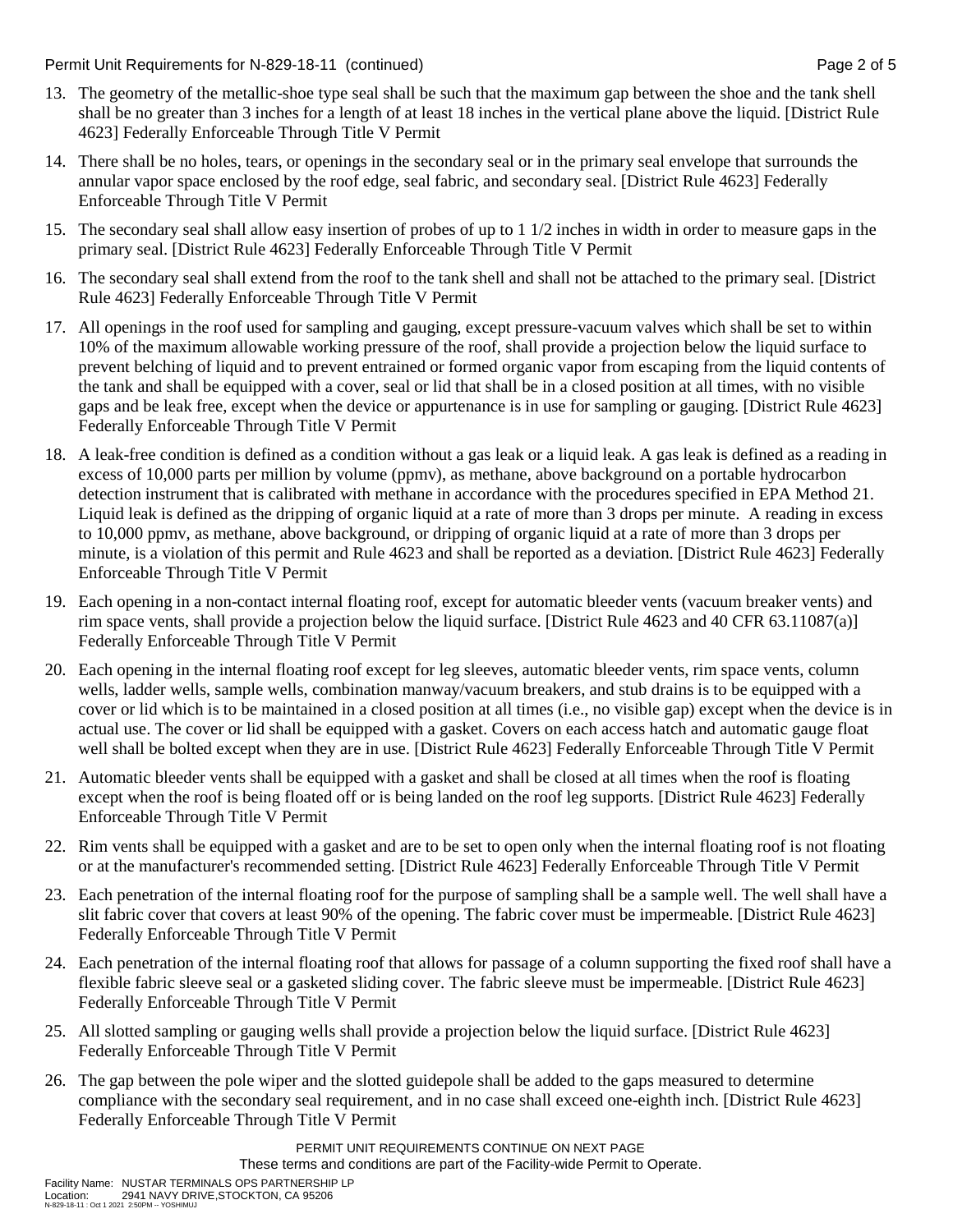Permit Unit Requirements for N-829-18-11 (continued) **Page 3** of 5

- 27. The permittee shall notify the District in writing at least 30 days prior to conduct the visual inspection of the storage vessel, so the District can arrange an observer. [40 CFR 60.11087(c)] Federally Enforceable Through Title V Permit
- 28. For newly constructed, repaired, or rebuilt internal floating roof tanks, the permittee shall visually inspect the internal floating roof, and its appurtenant parts, fittings, etc. and measure the gaps of the primary seal and/or secondary seal prior to filling the tank. If holes, tears, or openings in the primary seal, the secondary seal, the seal fabric or defects in the internal floating roof or its appurtenant parts, components, fittings, etc., are found, they shall be repaired prior to filling the tank. [District Rule 4623, 6.1.4.1 and 40 CFR 63.11087(c)] Federally Enforceable Through Title V Permit
- 29. The owner or operator shall perform a monthly leak inspection of all equipment in gasoline service, as defined in section 63.11100. For this inspection, detection methods incorporating sight, sound, and smell are acceptable. [40 CFR Part 63.11089(a)] Federally Enforceable Through Title V Permit
- 30. For monthly leak inspection, a log book shall be used and shall be signed by the owner or operator at the completion of each inspection. A section of the log book shall contain a list, summary description, or diagram(s) showing the location of all equipment in gasoline service at the facility. [40 CFR Part 63.11089(b)] Federally Enforceable Through Title V Permit
- 31. Each detection of a liquid or vapor leak shall be recorded in the log book. When a leak is detected, an initial attempt at repair shall be made as soon as practicable, but no later than 5 calendar days after the leak is detected. Repair or replacement of leaking equipment shall be completed within 15 calendar days after detection of each leak. Delay of repair of leaking equipment will be allowed if the repair is not feasible within 15 days. The owner or operator shall provide in the semiannual report the reason(s) why the repair was not feasible and the date each repair was completed. [40 CFR Part 63.11089(d)] Federally Enforceable Through Title V Permit
- 32. The owner or operator shall maintain a log book that contain the following information for a leak during during monthly inspection: 1.) equipment type and identification number; 2.) the nature of the leak (i.e. vapor or liquid) and the method of detection (i.e. sight, sound, or smell); 3.) the date the leak was detected and the date of each attempt to repair the leak; 4.) repair methods applied in each attempt to repair the leak; 5.) repair delayed and the reason for the delay if the leak is not repaired within 15 calendar days after discovery of the leak; 6) the expected date of successful repair of the leak if the leak is not repaired within 15 days; and 7.) the date of successful repair of the leak. [40 CFR 63.11089(g)] Federally Enforceable Through Title V Permit
- 33. The permittee shall visually inspect, through the manholes, roof hatches, or other opening on the fixed roof, the internal floating roof and its appurtenant parts, fittings, etc., and the primary seal and/or secondary seal at least once every 12 months after the tank is initially filled with an organic liquid. There should be no visible organic liquid on the roof, tank walls, or anywhere. Other than the gap criteria specified by this rule, no holes, tears, or other openings are allowed that would permit the escape of vapors. Any defects found are violations of this rule. [District Rule 4623, 6.1.4.2 and 40 CFR 63.11087(c)] Federally Enforceable Through Title V Permit
- 34. If any failure (i.e. visible organic liquid on the internal floating roof, tank walls or anywhere, holes or tears in the seal fabric) is detected during 12 month visual inspection, the permittee shall repair the items or empty and remove the storage vessel from service within 45 days. If the detected failure cannot be repaired within 45 days and if the vessel cannot be emptied within 45 days, a 30-day extension may be requested from the APCO in the inspection report. Such a request must document that alternate storage capacity is unavailable and specify a schedule of actions the company will take that will assure theat the control equipment will be repaired or the vessel will be emptied as soon as possible. [40 CFR 60.11087(c)] Federally Enforceable Through Title V Permit
- 35. The permittee shall visually inspect the internal floating roof, the primary seal, the secondary seal, gaskets, slotted memberanes and sleeve seals (if any) each time the vessel is emptied and degassed. If the internal floating roof has defects, the primary seal has holes, tears, or other openings in the seal or the seal fabric, or the secondary seal has holes, tears, or other openings in the seal or the seal fabric, or the gaskets no longer close off the liquid surfaces from the atmosphere, or the slotted membrane has more than 10 percent open area, the owner or operator shall repair the items as necessary so that none of the conditions specified in this paragraph exist before refilling the storage vessel. [40 CFR Part 63.11087(c)] Federally Enforceable Through Title V Permit
- 36. The owner or operator shall report the number of equipment leaks not repaired within 15 days after detection in a semiannual report. [40 CFR 63.11089(g)] Federally Enforceable Through Title V Permit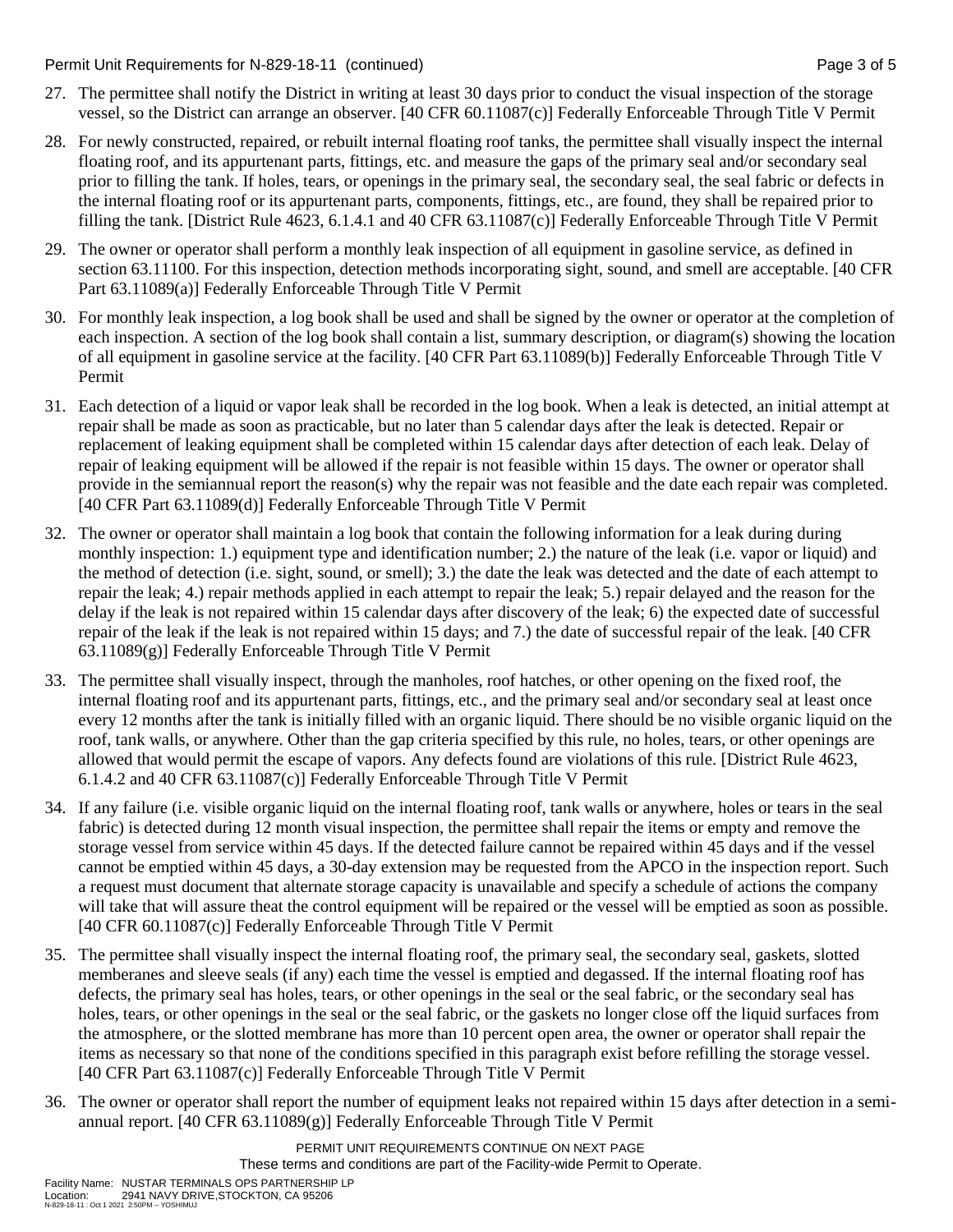#### Permit Unit Requirements for N-829-18-11 (continued) example 2 and the state of the Page 4 of 5

- 37. All covers, seals and lids covering openings in the roof used for sampling and gauging shall be inspected annually by the facility operator to ensure compliance with the provisions of this permit. If one or more of the components are found to leak during an annual inspection, the inspection frequency for that component type shall be changed from annual to quarterly. If none of the components of that type are subsequently found to be leaking during five consecutive inspections, the inspection frequency may be changed from quarterly to annual. Components located in inaccessible (over 15 feet above ground when access is required from the ground or over 6 feet away from a platform when access is required from the platform) locations shall be inspected at least annually and components located in unsafe areas shall be inspected and repaired upon detection. [District Rule 2520] Federally Enforceable Through Title V Permit
- 38. The operator shall determine the presence of gas leaks using portable hydrocarbon detection instrument in accordance with EPA Method 21. The instrument shall be calibrated before use each day of its use by the procedures specified in Method 21 using the following calibration gases: 1.) Zero air (less than 10 ppm of hydrocarbon in air); and 2.) A mixture of methane or n-hexane and air at a concentration of about, but less than, 10,000 ppm methane or n-hexane. [District Rule 2520] Federally Enforceable Through Title V Permit
- 39. The operator shall maintain an inspection log containing the following: 1.) Type of component leaking; 2.) Date of leak detection, and method of detection; 3.) Date and emission level of recheck after leak is repaired. Leaks over 10,000 ppmv shall be reported as a deviation. [District Rule 2520] Federally Enforceable Through Title V Permit
- 40. The permittee shall conduct actual gap measurements of the primary seal and/or secondary seal at least once every 60 months. Other than the gap criteria specified by this permit, no holes, tears, or other openings are allowed that would permit the escape of hydrocarbon vapors. Any defects found shall constitute a violation of this permit. [District Rule 4623 and 40 CFR 63.11087(c)] Federally Enforceable Through Title V Permit
- 41. Permittee shall conduct true vapor pressure (TVP) testing of the organic liquid whenever there is a change in the source or type of organic liquid stored in this tank. [District Rule 2520] Federally Enforceable Through Title V Permit
- 42. As used in this permit, the term "source or type" shall mean liquids with similar characteristics. The operator shall maintain records of API gravity of petroleum liquids stored in this unit to determine which are from common source. [District Rule 2520] Federally Enforceable Through Title V Permit
- 43. The operator shall keep a record of liquids stored in each container, period of storage, and the maximum true vapor pressure of the liquid during the respective storage period. [40 CFR 60.115a(a)] Federally Enforceable Through Title V Permit
- 44. Maximum true vapor pressure may be determined from nomographs contained in API Bulletin 2517, by using the typical Reid vapor pressure and the maximum expected storage temperature of the stored product, unless the APCO specifically requests that the liquid be sampled, the actual storage temperature determined, and the Reid vapor pressure determined from the sample(s). [40 CFR 60.115a(b)] Federally Enforceable Through Title V Permit
- 45. The permittee shall submit the reports of the floating roof tank inspections to the APCO within five calendar days after the completion of the inspection only for those tanks that failed to meet the applicable requirements of Rule 4623, Sections 5.2 through 5.5. The inspection report for tanks that that have been determined to be in compliance with the requirements of Sections 5.2 through 5.5 need not be submitted to the APCO, but the inspection report shall be kept on-site and made available upon request by the APCO. The inspection report shall contain all necessary information to demonstrate compliance with the provisions of this rule, including the following: 1.) Date of inspection and names and titles of company personnel doing the inspection; 2.) Tank identification number and Permit to Operate number; 3.) Measurements of the gaps between the tank shell and primary and secondary seals; 4.) Leak-free status of the tank and floating roof deck fittings. Records of the leak-free status shall include the vapor concentration values measured in ppmv. 5.) Data, supported by calculations, demonstrating compliance with the requirements specified in Sections 5.3, 5.4, 5.5.2.3.3, 5.5.2.4.2, and 5.5.2.4.3 of Rule 4623. 6.) Any corrective actions or repairs performed on the tank in order to comply with Rule 4623 and the date(s) such actions were taken. [District Rule 4623 and 40 CFR 63.11087(e)] Federally Enforceable Through Title V Permit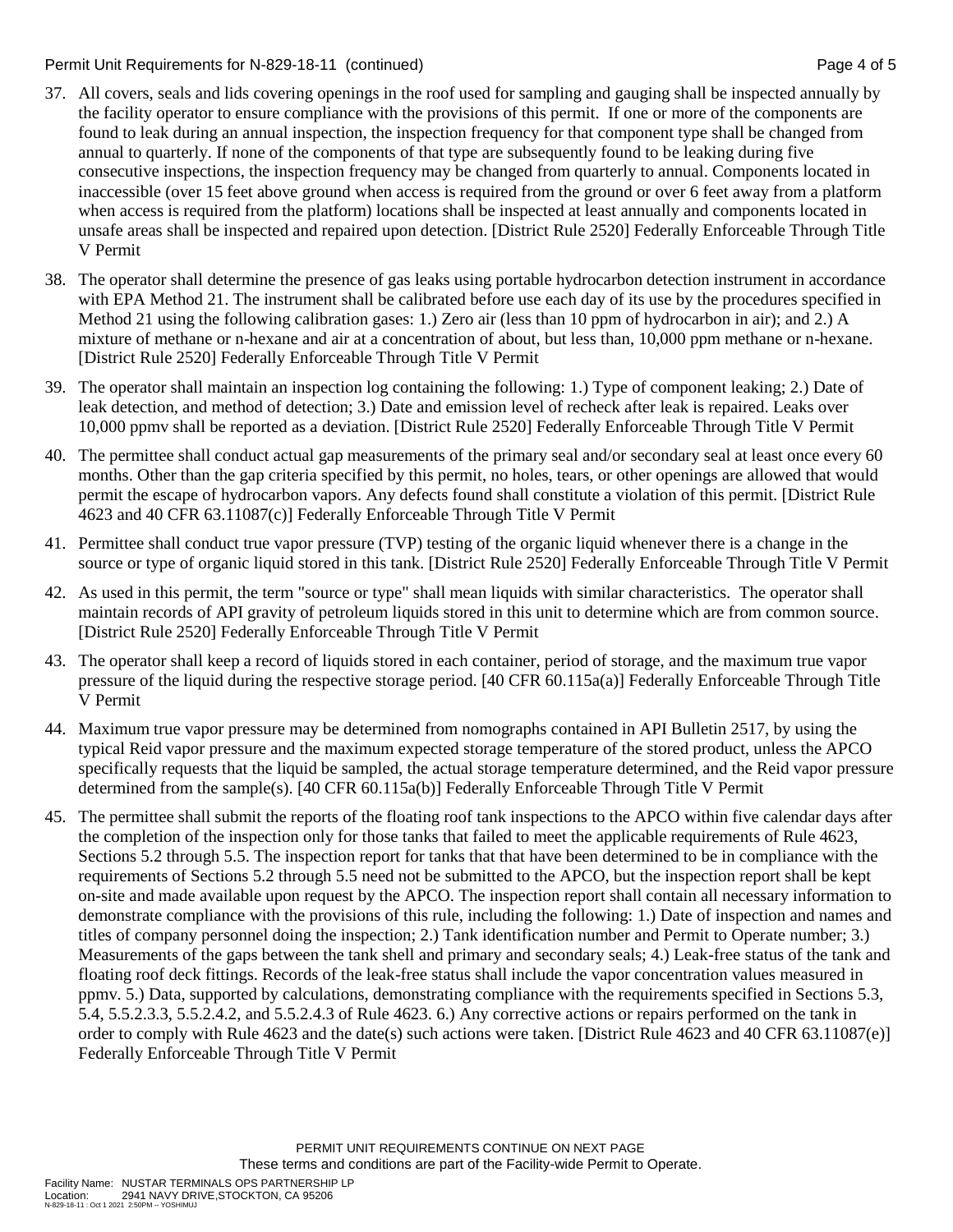Permit Unit Requirements for N-829-18-11 (continued) **Page 5 of 5** and 2011 **Page 5 of 5** and 2011 **Page 5 of 5** 

- 46. The permittee shall maintain the records of the internal floating roof landing activities that are performed pursuant to Rule 4623, Sections 5.3.1.3 and 5.4.3. The records shall include information on the true vapor pressure (TVP), API gravity, storage temperature, type of organic liquid stored in the tank, the purpose of landing the roof on its legs, the date of roof landing, duration the roof was on its legs, the level or height at which the tank roof was set to land on its legs, and the lowest liquid level in the tank. [District Rule 4623] Federally Enforceable Through Title V Permit
- 47. The following test methods shall be used: ASTM Method D287 for determining API Gravity, ASTM Method D4057 sampling for API Gravity testing; ASTM D323 for determining RVP, and converting RVP to TVP at the tank's maximum organic liquid storage temperature; ARB Method 422 for determining exempt halogenated VOCs in gases; EPA Method 21 for measuring gas-leak concentration. Should the owner or operator wish to use test methods other than the ones mentioned in this condition, the methods must be approved by the District prior to its use. [District Rule 4623] Federally Enforceable Through Title V Permit
- 48. Records of the cumulative annual organic liquid throughput shall be maintained and updated monthly. [District Rule 2201] Federally Enforceable Through Title V Permit
- 49. All records required to be maintained by this permit shall be maintained for a period of at least five years and shall be made readily available for District inspection upon request. [District Rule 4623] Federally Enforceable Through Title V Permit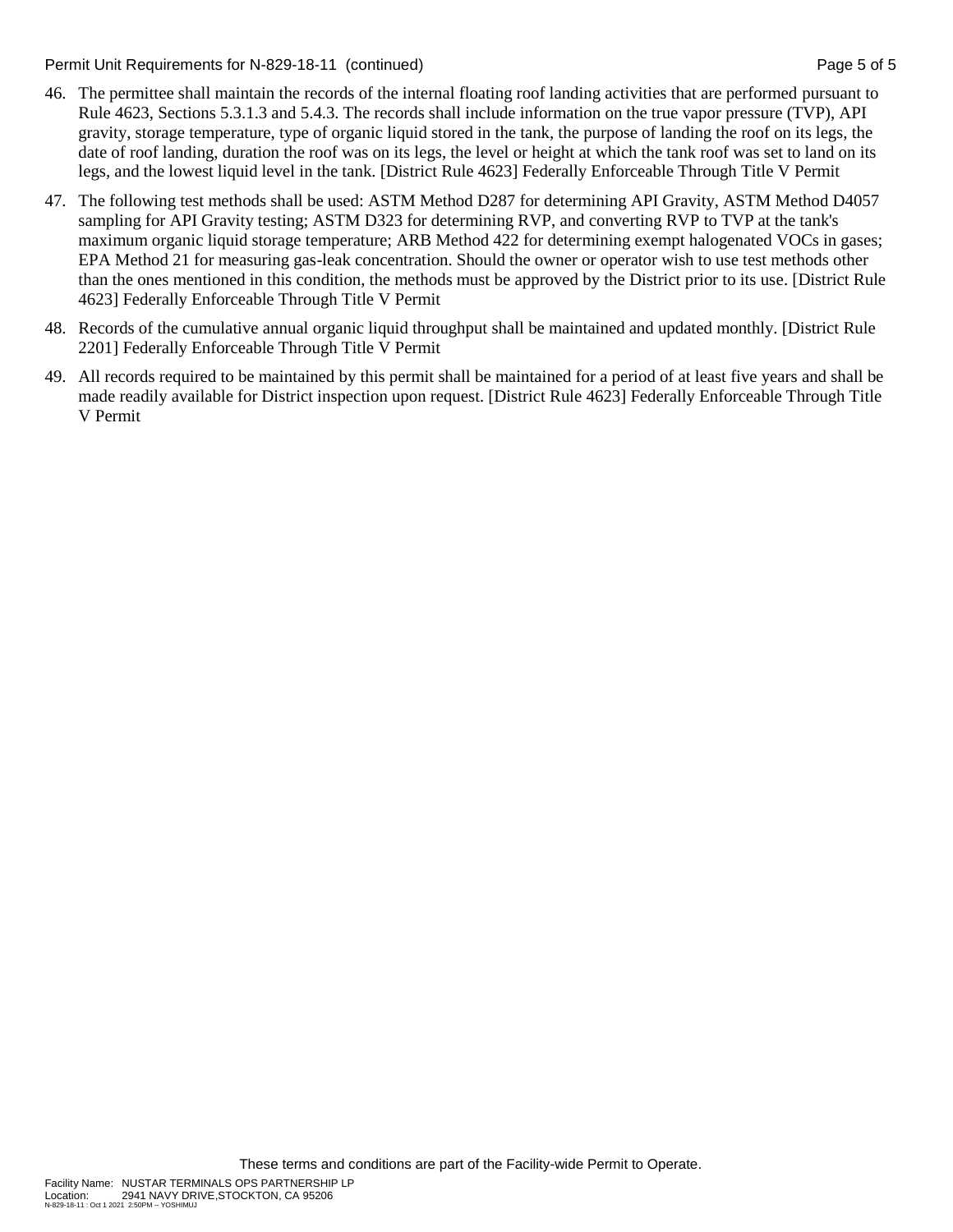### **PERMIT UNIT:** N-829-20-10 **EXPIRATION DATE:** 11/30/2025

### **EQUIPMENT DESCRIPTION:**

VAPOR COMBUSTION SYSTEM CONSISTING OF A 300,000 GALLON VAPOR HOLDING TANK, A VAPOR PROCESSING AND CONVEYING SYSTEM, AND A 40 MMBTU/HR PROPANE FIRED JOHN ZINK ZCT-2-8-35-X-2/8-X VAPOR COMBUSTION UNIT (VCU)

## **PERMIT UNIT REQUIREMENTS**

- 1. The VOC destruction efficiency shall be at least 99% and all gasoline loading shall be conducted utilizing bottom loading and dry-break couplers. [District Rule 4102]
- 2. Gasoline shall be loaded only into vapor tight tank trucks. [40 CFR Part 60.502(e)] Federally Enforceable Through Title V Permit
- 3. The facility shall obtain the vapor tightness documentation specified in 40 CFR Part 60.505(b) for each gasoline tank truck that is to be loaded at the facility. [40 CFR Part 60.502(e)(1)] Federally Enforceable Through Title V Permit
- 4. VOC emissions from the vapor recovery system shall not exceed 0.08 pounds per thousand gallons of gasoline loaded. [District Rules 4624, 5.1.1, San Joaquin County Rule 412, and 40 CFR 63.11088(a)] Federally Enforceable Through Title V Permit
- 5. The vapor collection system shall be operated in a manner to prevent any organic vapors collected at one loading rack from passing to another loading rack. [40 CFR 63.11088(a)] Federally Enforceable Through Title V Permit
- 6. The vapor collection and control system shall operate such that the pressure in the delivery tank being loaded does not exceed 18 inches water column pressure and 6 inches water column vacuum. [District Rule 4624] Federally Enforceable Through Title V Permit
- 7. The combined quantity of gasoline loaded through permit units N-829-1 and N-829-2 shall not exceed 756,000,000 gallons during any one calendar year. This annual limit shall be lowered in the event that the CARB certifies the vapor recovery system can process VOC emissions with a daily gasoline throughput of less than 2,071,233 gallons. [District Rule 2201] Federally Enforceable Through Title V Permit
- 8. The combined quantity of gasoline loaded through permit units N-829-1 and N-829-2 shall not exceed 2,071,233 gallons during any one day. [District Rule 2201] Federally Enforceable Through Title V Permit
- 9. The vapor combustor's combustion chamber shall be configured to operate with logic controls set to shut the vapor combustor system down and close the block valve to receiving vapors if the operating temperature does not reach a minimum of 900 degrees Fahrenheit within 10 minutes. [District Rules 2201, 4102, and 40 CFR 63.11088(d)] Federally Enforceable Through Title V Permit
- 10. The vapor combustor shall be equipped for continuous monitoring and recording of combustion temperature. Temperature charts shall be made available to the District upon request. [District Rule 2201, 40 CFR Part 64 and 40 CFR 63.11088(d)] Federally Enforceable Through Title V Permit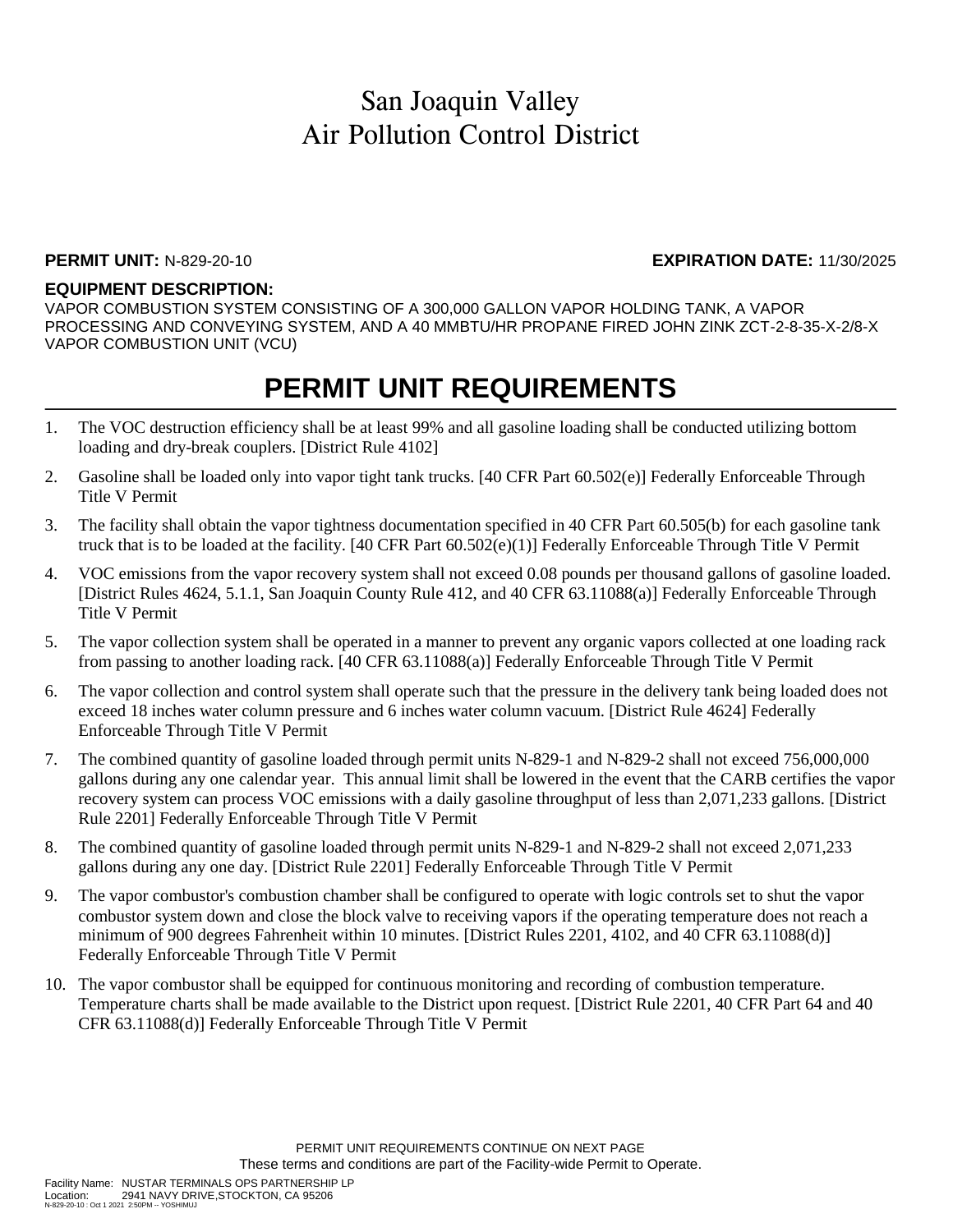Permit Unit Requirements for N-829-20-10 (continued) **Page 2** of 3

- 11. Should the vapor combustor's operating temperature fall below 900 degrees Fahrenheit, the permittee shall investigate the cause and take corrective action to return the operating temperature to an acceptable level as soon as possible, but no longer than one hour after initial detection. If the operating temperature cannot be raised to an acceptable value within one hour after detection, the permittee shall notify the District within the following hour and conduct a certified source test within 60 days of initial detection. In lieu of conducting a source test, the permittee may stipulate a violation that is subject to enforcement action has occurred. The permittee must then correct the violation, show compliance has been re-established, and resume monitoring procedures. If the deviation is a result of a qualifying breakdown condition pursuant to Rule 1100, the permittee may fully comply with Rule 1100 in lieu of the performing the notification and testing required by this condition. [40 CFR Part 64] Federally Enforceable Through Title V Permit
- 12. Loading and vapor collection and control equipment shall be designed, installed, maintained, and operated such that there are no leaks. A leak is defined as the dripping of organic compounds at a rate of more than three drops per minute or the detection of organic compounds, in excess of 10,000 ppm as methane measured at the surface of the component interface from potential source in accordance with EPA Method 21. [District Rule 4624 and San Joaquin County Rule 412] Federally Enforceable Through Title V Permit
- 13. The vapor collection system, the vapor destruction device and each transfer rack shall be tested for leaks at least once every calendar quarter with a portable hydrocarbon analyzer in accordance with EPA Method 21. [District Rule 4624] Federally Enforceable Through Title V Permit
- 14. The equipment that are found leaking shall be repair or replaced within 72 hours after detecting the leakage. If the leaking component cannot be repaired or replaced within 72 hours, the component shall be taken out of service until such time the component is repaired or replaced. The repaired or replacement equipment shall be reinspected the first time the equipment is in operation after the repair or replacement. [District Rule 4624] Federally Enforceable Through Title V Permit
- 15. Each calendar month, the vapor collection system, the vapor processing system and each loading rack handling gasoline shall be inspected during the loading of gasoline tank trucks for organic liquid and organic vapor leaks. For the purpose of this condition, detection methods incorporating sight, sound and smell are acceptable. Each detection of a leak shall be recorded and the source of the leak repaired within 15 days after it is detected. [40 CFR Part 60.502(j) and 40 CFR Part 63.11089(a)] Federally Enforceable Through Title V Permit
- 16. A log book shall be used and shall be signed by the owner or operator at the completion of each inspection. A section of the log book shall contain a list, summary description, or diagram(s) showing the location of all equipment in gasoline service at the facility. [40 CFR Part 63.11089(b)] Federally Enforceable Through Title V Permit
- 17. Each detection of a liquid or vapor leak shall be recorded in the log book. When a leak is detected, an initial attempt at repair shall be made as soon as practicable, but no later than 5 calendar days after the leak is detected. Repair or replacement of leaking equipment shall be completed within 15 calendar days after detection of each leak. Delay of repair of leaking equipment will be allowed if the repair is not feasible within 15 days. The owner or operator shall provide in the semiannual report the reason(s) why the repair was not feasible and the date each repair was completed. [40 CFR Part 63.11089(d)] Federally Enforceable Through Title V Permit
- 18. The owner or operator shall maintain a log book that contain the following information: 1.) dates of leak inspections, 2.) the nature of the leak (i.e. vapor or liquid) and the method of detection; 3.) findings, 4.) corrective action, 5.) repair methods applied in each attempt to repair the leak; 6.) repair delayed and the reason for the delay if the leak is not repaired within 15 calendar days after discovery of the leak; 7.) the expected date of successful repair of the leak if the leak is not repaired within 15 days; 8.) the date of successful repair of the leak; and 9.) inspector name and signature. [District Rule 4624, 40 CFR Part 60.505 (c) and 40 CFR 63.11089(g)] Federally Enforceable Through Title V Permit
- 19. The owner or operator shall report the number of equipment leaks not repaired within 15 days after detection in a semiannual report. [40 CFR  $63.11089(g)$ ] Federally Enforceable Through Title V Permit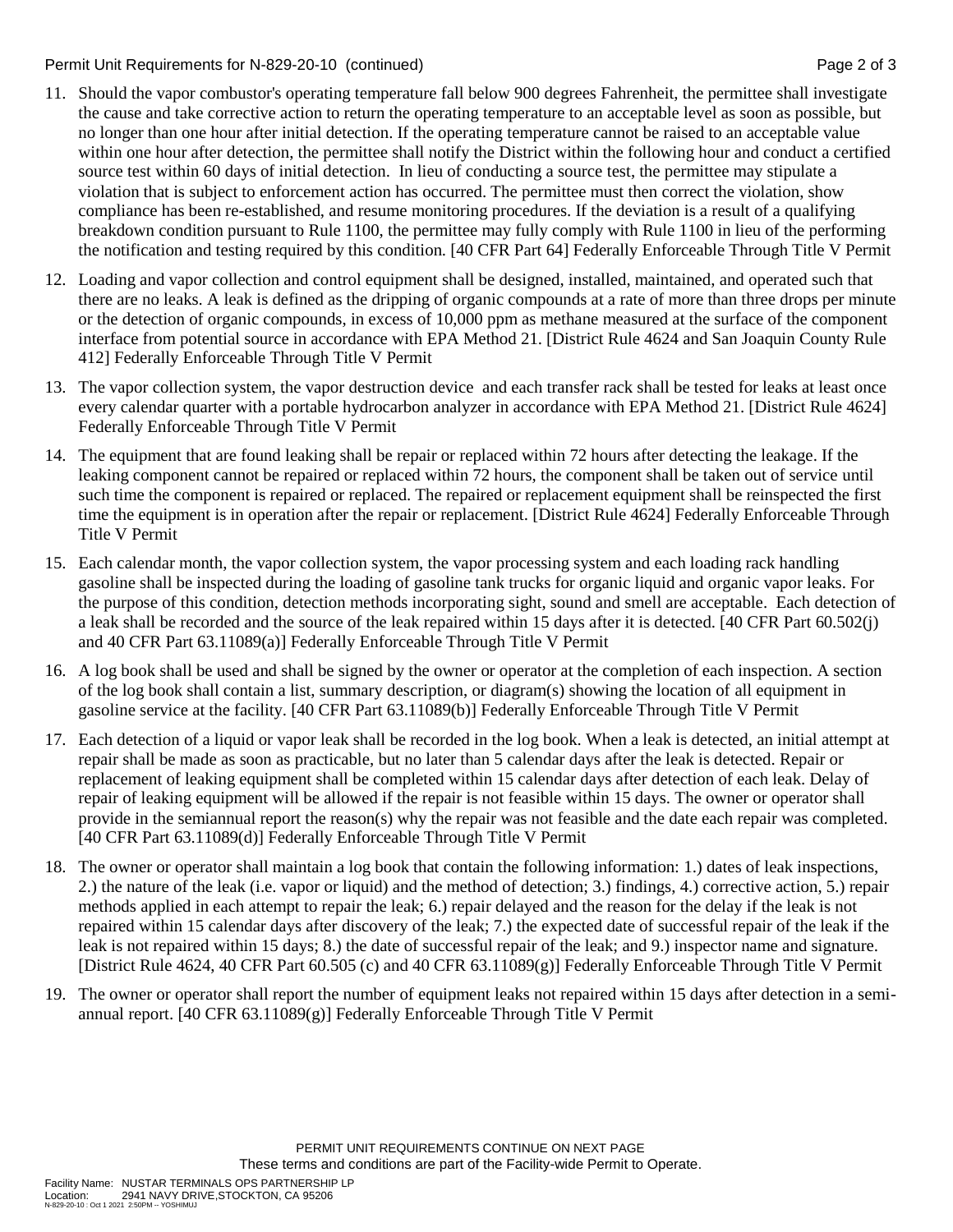Permit Unit Requirements for N-829-20-10 (continued) example 3 of 3 set 3 of 3

- 20. During source testing the loading rack's vapor collection and control system (VCCS) shall be tested at every loading position to demonstrate the pressure in the delivery tanks being loaded complies with the requirements specified in this permit. Compliance shall be determined by calibrating and installing a liquid manometer, magnehelic device, or other instrument demonstrated to be equivalent, capable of measuring up to 500 mm water gauge pressure with a precision of 2.5 mm water gauge, on the terminal's VCCS at a pressure tap as close as possible to the connection with the product tank truck. The highest instantaneous pressure measurement as well as all pressure measurements at 5 minute intervals during delivery vessel loading must be recorded. [District Rule 2520 and 40 CFR 60.503(d)] Federally Enforceable Through Title V Permit
- 21. Source testing to determine compliance with the emission rate and VOC destruction efficiency requirements of this permit shall be conducted at least once every 60 months. [District Rules 2201 and 4624] Federally Enforceable Through Title V Permit
- 22. Source testing shall be conducted using methods and procedures approved by District. The District must be notified 30 days prior to any compliance source testing and a pretest plan outlining the test methods and procedures shall be submitted for the District approval no later than 15 days prior to each test. [District Rule 1081] Federally Enforceable Through Title V Permit
- 23. Source testing shall be witnessed or authorized by District Personnel. [District Rule 1081] Federally Enforceable Through Title V Permit
- 24. VOC emissions from the vapor collection and control system shall be determined using 40 CFR 60.503 "Test Methods and Procedures" and EPA Reference Methods 2A, 2B, 25A, 25B, and ARB Method 422, or ARB Test Procedure TP-203.1. [District Rule 4624 and San Joaquin County Rule 412] Federally Enforceable Through Title V Permit
- 25. Source testing for VOC destruction efficiency shall be conducted utilizing EPA Method 18, EPA Method 25A or CARB Method 100. Alternative methods may be utilized provided they are previously approved by the District, in writing. [District Rules 2201 and 4102] Federally Enforceable Through Title V Permit
- 26. The results of each source test shall be submitted to the District within 60 days thereafter. [District Rule 1081] Federally Enforceable Through Title V Permit
- 27. A log of all breakdowns of the vapor recovery system indicating the times, dates and gallons processed during the breakdown periods shall be maintained on the premises at all times and shall be made available for District inspection upon request. [District Rule 2520] Federally Enforceable Through Title V Permit
- 28. A record of the daily quantity of gasoline loaded from the loading racks operating under Permits to Operate N-829-1 and N-829-2 shall be kept. [District Rules 2520, 4624] Federally Enforceable Through Title V Permit
- 29. A record of the cumulative annual quantity of gasoline loaded from the loading racks operating under Permits to Operate N-829-1 and N-829-2 shall be kept. The record shall be updated at least monthly. [District Rule 2520] Federally Enforceable Through Title V Permit
- 30. Documentation attesting to the vapor tightness of each truck loaded with gasoline shall be kept. The documentation file for each tank truck shall be updated at least once per year to reflect the current test results as determined by EPA method 27. [40 CFR Part 60.5059(a) and 40 CFR 63.11094(b)] Federally Enforceable Through Title V Permit
- 31. The semi-annual compliance report shall include each loading of a gasoline cargo tank for which vapor tightness documentation had not been previously obtained by the facility. [40 CFR 63.11088(f)] Federally Enforceable Through Title V Permit
- 32. All records shall be maintained and retained on-site for a period of at least 5 years and shall be made available for District inspection upon request. [District Rules 1070, 4624] Federally Enforceable Through Title V Permit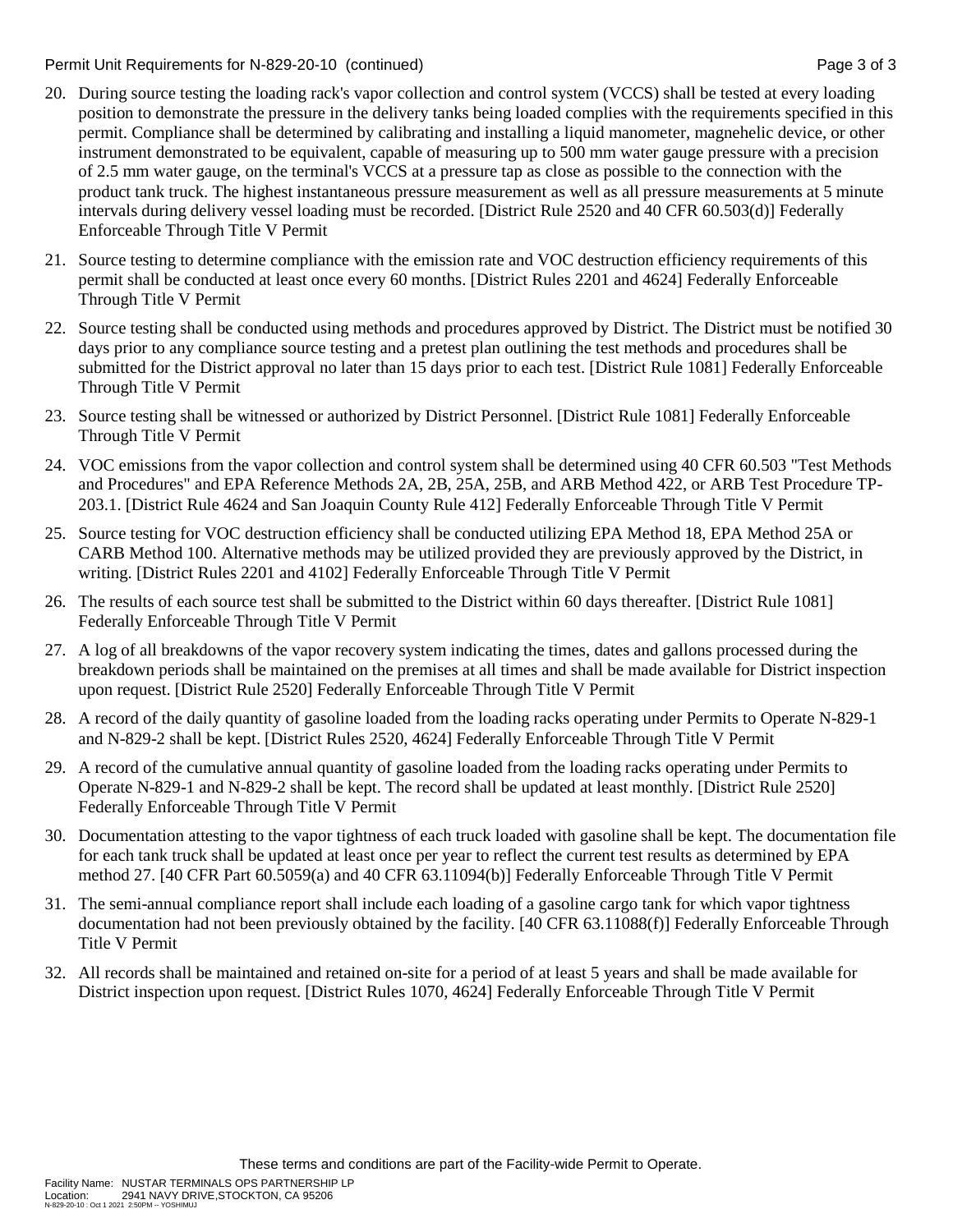### **PERMIT UNIT:** N-829-21-7 **EXPIRATION DATE:** 11/30/2025

### **EQUIPMENT DESCRIPTION:**

1,328,124 GALLON WELDED INTERNAL FLOATING ROOF STORAGE TANK (#3302) WITH A MECHANICAL SHOE PRIMARY SEAL, A WIPER SECONDARY SEAL AND A SLOTTED GUIDEPOLE

## **PERMIT UNIT REQUIREMENTS**

- 1. True vapor pressure of the organic liquid stored shall be less than 11 psia. [District Rule 4623, 5.1.1] Federally Enforceable Through Title V Permit
- 2. The tank shall be equipped with a fixed roof with an internal floating type cover equipped with a continuous closure device between the tank wall and the cover edge. [40 CFR 60.112a(2) and 40 CFR 63.11087(a)] Federally Enforceable Through Title V Permit
- 3. The internal floating roof shall rest or float on the liquid surface (but not necessarily in complete contact with it) inside a storage vessel that has a fixed roof. The internal roof shall be floating on the liquid surface except during initial fill and when the storage vessel is completely emptied or subsequently emptied and refilled. When the roof is resting on the leg supports, the process of filling, emptying, or refilling shall be continuous and shall be accomplished as rapidly as possible. Whenever the permittee intends to land the roof on it's legs, the permittee shall notify the APCO in writing at least five days prior to performing the work. [District Rule 4623, 5.3.1.3 and 5.4.3, 40 CFR 60.112a(2) and 40 CFR 63.11087(a)] Federally Enforceable Through Title V Permit
- 4. Gaps between the tank shell and the primary seal shall not exceed 1 1/2 inches. [District Rule 4653, 5.3.2.1.1 and 5.4.1] Federally Enforceable Through Title V Permit
- 5. The cumulative length of all gaps between the tank shell and the primary seal greater than 1/2 inch shall not exceed 10% of the circumference of the tank. [District Rule 4623, 5.3.2.1.1 and 5.4.1] Federally Enforceable Through Title V Permit
- 6. The cumulative length of all primary seal gaps greater than 1/8 inch shall not exceed 30% of the circumference of the tank. [District Rule 4623, 5.3.2.1.1 and 5.4.1] Federally Enforceable Through Title V Permit
- 7. No continuous gap in the primary seal greater than 1/8 inch wide shall exceed 10% of the tank circumference. [District Rule 4623, 5.3.2.1.1 and 5.4.1] Federally Enforceable Through Title V Permit
- 8. No gap between the tank shell and the secondary seal shall exceed 1/2 inch. [District Rule 4623, 5.3.2.1.2 and 5.4.1] Federally Enforceable Through Title V Permit
- 9. The cumulative length of all gaps between the tank shell and the secondary seal, greater than 1/8 inch shall not exceed 5% of the tank circumference. [District Rule 4623, 5.3.2.1.2 and 5.4.1] Federally Enforceable Through Title V Permit
- 10. The metallic shoe-type seal shall be installed so that one end of the shoe extends into the stored liquid and the other end extends a minimum vertical distance of 18 inches above the stored liquid surface. [District Rule 4623, 5.3.2.1.3 and 5.4.1] Federally Enforceable Through Title V Permit
- 11. The geometry of the metallic-shoe type seal shall be such that the maximum gap between the shoe and the tank shell shall be no greater than 3 inches for a length of at least 18 inches in the vertical plane above the liquid. [District Rule 4623, 5.3.2.1.4 and 5.4.1] Federally Enforceable Through Title V Permit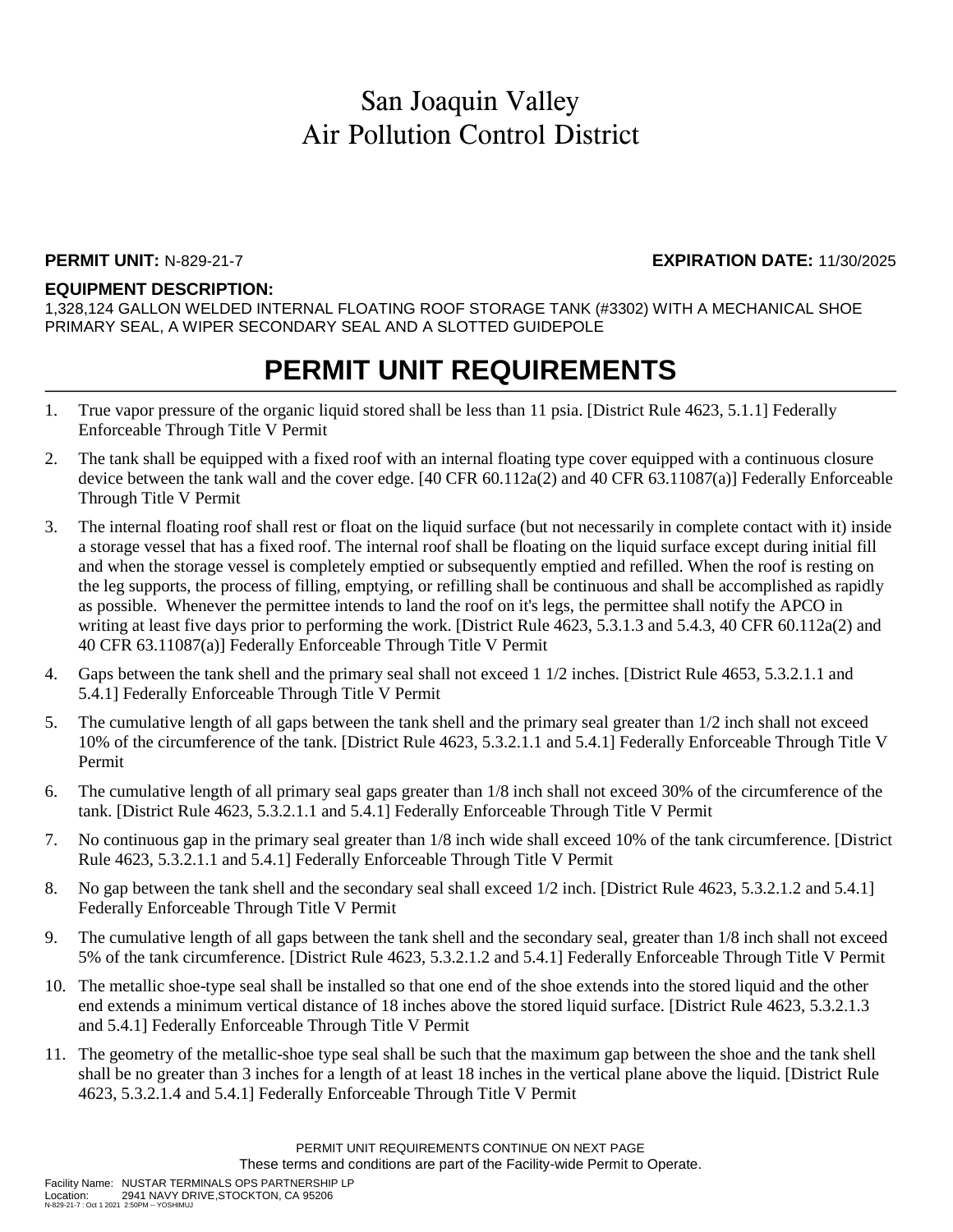Permit Unit Requirements for N-829-21-7 (continued) **Page 2** of 5

- 12. There shall be no holes, tears, or openings in the secondary seal or in the primary seal envelope that surrounds the annular vapor space enclosed by the roof edge, seal fabric, and secondary seal. [District Rule 4623, 5.3.2.1.5 and 5.4.1] Federally Enforceable Through Title V Permit
- 13. The secondary seal shall allow easy insertion of probes of up to 1 1/2 inches in width in order to measure gaps in the primary seal. [District Rule 4623, 5.3.2.1.6 and 5.4.1] Federally Enforceable Through Title V Permit
- 14. The secondary seal shall extend from the roof to the tank shell and shall not be attached to the primary seal. [District Rule 4623, 5.3.2.1.7 and 5.4.1] Federally Enforceable Through Title V Permit
- 15. All openings in the roof used for sampling and gauging shall provide a projection below the liquid surface to prevent belching of liquid and to prevent entrained or formed organic vapor from escaping from the liquid contents of the tank and shall be equipped with a cover, seal or lid that shall be in a closed position at all times, with no visible gaps and be leak free, except when the device or appurtenance is in use for sampling or gauging. [District Rule 4623, 5.5.1] Federally Enforceable Through Title V Permit
- 16. A leak-free condition is defined as a condition without a gas leak or a liquid leak. A gas leak is defined as a reading in excess of 10,000 parts per million by volume (ppmv), as methane, above background on a portable hydrocarbon detection instrument that is calibrated with methane in accordance with the procedures specified in EPA Method 21. Liquid leak is defined as the dripping of organic liquid at a rate of more than 3 drops per minute. A reading in excess to 10,000 ppmv, as methane, above background, or dripping of organic liquid at a rate of more than 3 drops per minute, is a violation of this permit and Rule 4623 and shall be reported as a deviation. [District Rule 4623, 3.11, 3.17, 3.18 and 6.4.8] Federally Enforceable Through Title V Permit
- 17. Each opening in a non-contact internal floating roof, except for automatic bleeder vents (vacuum breaker vents) and rim space vents, shall provide a projection below the liquid surface. [District Rule 4623, 5.5.2.1.1 and 40 CFR 63.11087(a)] Federally Enforceable Through Title V Permit
- 18. Each opening in the internal floating roof except for leg sleeves, automatic bleeder vents, rim space vents, column wells, ladder wells, sample wells, combination manway/vacuum breakers, and stub drains is to be equipped with a cover or lid which is to be maintained in a closed position at all times (i.e., no visible gap) except when the device is in actual use. The cover or lid shall be equipped with a gasket. Covers on each access hatch and automatic gauge float well shall be bolted except when they are in use. [District Rule 4623, 5.5.2.1.2] Federally Enforceable Through Title V Permit
- 19. Automatic bleeder vents shall be equipped with a gasket and shall be closed at all times when the roof is floating except when the roof is being floated off or is being landed on the roof leg supports. [District Rule 4623, 5.5.2.1.3] Federally Enforceable Through Title V Permit
- 20. Rim vents shall be equipped with a gasket and are to be set to open only when the internal floating roof is not floating or at the manufacturer's recommended setting. [District Rule 4623, 5.5.2.1.4] Federally Enforceable Through Title V Permit
- 21. Each penetration of the internal floating roof for the purpose of sampling shall be a sample well. The well shall have a slit fabric cover that covers at least 90% of the opening. The fabric cover must be impermeable. [District Rule 4623, 5.5.2.1.5] Federally Enforceable Through Title V Permit
- 22. Each penetration of the internal floating roof that allows for passage of a column supporting the fixed roof shall have a flexible fabric sleeve seal or a gasketed sliding cover. The fabric sleeve must be impermeable. [District Rule 4623, 5.5.2.1.6] Federally Enforceable Through Title V Permit
- 23. All slotted sampling or gauging wells, and similar fixed projections through the floating roof shall provide a projection below the liquid surface. [District Rule 4623, 5.5.2.4.1] Federally Enforceable Through Title V Permit
- 24. The gap between the pole wiper and the slotted guidepole shall be added to the gaps measured to determine compliance with the secondary seal requirement, and in no case shall not exceed 1/8 inch. [District Rule 4623, 5.5.2.4.3] Federally Enforceable Through Title V Permit
- 25. The permittee shall notify the District in writing at least 30 days prior to conduct the visual inspection of the storage vessel, so the District can arrange an observer. [40 CFR 63.11087(c)] Federally Enforceable Through Title V Permit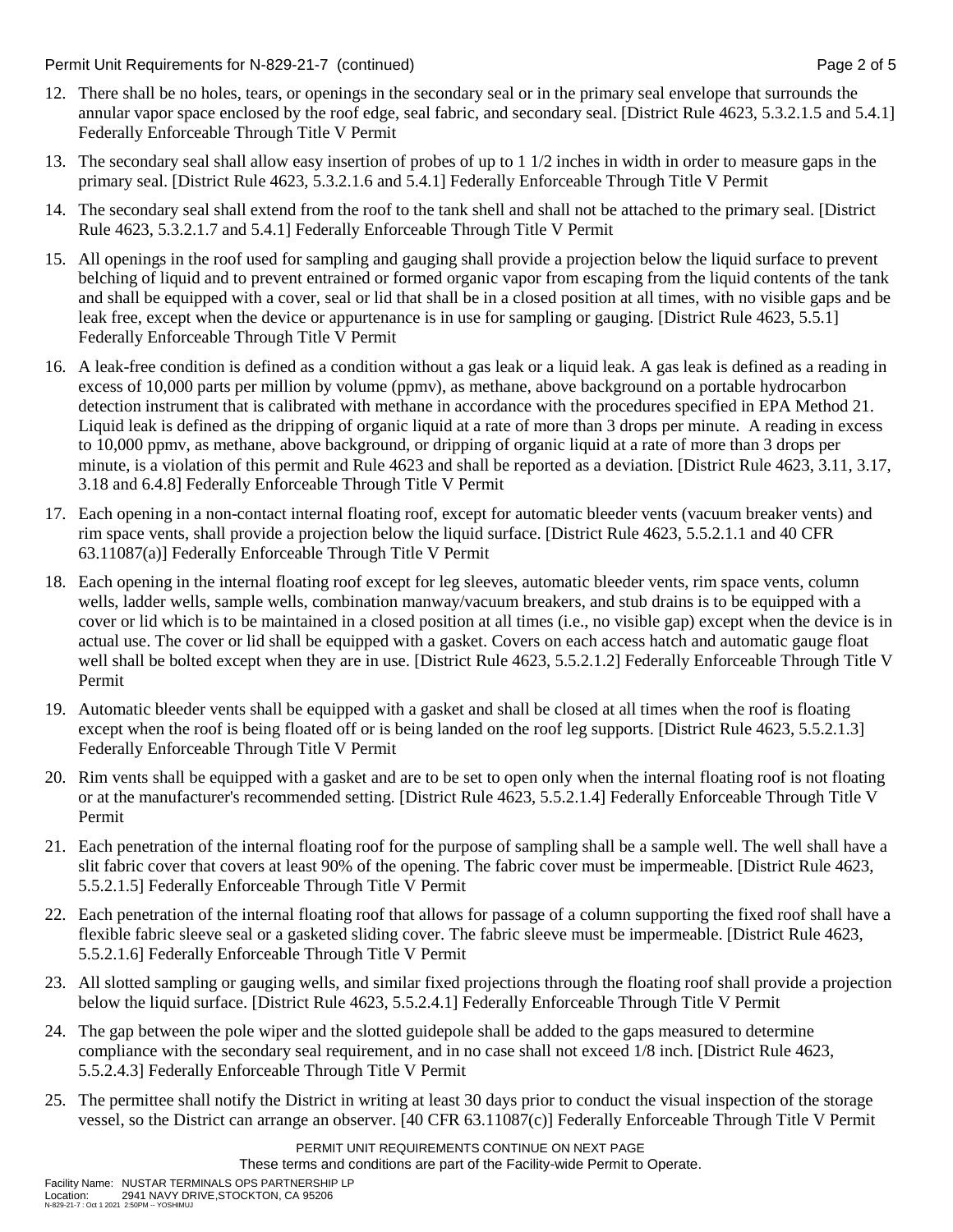Permit Unit Requirements for N-829-21-7 (continued) **Page 3** of 5

- 26. For newly constructed, repaired, or rebuilt internal floating roof tanks, the permittee shall visually inspect the internal floating roof, and its appurtenant parts, fittings, etc. and measure the gaps of the primary seal and/or secondary seal prior to filling the tank. If holes, tears, or openings in the primary seal, the secondary seal, the seal fabric or defects in the internal floating roof or its appurtenant parts, components, fittings, etc., are found, they shall be repaired prior to filling the tank. [District Rule 4623, 6.1.4.1 and 40 CFR 63.11087(c)] Federally Enforceable Through Title V Permit
- 27. The owner or operator shall perform a monthly leak inspection of all equipment in gasoline service, as defined in section 63.11100. For this inspection, detection methods incorporating sight, sound, and smell are acceptable. [40 CFR Part 63.11089(a)] Federally Enforceable Through Title V Permit
- 28. For monthly leak inspection, a log book shall be used and shall be signed by the owner or operator at the completion of each inspection. A section of the log book shall contain a list, summary description, or diagram(s) showing the location of all equipment in gasoline service at the facility. [40 CFR Part 63.11089(b)] Federally Enforceable Through Title V Permit
- 29. Each detection of a liquid or vapor leak shall be recorded in the log book. When a leak is detected, an initial attempt at repair shall be made as soon as practicable, but no later than 5 calendar days after the leak is detected. Repair or replacement of leaking equipment shall be completed within 15 calendar days after detection of each leak. Delay of repair of leaking equipment will be allowed if the repair is not feasible within 15 days. The owner or operator shall provide in the semiannual report the reason(s) why the repair was not feasible and the date each repair was completed. [40 CFR Part 63.11089(d)] Federally Enforceable Through Title V Permit
- 30. The owner or operator shall maintain a log book that contain the following information for a leak during during monthly inspection: 1.) equipment type and identification number; 2.) the nature of the leak (i.e. vapor or liquid) and the method of detection (i.e. sight, sound, or smell); 3.) the date the leak was detected and the date of each attempt to repair the leak; 4.) repair methods applied in each attempt to repair the leak; 5.) repair delayed and the reason for the delay if the leak is not repaired within 15 calendar days after discovery of the leak; 6) the expected date of successful repair of the leak if the leak is not repaired within 15 days; and 7.) the date of successful repair of the leak. [40 CFR 63.11089(g)] Federally Enforceable Through Title V Permit
- 31. The permittee shall visually inspect, through the manholes, roof hatches, or other opening on the fixed roof, the internal floating roof and its appurtenant parts, fittings, etc., and the primary seal and/or secondary seal at least once every 12 months after the tank is initially filled with an organic liquid. There should be no visible organic liquid on the roof, tank walls, or anywhere. Other than the gap criteria specified by this rule, no holes, tears, or other openings are allowed that would permit the escape of vapors. Any defects found are violations of this rule. [District Rule 4623, 6.1.4.2 and 40 CFR 63.11087(c)] Federally Enforceable Through Title V Permit
- 32. If any failure (i.e. visible organic liquid on the internal floating roof, tank walls or anywhere, holes or tears in the seal fabric) is detected during 12 month visual inspection, the permittee shall repair the items or empty and remove the storage vessel from service within 45 days. If the detected failure cannot be repaired within 45 days and if the vessel cannot be emptied within 45 days, a 30-day extension may be requested from the APCO in the inspection report. Such a request must document that alternate storage capacity is unavailable and specify a schedule of actions the company will take that will assure theat the control equipment will be repaired or the vessel will be emptied as soon as possible. [40 CFR 63.11087(c)] Federally Enforceable Through Title V Permit
- 33. The permittee shall visually inspect the internal floating roof, the primary seal, the secondary seal, gaskets, slotted memberanes and sleeve seals (if any) each time the vessel is emptied and degassed. If the internal floating roof has defects, the primary seal has holes, tears, or other openings in the seal or the seal fabric, or the secondary seal has holes, tears, or other openings in the seal or the seal fabric, or the gaskets no longer close off the liquid surfaces from the atmosphere, or the slotted membrane has more than 10 percent open area, the owner or operator shall repair the items as necessary so that none of the conditions specified in this paragraph exist before refilling the storage vessel. [40 CFR Part 63.11087(c)] Federally Enforceable Through Title V Permit
- 34. The owner or operator shall report the number of equipment leaks not repaired within 15 days after detection in a semiannual report. [40 CFR  $63.11089(g)$ ] Federally Enforceable Through Title V Permit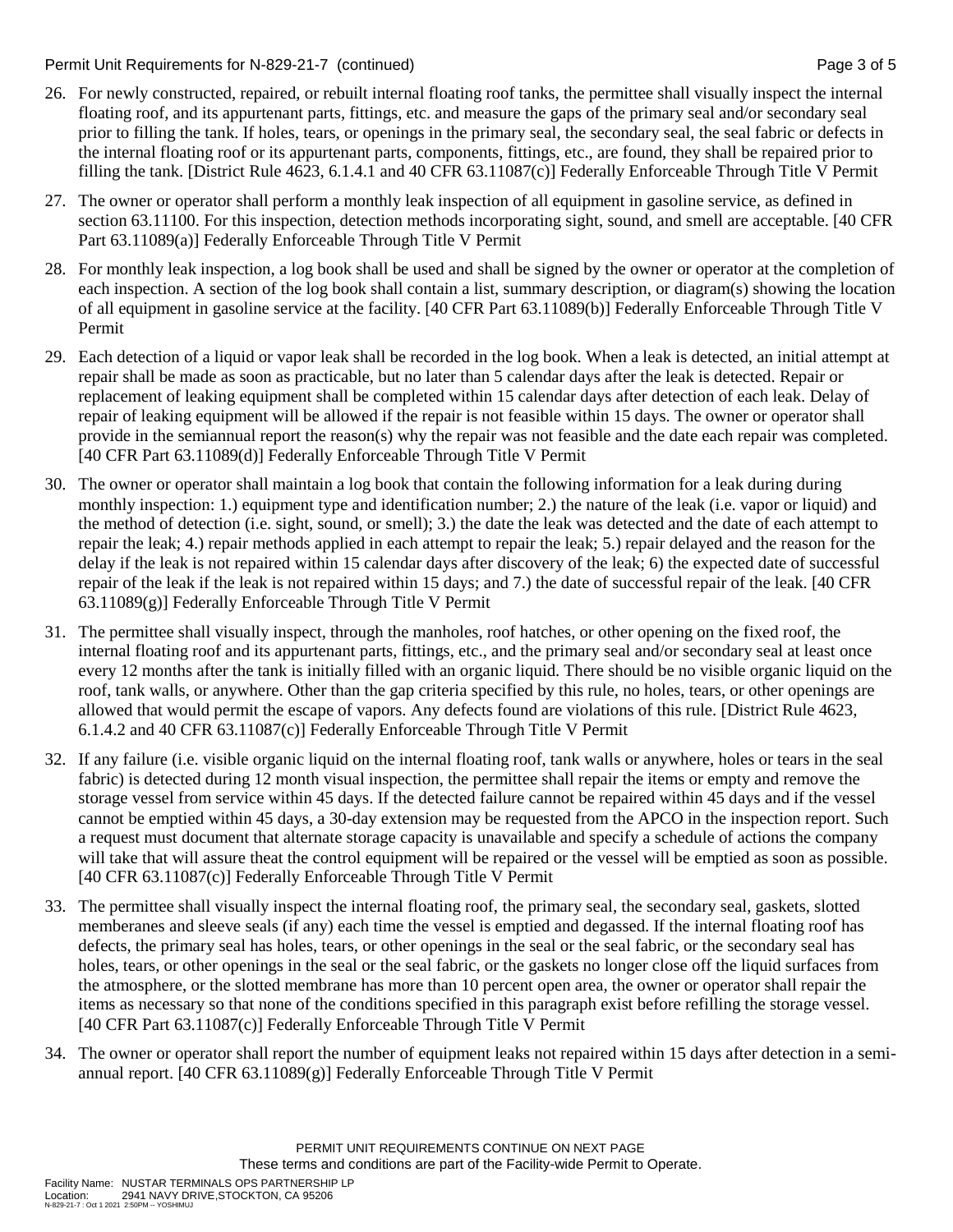#### Permit Unit Requirements for N-829-21-7 (continued) Page 4 of 5

- 35. All covers, seals and lids covering openings in the roof used for sampling and gauging shall be inspected annually by the facility operator to ensure compliance with the provisions of this permit. If one or more of the components are found to leak during an annual inspection, the inspection frequency for that component type shall be changed from annual to quarterly. If none of the components of that type are subsequently found to be leaking during five consecutive inspections, the inspection frequency may be changed from quarterly to annual. Components located in inaccessible (over 15 feet above ground when access is required from the ground or over 6 feet away from a platform when access is required from the platform) locations shall be inspected at least annually and components located in unsafe areas shall be inspected and repaired upon detection. [District Rule 2520, 9.3.2] Federally Enforceable Through Title V Permit
- 36. The operator shall determine the presence of gas leaks using portable hydrocarbon detection instrument in accordance with EPA Method 21. The instrument shall be calibrated before use each day of its use by the procedures specified in Method 21 using the following calibration gases: 1.) Zero air (less than 10 ppm of hydrocarbon in air); and 2.) A mixture of methane or n-hexane and air at a concentration of about, but less than, 10,000 ppm methane or n-hexane. [District Rule 2520, 9.3.2] Federally Enforceable Through Title V Permit
- 37. The operator shall maintain an inspection log containing the following: 1.) Type of component leaking; 2.) Date of leak detection, and method of detection; 3.) Date and emission level of recheck after leak is repaired. Leaks over 10,000 ppmv shall be reported as a deviation. [District Rule 2520, 9.3.2] Federally Enforceable Through Title V Permit
- 38. The permittee shall conduct actual gap measurements of the primary seal and/or secondary seal at least once every 60 months. Other than the gap criteria specified by this permit, no holes, tears, or other openings are allowed that would permit the escape of hydrocarbon vapors. Any defects found shall constitute a violation of this permit. [District Rule 4623, 6.1.4.3 and 40 CFR 63.11087(c)] Federally Enforceable Through Title V Permit
- 39. Permittee shall conduct true vapor pressure (TVP) testing of the organic liquid whenever there is a change in the source or type of organic liquid stored in this tank. [District Rule 2520, 9.3.2] Federally Enforceable Through Title V Permit
- 40. As used in this permit, the term "source or type" shall mean liquids with similar characteristics. The operator shall maintain records of API gravity of petroleum liquids stored in this unit to determine which are from common source. [District Rule 2520, 9.3.2] Federally Enforceable Through Title V Permit
- 41. The operator shall keep a record of liquids stored in each container, period of storage, and the maximum true vapor pressure of the liquid during the respective storage period. [40 CFR 60.115a(a)] Federally Enforceable Through Title V Permit
- 42. The permittee shall determine the maximum true vapor pressure of the stored organic liquid on a monthly basis, using the calculation methodology listed in Appendix B of District Rule 4623. The permittee shall keep a record of all reid vapor pressure measurements for the stored organic liquid and shall use the highest recorded reid vapor pressure of the month when determining the maximum true vapor pressure. The permittee shall keep a record of the actual storage temperature of the organic storage tank and shall use the highest temperature recorded of the month when determining the maximum true vapor pressure. [40 CFR 60.115a(b)] Federally Enforceable Through Title V Permit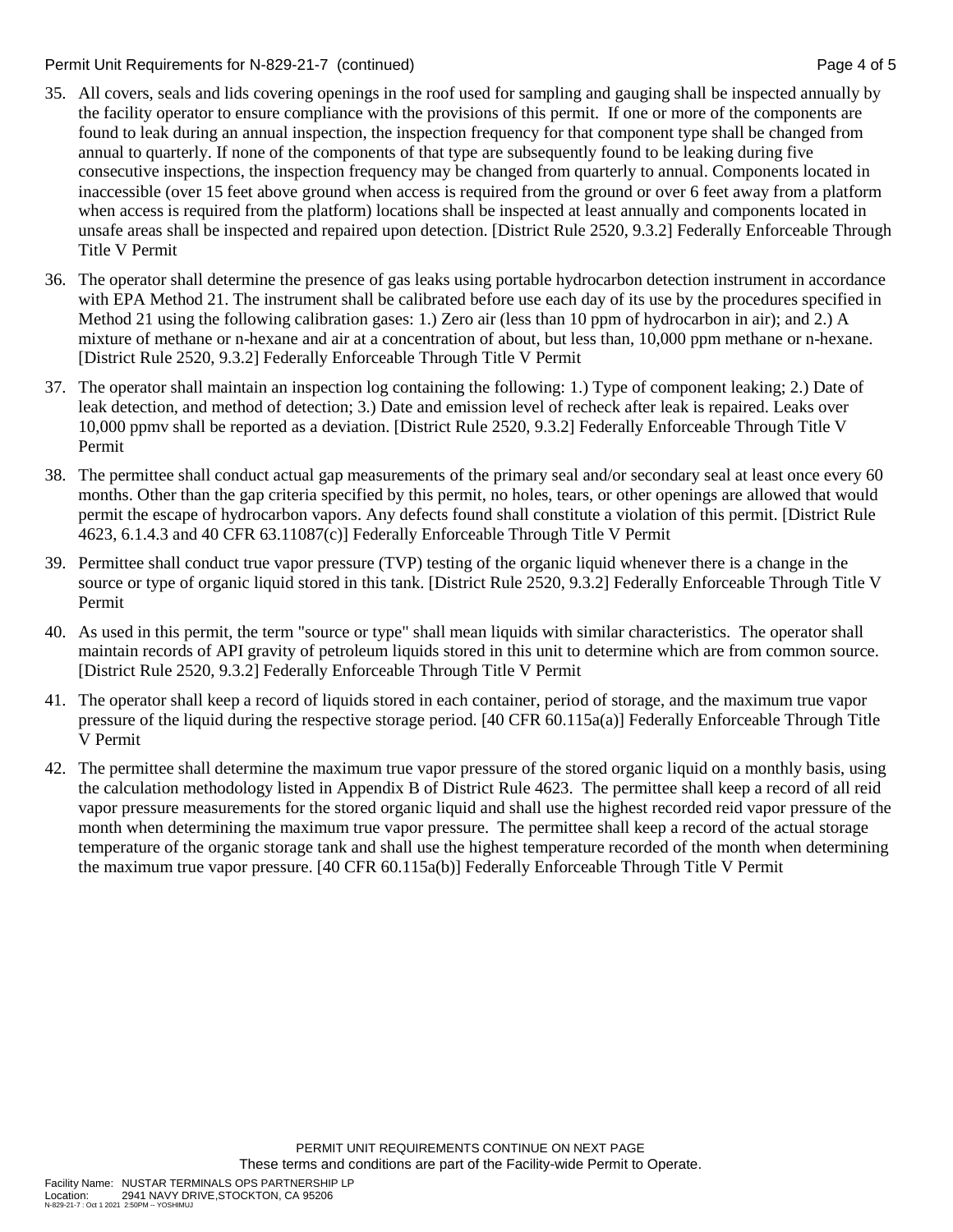Permit Unit Requirements for N-829-21-7 (continued) Page 5 of 5

- 43. The permittee shall submit the reports of the floating roof tank inspections to the APCO within five calendar days after the completion of the inspection only for those tanks that failed to meet the applicable requirements of Rule 4623, Sections 5.2 through 5.5. The inspection report for tanks that that have been determined to be in compliance with the requirements of Sections 5.2 through 5.5 need not be submitted to the APCO, but the inspection report shall be kept on-site and made available upon request by the APCO. The inspection report shall contain all necessary information to demonstrate compliance with the provisions of this rule, including the following: 1.) Date of inspection and names and titles of company personnel doing the inspection; 2.) Tank identification number and Permit to Operate number; 3.) Measurements of the gaps between the tank shell and primary and secondary seals; 4.) Leak-free status of the tank and floating roof deck fittings. Records of the leak-free status shall include the vapor concentration values measured in ppmv. 5.) Data, supported by calculations, demonstrating compliance with the requirements specified in Sections 5.3, 5.4, 5.5.2.3.3, 5.5.2.4.2, and 5.5.2.4.3 of Rule 4623. 6.) Any corrective actions or repairs performed on the tank in order to comply with Rule 4623 and the date(s) such actions were taken. [District Rule 4623, 6.3.5 and 40 CFR 63.11087(e)] Federally Enforceable Through Title V Permit
- 44. The permittee shall maintain the records of the internal floating roof landing activities that are performed pursuant to Rule 4623, Sections 5.3.1.3 and 5.4.3. The records shall include information on the true vapor pressure (TVP), API gravity, storage temperature, type of organic liquid stored in the tank, the purpose of landing the roof on its legs, the date of roof landing, duration the roof was on its legs, the level or height at which the tank roof was set to land on its legs, and the lowest liquid level in the tank. [District Rule 4623, 6.3.7] Federally Enforceable Through Title V Permit
- 45. The following test methods shall be used: ASTM Method D287 for determining API Gravity, ASTM Method D4057 sampling for API Gravity testing; ASTM D323 for determining RVP, and converting RVP to TVP at the tank's maximum organic liquid storage temperature; ARB Method 422 for determining exempt halogenated VOCs in gases; EPA Method 21 for measuring gas-leak concentration. Should the owner or operator wish to use test methods other than the ones mentioned in this condition, the methods must be approved by the District prior to its use. [District Rule 4623, 6.4] Federally Enforceable Through Title V Permit
- 46. The operator shall maintain all records of required monitoring data and support information for inspection at any time for a period of five years. [District Rules 4623, 6.3 and 2520, 9.4.2] Federally Enforceable Through Title V Permit
- 47. There shall be no vapor space between the internal floating pan and the liquid surface. [District NSR Rule] Federally Enforceable Through Title V Permit
- 48. At least 95% of all hydrocarbon vapors generated during the storage and the working of the storage tank shall be prevented from entrainment into the atmosphere. [District NSR Rule] Federally Enforceable Through Title V Permit
- 49. The permittee shall maintain records sufficient to demonstrate compliance with the daily VOC emission limit. These records shall contain the calculated emission quantity as well as each process variable used in the respective calculations/modeling. [District Rule 2080] Federally Enforceable Through Title V Permit
- 50. The internal floating roof supports, manholes, automatic bleeder vents, rim vents, gauge wells, etc., shall be covered with foam seal in a manner which prevents any gap. [District NSR Rule] Federally Enforceable Through Title V Permit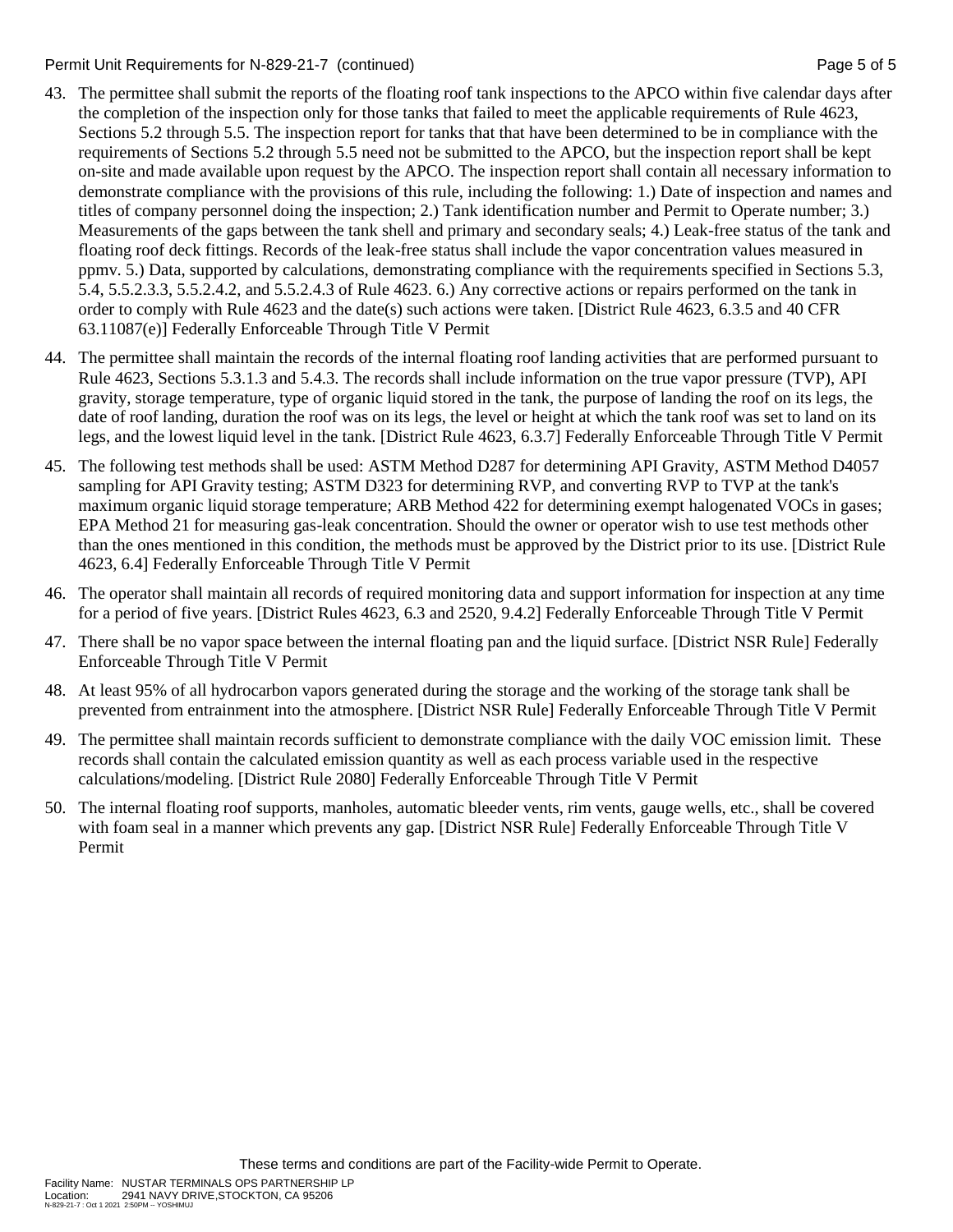#### **PERMIT UNIT:** N-829-22-6 **EXPIRATION DATE:** 11/30/2025

#### **EQUIPMENT DESCRIPTION:**

1,218,000 GALLON WELDED INTERNAL FLOATING ROOF STORAGE TANK (#3303) WITH A WIPER PRIMARY SEAL AND A SLOTTED GUIDEPOLE

## **PERMIT UNIT REQUIREMENTS**

- 1. True vapor pressure of the organic liquid stored shall be less than 11 psia. [District Rule 4623, 5.1.1] Federally Enforceable Through Title V Permit
- 2. The tank shall be equipped with a fixed roof with an internal floating type cover equipped with one of the following closure devices between the tank wall and the cover edge: 1) A foam- or liquid-filled seal mounted in contact with the liquid (liquid-mounted seal); 2) Two seals mounted one above the other so that each forms a continuous closure that completely covers the space between the wall of the storage vessel and the edge of the internal floating roof; or 3) A mechanical shoe seal. [40 CFR 60.112b(a)(1)(ii) and 40 CFR 63.11087(a)] Federally Enforceable Through Title V Permit
- 3. The internal floating roof shall float on the surface of the stored liquid at all times (i.e., off the roof leg supports) except during the initial fill until the roof is lifted off the leg supports and when the tank is completely emptied and subsequently refilled. When the roof is resting on the leg supports, the process of filling, emptying, or refilling shall be continuous and shall be accomplished as rapidly as possible. Whenever the permittee intends to land the roof on it's legs, the permittee shall notify the APCO in writing at least five calendar days prior to performing the work. The tank must be in compliance with this rule before it may land on its legs. [District Rule 4623, 5.3.1.3 and 5.4.3, 40 CFR  $60.112b(a)(1)(i)$  and  $40 \text{ CFR } 63.11087(a)$ ] Federally Enforceable Through Title V Permit
- 4. The tank shall be equipped with an Ultraflote, model Single Ultraseal, wiper primary seal. [District Rule 4623, 5.4.2 and 40 CFR 63.11087(a)] Federally Enforceable Through Title V Permit
- 5. No gap between the tank shell and the seal shell shall exceed 0.06 inch. [District Rule 4623, 3.37 and 5.4.2.1] Federally Enforceable Through Title V Permit
- 6. The cumulative length of all gaps exceeding 0.02 inch shall not be more than 5% of the circumference of the tank, excluding gaps less than 1.79 inches from vertical seams. [District Rule 4623, 3.37 and 5.4.2.1] Federally Enforceable Through Title V Permit
- 7. All openings in the roof used for sampling and gauging shall provide a projection below the liquid surface to prevent belching of liquid and to prevent entrained or formed organic vapor from escaping from the liquid contents of the tank and shall be equipped with a cover, seal or lid. The cover seal or lid shall be in a closed position, with no visible gaps and be leak-free, except when the device or appurtenance is in use for sampling or gauging. [District Rule 4623, 5.5.1] Federally Enforceable Through Title V Permit
- 8. A leak-free condition is defined as a condition without a gas leak or a liquid leak. A gas leak is defined as a reading in excess of 10,000 parts per million by volume (ppmv), as methane, above background on a portable hydrocarbon detection instrument that is calibrated with methane in accordance with the procedures specified in EPA Method 21. Liquid leak is defined as the dripping of organic liquid at a rate of more than 3 drops per minute. A reading in excess to 10,000 ppmv, as methane, above background, or dripping of organic liquid at a rate of more than 3 drops per minute, is a violation of this permit and Rule 4623 and shall be reported as a deviation. [District Rule 4623, 3.11, 3.17, 3.18 and 6.4.8] Federally Enforceable Through Title V Permit

PERMIT UNIT REQUIREMENTS CONTINUE ON NEXT PAGE These terms and conditions are part of the Facility-wide Permit to Operate.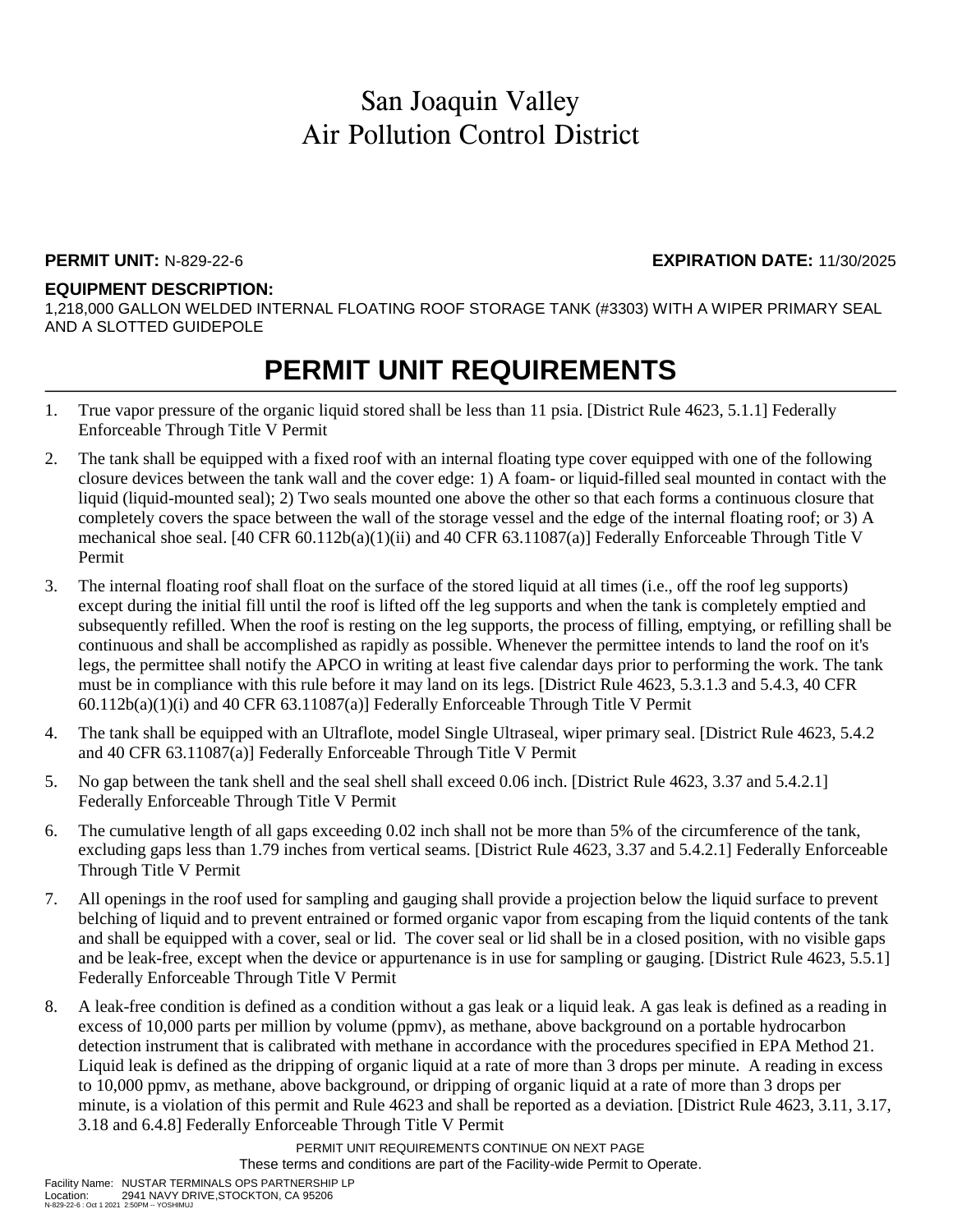Permit Unit Requirements for N-829-22-6 (continued) Page 2 of 5

- 9. Each opening in a non-contact internal floating roof except for automatic bleeder vents (vacuum breaker vents) and rim space vents shall provide a projection below the liquid surface. [District Rule 4623, 5.5.2.1.1, 40 CFR 60.112b(a)(1)(iii) and 40 CFR 63.11087(a)] Federally Enforceable Through Title V Permit
- 10. Each opening in the internal floating roof except for leg sleeves, automatic bleeder vents, rim space vents, column wells, ladder wells, sample wells, combination manway/vacuum breakers, and stub drains shall be equipped with a cover, or a lid shall be maintained in a closed position at all times (i.e. no visible gaps) except when the device is in use. The cover or lid shall be equipped with a gasket. Covers on each access hatch and automatic gauge float well shall be bolted in place except when they are in use. [District Rule 4623, 5.5.2.1.2 and 40 CFR 60.112b(a)(1)(iv)] Federally Enforceable Through Title V Permit
- 11. Automatic bleeder vents shall be equipped with a gasket and shall be closed at all times when the roof is floating except when the roof is being floated off or is being landed on the leg roof supports. [District Rule 4623, 5.5.2.1.3 and 40 CFR 60.112b(a)(1)(v)] Federally Enforceable Through Title V Permit
- 12. Rim vents shall be equipped with a gasket and shall be set to open only when the internal floating roof is not floating or at the manufacturer's recommended setting. [District Rule 4623, 5.5.2.1.4 and 40 CFR 60.112b(a)(1)(vi)] Federally Enforceable Through Title V Permit
- 13. Each penetration of the internal floating roof for the purpose of sampling shall be a sample well. The well shall have a slit fabric cover that covers at least 90% of the opening. The fabric cover must be impermeable. [District Rule 4623, 5.5.2.1.5 and 40 CFR 60.112b(a)(1)(vii)] Federally Enforceable Through Title V Permit
- 14. Each penetration of the internal floating roof that allows for the passage of a column supporting the fixed roof shall have a flexible fabric sleeve seal or a gasketed sliding cover. The fabric sleeve must be impermeable. [District Rule 4623, 5.5.2.1.6 and 40 CFR 60.112b(a)(1)(viii)] Federally Enforceable Through Title V Permit
- 15. Each penetration of the internal floating roof that allows for passage of a ladder shall have a gasketed sliding cover. [40 CFR 60.112b(a)(1)(ix)] Federally Enforceable Through Title V Permit
- 16. All slotted sampling or gauging wells, and similar fixed projections through the floating roof shall provide a projection below the liquid surface. [District Rule 4623, 5.5.2.4.1] Federally Enforceable Through Title V Permit
- 17. The gap between the pole wiper and the slotted guidepole shall not exceed 1/8 inch. [District Rule 4623, 5.5.2.4.3] Federally Enforceable Through Title V Permit
- 18. The permittee shall notify the District in writing at least 30 days prior to conduct the visual inspection of the storage vessel, so the District can arrange an observer. [40 CFR 63.11087(c)] Federally Enforceable Through Title V Permit
- 19. For newly constructed, repaired, or rebuilt internal floating roof tanks, the permittee shall visually inspect the internal floating roof, and its appurtenant parts, fittings, etc. and measure the gaps of the primary seal and/or secondary seal prior to filling the tank. If holes, tears, or openings in the primary seal, the secondary seal, the seal fabric or defects in the internal floating roof or its appurtenant parts, components, fittings, etc., are found, they shall be repaired prior to filling the tank. [District Rule 4623, 6.1.4.1, 40 CFR 60.113b(a)(1) and 40 CFR 63.11087(c)] Federally Enforceable Through Title V Permit
- 20. The owner or operator shall perform a monthly leak inspection of all equipment in gasoline service, as defined in section 63.11100. For this inspection, detection methods incorporating sight, sound, and smell are acceptable. [40 CFR Part 63.11089(a)] Federally Enforceable Through Title V Permit
- 21. For monthly leak inspection, a log book shall be used and shall be signed by the owner or operator at the completion of each inspection. A section of the log book shall contain a list, summary description, or diagram(s) showing the location of all equipment in gasoline service at the facility. [40 CFR Part 63.11089(b)] Federally Enforceable Through Title V Permit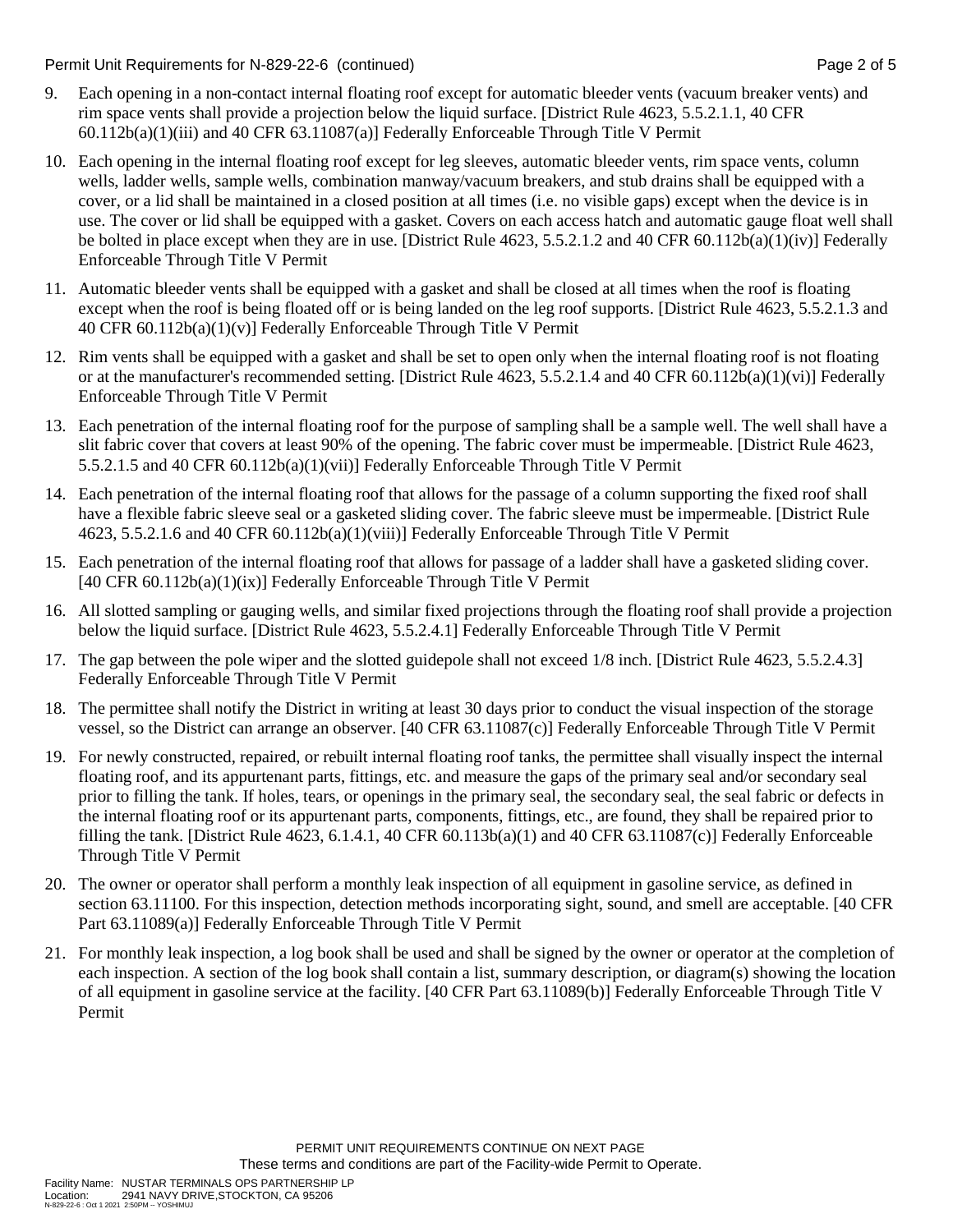Permit Unit Requirements for N-829-22-6 (continued) Page 3 of 5

- 22. Each detection of a liquid or vapor leak shall be recorded in the log book. When a leak is detected, an initial attempt at repair shall be made as soon as practicable, but no later than 5 calendar days after the leak is detected. Repair or replacement of leaking equipment shall be completed within 15 calendar days after detection of each leak. Delay of repair of leaking equipment will be allowed if the repair is not feasible within 15 days. The owner or operator shall provide in the semiannual report the reason(s) why the repair was not feasible and the date each repair was completed. [40 CFR Part 63.11089(d)] Federally Enforceable Through Title V Permit
- 23. The owner or operator shall maintain a log book that contain the following information for a leak during during monthly inspection: 1.) equipment type and identification number; 2.) the nature of the leak (i.e. vapor or liquid) and the method of detection (i.e. sight, sound, or smell); 3.) the date the leak was detected and the date of each attempt to repair the leak; 4.) repair methods applied in each attempt to repair the leak; 5.) repair delayed and the reason for the delay if the leak is not repaired within 15 calendar days after discovery of the leak; 6) the expected date of successful repair of the leak if the leak is not repaired within 15 days; and 7.) the date of successful repair of the leak. [40 CFR 63.11089(g)] Federally Enforceable Through Title V Permit
- 24. The permittee shall visually inspect, through the manholes, roof hatches, or other opening on the fixed roof, the internal floating roof and its appurtenant parts, fittings, etc., and the primary seal and/or secondary seal at least once every 12 months after the tank is initially filled with an organic liquid. There should be no visible organic liquid on the roof, tank walls, or anywhere. Other than the gap criteria specified by this rule, no holes, tears, or other openings are allowed that would permit the escape of vapors. Any defects found are violations of this rule. [District Rule 4623, 6.1.4.2, 40 CFR 60.113b(a)(2) and 40 CFR 63.11087(c)] Federally Enforceable Through Title V Permit
- 25. If any failure (i.e. visible organic liquid on the internal floating roof, tank walls or anywhere, holes or tears in the seal fabric) is detected during 12 month visual inspection, the permittee shall repair the items or empty and remove the storage vessel from service within 45 days. If the detected failure cannot be repaired within 45 days and if the vessel cannot be emptied within 45 days, a 30-day extension may be requested from the APCO in the inspection report. Such a request must document that alternate storage capacity is unavailable and specify a schedule of actions the company will take that will assure theat the control equipment will be repaired or the vessel will be emptied as soon as possible. [40 CFR 63.11087(c)] Federally Enforceable Through Title V Permit
- 26. The permittee shall visually inspect the internal floating roof, the primary seal, the secondary seal, gaskets, slotted memberanes and sleeve seals (if any) each time the vessel is emptied and degassed. If the internal floating roof has defects, the primary seal has holes, tears, or other openings in the seal or the seal fabric, or the secondary seal has holes, tears, or other openings in the seal or the seal fabric, or the gaskets no longer close off the liquid surfaces from the atmosphere, or the slotted membrane has more than 10 percent open area, the owner or operator shall repair the items as necessary so that none of the conditions specified in this paragraph exist before refilling the storage vessel. [40 CFR Part 63.11087(c)] Federally Enforceable Through Title V Permit
- 27. The permittee shall maintain records of all visual inspections required by this permit. Each record shall identify the storage vessel on which the inspection was performed, the date the vessel was inspected and the observed condition of each component of the control equipment (seals, internal floating roof, and fittings). [40 CFR 60.115b(a)(2)] Federally Enforceable Through Title V Permit
- 28. The owner or operator shall report the number of equipment leaks not repaired within 15 days after detection in a semiannual report. [40 CFR 63.11089(g)] Federally Enforceable Through Title V Permit
- 29. All covers, seals and lids covering openings in the roof used for sampling and gauging shall be inspected annually by the facility operator to ensure compliance with the provisions of this permit. If one or more of the components are found to leak during an annual inspection, the inspection frequency for that component type shall be changed from annual to quarterly. If none of the components of that type are subsequently found to be leaking during five consecutive inspections, the inspection frequency may be changed from quarterly to annual. Components located in inaccessible (over 15 feet above ground when access is required from the ground or over 6 feet away from a platform when access is required from the platform) locations shall be inspected at least annually and components located in unsafe areas shall be inspected and repaired upon detection. [District Rule 2520, 9.3.2] Federally Enforceable Through Title V Permit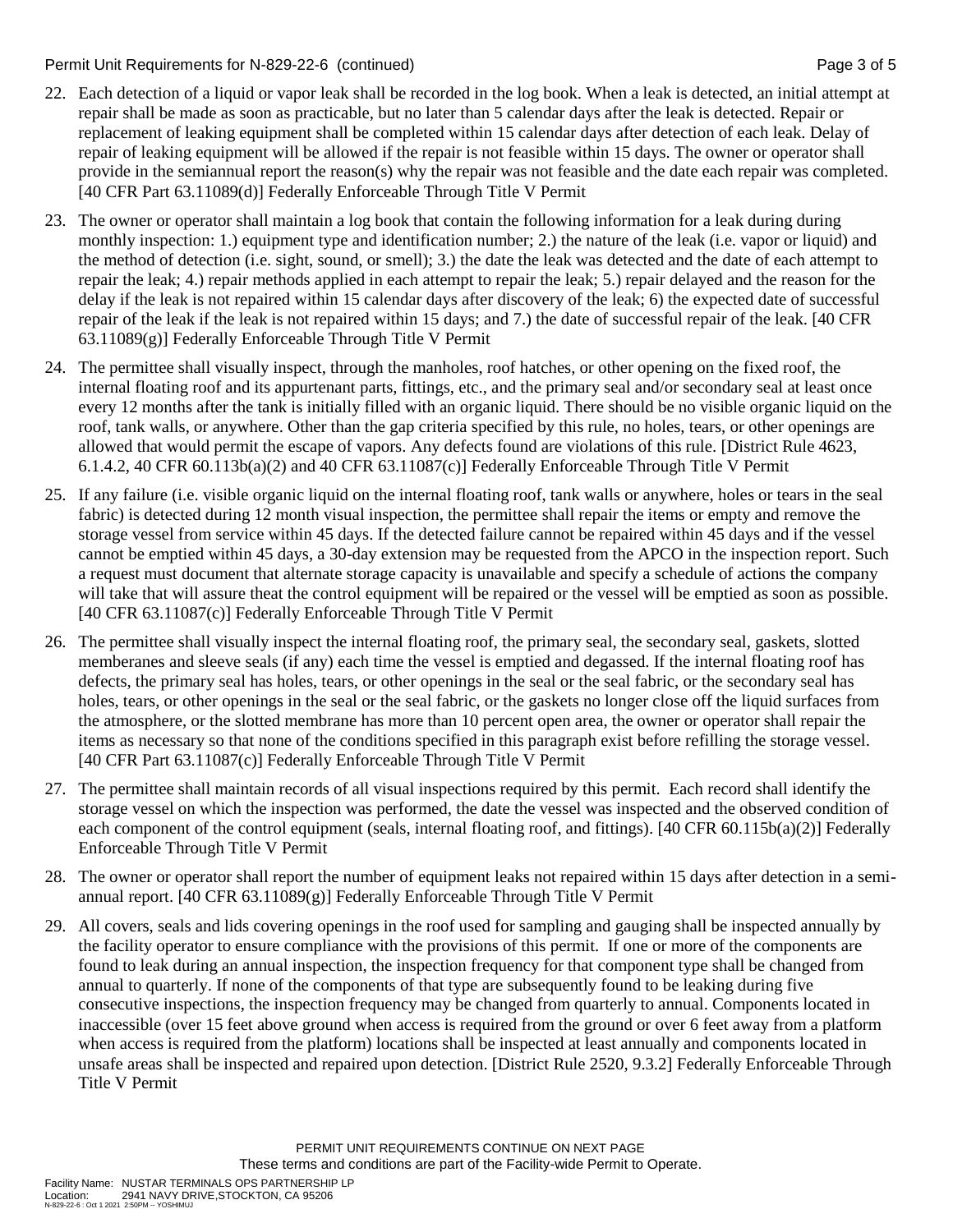Permit Unit Requirements for N-829-22-6 (continued) Page 4 of 5

- 30. The operator shall determine the presence of gas leaks using portable hydrocarbon detection instrument in accordance with EPA Method 21. The instrument shall be calibrated before use each day of its use by the procedures specified in Method 21 using the following calibration gases: 1.) Zero air (less than 10 ppm of hydrocarbon in air); and 2.) A mixture of methane or n-hexane and air at a concentration of about, but less than, 10,000 ppm methane or n-hexane. [District Rule 2520, 9.3.2] Federally Enforceable Through Title V Permit
- 31. The operator shall maintain an inspection log containing the following: 1.) Type of component leaking; 2.) Date of leak detection, and method of detection; 3.) Date and emission level of recheck after leak is repaired. Leaks over 10,000 ppmv shall be reported as a deviation. [District Rule 2520, 9.3.2] Federally Enforceable Through Title V Permit
- 32. The permittee shall conduct actual gap measurements of the primary seal and/or secondary seal at least once every 60 months. Other than the gap criteria specified by this permit, no holes, tears, or other openings are allowed that would permit the escape of hydrocarbon vapors. Any defects found shall constitute a violation of this permit. [District Rule 4623, 6.1.4.3 and 40 CFR 63.11087(c)] Federally Enforceable Through Title V Permit
- 33. Permittee shall conduct true vapor pressure (TVP) testing of the organic liquid whenever there is a change in the source or type of organic liquid stored in this tank. [District Rule 2520, 9.3.2] Federally Enforceable Through Title V Permit
- 34. As used in this permit, the term "source or type" shall mean liquids with similar characteristics. The operator shall maintain records of API gravity of petroleum liquids stored in this unit to determine which are from common source. [District Rule 2520, 9.3.2] Federally Enforceable Through Title V Permit
- 35. Operator shall maintain a record showing the dimension of the storage vessel and an analysis showing the capacity of the storage vessel. The record shall be maintained for the life of the vessel. [40 CFR 60.116b(b)] Federally Enforceable Through Title V Permit
- 36. The operator shall keep a record of the liquids stored in this container, the period of storage, and the maximum true vapor pressure (TVP) of that liquid during the respective storage period. [40 CFR 60.116b(c)] Federally Enforceable Through Title V Permit
- 37. Operator of each storage vessel, either with a design capacity greater than or equal to 151 m3 storing a liquid with a maximum true vapor pressure that is normally less than 0.75 psia or with a design capacity greater than or equal to 75 m3 but less than 151 m3 storing a liquid with a maximum true vapor pressure normally less than 4.0 psia, shall notify the APCO within 30 days when the maximum true vapor pressure of the liquid exceeds the respective maximum true vapor pressure values for each volume range. [40CFR 60.116b(d)] Federally Enforceable Through Title V Permit
- 38. For storage vessels operated above or below ambient temperatures, the operator shall calculate the maximum true vapor pressure based upon the highest expected calendar-month average of the storage temperature. For vessels operated at ambient temperatures, the maximum true vapor pressure is calculated based upon the maximum local monthly average ambient temperature as reported by the National Weather Service. [40 CFR 60.116b(e)(1)] Federally Enforceable Through Title V Permit
- 39. The permittee shall determine the maximum true vapor pressure of the stored organic liquid on a monthly basis, using the calculation methodology listed in Appendix B of District Rule 4623. The permittee shall keep a record of all reid vapor pressure measurements for the stored organic liquid and shall use the highest recorded reid vapor pressure of the month when determining the maximum true vapor pressure. The permittee shall keep a record of the actual storage temperature of the organic storage tank and shall use the highest temperature recorded of the month when determining the maximum true vapor pressure. [District Rule 4623 and 40 CFR 60.116b(e)(2)(i)] Federally Enforceable Through Title V Permit
- 40. Operator shall determine the true vapor pressure of each type of crude oil with a Reid vapor pressure less than 2.0 psia or whose physical properties preclude determination by the recommended method from available data and record if the true vapor pressure is greater than 0.5 psia. [40 CFR 60.116b(e)(2)(ii)] Federally Enforceable Through Title V Permit
- 41. Operator shall determine the true vapor pressure of each volatile organic liquid (VOL), other than crude oil or refined petroleum products, from standard reference texts, by ASTM Method D2879, or by using an appropriate method approved by EPA. [40 CFR 60.116b(e)(3)] Federally Enforceable Through Title V Permit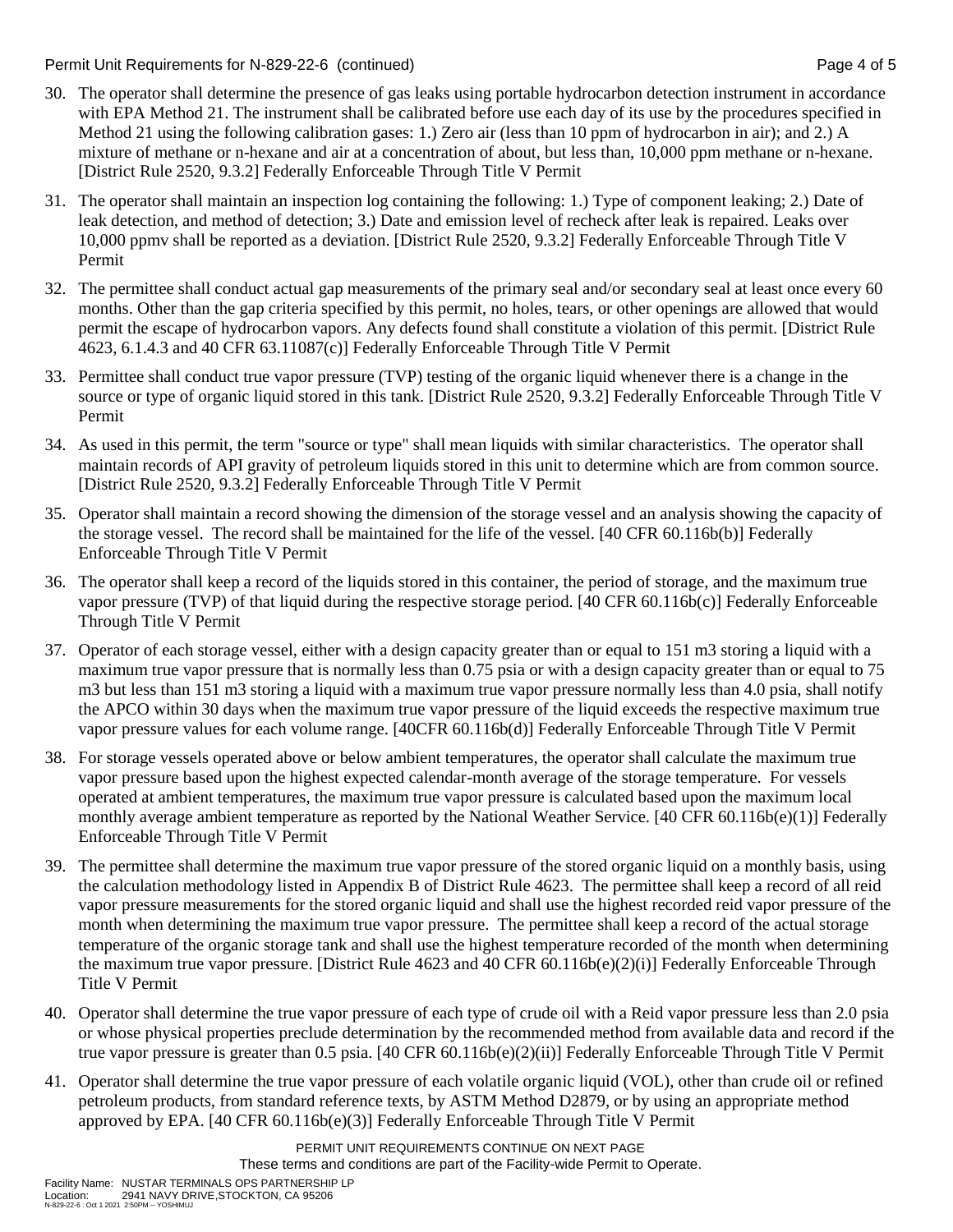#### Permit Unit Requirements for N-829-22-6 (continued) Page 5 of 5

- 42. Operator of a tank storing a waste mixture of indeterminate or variable composition shall determine the highest maximum true vapor pressure for the range of liquid compositions to be stored prior to the initial filling, using methods specified for maximum true vapor pressure in this permit. [40CFR 60.116b(f)] Federally Enforceable Through Title V Permit
- 43. The permittee shall submit the reports of the floating roof tank inspections to the APCO within five calendar days after the completion of the inspection only for those tanks that failed to meet the applicable requirements of Rule 4623, Sections 5.2 through 5.5. The inspection report for tanks that that have been determined to be in compliance with the requirements of Sections 5.2 through 5.5 need not be submitted to the APCO, but the inspection report shall be kept on-site and made available upon request by the APCO. The inspection report shall contain all necessary information to demonstrate compliance with the provisions of this rule, including the following: 1.) Date of inspection and names and titles of company personnel doing the inspection; 2.) Tank identification number and Permit to Operate number; 3.) Measurements of the gaps between the tank shell and primary and secondary seals; 4.) Leak-free status of the tank and floating roof deck fittings. Records of the leak-free status shall include the vapor concentration values measured in ppmv. 5.) Data, supported by calculations, demonstrating compliance with the requirements specified in Sections 5.3, 5.4, 5.5.2.3.3, 5.5.2.4.2, and 5.5.2.4.3 of Rule 4623. 6.) Any corrective actions or repairs performed on the tank in order to comply with Rule 4623 and the date(s) such actions were taken. [District Rule 4623, 6.3.5, 40 CFR 60.115b(a)(3) and 40 CFR 63.11087(e)] Federally Enforceable Through Title V Permit
- 44. The permittee shall maintain the records of the internal floating roof landing activities that are performed pursuant to Rule 4623, Sections 5.3.1.3 and 5.4.3. The records shall include information on the true vapor pressure (TVP), API gravity, storage temperature, type of organic liquid stored in the tank, the purpose of landing the roof on its legs, the date of roof landing, duration the roof was on its legs, the level or height at which the tank roof was set to land on its legs, and the lowest liquid level in the tank. [District Rule 4623, 6.3.7] Federally Enforceable Through Title V Permit
- 45. The following test methods shall be used: ASTM Method D287 for determining API Gravity, ASTM Method D4057 sampling for API Gravity testing; ASTM D323 for determining RVP, and converting RVP to TVP at the tank's maximum organic liquid storage temperature; ARB Method 422 for determining exempt halogenated VOCs in gases; EPA Method 21 for measuring gas-leak concentration. Should the owner or operator wish to use test methods other than the ones mentioned in this condition, the methods must be approved by the District prior to its use. [District Rule 4623, 6.4] Federally Enforceable Through Title V Permit
- 46. The operator shall maintain all records of required monitoring data and support information for inspection at any time for a period of five years. [District Rules 4623, 6.3 and 2520, 9.4.2] Federally Enforceable Through Title V Permit
- 47. At least 95% of all hydrocarbon vapors generated during the storage and the working of the storage tank shall be prevented from entrainment into the atmosphere. [District NSR Rule] Federally Enforceable Through Title V Permit
- 48. The internal floating roof supports, manholes, automatic bleeder vents, rim vents, gauge wells, etc., shall be covered with foam seal in a manner which prevents any gap. [District NSR Rule] Federally Enforceable Through Title V Permit
- 49. The internal floating roof shall be in direct contact with the liquid surface in a manner which prevents any vapor space below the internal roof. [District NSR Rule] Federally Enforceable Through Title V Permit
- 50. VOC emissions from tanks N-829-7, '-17, '-18, and '-22 shall not exceed 165 pounds per day. [District NSR Rule] Federally Enforceable Through Title V Permit
- 51. The permittee shall notify the District for an inspection prior to the filling of the tank with liquid in a manner which allows for unobstructed inspection of the seals from above and below the internal roof. [District NSR Rule] Federally Enforceable Through Title V Permit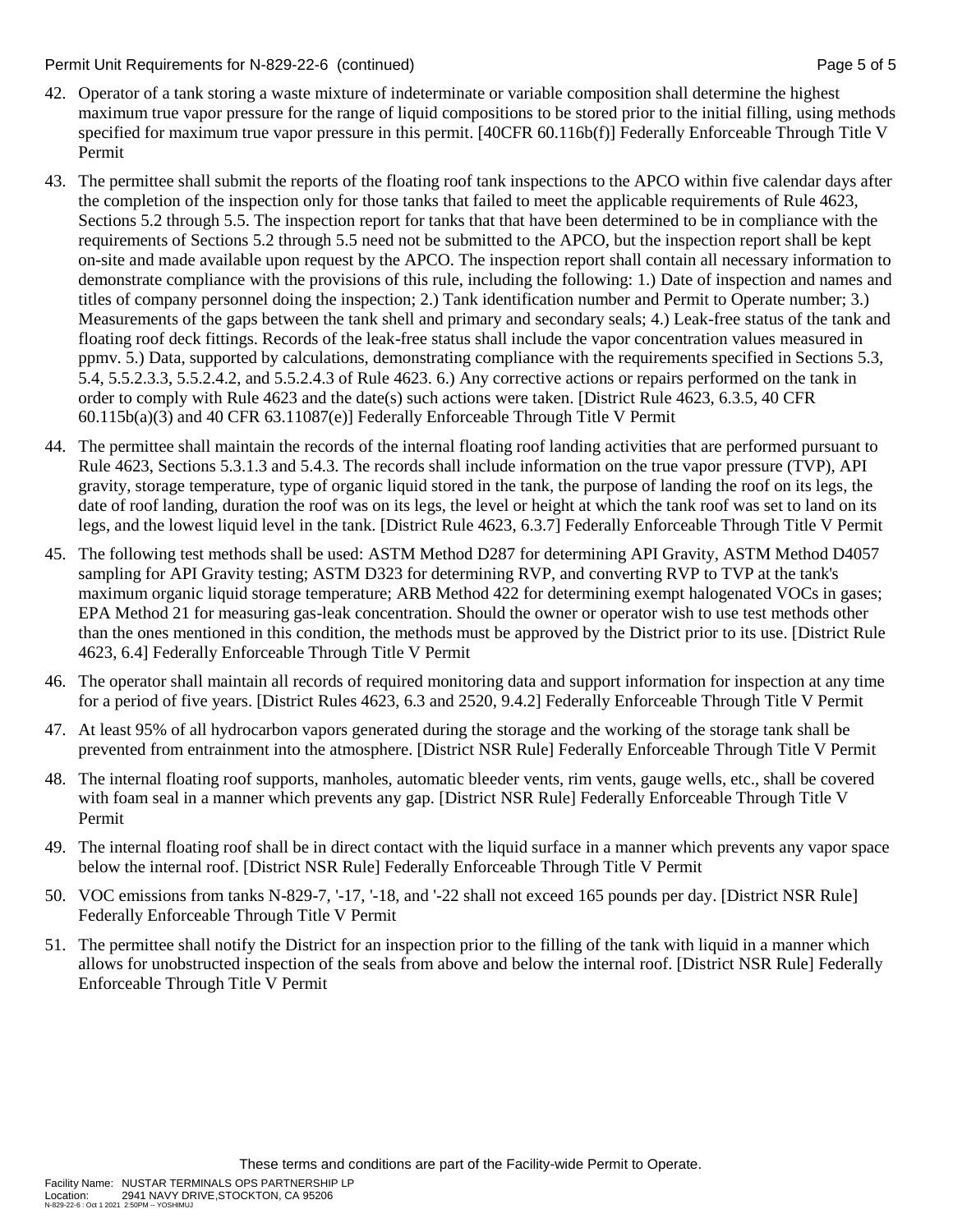### **PERMIT UNIT:** N-829-28-8 **EXPIRATION DATE:** 11/30/2025

#### **EQUIPMENT DESCRIPTION:**

3,360,000 GALLON WELDED INTERNAL FLOATING ROOF STORAGE TANK (#80001) WITH A MECHANICAL SHOE PRIMARY SEAL, A WIPER SECONDARY SEAL AND A SLOTTED GUIDEPOLE

## **PERMIT UNIT REQUIREMENTS**

- 1. True vapor pressure of the organic liquid stored shall be less than 11 psia. [District Rule 4623, 5.1.1] Federally Enforceable Through Title V Permit
- 2. The tank shall be equipped with a floating roof consisting of a pan type that is installed before December 20, 2001, pontoon-type, or double-deck type cover, that rests on the surface of the liquid contents and is equipped with a closure device between the tank shell and roof edge consisting of a primary seal and a secondary seal. [District Rule 4623, 5.3.1.1 and 5.3.1.2, 40 CFR 60.112a(2) and 40 CFR 63.11087(a)] Federally Enforceable Through Title V Permit
- 3. The floating roof shall be floating on the surface of the stored liquid at all times (i.e., off the roof leg supports) except during the initial fill until the roof is lifted off the leg supports and when the tank is completely emptied and subsequently refilled. When the roof is resting on the leg supports the processes of filling or emptying and refilling the tank shall be continuous and shall be accomplished as rapidly as possible. Whenever the permittee intends to land the roof on its legs, the permittee shall notify the APCO in writing at least five calendar days prior to performing the work. The tank must be in compliance with this rule before it may land the roof on its legs. [District Rule 4623, 5.3.1.3 and 5.4.3, 40 CFR 60.112a(2) and 40 CFR 63.11087(a)] Federally Enforceable Through Title V Permit
- 4. Gaps between the tank shell and the primary seal shall not exceed 1 1/2 inches. [District Rule 4623, 5.3.2.1.1 and 5.4.1] Federally Enforceable Through Title V Permit
- 5. The cumulative length of all gaps between the tank shell and the primary seal greater than 1/2 inch shall not exceed 10% of the circumference of the tank. [District Rule 4623, 5.3.2.1.1 and 5.4.1] Federally Enforceable Through Title V Permit
- 6. The cumulative length of all primary seal gaps greater than 1/8 inch shall not exceed 30% of the circumference of the tank. [District Rule 4623, 5.3.2.1.1 and 5.4.1] Federally Enforceable Through Title V Permit
- 7. No continuous gap in the primary seal greater than 1/8 inch wide shall exceed 10% of the tank circumference. [District Rule 4623, 5.3.2.1.1 and 5.4.1] Federally Enforceable Through Title V Permit
- 8. No gap between the tank shell and the secondary seal shall exceed 1/2 inch. [District Rule 4623, 5.3.2.1.2 and 5.4.1] Federally Enforceable Through Title V Permit
- 9. The cumulative length of all gaps between the tank shell and the secondary seal, greater than 1/8 inch shall not exceed 5% of the tank circumference. [District Rule 4623, 5.3.2.1.2 and 5.4.1] Federally Enforceable Through Title V Permit
- 10. The metallic shoe-type seal shall be installed so that one end of the shoe extends into the stored liquid and the other end extends a minimum vertical distance of 18 inches above the stored liquid surface. [District Rule 4623, 5.3.2.1.3 and 5.4.1] Federally Enforceable Through Title V Permit
- 11. The geometry of the metallic-shoe type seal shall be such that the maximum gap between the shoe and the tank shell shall be no greater than 3 inches for a length of at least 18 inches in the vertical plane above the liquid. [District Rule 4623, 5.3.2.1.4 and 5.4.1] Federally Enforceable Through Title V Permit

PERMIT UNIT REQUIREMENTS CONTINUE ON NEXT PAGE These terms and conditions are part of the Facility-wide Permit to Operate.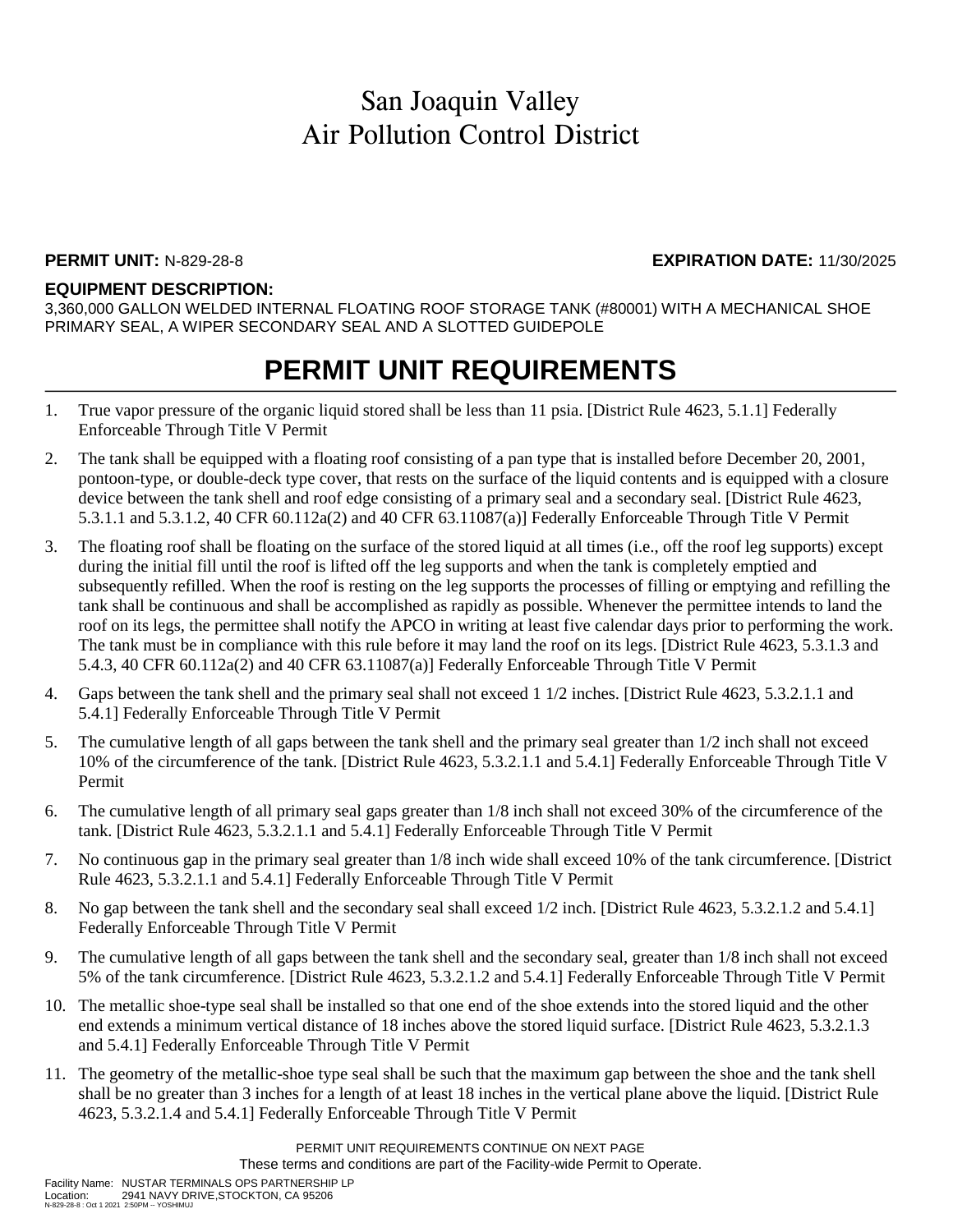Permit Unit Requirements for N-829-28-8 (continued) **Page 2** of 5

- 12. There shall be no holes, tears, or openings in the secondary seal or in the primary seal envelope that surrounds the annular vapor space enclosed by the roof edge, seal fabric, and secondary seal. [District Rule 4623, 5.3.2.1.5 and 5.4.1] Federally Enforceable Through Title V Permit
- 13. The secondary seal shall allow easy insertion of probes of up to 1 1/2 inches in width in order to measure gaps in the primary seal. [District Rule 4623, 5.3.2.1.6 and 5.4.1] Federally Enforceable Through Title V Permit
- 14. The secondary seal shall extend from the roof to the tank shell and shall not be attached to the primary seal. [District Rule 4623, 5.3.2.1.7 and 5.4.1] Federally Enforceable Through Title V Permit
- 15. All openings in the roof used for sampling and gauging shall provide a projection below the liquid surface to prevent belching of liquid and to prevent entrained or formed organic vapor from escaping from the liquid contents of the tank and shall be equipped with a cover, seal or lid that shall be in a closed position at all times, with no visible gaps and be leak-free, except when the device or appurtenance is in use for sampling and gauging. [District Rule 4623, 5.5.2.1.2] Federally Enforceable Through Title V Permit
- 16. A leak-free condition is defined as a condition without a gas leak or a liquid leak. A gas leak is defined as a reading in excess of 10,000 parts per million by volume (ppmv), as methane, above background on a portable hydrocarbon detection instrument that is calibrated with methane in accordance with the procedures specified in EPA Method 21. Liquid leak is defined as the dripping of organic liquid at a rate of more than 3 drops per minute. A reading in excess to 10,000 ppmv, as methane, above background, or dripping of organic liquid at a rate of more than 3 drops per minute, is a violation of this permit and Rule 4623 and shall be reported as a deviation. [District Rule 4623, 3.11, 3.17, 3.18 and 6.4.8] Federally Enforceable Through Title V Permit
- 17. Each opening in a non-contact internal floating roof, except for automatic bleeder vents (vacuum breaker vents) and rim space vents, shall provide a projection below the liquid surface. [District Rule 4623, 5.5.2.1.1 and 40 CFR 63.11087(a)] Federally Enforceable Through Title V Permit
- 18. Each opening in the internal floating roof except for leg sleeves, automatic bleeder vents, rim space vents, column wells, ladder wells, sample wells, combination manway/vacuum breakers, and stub drains is to be equipped with a cover or lid which is to be maintained in a closed position at all times (i.e., no visible gap) except when the device is in actual use. The cover or lid shall be equipped with a gasket. Covers on each access hatch and automatic gauge float well shall be bolted except when they are in use. [District Rule 4623, 5.5.2.1.2] Federally Enforceable Through Title V Permit
- 19. Automatic bleeder vents shall be equipped with a gasket and shall be closed at all times when the roof is floating except when the roof is being floated off or is being landed on the roof leg supports. [District Rule 4623, 5.5.2.1.3] Federally Enforceable Through Title V Permit
- 20. Rim vents shall be equipped with a gasket and are to be set to open only when the internal floating roof is not floating or at the manufacturer's recommended setting. [District Rule 4623, 5.5.2.1.4] Federally Enforceable Through Title V Permit
- 21. Each penetration of the internal floating roof for the purpose of sampling shall be a sample well. The well shall have a slit fabric cover that covers at least 90% of the opening. The fabric cover must be impermeable. [District Rule 4623, 5.5.2.1.5] Federally Enforceable Through Title V Permit
- 22. Each penetration of the internal floating roof that allows for passage of a column supporting the fixed roof shall have a flexible fabric sleeve seal or a gasketed sliding cover. The fabric sleeve must be impermeable. [District Rule 4623, 5.5.2.1.6] Federally Enforceable Through Title V Permit
- 23. All slotted sampling or gauging wells, and similar fixed projections through the floating roof shall provide a projection below the liquid surface. [District Rule 4623, 5.5.2.4.1] Federally Enforceable Through Title V Permit
- 24. The gap between the pole wiper and the slotted guidepole shall be added to the gaps measured to determine compliance with the secondary seal requirement, and in no case shall not exceed 1/8 inch. [District Rule 4623, 5.5.2.4.3] Federally Enforceable Through Title V Permit
- 25. The permittee shall notify the District in writing at least 30 days prior to conduct the visual inspection of the storage vessel, so the District can arrange an observer. [40 CFR 63.11087(c)] Federally Enforceable Through Title V Permit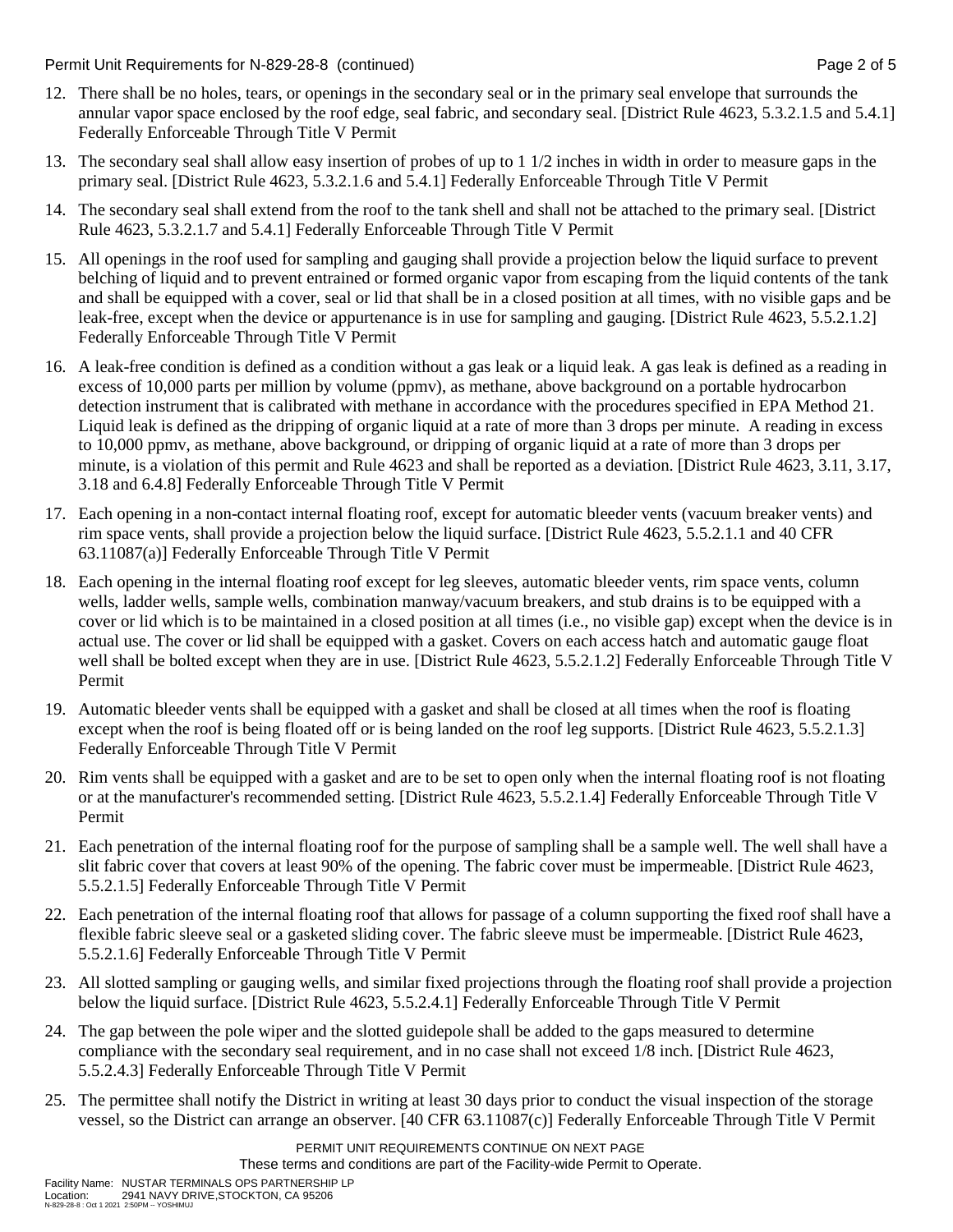Permit Unit Requirements for N-829-28-8 (continued) **Page 3 of 5** and 2 of 5

- 26. For newly constructed, repaired, or rebuilt internal floating roof tanks, the permittee shall visually inspect the internal floating roof, and its appurtenant parts, fittings, etc. and measure the gaps of the primary seal and/or secondary seal prior to filling the tank. If holes, tears, or openings in the primary seal, the secondary seal, the seal fabric or defects in the internal floating roof or its appurtenant parts, components, fittings, etc., are found, they shall be repaired prior to filling the tank. [District Rule 4623, 6.1.4.1 and 40 CFR 63.11087(c)] Federally Enforceable Through Title V Permit
- 27. The owner or operator shall perform a monthly leak inspection of all equipment in gasoline service, as defined in section 63.11100. For this inspection, detection methods incorporating sight, sound, and smell are acceptable. [40 CFR Part 63.11089(a)] Federally Enforceable Through Title V Permit
- 28. For monthly leak inspection, a log book shall be used and shall be signed by the owner or operator at the completion of each inspection. A section of the log book shall contain a list, summary description, or diagram(s) showing the location of all equipment in gasoline service at the facility. [40 CFR Part 63.11089(b)] Federally Enforceable Through Title V Permit
- 29. Each detection of a liquid or vapor leak shall be recorded in the log book. When a leak is detected, an initial attempt at repair shall be made as soon as practicable, but no later than 5 calendar days after the leak is detected. Repair or replacement of leaking equipment shall be completed within 15 calendar days after detection of each leak. Delay of repair of leaking equipment will be allowed if the repair is not feasible within 15 days. The owner or operator shall provide in the semiannual report the reason(s) why the repair was not feasible and the date each repair was completed. [40 CFR Part 63.11089(d)] Federally Enforceable Through Title V Permit
- 30. The owner or operator shall maintain a log book that contain the following information for a leak during during monthly inspection: 1.) equipment type and identification number; 2.) the nature of the leak (i.e. vapor or liquid) and the method of detection (i.e. sight, sound, or smell); 3.) the date the leak was detected and the date of each attempt to repair the leak; 4.) repair methods applied in each attempt to repair the leak; 5.) repair delayed and the reason for the delay if the leak is not repaired within 15 calendar days after discovery of the leak; 6) the expected date of successful repair of the leak if the leak is not repaired within 15 days; and 7.) the date of successful repair of the leak. [40 CFR 63.11089(g)] Federally Enforceable Through Title V Permit
- 31. The permittee shall visually inspect, through the manholes, roof hatches, or other opening on the fixed roof, the internal floating roof and its appurtenant parts, fittings, etc., and the primary seal and/or secondary seal at least once every 12 months after the tank is initially filled with an organic liquid. There should be no visible organic liquid on the roof, tank walls, or anywhere. Other than the gap criteria specified by this rule, no holes, tears, or other openings are allowed that would permit the escape of vapors. Any defects found are violations of this rule. [District Rule 4623, 6.1.4.2 and 40 CFR 63.11087(c)] Federally Enforceable Through Title V Permit
- 32. If any failure (i.e. visible organic liquid on the internal floating roof, tank walls or anywhere, holes or tears in the seal fabric) is detected during 12 month visual inspection, the permittee shall repair the items or empty and remove the storage vessel from service within 45 days. If the detected failure cannot be repaired within 45 days and if the vessel cannot be emptied within 45 days, a 30-day extension may be requested from the APCO in the inspection report. Such a request must document that alternate storage capacity is unavailable and specify a schedule of actions the company will take that will assure theat the control equipment will be repaired or the vessel will be emptied as soon as possible. [40 CFR 63.11087(c)] Federally Enforceable Through Title V Permit
- 33. The permittee shall visually inspect the internal floating roof, the primary seal, the secondary seal, gaskets, slotted memberanes and sleeve seals (if any) each time the vessel is emptied and degassed. If the internal floating roof has defects, the primary seal has holes, tears, or other openings in the seal or the seal fabric, or the secondary seal has holes, tears, or other openings in the seal or the seal fabric, or the gaskets no longer close off the liquid surfaces from the atmosphere, or the slotted membrane has more than 10 percent open area, the owner or operator shall repair the items as necessary so that none of the conditions specified in this paragraph exist before refilling the storage vessel. [40 CFR Part 63.11087(c)] Federally Enforceable Through Title V Permit
- 34. The owner or operator shall report the number of equipment leaks not repaired within 15 days after detection in a semiannual report. [40 CFR  $63.11089(g)$ ] Federally Enforceable Through Title V Permit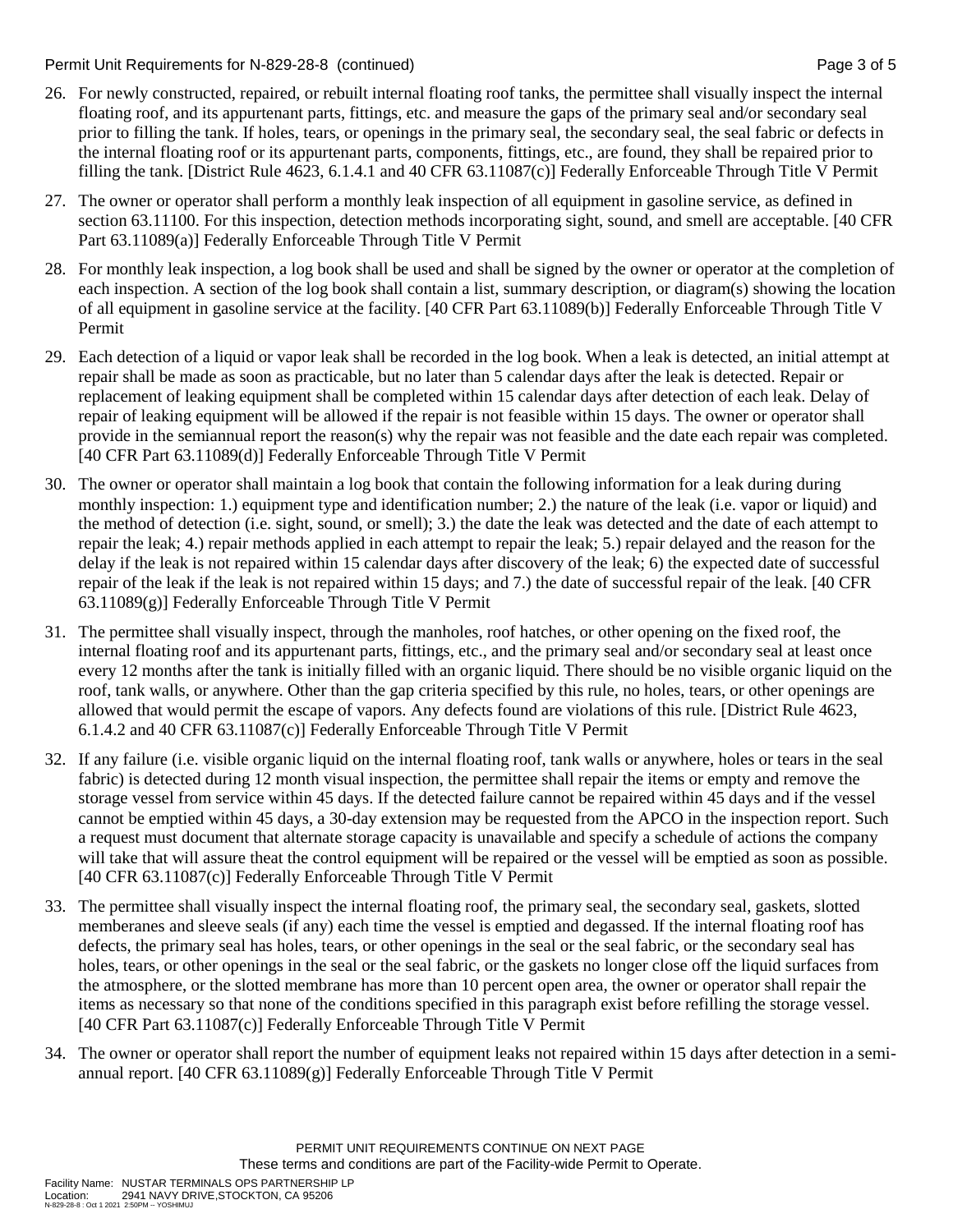#### Permit Unit Requirements for N-829-28-8 (continued) Page 4 of 5

- 35. All covers, seals and lids covering openings in the roof used for sampling and gauging shall be inspected annually by the facility operator to ensure compliance with the provisions of this permit. If one or more of the components are found to leak during an annual inspection, the inspection frequency for that component type shall be changed from annual to quarterly. If none of the components of that type are subsequently found to be leaking during five consecutive inspections, the inspection frequency may be changed from quarterly to annual. Components located in inaccessible (over 15 feet above ground when access is required from the ground or over 6 feet away from a platform when access is required from the platform) locations shall be inspected at least annually and components located in unsafe areas shall be inspected and repaired upon detection. [District Rule 2520, 9.3.2] Federally Enforceable Through Title V Permit
- 36. The operator shall determine the presence of gas leaks using portable hydrocarbon detection instrument in accordance with EPA Method 21. The instrument shall be calibrated before use each day of its use by the procedures specified in Method 21 using the following calibration gases: 1.) Zero air (less than 10 ppm of hydrocarbon in air); and 2.) A mixture of methane or n-hexane and air at a concentration of about, but less than, 10,000 ppm methane or n-hexane. [District Rule 2520, 9.3.2] Federally Enforceable Through Title V Permit
- 37. The operator shall maintain an inspection log containing the following: 1.) Type of component leaking; 2.) Date of leak detection, and method of detection; 3.) Date and emission level of recheck after leak is repaired. Leaks over 10,000 ppmv shall be reported as a deviation. [District Rule 2520, 9.3.2] Federally Enforceable Through Title V Permit
- 38. The permittee shall conduct actual gap measurements of the primary seal and/or secondary seal at least once every 60 months. Other than the gap criteria specified by this permit, no holes, tears, or other openings are allowed that would permit the escape of hydrocarbon vapors. Any defects found shall constitute a violation of this permit. [District Rule 4623, 6.1.4.3 and 40 CFR 63.11087(c)] Federally Enforceable Through Title V Permit
- 39. Permittee shall conduct true vapor pressure (TVP) testing of the organic liquid whenever there is a change in the source or type of organic liquid stored in this tank. [District Rule 2520, 9.3.2] Federally Enforceable Through Title V Permit
- 40. As used in this permit, the term "source or type" shall mean liquids with similar characteristics. The operator shall maintain records of API gravity of petroleum liquids stored in this unit to determine which are from common source. [District Rule 2520, 9.3.2] Federally Enforceable Through Title V Permit
- 41. The operator shall keep a record of liquids stored in each container, period of storage, and the maximum true vapor pressure of the liquid during the respective storage period. [40 CFR 60.115a(a)] Federally Enforceable Through Title V Permit
- 42. The permittee shall determine the maximum true vapor pressure of the stored organic liquid on a monthly basis, using the calculation methodology listed in Appendix B of District Rule 4623. The permittee shall keep a record of all reid vapor pressure measurements for the stored organic liquid and shall use the highest recorded reid vapor pressure of the month when determining the maximum true vapor pressure. The permittee shall keep a record of the actual storage temperature of the organic storage tank and shall use the highest temperature recorded of the month when determining the maximum true vapor pressure. [District Rule 4623 and 40 CFR 60.115a(b)] Federally Enforceable Through Title V Permit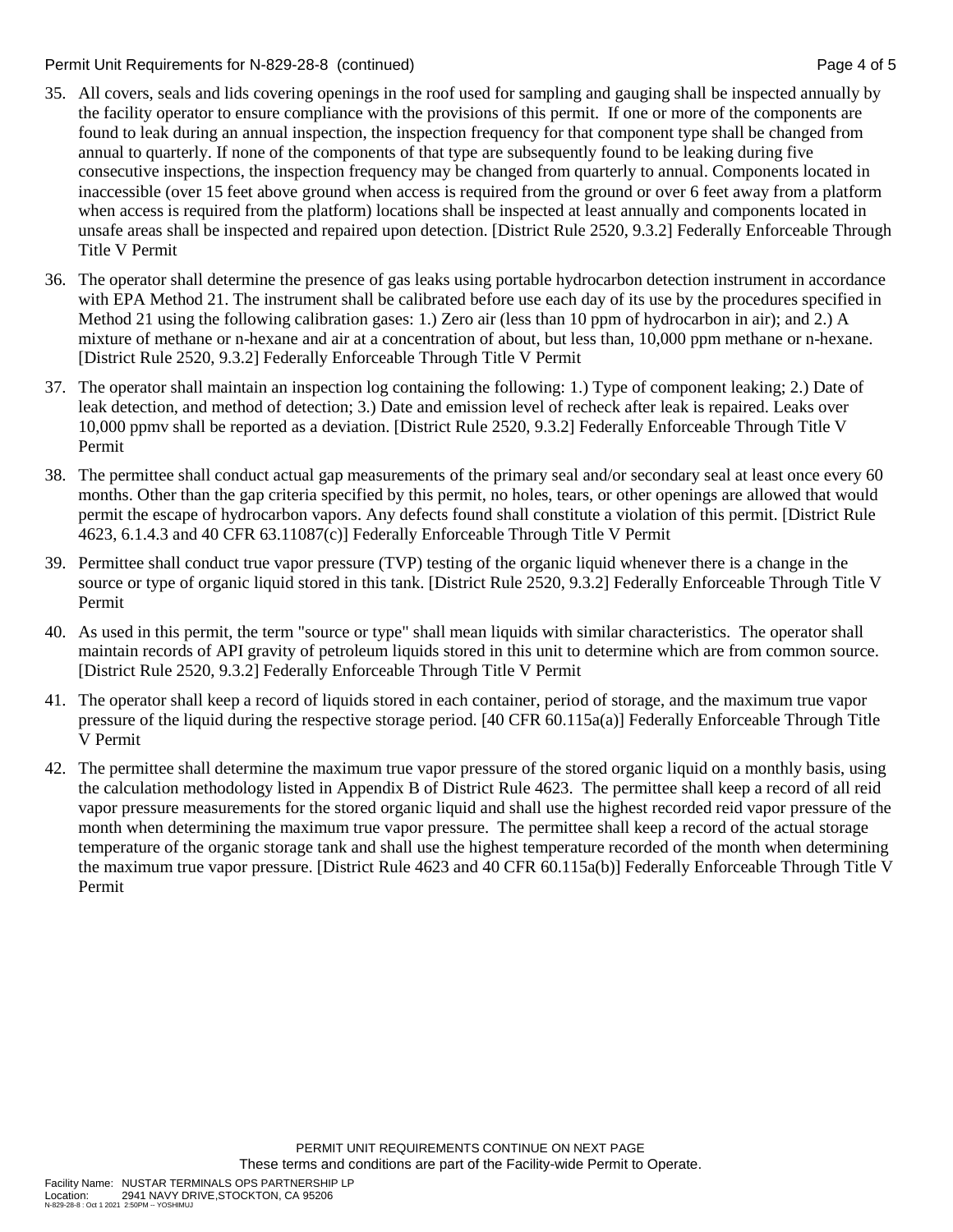Permit Unit Requirements for N-829-28-8 (continued) **Page 5 of 5** and 2011 12:30 Page 5 of 5

- 43. The permittee shall submit the reports of the floating roof tank inspections to the APCO within five calendar days after the completion of the inspection only for those tanks that failed to meet the applicable requirements of Rule 4623, Sections 5.2 through 5.5. The inspection report for tanks that that have been determined to be in compliance with the requirements of Sections 5.2 through 5.5 need not be submitted to the APCO, but the inspection report shall be kept on-site and made available upon request by the APCO. The inspection report shall contain all necessary information to demonstrate compliance with the provisions of this rule, including the following: 1.) Date of inspection and names and titles of company personnel doing the inspection; 2.) Tank identification number and Permit to Operate number; 3.) Measurements of the gaps between the tank shell and primary and secondary seals; 4.) Leak-free status of the tank and floating roof deck fittings. Records of the leak-free status shall include the vapor concentration values measured in ppmv. 5.) Data, supported by calculations, demonstrating compliance with the requirements specified in Sections 5.3, 5.4, 5.5.2.3.3, 5.5.2.4.2, and 5.5.2.4.3 of Rule 4623. 6.) Any corrective actions or repairs performed on the tank in order to comply with Rule 4623 and the date(s) such actions were taken. [District Rule 4623, 6.3.5 and 40 CFR 63.11087(e)] Federally Enforceable Through Title V Permit
- 44. The permittee shall maintain the records of the internal floating roof landing activities that are performed pursuant to Rule 4623, Sections 5.3.1.3 and 5.4.3. The records shall include information on the true vapor pressure (TVP), API gravity, storage temperature, type of organic liquid stored in the tank, the purpose of landing the roof on its legs, the date of roof landing, duration the roof was on its legs, the level or height at which the tank roof was set to land on its legs, and the lowest liquid level in the tank. [District Rule 4623, 6.3.7] Federally Enforceable Through Title V Permit
- 45. The following test methods shall be used: ASTM Method D287 for determining API Gravity, ASTM Method D4057 sampling for API Gravity testing; ASTM D323 for determining RVP, and converting RVP to TVP at the tank's maximum organic liquid storage temperature; ARB Method 422 for determining exempt halogenated VOCs in gases; EPA Method 21 for measuring gas-leak concentration. Should the owner or operator wish to use test methods other than the ones mentioned in this condition, the methods must be approved by the District prior to its use. [District Rule 4623, 6.4] Federally Enforceable Through Title V Permit
- 46. The operator shall maintain all records of required monitoring data and support information for inspection at any time for a period of five years. [District Rules 4623, 6.3 and 2520, 9.4.2] Federally Enforceable Through Title V Permit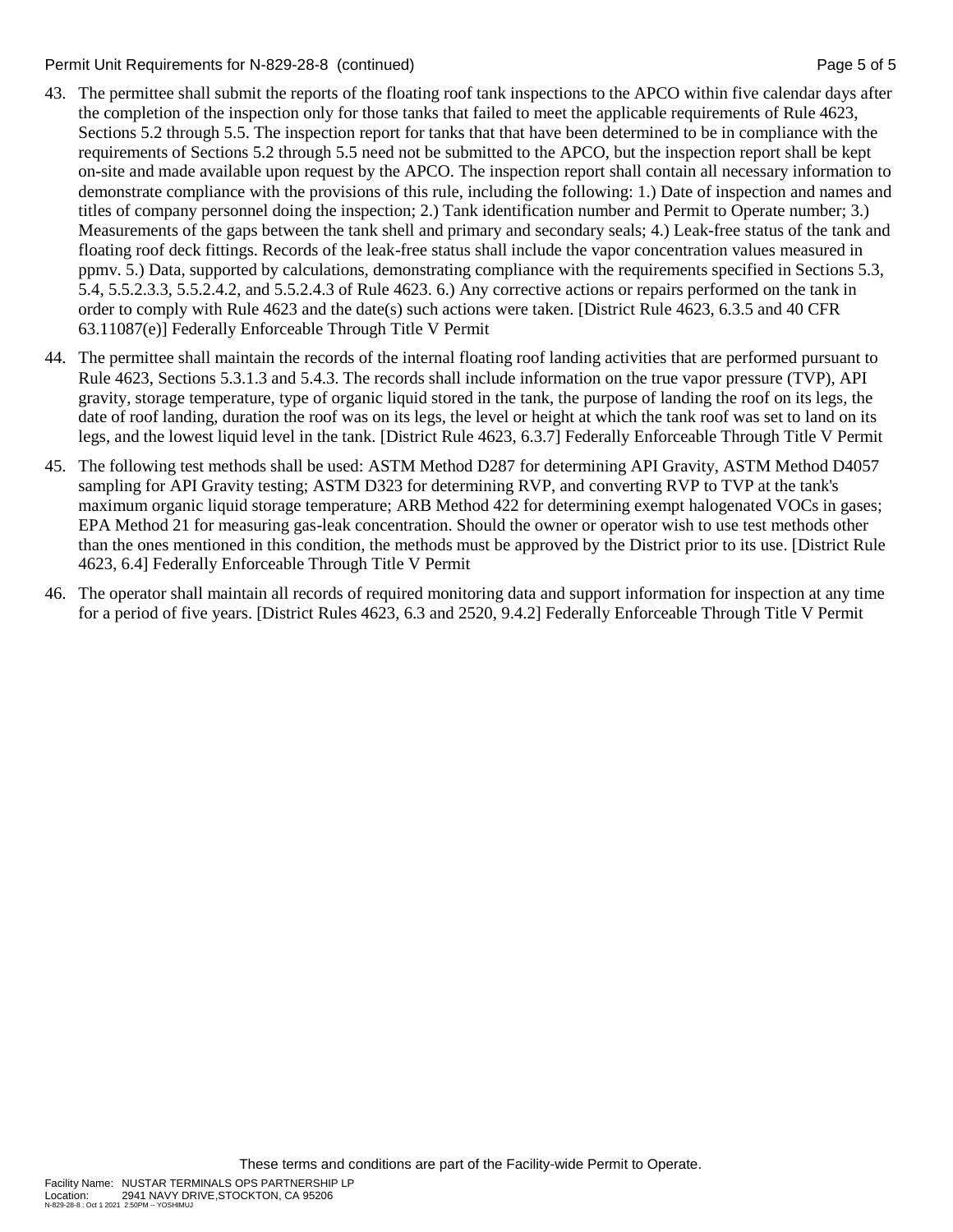#### **PERMIT UNIT:** N-829-29-9 **EXPIRATION DATE:** 11/30/2025

#### **EQUIPMENT DESCRIPTION:**

3,360,000 GALLON WELDED EXTERNAL FLOATING ROOF STORAGE TANK (#80002) WITH A MECHANICAL SHOE PRIMARY SEAL, A WIPER SECONDARY SEAL AND A SLOTTED GUIDEPOLE

## **PERMIT UNIT REQUIREMENTS**

- 1. True vapor pressure of the organic liquid stored shall be less than 11 psia. [District Rule 4623, 5.1.1] Federally Enforceable Through Title V Permit
- 2. The tank shall be equipped with a floating roof consisting of a pan type that was installed before December 20, 2001, pontoon-type or double-deck-type cover which rests upon the surface of the liquid being stored and is equipped with a closure device between the tank shell and roof edge consisting of a primary and a secondary seal. [District Rule 4623, 5.3.1.1 and 5.3.1.2, 40 CFR 60.112a(a)(1) and 40 CFR 63.11087(a)] Federally Enforceable Through Title V Permit
- 3. Roof shall be floating on the liquid (i.e., off the roof leg supports) at all times except during initial fill and when tank is completely emptied and subsequently refilled. The process of emptying and refilling when the roof is resting on the leg supports shall be continuous and shall be accomplished as rapidly as possible. Whenever the permittee intends to land the roof on it's legs, the permittee shall notify the APCO in writing at least five calendar days prior to performing the work. The tank must be in compliance with this rule before it may land on its legs. [District Rule 4623, 5.3.1.3, 40] CFR 60.112a(a)(1) and 40 CFR 63.11087(a)] Federally Enforceable Through Title V Permit
- 4. Primary seal (lower seal) shall be a metallic shoe seal, a liquid-mounted seal, or a vapor-mounted seal. [40 CFR  $60.112a(a)(1)(i)$  and  $40$  CFR  $63.11087(a)$ ] Federally Enforceable Through Title V Permit
- 5. Accumulated area of gaps between tank wall and primary seal shall not exceed: 1) 10.0 in2 per foot of tank diameter and the width of any portion of any gap shall not exceed 1-1/2 inch, for a metallic shoe seal or a liquid-mounted seal; 2) 1.0 in2 per foot of tank diameter and the width of any portion of any gap shall not exceed 1/2 inch for a vapor mounted seal.  $[40 \text{ CFR } 60.112a(a)(1)(i)(A) \& (B)$ , District Rule 4623, 5.3.2.1.1 and 40 CFR 63.11087(c)] Federally Enforceable Through Title V Permit
- 6. The cumulative length of all gaps between the tank shell and the primary seal: 1) Greater than one-half (1/2) inch shall not exceed 10 percent of the circumference of the tank; and 2) Greater than one-eighth (1/8) inch shall not exceed 30 percent of the circumference of the tank. [District Rule 4623, 5.3.2.1.1] Federally Enforceable Through Title V Permit
- 7. No continuous gap in the primary seal greater than 1/8 inch wide shall exceed 10% of the tank circumference. [District Rule 4623, 5.3.2.1.1] Federally Enforceable Through Title V Permit
- 8. If the secondary seal is used in combination with a metallic shoe or liquid-mounted primary seal, accumulated area of gaps between tank wall and the secondary seal shall not exceed 1.0 in2 per foot of tank diameter and the width of any portion of any gap shall not exceed  $1/2$  inch. [District Rule 4623, 5.3.2.1.2, 40 CFR 60.112a(a)(1)(i)(B) and 40 CFR 63.11087(c)] Federally Enforceable Through Title V Permit
- 9. The cumulative length of all gaps between the tank shell and the secondary seal, greater than 1/8 inch shall not exceed 5% of the tank circumference. [District Rule 4623, 5.3.2.1.2] Federally Enforceable Through Title V Permit
- 10. The metallic shoe-type seal shall be installed so that one end of the shoe extends into the stored liquid and the other end extends a minimum vertical distance of 24 inches above the stored liquid surface. [District Rule 4623, 5.3.2.1.3, 40 CFR 60.112a(a)(1)(i)(C) and 40 CFR Part 63.11087(c)] Federally Enforceable Through Title V Permit

PERMIT UNIT REQUIREMENTS CONTINUE ON NEXT PAGE These terms and conditions are part of the Facility-wide Permit to Operate.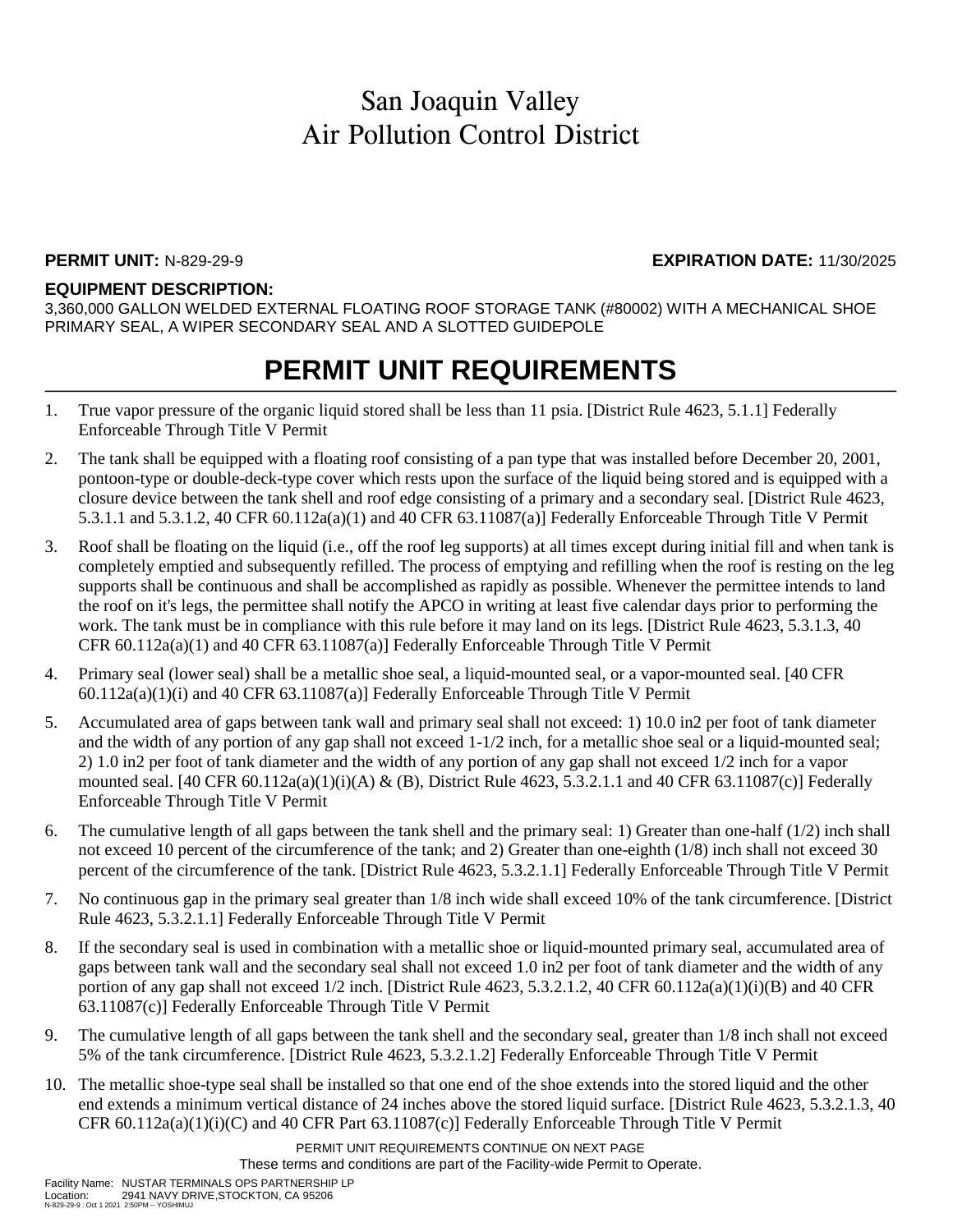Permit Unit Requirements for N-829-29-9 (continued) **Page 2** of 5

- 11. The geometry of the metallic-shoe type seal shall be such that the maximum gap between the shoe and the tank shell shall be no greater than 3 inches for a length of at least 18 inches in the vertical plane above the liquid. [District Rule 4623, 5.3.2.1.4] Federally Enforceable Through Title V Permit
- 12. There shall be no holes, tears, or openings in the secondary seal or in the primary seal envelope that surrounds the annular vapor space enclosed by the roof edge, seal fabric, and secondary seal. [District Rule 4623, 5.3.2.1.5, 40 CFR  $60.112a(a)(1)(i)(D)$ , and  $40$  CFR  $60.112a(a)(1)(ii)(B)$ ] Federally Enforceable Through Title V Permit
- 13. The secondary seal shall allow easy insertion of probes of up to 1 1/2 inches in width in order to measure gaps in the primary seal. [District Rule 4623, 5.3.2.1.6] Federally Enforceable Through Title V Permit
- 14. The secondary seal shall extend from the roof to the tank shell and shall not be attached to the primary seal. [District Rule 4623, 5.3.2.1.7] Federally Enforceable Through Title V Permit
- 15. All openings in the roof used for sampling and gauging shall provide a projection below the liquid surface to prevent belching of liquid and to prevent entrained or formed organic vapor from escaping from the liquid contents of the tank and shall be equipped with a cover, seal or lid that shall be in a closed position at all times, with no visible gaps and be leak-free, except when the device or appurtenance is in use. [District Rule 4623, 5.5.1 and 40 CFR 60.112a(a)(1)(iii)] Federally Enforceable Through Title V Permit
- 16. A leak-free condition is defined as a condition without a gas leak or a liquid leak. A gas leak is defined as a reading in excess of 10,000 parts per million by volume (ppmv), as methane, above background on a portable hydrocarbon detection instrument that is calibrated with methane in accordance with the procedures specified in EPA Method 21. Liquid leak is defined as the dripping of organic liquid at a rate of more than 3 drops per minute. A reading in excess to 10,000 ppmv, as methane, above background, or dripping of organic liquid at a rate of more than 3 drops per minute, is a violation of this permit and Rule 4623 and shall be reported as a deviation. [District Rule 4623, 3.11, 3.17, 3.18 and 6.4.8] Federally Enforceable Through Title V Permit
- 17. Each opening in the roof, except for automatic bleeder vents, rim vents, and pressure relief vents, in a non-contact external floating roof shall provide a projection below the liquid surface. [District Rule 4623, 5.5.2.2.1, 40 CFR 60.112a(a)(1)(iii)] Federally Enforceable Through Title V Permit
- 18. Except for automatic bleeder vents and rim vents, roof drains, and leg sleeves, each opening in the roof shall be equipped with a gasketed cover, seal, or lid that shall be maintained in a closed position at all times (i.e., no visible gap) except when in actual use. [District Rule 4623, 5.5.2.2.2] Federally Enforceable Through Title V Permit
- 19. Automatic bleeder vents shall be equipped with a gasket and shall be closed at all times when the roof is floating except when the roof is being floated off or is being landed on the roof leg supports. [District Rule 4623, 5.5.2.2.3 and 40 CFR 60.112a(a)(1)(iii)] Federally Enforceable Through Title V Permit
- 20. Rim vents shall be equipped with a gasket and shall be set to open when the roof is being floated off the roof leg supports or at the manufacturer's recommended setting. [District Rule  $4623, 5.5.2.2.4$  and  $40$  CFR  $60.112a(a)(1)(iii)$ ] Federally Enforceable Through Title V Permit
- 21. Each emergency roof drain shall be provided with a slotted membrane fabric cover that covers at least 90 percent of the area of the opening. The fabric cover must be impermeable if the liquid is drained into the contents of the tanks. [District Rule 4623, 5.5.2.2.5 and 40 CFR 60.112a(a)(1)(iv)] Federally Enforceable Through Title V Permit
- 22. External floating roof legs shall be equipped with vapor socks or vapor barriers in order to maintain a leak-free condition so as to prevent VOC emissions from escaping through the roof leg opening. [District Rule 4623, 5.5.2.2.6] Federally Enforceable Through Title V Permit
- 23. All slotted sampling and gauging wells and similar fixed projections through the floating roof shall provide a projection below the liquid surface. [District Rule 4623, 5.5.2.4.1] Federally Enforceable Through Title V Permit
- 24. The slotted guidepole well on the external floating roof shall be equipped with the following: a sliding cover, a well gasket, a pole sleeve, a pole wiper, and an internal float and float wiper designed to minimize the gap between the float and the well, and provided the gap shall not exceed 1/8 inch; or shall be equipped with a well gasket, a zero gap pole wiper seal and a pole sleeve that projects below the liquid surface. [District Rule 4623, 5.5.2.4.2] Federally Enforceable Through Title V Permit

PERMIT UNIT REQUIREMENTS CONTINUE ON NEXT PAGE These terms and conditions are part of the Facility-wide Permit to Operate.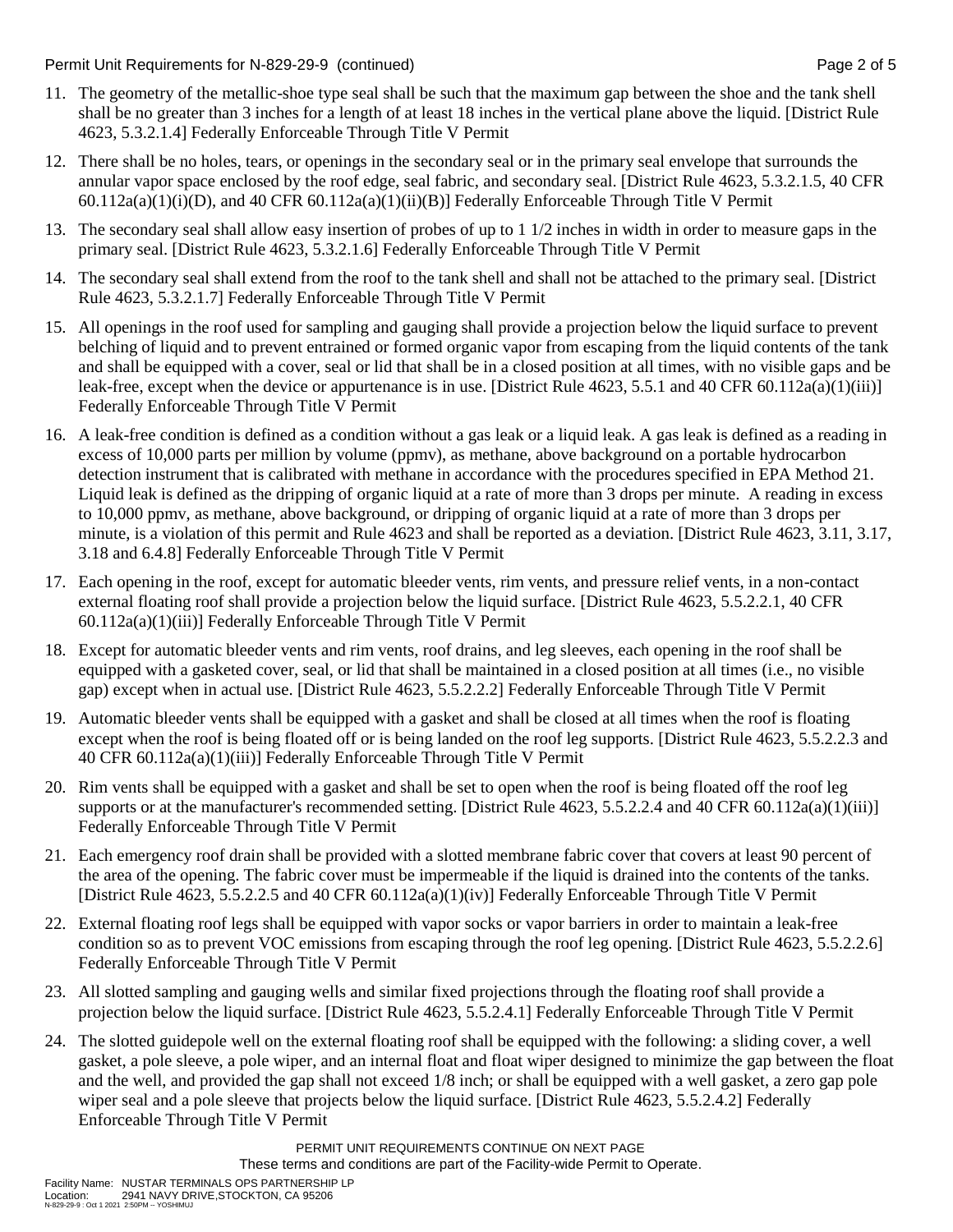Permit Unit Requirements for N-829-29-9 (continued) **Page 3 of 5** and 2 of 5

- 25. The gap between the pole wiper and the slotted guidepole shall be added to the gaps measured to determine compliance with the secondary seal requirement, and in no case shall exceed 1/8 inch. [District Rule 4623, 5.5.2.4.3] Federally Enforceable Through Title V Permit
- 26. The permittee shall make the primary seal envelope available for unobstructed inspection by the APCO on an annual basis at locations selected along its circumference at random by the APCO. A minimum of eight locations shall be made available; in all other cases, a minimum of four locations shall be made available. If the APCO suspects a violation may exist the APCO may require such further unobstructed inspection of the primary seal as may be necessary to determine the seal condition for its entire circumference. [District Rule 4623, 6.1.1] Federally Enforceable Through Title V Permit
- 27. The operator shall perform gap measurements on primary and secondary seals within 60 days of the initial fill with petroleum liquid and at least once every year thereafter to determine compliance with the requirements of Rule 4623. The actual gap measurements of the floating roof primary and secondary seals shall be recorded. The inspection results shall be submitted to the APCO as specified in Section 6.3.5. [District Rule 4623, 6.1.3.1, 40 CFR  $60.113a(a)(1)(i)(B)$  and  $40$  CFR  $63.11087(c)$ ] Federally Enforceable Through Title V Permit
- 28. If unit is out of service for a period of one year or more, subsequent refilling with volatile organic liquid (VOL) shall be considered initial fill in accordance with the conditions of this permit. [40 CFR 60.113a(a)(1)(i)(C) and 40 CFR 63.11087(c)] Federally Enforceable Through Title V Permit
- 29. The permittee shall inspect the primary and secondary seals for compliance with the requirements of Rule 4623 every time this tank is emptied or degassed. Actual gap measurements shall be performed when the liquid level is static but not more than 24 hours after the tank roof is re-floated. [District Rule 4623, 6.1.3.2] Federally Enforceable Through Title V Permit
- 30. If primary or secondary seal gap width/accumulated area and minimum vertical distance for one end of the mechanical shoe do not meet the requirements in this permit during 12 month inspection, the permittee shall repair the items or empty and remove the storage vessel from service within 45 days. If the detected failure cannot be repaired within 45 days and if the vessel cannot be emptied within 45 days, a 30-day extension may be requested from the APCO in the inspection report. Such a request must document that alternate storage capacity is unavailable and specify a schedule of actions the company will take that will assure that the control equipment will be repaired or the vessel will be emptied as soon as possible. [40 CFR 63.11087(c)] Federally Enforceable Through Title V Permit
- 31. The owner or operator shall visually inspect the external floating roof, the primary seal, secondary seal, and fittings each time the vessel is emptied and degassed. If the external floating roof has defects, the primary seal has holes, tears, or other openings in the seal or the seal fabric, or the secondary seal has holes, tears, or other openings in the seal or the seal fabric, the owner or operator shall repair the items as necessary so that none of the conditions specified mentioned in this condition exist before filling or refilling the storage vessel. [40 CFR 60.11087(c)] Federally Enforceable Through Title V Permit
- 32. The owner or operator shall perform a monthly leak inspection of all equipment in gasoline service, as defined in section 63.11100. For this inspection, detection methods incorporating sight, sound, and smell are acceptable. [40 CFR Part 63.11089(a)] Federally Enforceable Through Title V Permit
- 33. For monthly leak inspection, a log book shall be used and shall be signed by the owner or operator at the completion of each inspection. A section of the log book shall contain a list, summary description, or diagram(s) showing the location of all equipment in gasoline service at the facility. [40 CFR Part 63.11089(b)] Federally Enforceable Through Title V Permit
- 34. Each detection of a liquid or vapor leak shall be recorded in the log book. When a leak is detected, an initial attempt at repair shall be made as soon as practicable, but no later than 5 calendar days after the leak is detected. Repair or replacement of leaking equipment shall be completed within 15 calendar days after detection of each leak. Delay of repair of leaking equipment will be allowed if the repair is not feasible within 15 days. The owner or operator shall provide in the semiannual report the reason(s) why the repair was not feasible and the date each repair was completed. [40 CFR Part 63.11089(d)] Federally Enforceable Through Title V Permit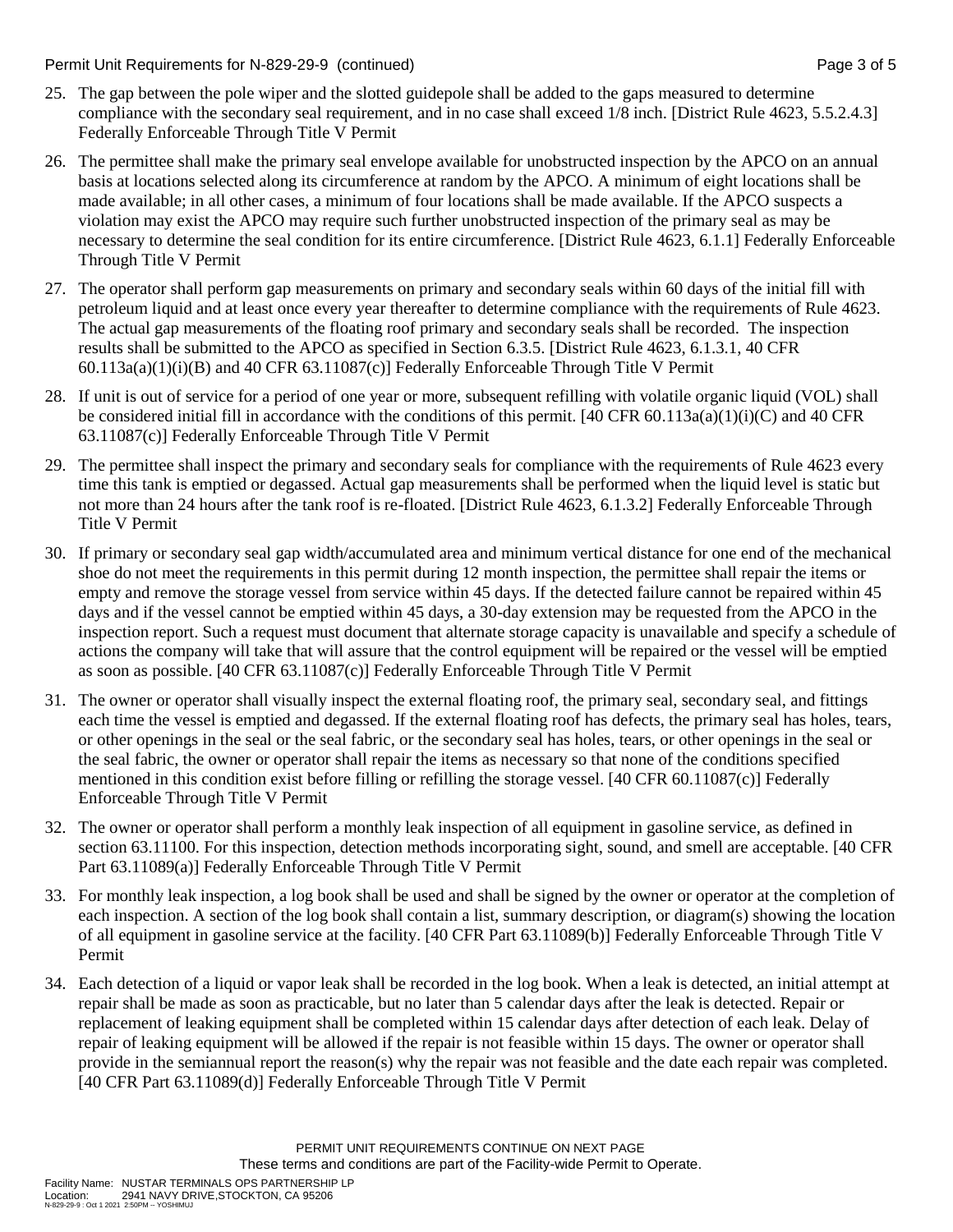Permit Unit Requirements for N-829-29-9 (continued) Page 4 of 5

- 35. The owner or operator shall maintain a log book that contain the following information for a leak during during monthly inspection: 1.) equipment type and identification number; 2.) the nature of the leak (i.e. vapor or liquid) and the method of detection (i.e. sight, sound, or smell); 3.) the date the leak was detected and the date of each attempt to repair the leak; 4.) repair methods applied in each attempt to repair the leak; 5.) repair delayed and the reason for the delay if the leak is not repaired within 15 calendar days after discovery of the leak; 6) the expected date of successful repair of the leak if the leak is not repaired within 15 days; and 7.) the date of successful repair of the leak. [40 CFR 63.11089(g)] Federally Enforceable Through Title V Permit
- 36. The owner or operator shall report the number of equipment leaks not repaired within 15 days after detection in a semiannual report. [40 CFR 63.11089(g)] Federally Enforceable Through Title V Permit
- 37. All covers, seals and lids covering openings in the roof used for sampling and gauging shall be inspected annually by the facility operator to ensure compliance with the provisions of this permit. If one or more of the components are found to leak during an annual inspection, the inspection frequency for that component type shall be changed from annual to quarterly. If none of the components of that type are subsequently found to be leaking during five consecutive inspections, the inspection frequency may be changed from quarterly to annual. Components located in inaccessible (over 15 feet above ground when access is required from the ground or over 6 feet away from a platform when access is required from the platform) locations shall be inspected at least annually and components located in unsafe areas shall be inspected and repaired upon detection. [District Rule 2520, 9.3.2] Federally Enforceable Through Title V Permit
- 38. The operator shall determine the presence of gas leaks using portable hydrocarbon detection instrument in accordance with EPA Method 21. The instrument shall be calibrated before use each day of its use by the procedures specified in Method 21 using the following calibration gases: 1.) Zero air (less than 10 ppm of hydrocarbon in air); and 2.) A mixture of methane or n-hexane and air at a concentration of about, but less than, 10,000 ppm methane or n-hexane. [District Rule 2520, 9.3.2] Federally Enforceable Through Title V Permit
- 39. The operator shall maintain an inspection log containing the following: 1.) Type of component leaking; 2.) Date of leak detection, and method of detection; 3.) Date and emission level of recheck after leak is repaired. Leaks over 10,000 ppmv shall be reported as a deviation. [District Rule 2520, 9.3.2] Federally Enforceable Through Title V Permit
- 40. Permittee shall conduct true vapor pressure (TVP) testing of the organic liquid whenever there is a change in the source or type of organic liquid stored in this tank. [District Rule 2520, 9.3.2] Federally Enforceable Through Title V Permit
- 41. As used in this permit, the term "source or type" shall mean liquids with similar characteristics. The operator shall maintain records of API gravity of petroleum liquids stored in this unit to determine which are from common source. [District Rule 2520, 9.3.2] Federally Enforceable Through Title V Permit
- 42. Operator shall determine gap widths in the primary and secondary seals using the following procedure: 1) Measure seal gaps, at one or more floating roof levels when the roof is floating off leg supports; 2) Measure seal gaps around entire circumference of the tank in each place where a one-eighth (1/8) inch diameter uniform probe passes freely (without forcing or binding against seal) between the seal and the tank wall and measure the circumferential distance of each such location; 3), Total surface area of each gap shall be determined by using probes of various widths to accurately measure the actual distance from the tank wall to the seal and multiplying each such width by its respective circumferential distance; 4) Add the gap surface area of each gap location for the primary seal and the secondary seal individually. Divide the sum for each seal by the nominal diameter of the tank.  $[40 \text{ CFR } 60.113a(a)(1)(ii)$  and (iii)] Federally Enforceable Through Title V Permit
- 43. Operator shall record the vessel on which the measurement was performed, date of the seal gap measurement, and raw data obtained in the measurement process in accordance with the conditions of this permit. [40 CFR  $60.113a(a)(1)(i)(D)$  and  $40$  CFR  $63.11087(e)$ ] Federally Enforceable Through Title V Permit
- 44. The permittee shall notify the District in writing at least 30 days in advance of visual inspection or any gap measurement required by this permit, so the District can arrange an observer. [40 CFR 60.113a(a)(1)(iv) and 40 CFR 63.11087(c)] Federally Enforceable Through Title V Permit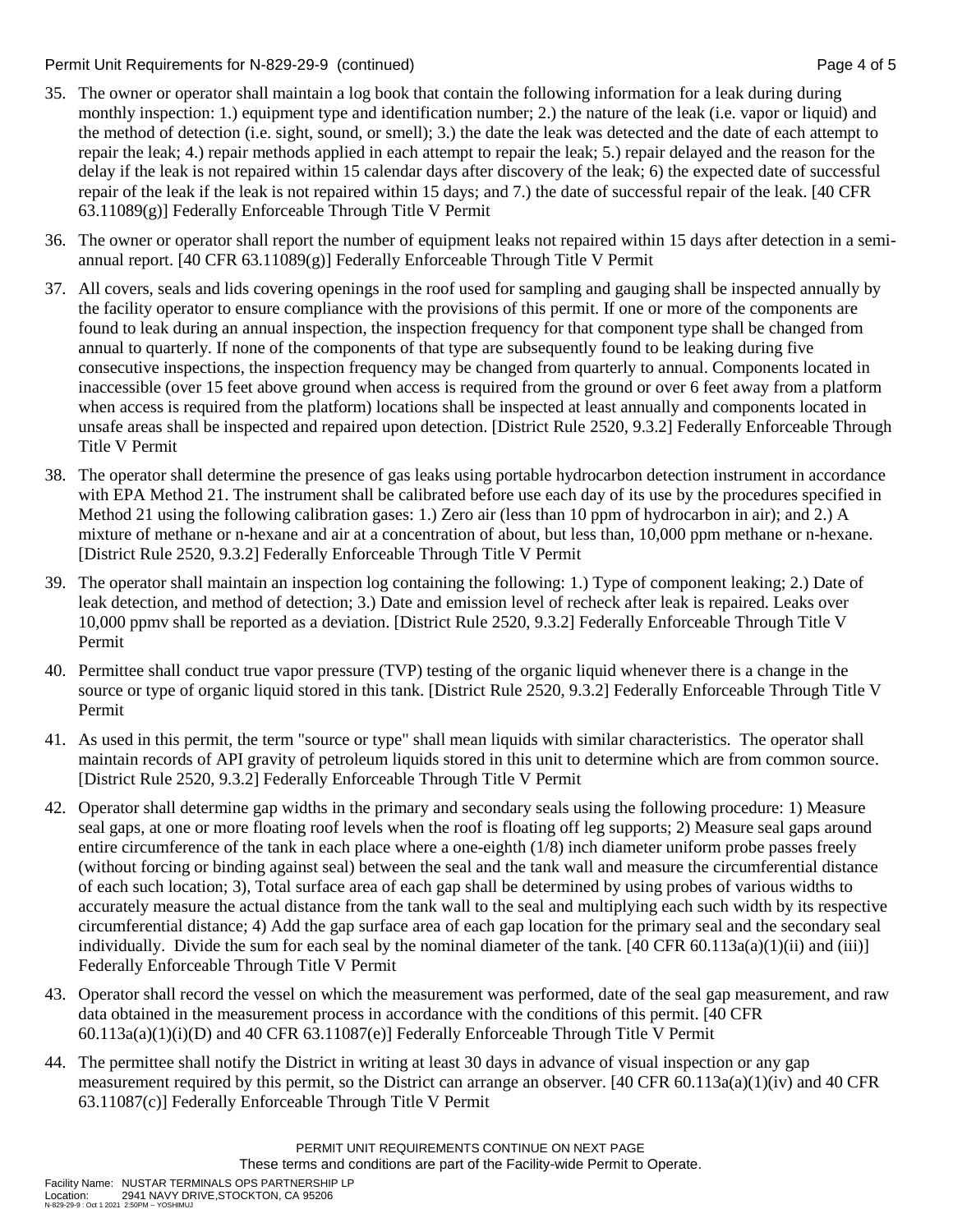Permit Unit Requirements for N-829-29-9 (continued) **Page 5 of 5** and 5 of 5 of 5

- 45. If the accumulated area of gaps or gap width exceed limits, operator shall submit a report to the APCO within 30 days of the date of measurement. Report should include identification of the vessel, reason vessel did not meet the specifications, and a description of the actions necessary to bring the storage vessel into compliance. [40 CFR  $60.113a(a)(1)(i)(E)$  and  $40 \text{ CFR } 63.11087(e)$ ] Federally Enforceable Through Title V Permit
- 46. The operator shall keep a record of liquids stored in each container, period of storage, and the maximum true vapor pressure of the liquid during the respective storage period. [40 CFR 60.115a(a)] Federally Enforceable Through Title V Permit
- 47. The permittee shall determine the maximum true vapor pressure of the stored organic liquid on a monthly basis, using the calculation methodology listed in Appendix B of District Rule 4623. The permittee shall keep a record of all reid vapor pressure measurements for the stored organic liquid and shall use the highest recorded reid vapor pressure of the month when determining the maximum true vapor pressure. The permittee shall keep a record of the actual storage temperature of the organic storage tank and shall use the highest temperature recorded of the month when determining the maximum true vapor pressure. [Rule 4623 and 40 CFR 60.115a(b)] Federally Enforceable Through Title V Permit
- 48. The permittee shall submit the reports of the floating roof tank inspections to the APCO within five calendar days after the completion of the inspection only for those tanks that failed to meet the applicable requirements of Rule 4623, Sections 5.2 through 5.5. The inspection report for tanks that that have been determined to be in compliance with the requirements of Sections 5.2 through 5.5 need not be submitted to the APCO, but the inspection report shall be kept on-site and made available upon request by the APCO. The inspection report shall contain all necessary information to demonstrate compliance with the provisions of this rule, including the following: 1.) Date of inspection and names and titles of company personnel doing the inspection; 2.) Tank identification number and Permit to Operate number; 3.) Measurements of the gaps between the tank shell and primary and secondary seals; 4.) Leak-free status of the tank and floating roof deck fittings. Records of the leak-free status shall include the vapor concentration values measured in ppmv. 5.) Data, supported by calculations, demonstrating compliance with the requirements specified in Sections 5.3, 5.4, 5.5.2.3.3, 5.5.2.4.2, and 5.5.2.4.3 of Rule 4623. 6.) Any corrective actions or repairs performed on the tank in order to comply with Rule 4623 and the date(s) such actions were taken. [District Rule 4623, 6.3.5] Federally Enforceable Through Title V Permit
- 49. The permittee shall maintain the records of the internal floating roof landing activities that are performed pursuant to Rule 4623, Sections 5.3.1.3 and 5.4.3. The records shall include information on the true vapor pressure (TVP), API gravity, storage temperature, type of organic liquid stored in the tank, the purpose of landing the roof on its legs, the date of roof landing, duration the roof was on its legs, the level or height at which the tank roof was set to land on its legs, and the lowest liquid level in the tank. [District Rule 4623, 6.3.7] Federally Enforceable Through Title V Permit
- 50. The following test methods shall be used: ASTM Method D287 for determining API Gravity, ASTM Method D4057 sampling for API Gravity testing; ASTM D323 for determining RVP, and converting RVP to TVP at the tank's maximum organic liquid storage temperature; ARB Method 422 for determining exempt halogenated VOCs in gases; EPA Method 21 for measuring gas-leak concentration. Should the owner or operator wish to use test methods other than the ones mentioned in this condition, the methods must be approved by the District prior to its use. [District Rule 4623, 6.4] Federally Enforceable Through Title V Permit
- 51. The operator shall maintain all records of required monitoring data and support information for inspection at any time for a period of five years. [District Rules 4623, 6.3 and 2520, 9.4.2] Federally Enforceable Through Title V Permit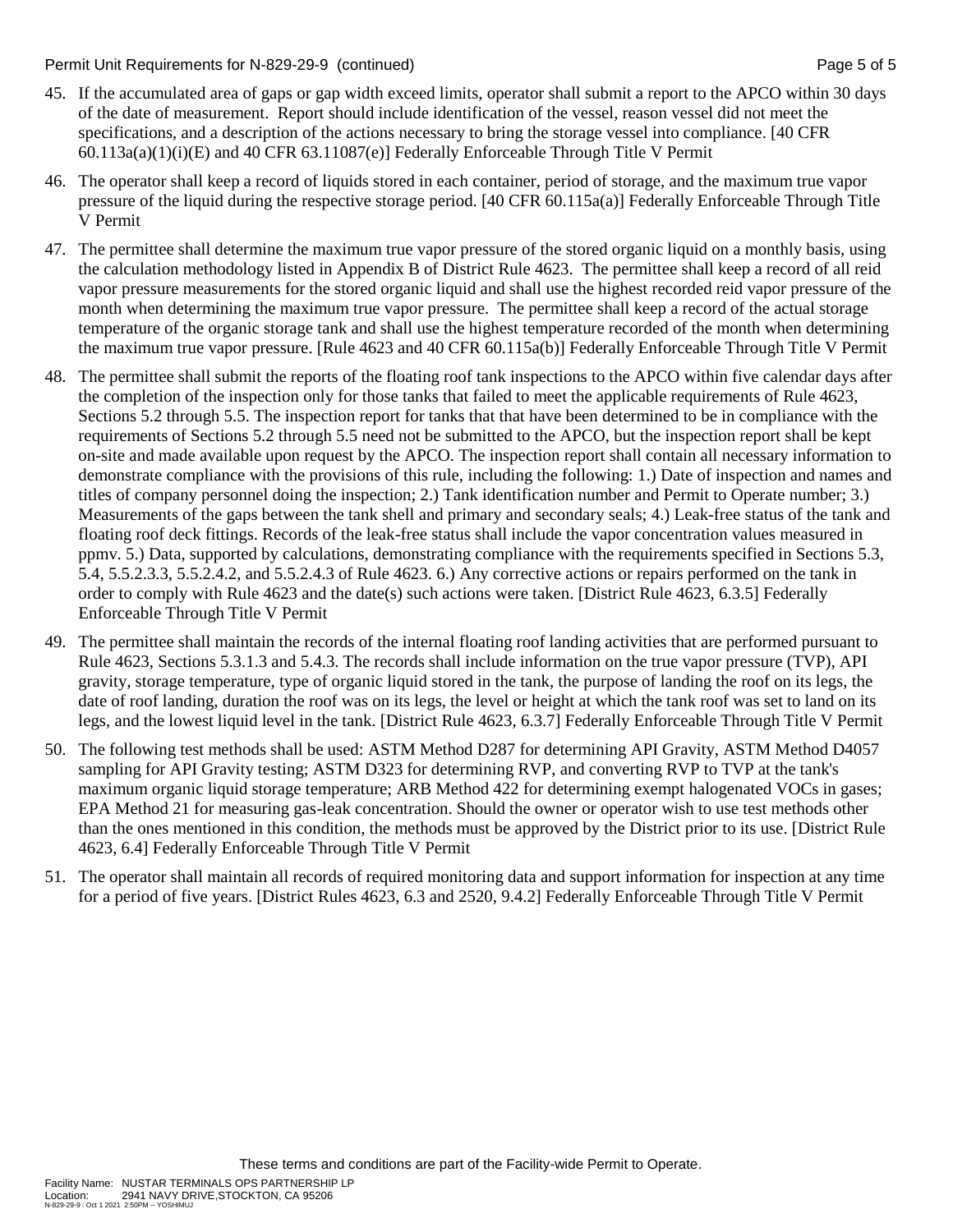### **PERMIT UNIT:** N-829-31-7 **EXPIRATION DATE:** 11/30/2025

### **EQUIPMENT DESCRIPTION:**

1,386,000 GALLON WELDED INTERNAL FLOATING ROOF TANK (33007) WITH A MINI SHOE PRIMARY SEAL, A VAPORFLEX SECONDARY SEAL, AND A SLOTTED GUIDEPOLE

## **PERMIT UNIT REQUIREMENTS**

- 1. Only denatured ethanol (97.5% or more by weight ethanol, 2.5% or less by weight gasoline) shall be stored in this tank. The permittee shall maintain sufficient records to demonstrate compliance with this condition. [District Rules 2201 and 4102] Federally Enforceable Through Title V Permit
- 2. True vapor pressure (TVP) of the organic liquid stored in the tank shall not exceed 2.8 psia. [District Rule 2201] Federally Enforceable Through Title V Permit
- 3. VOC emissions shall not exceed 7.1 pounds in any one day. [District Rule 2201] Federally Enforceable Through Title V Permit
- 4. The daily throughput of the organic liquid (not including diesel or other exempt liquids) shall not exceed 1,386,000 gallons. [District Rule 2201] Federally Enforceable Through Title V Permit
- 5. The monthly throughput of the organic liquid (not including diesel or other exempt liquids) shall not exceed 5,544,000 gallons. [District Rule 2201] Federally Enforceable Through Title V Permit
- 6. The permittee shall record TVP and the temperature of the organic liquid stored on monthly basis. [District Rule 2201] Federally Enforceable Through Title V Permit
- 7. The floating roof shall be floating on the surface of the stored liquid at all times (i.e., off the roof leg supports) except during the initial fill until the roof is lifted off the leg supports and when the tank is completely emptied and subsequently refilled. When the roof is resting on the leg supports the processes of filling or emptying and refilling the tank shall be continuous and shall be accomplished as rapidly as possible. Whenever the permittee intends to land the roof on its legs, the permittee shall notify the APCO in writing at least five calendar days prior to performing the work. The tank must be in compliance with this rule before it may land the roof on its legs. [District Rule 4623, 5.4.3, 40 CFR  $60.112b(a)(1)(i)$  and  $40$  CFR  $63.11087(a)$ ] Federally Enforceable Through Title V Permit
- 8. Gaps between the tank shell and the primary seal shall not exceed 1 1/2 inches. [District Rule 4623, 5.3.2.1.1 and 5.4.1] Federally Enforceable Through Title V Permit
- 9. The cumulative length of all gaps between the tank shell and the primary seal greater than 1/2 inch shall not exceed 10% of the circumference of the tank. [District Rule 4623, 5.3.2.1.1 and 5.4.1] Federally Enforceable Through Title V Permit
- 10. The cumulative length of all primary seal gaps greater than 1/8 inch shall not exceed 30% of the circumference of the tank. [District Rule 4623, 5.3.2.1.1 and 5.4.1] Federally Enforceable Through Title V Permit
- 11. No continuous gap in the primary seal greater than 1/8 inch wide shall exceed 10% of the tank circumference. [District Rule 4623, 5.3.2.1.1 and 5.4.1] Federally Enforceable Through Title V Permit
- 12. No gap between the tank shell and the secondary seal shall exceed 1/2 inch. [District Rule 4623, 5.3.2.1.2 and 5.4.1] Federally Enforceable Through Title V Permit

These terms and conditions are part of the Facility-wide Permit to Operate.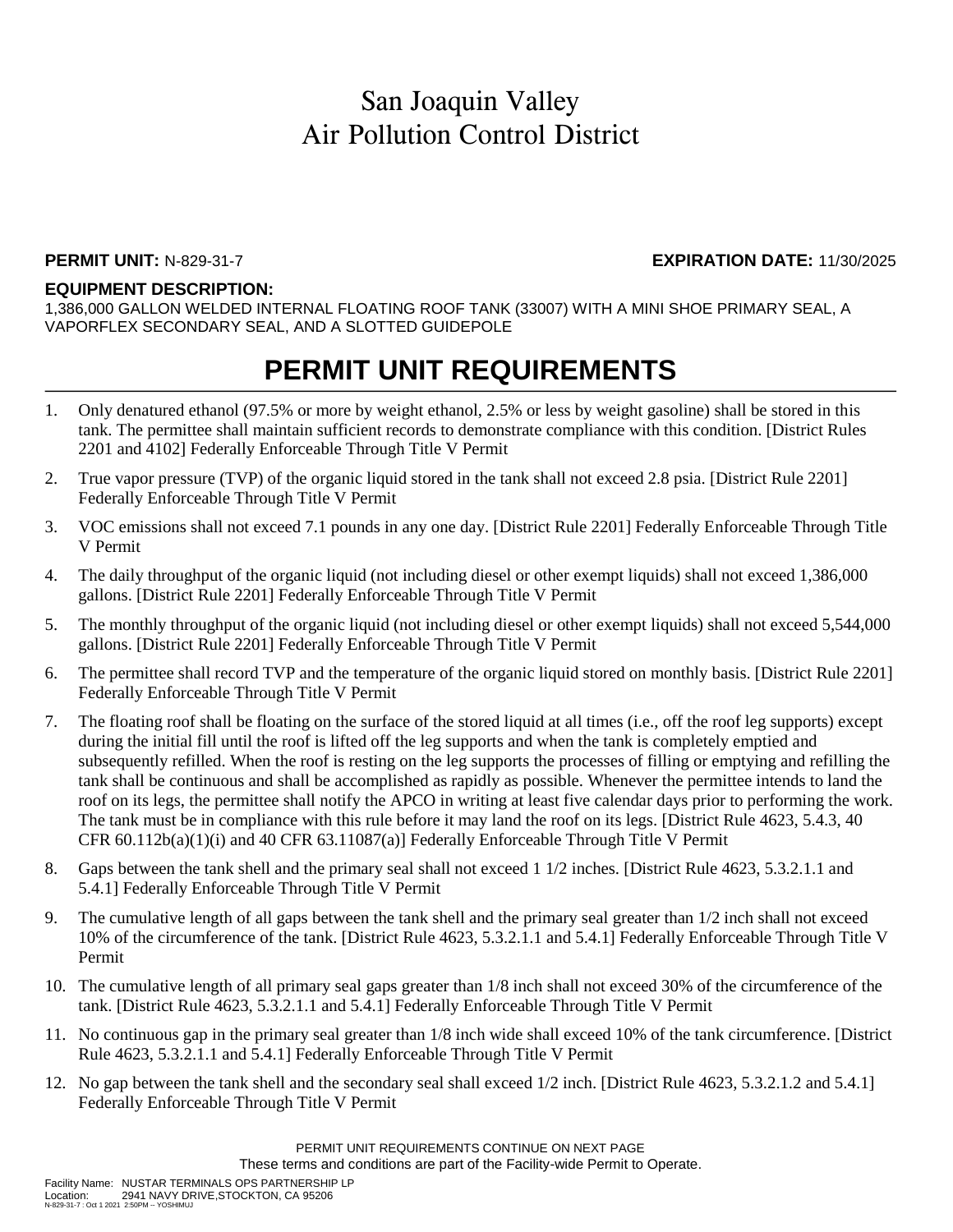Permit Unit Requirements for N-829-31-7 (continued) Page 2 of 5

- 13. The cumulative length of all gaps between the tank shell and the secondary seal, greater than 1/8 inch shall not exceed 5% of the tank circumference. [District Rule 4623, 5.3.2.1.2 and 5.4.1] Federally Enforceable Through Title V Permit
- 14. The metallic shoe-type seal shall be installed so that one end of the shoe extends into the stored liquid and the other end extends a minimum vertical distance of 18 inches above the stored liquid surface. [District Rule 4623, 5.3.2.1.3 and 5.4.1] Federally Enforceable Through Title V Permit
- 15. The geometry of the metallic-shoe type seal shall be such that the maximum gap between the shoe and the tank shell shall be no greater than 3 inches for a length of at least 18 inches in the vertical plane above the liquid. [District Rule 4623, 5.3.2.1.4 and 5.4.1] Federally Enforceable Through Title V Permit
- 16. There shall be no holes, tears, or openings in the secondary seal or in the primary seal envelope that surrounds the annular vapor space enclosed by the roof edge, seal fabric, and secondary seal. [District Rule 4623, 5.3.2.1.5 and 5.4.1] Federally Enforceable Through Title V Permit
- 17. The secondary seal shall allow easy insertion of probes of up to 1 1/2 inches in width in order to measure gaps in the primary seal. [District Rule 4623, 5.3.2.1.6 and 5.4.1] Federally Enforceable Through Title V Permit
- 18. The secondary seal shall extend from the roof to the tank shell and shall not be attached to the primary seal. [District Rule 4623, 5.3.2.1.7 and 5.4.1] Federally Enforceable Through Title V Permit
- 19. All openings in the roof used for sampling and gauging shall provide a projection below the liquid surface to prevent belching of liquid and to prevent entrained or formed organic vapor from escaping from the liquid contents of the tank and shall be equipped with a cover, seal or lid that shall be in a closed position at all times, with no visible gaps and be leak free, except when the device or appurtenance is in use for sampling and gauging. [District Rule 4623, 5.5.1] Federally Enforceable Through Title V Permit
- 20. A leak-free condition is defined as a condition without a gas leak or a liquid leak. A gas leak is defined as a reading in excess of 10,000 parts per million by volume (ppmv), as methane, above background on a portable hydrocarbon detection instrument that is calibrated with methane in accordance with the procedures specified in EPA Method 21. Liquid leak is defined as the dripping of organic liquid at a rate of more than 3 drops per minute. A reading in excess to 10,000 ppmv, as methane, above background, or dripping of organic liquid at a rate of more than 3 drops per minute, is a violation of this permit and Rule 4623 and shall be reported as a deviation. [District Rule 4623, 3.11, 3.17, 3.18 and 6.4.8] Federally Enforceable Through Title V Permit
- 21. Each opening in a non-contact internal floating roof except for automatic bleeder vents (vacuum breaker vents) and rim space vents shall provide a projection below the liquid surface. [District Rule 4623, 5.5.2.1.1, 40 CFR 60.112b(a)(1)(iii) and 40 CFR 63.11087(a)] Federally Enforceable Through Title V Permit
- 22. Each opening in the internal floating roof except for leg sleeves, automatic bleeder vents, rim space vents, column wells, ladder wells, sample wells, combination manway/vacuum breakers, and stub drains shall be equipped with a cover, or a lid shall be maintained in a closed position at all times (i.e. no visible gaps) except when the device is in use. The cover or lid shall be equipped with a gasket. Covers on each access hatch and automatic gauge float well shall be bolted in place except when they are in use. [District Rule 4623, 5.5.2.1.2 and 40 CFR 60.112b(a)(1)(iv)] Federally Enforceable Through Title V Permit
- 23. Automatic bleeder vents shall be equipped with a gasket and shall be closed at all times when the roof is floating except when the roof is being floated off or is being landed on the leg roof supports. [District Rule 4623, 5.5.2.1.3 and 40 CFR 60.112b(a)(1)(v)] Federally Enforceable Through Title V Permit
- 24. Rim vents shall be equipped with a gasket and shall be set to open only when the internal floating roof is not floating or at the manufacturer's recommended setting. [District Rule  $4623, 5.5.2.1.4$  and  $40 \text{ CFR } 60.112b(a)(1)(vi)$ ]
- 25. Each penetration of the internal floating roof for the purpose of sampling shall be a sample well. The well shall have a slit fabric cover that covers at least 90 percent of the opening. The fabric cover must be impermeable. [District Rule 4623, 5.5.2.1.5 and 40 CFR 60.112b(a)(1)(vii)] Federally Enforceable Through Title V Permit
- 26. Each penetration of the internal floating roof that allows for the passage of a column supporting the fixed roof shall have a flexible fabric sleeve seal or a gasketed sliding cover. The fabric sleeve must be impermeable. [District Rule 4623, 5.5.2.1.6 and 40 CFR 60.112b(a)(1)(viii)] Federally Enforceable Through Title V Permit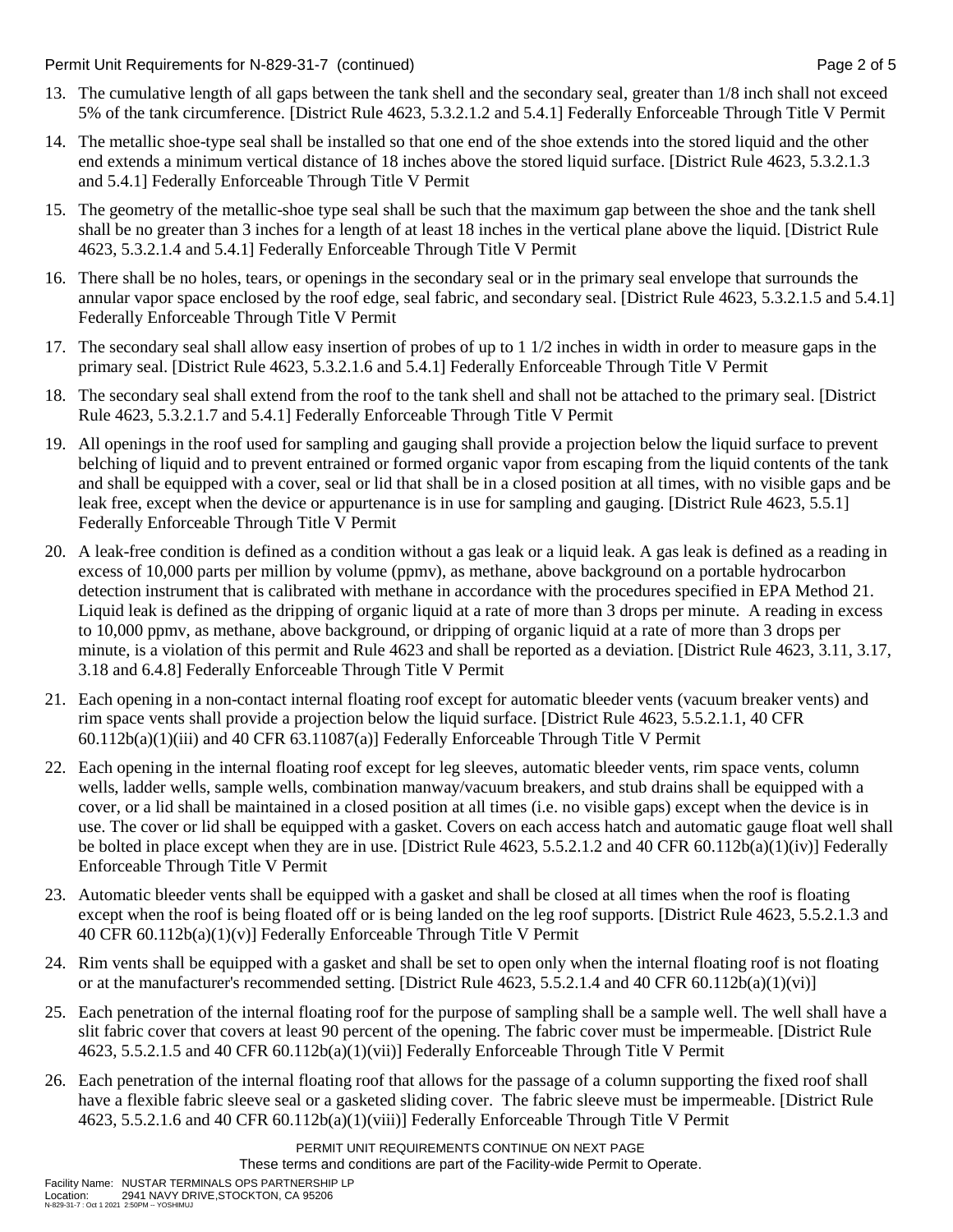Permit Unit Requirements for N-829-31-7 (continued) **Page 3** of 5

- 27. Each penetration of the internal floating roof that allows for the passage of a ladder shall have a gasketed sliding cover. [40 CFR 60.112b(a)(1)(ix)] Federally Enforceable Through Title V Permit
- 28. All slotted sampling or gauging wells, and similar fixed projections through the floating roof shall provide a projection below the liquid surface. [District Rule 4623, 5.5.2.4.1] Federally Enforceable Through Title V Permit
- 29. The gap between the pole wiper and the slotted guidepole shall be added to the gaps measured to determine compliance with the secondary seal requirement, and in no case shall not exceed 1/8 inch. [District Rule 4623, 5.5.2.4.3] Federally Enforceable Through Title V Permit
- 30. The permittee shall notify the District in writing at least 30 days prior to conduct the visual inspection of the storage vessel, so the District can arrange an observer. [40 CFR 60.113b(a)(5) and 40 CFR 63.11087(c)] Federally Enforceable Through Title V Permit
- 31. For newly constructed, repaired, or rebuilt internal floating roof tanks, the permittee shall visually inspect the internal floating roof, and its appurtenant parts, fittings, etc. and measure the gaps of the primary seal and/or secondary seal prior to filling the tank. If holes, tears, or openings in the primary seal, the secondary seal, the seal fabric or defects in the internal floating roof or its appurtenant parts, components, fittings, etc., are found, they shall be repaired prior to filling the tank. [District Rule 4623, 6.1.4.1, 40 CFR 60.113b(a)(1) and 40 CFR 63.11087(c)] Federally Enforceable Through Title V Permit
- 32. The owner or operator shall perform a monthly leak inspection of all equipment in gasoline service, as defined in section 63.11100. For this inspection, detection methods incorporating sight, sound, and smell are acceptable. [40 CFR Part 63.11089(a)] Federally Enforceable Through Title V Permit
- 33. For monthly leak inspection, a log book shall be used and shall be signed by the owner or operator at the completion of each inspection. A section of the log book shall contain a list, summary description, or diagram(s) showing the location of all equipment in gasoline service at the facility. [40 CFR Part 63.11089(b)] Federally Enforceable Through Title V Permit
- 34. Each detection of a liquid or vapor leak shall be recorded in the log book. When a leak is detected, an initial attempt at repair shall be made as soon as practicable, but no later than 5 calendar days after the leak is detected. Repair or replacement of leaking equipment shall be completed within 15 calendar days after detection of each leak. Delay of repair of leaking equipment will be allowed if the repair is not feasible within 15 days. The owner or operator shall provide in the semiannual report the reason(s) why the repair was not feasible and the date each repair was completed. [40 CFR Part 63.11089(d)] Federally Enforceable Through Title V Permit
- 35. The owner or operator shall maintain a log book that contain the following information for a leak during during monthly inspection: 1.) equipment type and identification number; 2.) the nature of the leak (i.e. vapor or liquid) and the method of detection (i.e. sight, sound, or smell); 3.) the date the leak was detected and the date of each attempt to repair the leak; 4.) repair methods applied in each attempt to repair the leak; 5.) repair delayed and the reason for the delay if the leak is not repaired within 15 calendar days after discovery of the leak; 6) the expected date of successful repair of the leak if the leak is not repaired within 15 days; and 7.) the date of successful repair of the leak. [40 CFR 63.11089(g)] Federally Enforceable Through Title V Permit
- 36. The permittee shall visually inspect, through the manholes, roof hatches, or other opening on the fixed roof, the internal floating roof and its appurtenant parts, fittings, etc., and the primary seal and/or secondary seal at least once every 12 months after the tank is initially filled with an organic liquid. There should be no visible organic liquid on the roof, tank walls, or anywhere. Other than the gap criteria specified by this rule, no holes, tears, or other openings are allowed that would permit the escape of vapors. Any defects found are violations of this rule. [District Rule 4623, 6.1.4.2, 40 CFR 60.113b(a)(2) and 40 CFR 63.11087(c)] Federally Enforceable Through Title V Permit
- PERMIT UNIT REQUIREMENTS CONTINUE ON NEXT PAGE 37. If any failure (i.e. visible organic liquid on the internal floating roof, tank walls or anywhere, holes or tears in the seal fabric) is detected during 12 month visual inspection, the permittee shall repair the items or empty and remove the storage vessel from service within 45 days. If the detected failure cannot be repaired within 45 days and if the vessel cannot be emptied within 45 days, a 30-day extension may be requested from the APCO in the inspection report. Such a request must document that alternate storage capacity is unavailable and specify a schedule of actions the company will take that will assure theat the control equipment will be repaired or the vessel will be emptied as soon as possible. [40 CFR 60.113b(a)(2) and 40 CFR 63.11087(c)] Federally Enforceable Through Title V Permit

These terms and conditions are part of the Facility-wide Permit to Operate.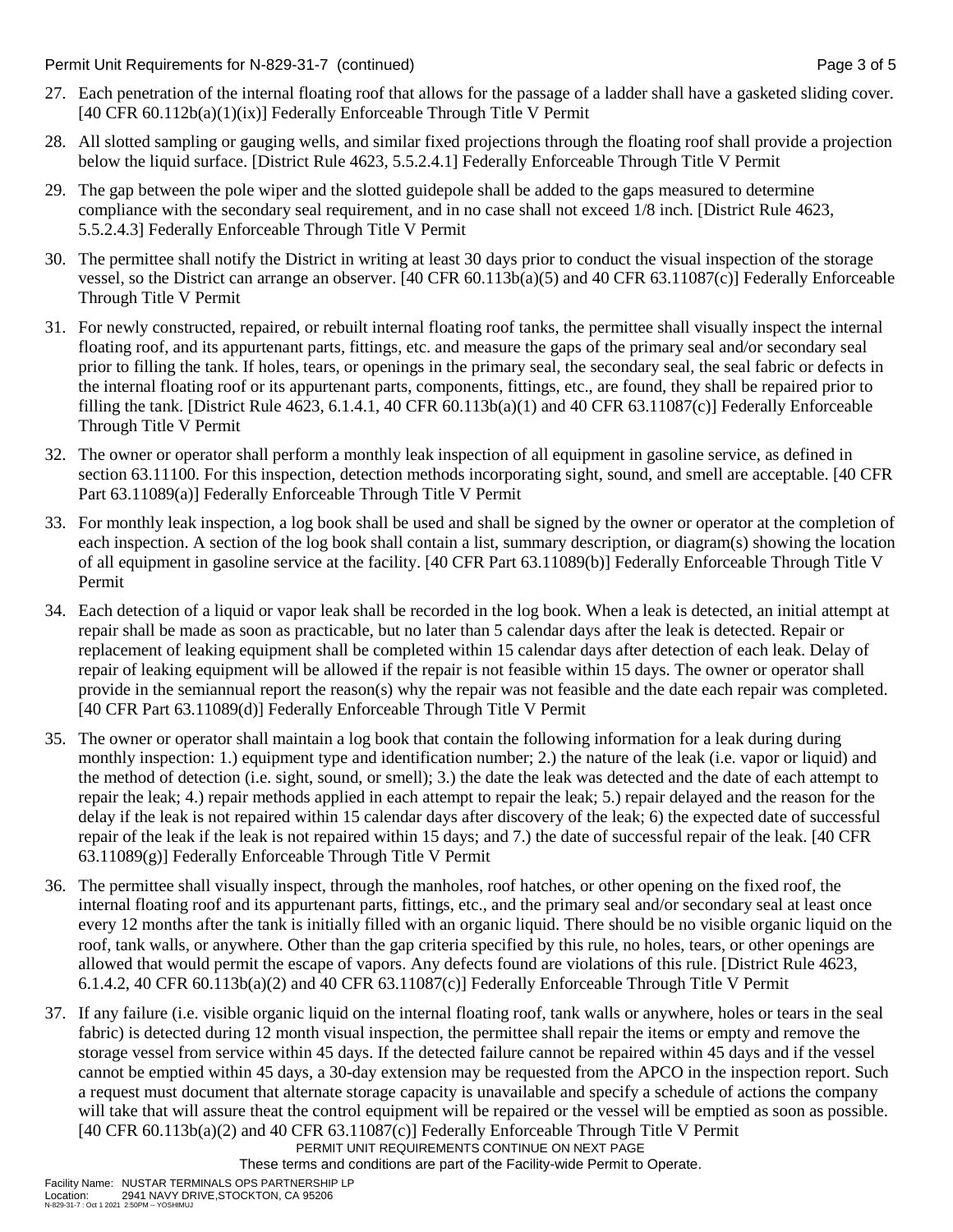### Permit Unit Requirements for N-829-31-7 (continued) Page 4 of 5

- 38. The permittee shall visually inspect the internal floating roof, the primary seal, the secondary seal, gaskets, slotted memberanes and sleeve seals (if any) each time the vessel is emptied and degassed. If the internal floating roof has defects, the primary seal has holes, tears, or other openings in the seal or the seal fabric, or the secondary seal has holes, tears, or other openings in the seal or the seal fabric, or the gaskets no longer close off the liquid surfaces from the atmosphere, or the slotted membrane has more than 10 percent open area, the owner or operator shall repair the items as necessary so that none of the conditions specified in this paragraph exist before refilling the storage vessel. [40 CFR Part 63.11087(c)] Federally Enforceable Through Title V Permit
- 39. The owner or operator shall report the number of equipment leaks not repaired within 15 days after detection in a semiannual report. [40 CFR 63.11089(g)] Federally Enforceable Through Title V Permit
- 40. All covers, seals and lids covering openings in the roof used for sampling and gauging shall be inspected annually by the facility operator to ensure compliance with the provisions of this permit. If one or more of the components are found to leak during an annual inspection, the inspection frequency for that component type shall be changed from annual to quarterly. If none of the components of that type are subsequently found to be leaking during five consecutive inspections, the inspection frequency may be changed from quarterly to annual. Components located in inaccessible (over 15 feet above ground when access is required from the ground or over 6 feet away from a platform when access is required from the platform) locations shall be inspected at least annually and components located in unsafe areas shall be inspected and repaired upon detection. [District Rule 2520, 9.3.2] Federally Enforceable Through Title V Permit
- 41. The operator shall determine the presence of gas leaks using portable hydrocarbon detection instrument in accordance with EPA Method 21. The instrument shall be calibrated before use each day of its use by the procedures specified in Method 21 using the following calibration gases: 1.) Zero air (less than 10 ppm of hydrocarbon in air); and 2.) A mixture of methane or n-hexane and air at a concentration of about, but less than, 10,000 ppm methane or n-hexane. [District Rule 2520, 9.3.2] Federally Enforceable Through Title V Permit
- 42. The operator shall maintain an inspection log containing the following: 1.) Type of component leaking; 2.) Date of leak detection, and method of detection; 3.) Date and emission level of recheck after leak is repaired. Leaks over 10,000 ppmv shall be reported as a deviation. [District Rule 2520, 9.3.2] Federally Enforceable Through Title V Permit
- 43. The permittee shall conduct actual gap measurements of the primary seal and/or secondary seal at least once every 60 months. Other than the gap criteria specified by this permit, no holes, tears, or other openings are allowed that would permit the escape of hydrocarbon vapors. Any defects found shall constitute a violation of this permit. [District Rule 4623 Section 6.1.4.3] Federally Enforceable Through Title V Permit
- 44. The permittee shall submit the reports of the floating roof tank inspections to the APCO within five calendar days after the completion of the inspection only for those tanks that failed to meet the applicable requirements of Rule 4623, Sections 5.2 through 5.5. The inspection report for tanks that that have been determined to be in compliance with the requirements of Sections 5.2 through 5.5 need not be submitted to the APCO, but the inspection report shall be kept on-site and made available upon request by the APCO. The inspection report shall contain all necessary information to demonstrate compliance with the provisions of this rule, including the following: 1.) Date of inspection and names and titles of company personnel doing the inspection; 2.) Tank identification number and Permit to Operate number; 3.) Measurements of the gaps between the tank shell and primary and secondary seals; 4.) Leak-free status of the tank and floating roof deck fittings. Records of the leak-free status shall include the vapor concentration values measured in ppmv. 5.) Data, supported by calculations, demonstrating compliance with the requirements specified in Sections 5.3, 5.4, 5.5.2.3.3, 5.5.2.4.2, and 5.5.2.4.3 of Rule 4623. 6.) Any corrective actions or repairs performed on the tank in order to comply with Rule 4623 and the date(s) such actions were taken. [District Rule 4623, 6.3.5 and 40 CFR 63.11087(e)] Federally Enforceable Through Title V Permit
- 45. The permittee shall maintain the records of the internal floating roof landing activities that are performed pursuant to Rule 4623, Sections 5.3.1.3 and 5.4.3. The records shall include information on the true vapor pressure (TVP), API gravity, storage temperature, type of organic liquid stored in the tank, the purpose of landing the roof on its legs, the date of roof landing, duration the roof was on its legs, the level or height at which the tank roof was set to land on its legs, and the lowest liquid level in the tank. [District Rule 4623 Section 6.3.7] Federally Enforceable Through Title V Permit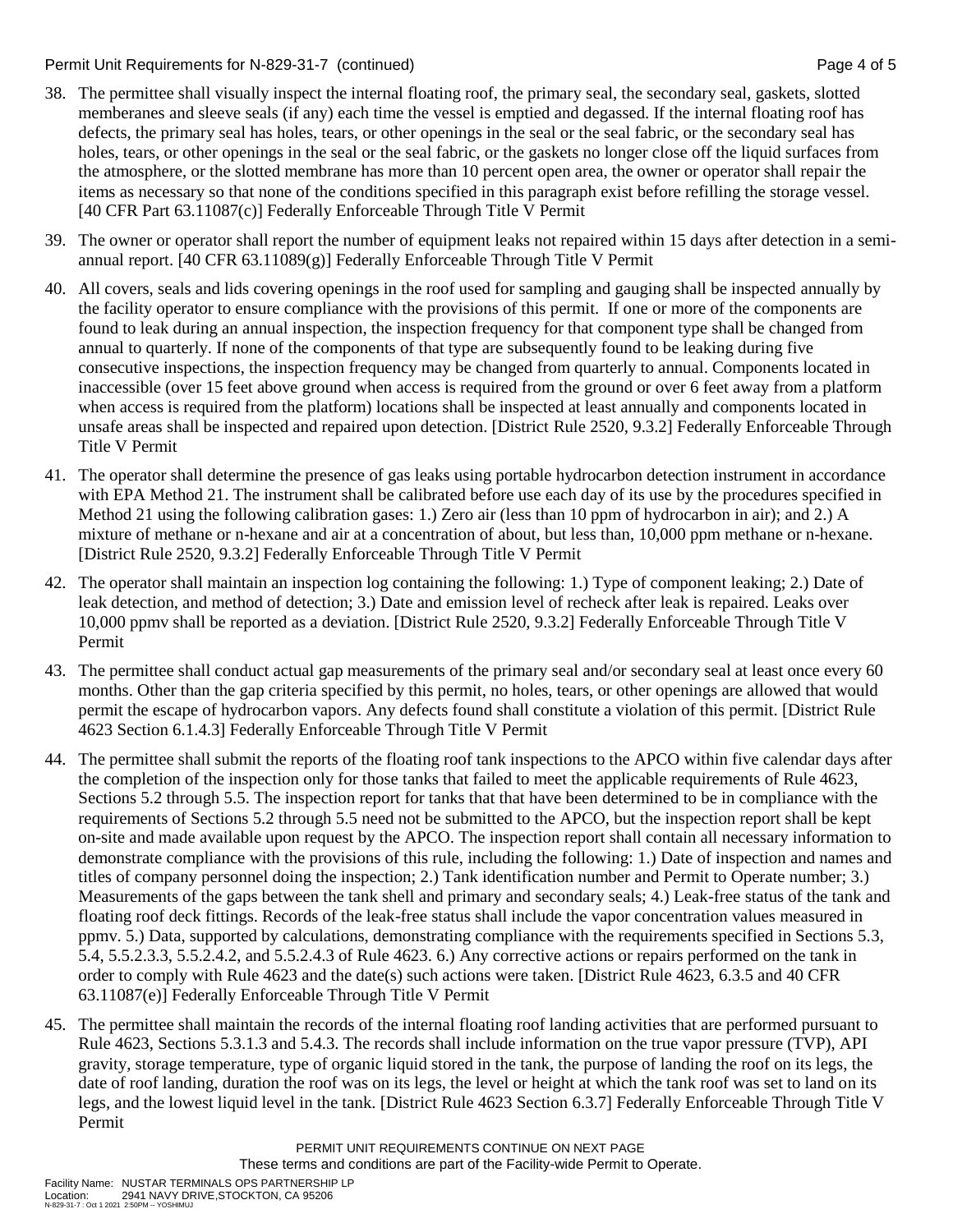Permit Unit Requirements for N-829-31-7 (continued) **Page 5 of 5** and 2011 12:30 Page 5 of 5

- 46. The following test methods shall be used: ASTM Method D287 for determining API Gravity, ASTM Method D4057 sampling for API Gravity testing; ASTM D323 for determining RVP, and converting RVP to TVP at the tank's maximum organic liquid storage temperature; ARB Method 422 for determining exempt halogenated VOCs in gases; EPA Method 21 for measuring gas-leak concentration. Should the owner or operator wish to use test methods other than the ones mentioned in this condition, the methods must be approved by the District prior to its use. [District Rule 4623, 6.4] Federally Enforceable Through Title V Permit
- 47. The permittee shall maintain records of daily, monthly, cumulative annual organic liquid throughput in gallons. The cumulative annual records shall be updated weekly. [District Rule 2201] Federally Enforceable Through Title V Permit
- 48. The permittee shall maintain records of TVP tests and the temperature of the organic liquid stored in the tank. [District Rule 2201] Federally Enforceable Through Title V Permit
- 49. The permittee shall determine the maximum true vapor pressure of the stored organic liquid on a monthly basis, using the calculation methodology listed in Appendix B of District Rule 4623. The permittee shall keep a record of all reid vapor pressure measurements for the stored organic liquid and shall use the highest recorded reid vapor pressure of the month when determining the maximum true vapor pressure. The permittee shall keep a record of the actual storage temperature of the organic storage tank and shall use the highest temperature recorded of the month when determining the maximum true vapor pressure. [District Rule 4623] Federally Enforceable Through Title V Permit
- 50. The permittee shall maintain records sufficient to demonstrate compliance with the daily VOC emission limit. These records shall contain the calculated emission quantity as well as each process variable used in the respective calculations/modeling. [District Rule 2080] Federally Enforceable Through Title V Permit
- 51. The permittee shall keep all records on-site for a period of at least five years. These records shall be made available for District inspection upon request. [District Rules 2201 and 4623, 6.3] Federally Enforceable Through Title V Permit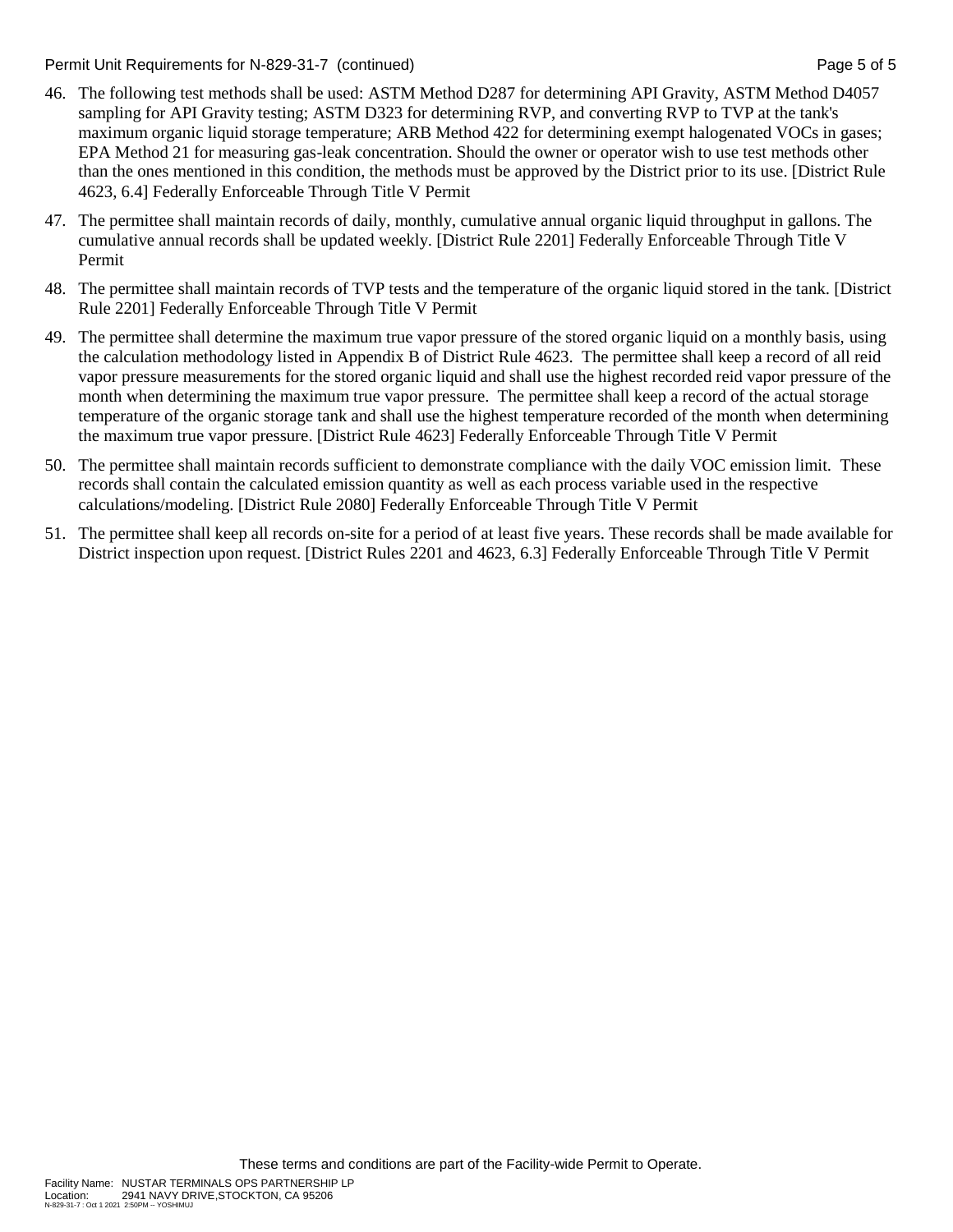### **PERMIT UNIT:** N-829-32-2 **EXPIRATION DATE:** 11/30/2025

### **EQUIPMENT DESCRIPTION:**

MODIFICATION OF 1,953,000 GALLON WELDED INTERNAL FLOATING ROOF GASOLINE, DIESEL, ETHANOL, AND METHANOL STORAGE TANK (#4901) WITH A MECHANICAL SHOE PRIMARY SEAL, A WIPER SECONDARY SEAL AND A SLOTTED GUIDEPOLE:

## **PERMIT UNIT REQUIREMENTS**

- 1. This tank shall only store gasoline, diesel fuel, ethanol, and methanol with a TVP of less than or equal to 10 psia. [District Rule 2201] Federally Enforceable Through Title V Permit
- 2. This tank shall not have more than two (2) turnovers per month. [District Rule 2201] Federally Enforceable Through Title V Permit
- 3. Annual throughput of fuel shall not exceed 46,922,400 gallons. [District Rule 2201] Federally Enforceable Through Title V Permit
- 4. Permittee shall maintain records of monthly and annual throughput of fuel in gallons. [District Rule 2201] Federally Enforceable Through Title V Permit
- 5. Daily emissions shall not exceed 9.0 lbs VOC/day based on a monthly average. [District Rule 2201] Federally Enforceable Through Title V Permit
- 6. The internal floating roof shall rest or float on the liquid surface (but not necessarily in complete contact with it) inside a storage vessel that has a fixed roof. The internal roof shall be floating on the liquid surface except during initial fill and when the storage vessel is completely emptied or subsequently emptied and refilled. When the roof is resting on the leg supports, the process of filling, emptying, or refilling shall be continuous and shall be accomplished as rapidly as possible. Whenever the permittee intends to land the roof on it's legs, the permittee shall notify the APCO in writing at least five days prior to performing the work. [District Rule 4623] Federally Enforceable Through Title V Permit
- 7. Gaps between the tank shell and the primary seal shall not exceed 1 1/2 inches. [District Rule 4623] Federally Enforceable Through Title V Permit
- 8. The cumulative length of all gaps between the tank shell and the primary seal greater than 1/2 inch shall not exceed 10% of the circumference of the tank. [District Rule 4623] Federally Enforceable Through Title V Permit
- 9. The cumulative length of all primary seal gaps greater than 1/8 inch shall not exceed 30% of the circumference of the tank. [District Rule 4623] Federally Enforceable Through Title V Permit
- 10. No continuous gap in the primary seal greater than 1/8 inch wide shall exceed 10% of the tank circumference. [District Rule 4623] Federally Enforceable Through Title V Permit
- 11. No gap between the tank shell and the secondary seal shall exceed 1/2 inch. [District Rule 4623] Federally Enforceable Through Title V Permit
- 12. The cumulative length of all gaps between the tank shell and the secondary seal, greater than 1/8 inch shall not exceed 5% of the tank circumference. [District Rule 4623] Federally Enforceable Through Title V Permit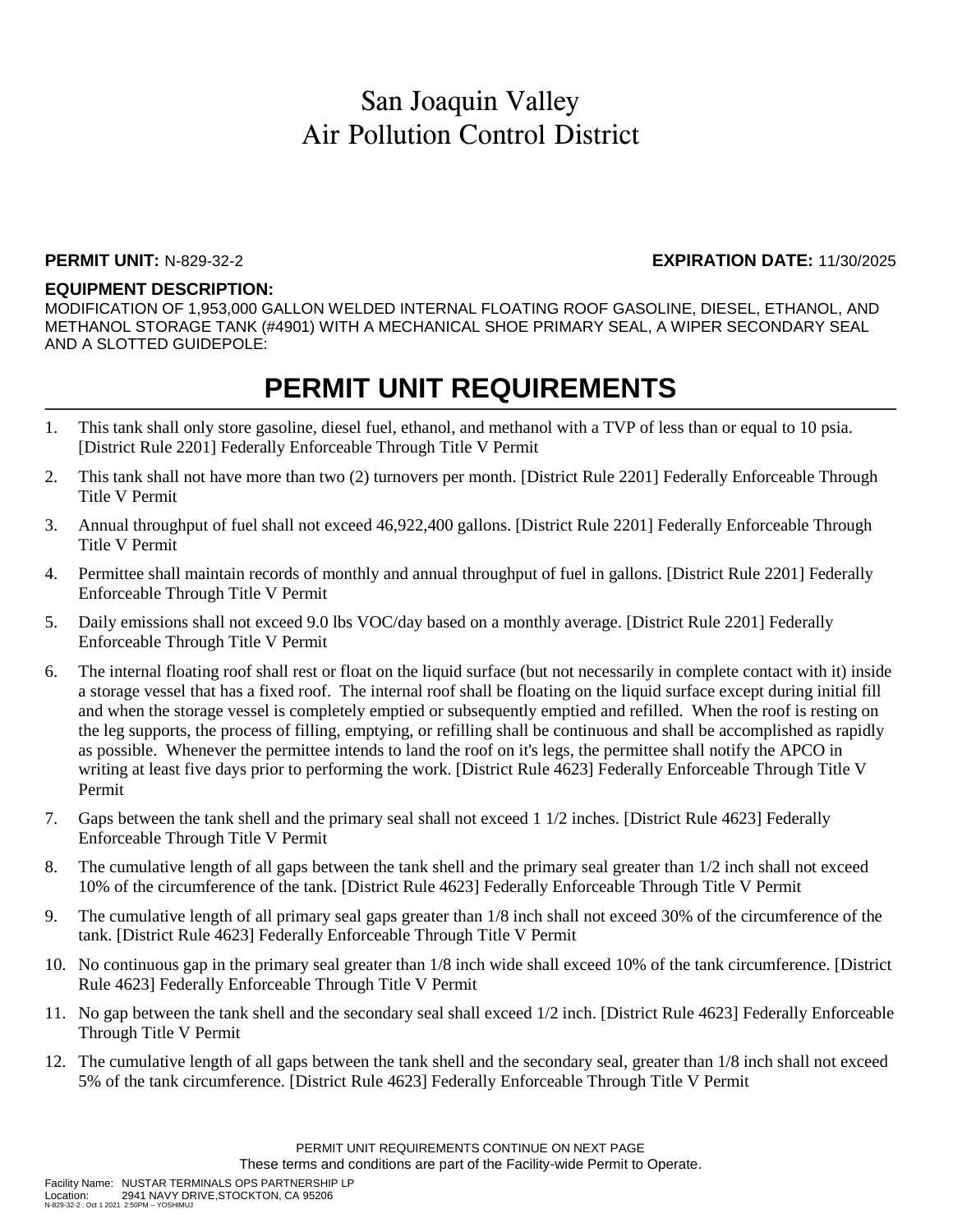Permit Unit Requirements for N-829-32-2 (continued) Page 2 of 3

- 13. The metallic shoe-type seal shall be installed so that one end of the shoe extends into the stored liquid and the other end extends a minimum vertical distance of 11 inches above the stored liquid surface. [District Rule 4623] Federally Enforceable Through Title V Permit
- 14. The geometry of the metallic-shoe type seal shall be such that the maximum gap between the shoe and the tank shell shall be no greater than 3 inches for a length of at least 11 inches in the vertical plane above the liquid. [District Rule 4623] Federally Enforceable Through Title V Permit
- 15. There shall be no holes, tears, or openings in the secondary seal or in the primary seal envelope that surrounds the annular vapor space enclosed by the roof edge, seal fabric, and secondary seal. [District Rule 4623] Federally Enforceable Through Title V Permit
- 16. The secondary seal shall allow easy insertion of probes of up to 1 1/2 inches in width in order to measure gaps in the primary seal. [District Rule 4623] Federally Enforceable Through Title V Permit
- 17. The secondary seal shall extend from the roof to the tank shell and shall not be attached to the primary seal. [District Rule 4623] Federally Enforceable Through Title V Permit
- 18. All openings in the roof used for sampling and gauging, except pressure-vacuum valves which shall be set to within 10% of the maximum allowable working pressure of the roof, shall provide a projection below the liquid surface to prevent belching of liquid and to prevent entrained or formed organic vapor from escaping from the liquid contents of the tank and shall be equipped with a cover, seal or lid that shall be in a closed position at all times, with no visible gaps and be gas tight, except when the device or appurtenance is in use. [District Rule 4623] Federally Enforceable Through Title V Permit
- 19. A leak-free condition is defined as a condition without a gas or liquid leak. A gas leak is defined as a reading in excess of 10,000 ppmv as methane, above background, as measured by a portable hydrocarbon detection instrument in accordance with the procedures specified in EPA Test Method 21. A liquid leak is defined as a dripping rate of more than three (3) drops per minute. A reading in excess of 10,000 ppmv as methane above background or a liquid leak of greater than three (3) drops per minute is a violation of this permit and Rule 4623 and shall be reported as a deviation. [District Rule 4623] Federally Enforceable Through Title V Permit
- 20. Each opening in a non-contact internal floating roof, except for automatic bleeder vents (vacuum breaker vents) and rim space vents, shall provide a projection below the liquid surface. [District Rule 4623] Federally Enforceable Through Title V Permit
- 21. Each opening in the internal floating roof except for leg sleeves, automatic bleeder vents, rim space vents, column wells, ladder wells, sample wells, and stub drains is to be equipped with a cover or lid which is to be maintained in a closed position at all times (i.e., no visible gap) except when the device is in actual use. The cover or lid shall be equipped with a gasket. Covers on each access hatch and automatic gauge float well shall be bolted except when they are in use. [District Rule 4623] Federally Enforceable Through Title V Permit
- 22. Automatic bleeder vents shall be equipped with a gasket and shall be closed at all times when the roof is floating except when the roof is being floated off or is being landed on the roof leg supports. [District Rule 4623] Federally Enforceable Through Title V Permit
- 23. Rim vents shall be equipped with a gasket and are to be set to open only when the internal floating roof is not floating or at the manufacturer's recommended setting. [District Rule 4623] Federally Enforceable Through Title V Permit
- 24. Each penetration of the internal floating roof for the purpose of sampling shall be a sample well. The well shall have a slit fabric cover that covers at least 90% of the opening. The fabric cover must be impermeable. [District Rule 4623] Federally Enforceable Through Title V Permit
- 25. Each penetration of the internal floating roof that allows for passage of a column supporting the fixed roof shall have a flexible fabric sleeve seal or a gasketed sliding cover. The fabric sleeve must be impermeable. [District Rule 4623] Federally Enforceable Through Title V Permit

2941 NAVY DRIVE, STOCKTON, CA 95206

N-829-32-2 : Oct 1 2021 2:50PM -- YOSHIMUJ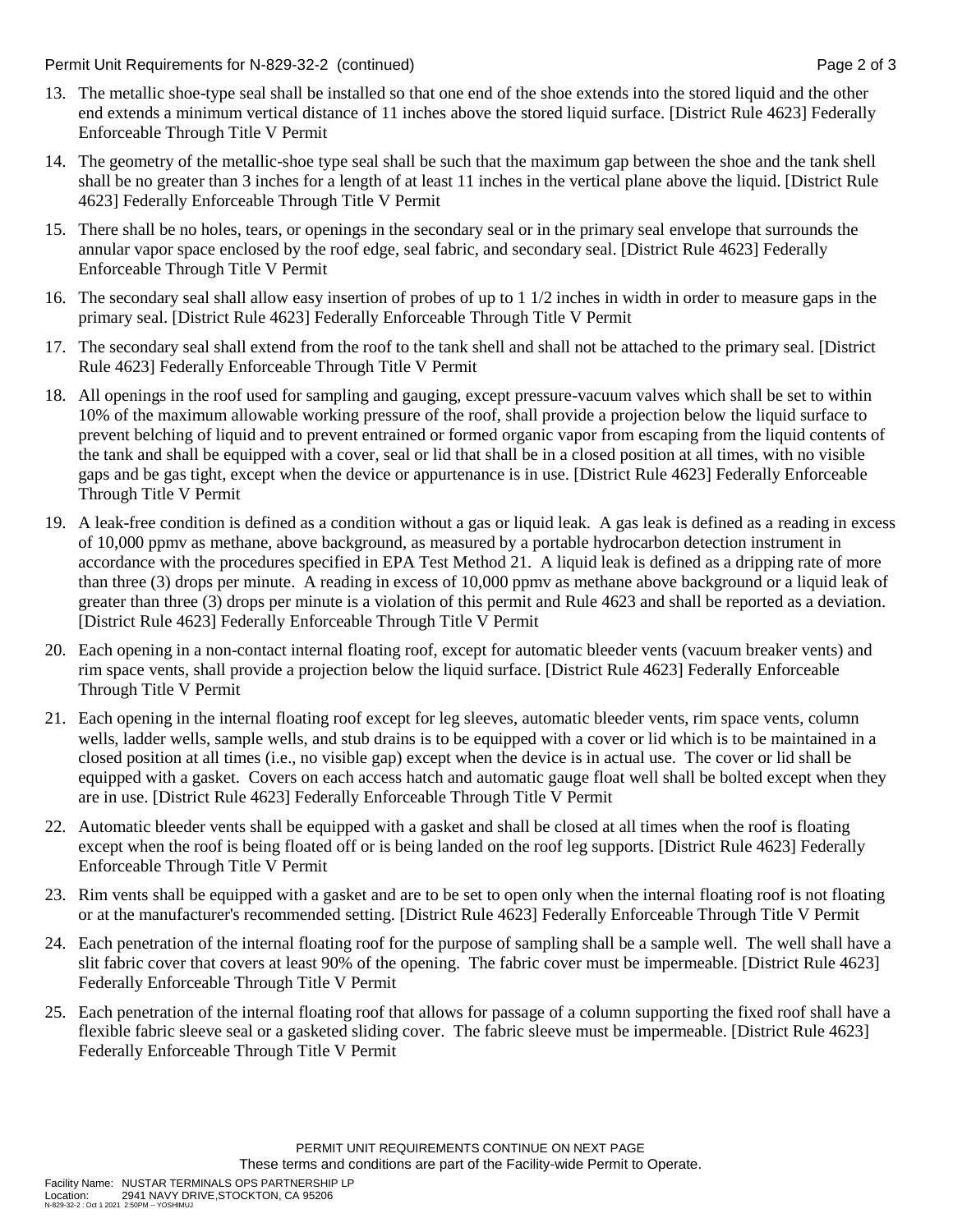Permit Unit Requirements for N-829-32-2 (continued) Page 3 of 3

- 26. The permittee shall visually inspect the internal floating roof, and its appurtenant parts, fittings, etc. and measure the gaps of the primary seal and/or secondary seal prior to filling the tank for newly constructed, repair, or rebuilt internal floating roof tanks. If holes, tears, or openings in the primary seal, the secondary seal, the seal fabric or defects in the internal floating roof or its appurtenant parts, components, fittings, etc., are found, they shall be repaired prior to filling the tank. [District Rule 4623] Federally Enforceable Through Title V Permit
- 27. The permittee shall visually inspect, through the manholes, roof hatches, or other openings on the fixed roof, the internal floating roof and its appurtenant parts, fittings, etc., and the primary seal and/or secondary seal at least once every 12 months after the tank is initially filled with an organic liquid. There should be no visible organic liquid on the roof, tank walls, or anywhere. Other than the gap criteria specified by this rule, no holes, tears, or other openings are allowed that would permit the escape of vapors. Any defects found are violations of this rule. [District Rule 4623] Federally Enforceable Through Title V Permit
- 28. The permittee shall conduct actual gap measurements of the primary seal and/or secondary seal at least once every 60 months. [District Rule 4623] Federally Enforceable Through Title V Permit
- 29. Permittee shall submit a tank inspection plan to the APCO for approval. The plan shall include an inventory of the tanks subject to this rule and a tank inspection schedule. A copy of the operator's tank safety procedures shall be made available to the APCO upon request. The tank inventory shall include tank's identification number, PTO number, maximum tank capacity, dimensions of tank (height and diameter), organic liquid stored, type of primary and secondary seal, type of floating roof (internal or external floating roof), construction date of tank, and location of tank. Any revision to a previously approved tank inspection schedule shall be submitted to the APCO for approval prior to conducting an inspection. [District Rule 4623] Federally Enforceable Through Title V Permit
- 30. Permittee shall submit the reports of the floating roof tank inspections to the APCO within five calendar days after the completion of the inspection only for those tanks that failed to meet the applicable requirements of Rule 4623, Sections 5.2 through 5.5. The inspection report for tanks that that have been determined to be in compliance with the requirements of Sections 5.2 through 5.5 need not be submitted to the APCO, but the inspection report shall be kept on-site and made available upon request by the APCO. The inspection report shall contain all necessary information to demonstrate compliance with the provisions of Rule 4623. [District Rule 4623] Federally Enforceable Through Title V Permit
- 31. Permittee shall maintain the records of the internal floating roof landing activities that are performed pursuant to Rule 4623, Sections 5.3.1.3 and 5.4.3. The records shall include information on the true vapor pressure (TVP), API gravity, storage temperature, type of organic liquid stored in the tank, the purpose of landing the roof on its legs, the date of roof landing, duration the roof was on its legs, the level or height at which the tank roof was set to land on its legs, and the lowest liquid level in the tank. [District Rule 4623] Federally Enforceable Through Title V Permit
- 32. The permittee shall determine the maximum true vapor pressure of the stored organic liquid on a monthly basis, using the calculation methodology listed in Appendix B of District Rule 4623. The permittee shall keep a record of all reid vapor pressure measurements for the stored organic liquid and shall use the highest recorded reid vapor pressure of the month when determining the maximum true vapor pressure. The permittee shall keep a record of the actual storage temperature of the organic storage tank and shall use the highest temperature recorded of the month when determining the maximum true vapor pressure. [District Rule 4623] Federally Enforceable Through Title V Permit
- 33. The permittee shall maintain records sufficient to demonstrate compliance with the daily VOC emission limit. These records shall contain the calculated emission quantity as well as each process variable used in the respective calculations/modeling. [District Rule 2080] Federally Enforceable Through Title V Permit
- 34. All records required to be maintained by this permit shall be maintained for a period of at least five years and shall be made readily available for District inspection upon request. [District Rule 4623] Federally Enforceable Through Title V Permit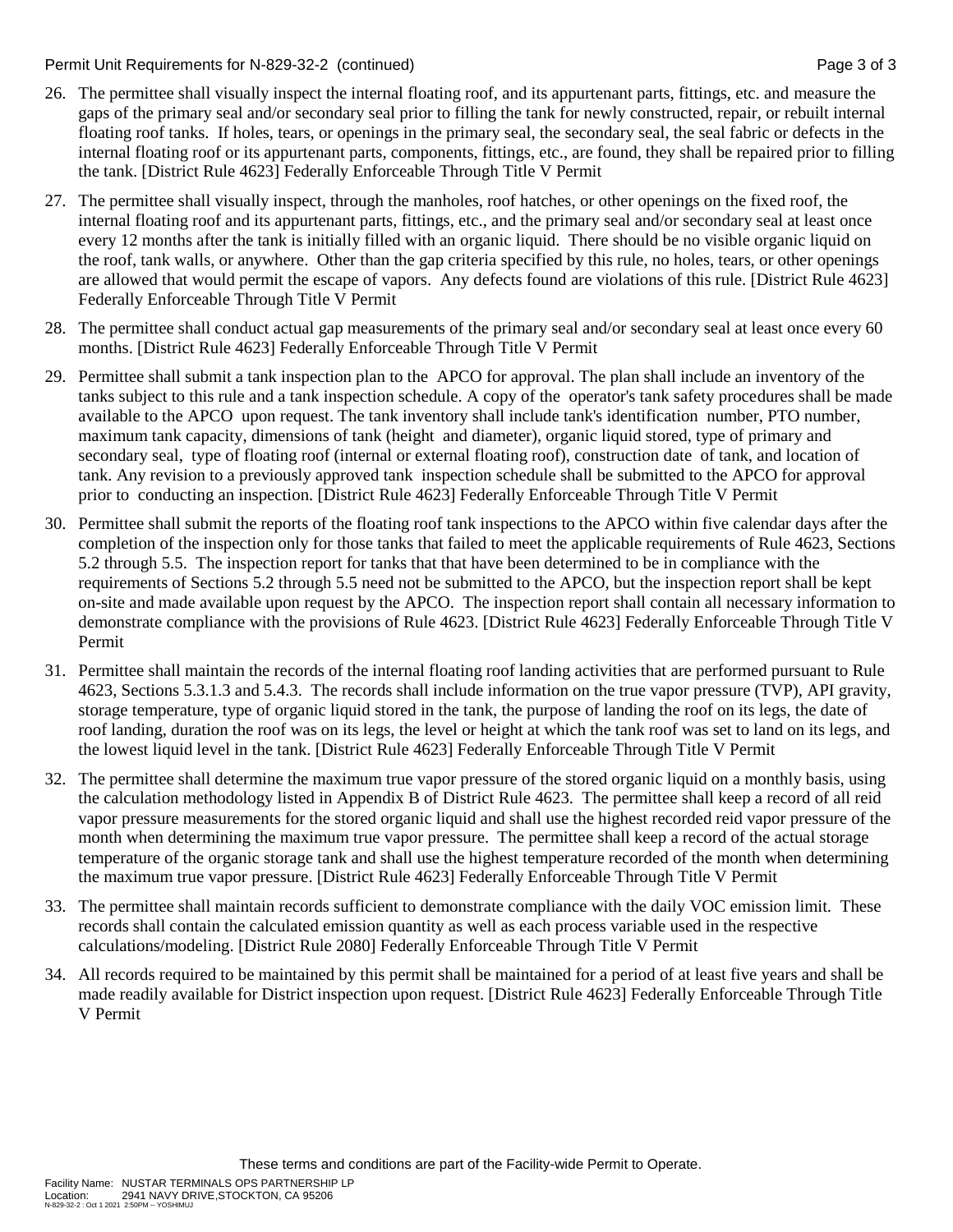### **PERMIT UNIT:** N-829-33-3 **EXPIRATION DATE:** 11/30/2025

### **EQUIPMENT DESCRIPTION:**

MODIFICATION OF 3,365,000 GALLON WELDED INTERNAL FLOATING ROOF GASOLINE, DIESEL, ETHANOL, AND METHANOL STORAGE TANK (#8801) WITH A MECHANICAL SHOE PRIMARY SEAL, A WIPER SECONDARY SEAL AND A SLOTTED GUIDEPOLE:

## **PERMIT UNIT REQUIREMENTS**

- 1. No air contaminant shall be discharged into the atmosphere for a period or periods aggregating more than three minutes in any one hour which is as dark as, or darker than, Ringelmann 1 or 20% opacity. [District Rule 4101] Federally Enforceable Through Title V Permit
- 2. No air contaminant shall be released into the atmosphere which causes a public nuisance. [District Rule 4102]
- 3. This tank shall only store gasoline, diesel fuel, ethanol, and methanol with a TVP of less than or equal to 10 psia. [District Rule 2201] Federally Enforceable Through Title V Permit
- 4. This tank shall not have more than two (2) turnovers per month. [District Rule 2201] Federally Enforceable Through Title V Permit
- 5. Annual throughput of fuel shall not exceed 83,160,000 gallons. [District Rule 2201] Federally Enforceable Through Title V Permit
- 6. Permittee shall maintain records of monthly and annual throughput of fuel in gallons. [District Rule 2201] Federally Enforceable Through Title V Permit
- 7. Daily emissions shall not exceed 13.3 lbs VOC/day based on a monthly average. [District Rule 2201] Federally Enforceable Through Title V Permit
- 8. The internal floating roof shall rest or float on the liquid surface (but not necessarily in complete contact with it) inside a storage vessel that has a fixed roof. The internal roof shall be floating on the liquid surface except during initial fill and when the storage vessel is completely emptied or subsequently emptied and refilled. When the roof is resting on the leg supports, the process of filling, emptying, or refilling shall be continuous and shall be accomplished as rapidly as possible. Whenever the permittee intends to land the roof on it's legs, the permittee shall notify the APCO in writing at least five days prior to performing the work. [District Rule 4623] Federally Enforceable Through Title V Permit
- 9. Gaps between the tank shell and the primary seal shall not exceed 1 1/2 inches. [District Rule 4623] Federally Enforceable Through Title V Permit
- 10. The cumulative length of all gaps between the tank shell and the primary seal greater than 1/2 inch shall not exceed 10% of the circumference of the tank. [District Rule 4623] Federally Enforceable Through Title V Permit
- 11. The cumulative length of all primary seal gaps greater than 1/8 inch shall not exceed 30% of the circumference of the tank. [District Rule 4623] Federally Enforceable Through Title V Permit
- 12. No continuous gap in the primary seal greater than 1/8 inch wide shall exceed 10% of the tank circumference. [District Rule 4623] Federally Enforceable Through Title V Permit
- 13. No gap between the tank shell and the secondary seal shall exceed 1/2 inch. [District Rule 4623] Federally Enforceable Through Title V Permit

PERMIT UNIT REQUIREMENTS CONTINUE ON NEXT PAGE

These terms and conditions are part of the Facility-wide Permit to Operate.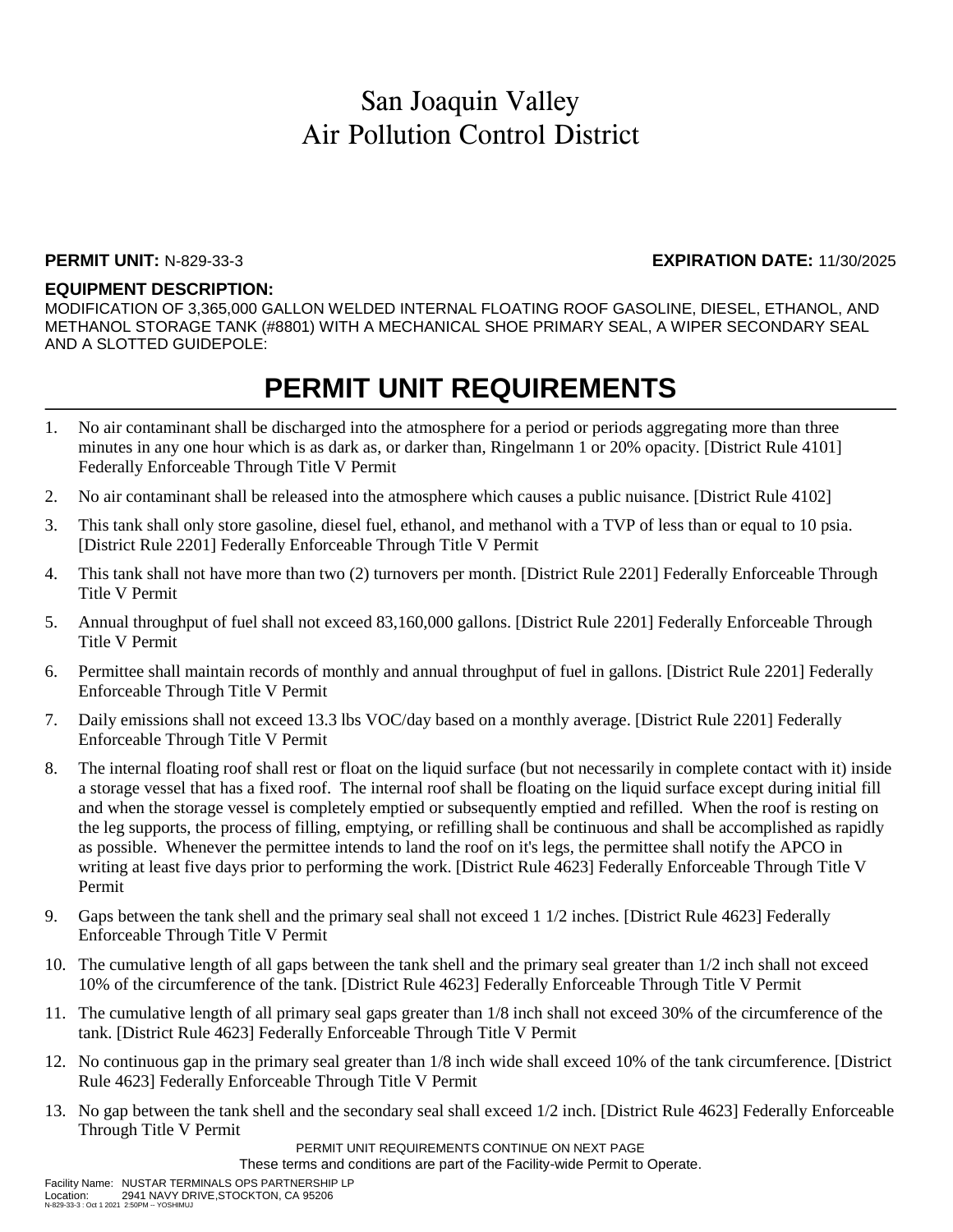Permit Unit Requirements for N-829-33-3 (continued) Page 2 of 3

- 14. The cumulative length of all gaps between the tank shell and the secondary seal, greater than 1/8 inch shall not exceed 5% of the tank circumference. [District Rule 4623] Federally Enforceable Through Title V Permit
- 15. The metallic shoe-type seal shall be installed so that one end of the shoe extends into the stored liquid and the other end extends a minimum vertical distance of 11 inches above the stored liquid surface. [District Rule 4623] Federally Enforceable Through Title V Permit
- 16. The geometry of the metallic-shoe type seal shall be such that the maximum gap between the shoe and the tank shell shall be no greater than 3 inches for a length of at least 11 inches in the vertical plane above the liquid. [District Rule 4623] Federally Enforceable Through Title V Permit
- 17. There shall be no holes, tears, or openings in the secondary seal or in the primary seal envelope that surrounds the annular vapor space enclosed by the roof edge, seal fabric, and secondary seal. [District Rule 4623] Federally Enforceable Through Title V Permit
- 18. The secondary seal shall allow easy insertion of probes of up to 1 1/2 inches in width in order to measure gaps in the primary seal. [District Rule 4623] Federally Enforceable Through Title V Permit
- 19. The secondary seal shall extend from the roof to the tank shell and shall not be attached to the primary seal. [District Rule 4623] Federally Enforceable Through Title V Permit
- 20. All openings in the roof used for sampling and gauging, except pressure-vacuum valves which shall be set to within 10% of the maximum allowable working pressure of the roof, shall provide a projection below the liquid surface to prevent belching of liquid and to prevent entrained or formed organic vapor from escaping from the liquid contents of the tank and shall be equipped with a cover, seal or lid that shall be in a closed position at all times, with no visible gaps and be gas tight, except when the device or appurtenance is in use. [District Rule 4623] Federally Enforceable Through Title V Permit
- 21. A leak-free condition is defined as a condition without a gas or liquid leak. A gas leak is defined as a reading in excess of 10,000 ppmv as methane, above background, as measured by a portable hydrocarbon detection instrument in accordance with the procedures specified in EPA Test Method 21. A liquid leak is defined as a dripping rate of more than three (3) drops per minute. A reading in excess of 10,000 ppmv as methane above background or a liquid leak of greater than three (3) drops per minute is a violation of this permit and Rule 4623 and shall be reported as a deviation. [District Rule 4623] Federally Enforceable Through Title V Permit
- 22. Each opening in a non-contact internal floating roof, except for automatic bleeder vents (vacuum breaker vents) and rim space vents, shall provide a projection below the liquid surface. [District Rule 4623] Federally Enforceable Through Title V Permit
- 23. Each opening in the internal floating roof except for leg sleeves, automatic bleeder vents, rim space vents, column wells, ladder wells, sample wells, and stub drains is to be equipped with a cover or lid which is to be maintained in a closed position at all times (i.e., no visible gap) except when the device is in actual use. The cover or lid shall be equipped with a gasket. Covers on each access hatch and automatic gauge float well shall be bolted except when they are in use. [District Rule 4623] Federally Enforceable Through Title V Permit
- 24. Automatic bleeder vents shall be equipped with a gasket and shall be closed at all times when the roof is floating except when the roof is being floated off or is being landed on the roof leg supports. [District Rule 4623] Federally Enforceable Through Title V Permit
- 25. Rim vents shall be equipped with a gasket and are to be set to open only when the internal floating roof is not floating or at the manufacturer's recommended setting. [District Rule 4623] Federally Enforceable Through Title V Permit
- 26. Each penetration of the internal floating roof for the purpose of sampling shall be a sample well. The well shall have a slit fabric cover that covers at least 90% of the opening. The fabric cover must be impermeable. [District Rule 4623] Federally Enforceable Through Title V Permit
- 27. Each penetration of the internal floating roof that allows for passage of a column supporting the fixed roof shall have a flexible fabric sleeve seal or a gasketed sliding cover. The fabric sleeve must be impermeable. [District Rule 4623] Federally Enforceable Through Title V Permit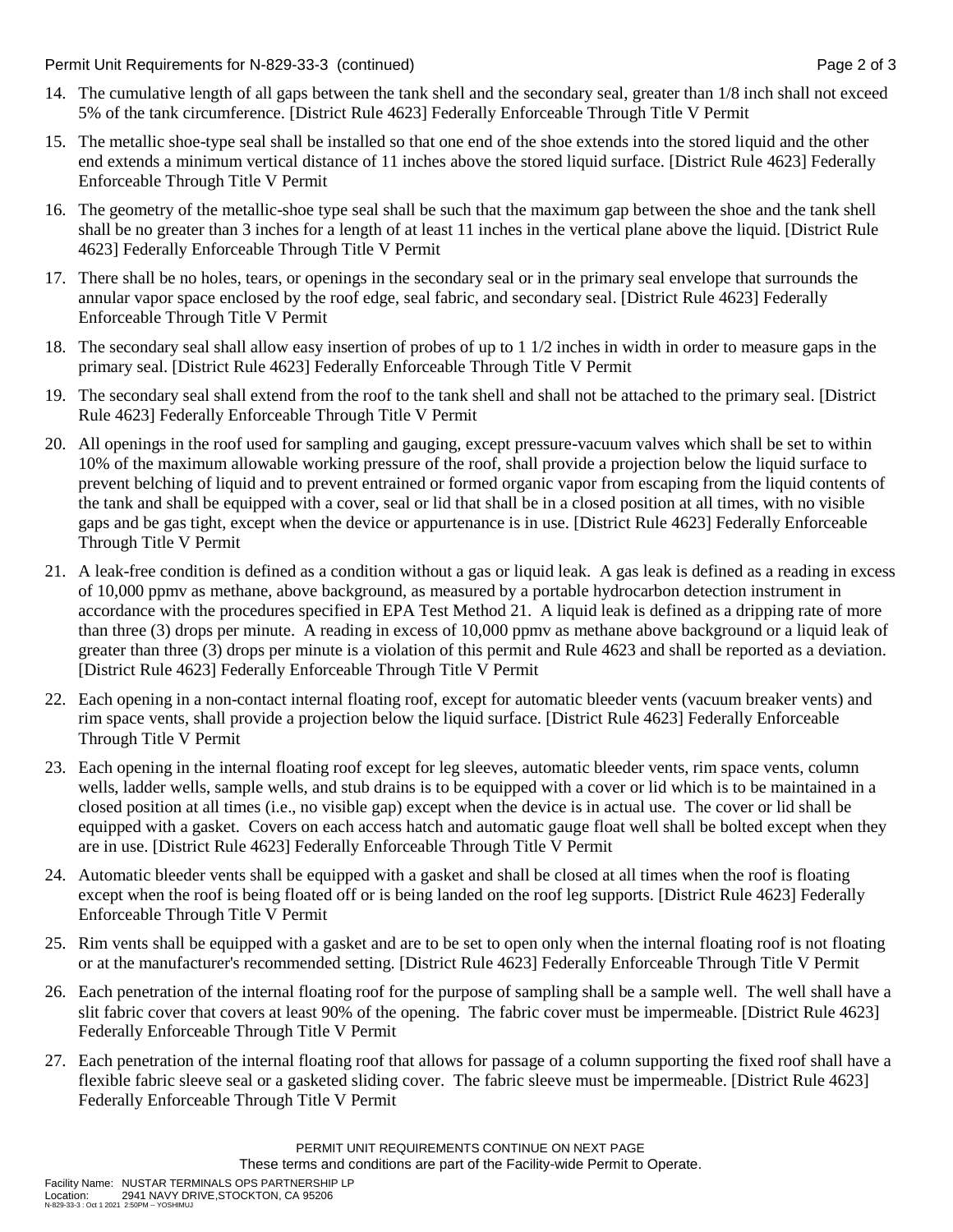Permit Unit Requirements for N-829-33-3 (continued) **Page 3** of 3

- 28. The permittee shall visually inspect the internal floating roof, and its appurtenant parts, fittings, etc. and measure the gaps of the primary seal and/or secondary seal prior to filling the tank for newly constructed, repair, or rebuilt internal floating roof tanks. If holes, tears, or openings in the primary seal, the secondary seal, the seal fabric or defects in the internal floating roof or its appurtenant parts, components, fittings, etc., are found, they shall be repaired prior to filling the tank. [District Rule 4623] Federally Enforceable Through Title V Permit
- 29. The permittee shall visually inspect, through the manholes, roof hatches, or other openings on the fixed roof, the internal floating roof and its appurtenant parts, fittings, etc., and the primary seal and/or secondary seal at least once every 12 months after the tank is initially filled with an organic liquid. There should be no visible organic liquid on the roof, tank walls, or anywhere. Other than the gap criteria specified by this rule, no holes, tears, or other openings are allowed that would permit the escape of vapors. Any defects found are violations of this rule. [District Rule 4623] Federally Enforceable Through Title V Permit
- 30. The permittee shall conduct actual gap measurements of the primary seal and/or secondary seal at least once every 60 months. [District Rule 4623] Federally Enforceable Through Title V Permit
- 31. Permittee shall submit a tank inspection plan to the APCO for approval. The plan shall include an inventory of the tanks subject to this rule and a tank inspection schedule. A copy of the operator's tank safety procedures shall be made available to the APCO upon request. The tank inventory shall include tank's identification number, PTO number, maximum tank capacity, dimensions of tank (height and diameter), organic liquid stored, type of primary and secondary seal, type of floating roof (internal or external floating roof), construction date of tank, and location of tank. Any revision to a previously approved tank inspection schedule shall be submitted to the APCO for approval prior to conducting an inspection. [District Rule 4623] Federally Enforceable Through Title V Permit
- 32. Permittee shall submit the reports of the floating roof tank inspections to the APCO within five calendar days after the completion of the inspection only for those tanks that failed to meet the applicable requirements of Rule 4623, Sections 5.2 through 5.5. The inspection report for tanks that that have been determined to be in compliance with the requirements of Sections 5.2 through 5.5 need not be submitted to the APCO, but the inspection report shall be kept on-site and made available upon request by the APCO. The inspection report shall contain all necessary information to demonstrate compliance with the provisions of Rule 4623. [District Rule 4623] Federally Enforceable Through Title V Permit
- 33. Permittee shall maintain the records of the internal floating roof landing activities that are performed pursuant to Rule 4623, Sections 5.3.1.3 and 5.4.3. The records shall include information on the true vapor pressure (TVP), API gravity, storage temperature, type of organic liquid stored in the tank, the purpose of landing the roof on its legs, the date of roof landing, duration the roof was on its legs, the level or height at which the tank roof was set to land on its legs, and the lowest liquid level in the tank. [District Rule 4623] Federally Enforceable Through Title V Permit
- 34. The permittee shall determine the maximum true vapor pressure of the stored organic liquid on a monthly basis, using the calculation methodology listed in Appendix B of District Rule 4623. The permittee shall keep a record of all reid vapor pressure measurements for the stored organic liquid and shall use the highest recorded reid vapor pressure of the month when determining the maximum true vapor pressure. The permittee shall keep a record of the actual storage temperature of the organic storage tank and shall use the highest temperature recorded of the month when determining the maximum true vapor pressure. [District Rule 4623] Federally Enforceable Through Title V Permit
- 35. The permittee shall maintain records sufficient to demonstrate compliance with the daily VOC emission limit. These records shall contain the calculated emission quantity as well as each process variable used in the respective calculations/modeling. [District Rule 2080] Federally Enforceable Through Title V Permit
- 36. All records required to be maintained by this permit shall be maintained for a period of at least five years and shall be made readily available for District inspection upon request. [District Rule 4623] Federally Enforceable Through Title V Permit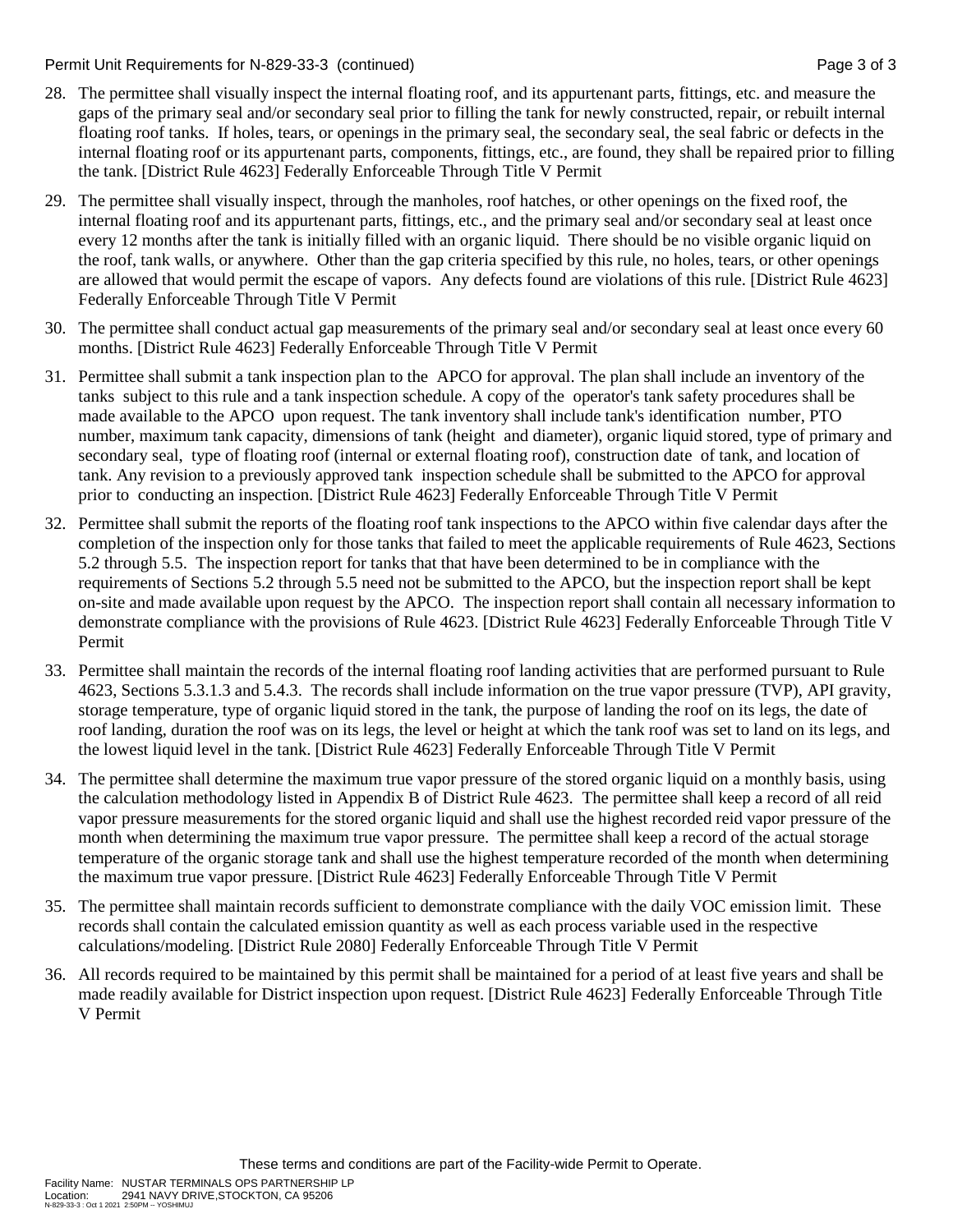### **PERMIT UNIT:** N-829-35-3 **EXPIRATION DATE:** 11/30/2025

#### **EQUIPMENT DESCRIPTION:**

30,000 BBL (1,260,000 GALLON) WELDED INTERNAL FLOATING ROOF TANK (#30006) WITH A MECHANICAL SHOE PRIMARY SEAL, A WIPER SECONDARY SEAL, AND A SLOTTED GUIDEPOLE

## **PERMIT UNIT REQUIREMENTS**

- 1. Only denatured ethanol (97.5% or more by weight ethanol, 2.5% or less by weight gasoline) shall be stored in this tank. The permittee shall maintain sufficient records to demonstrate compliance with this condition. [District Rules 2201 and 4102]
- 2. True vapor pressure (TVP) of the organic liquid stored in the tank shall not exceed 2.8 psia. [District Rule 2201]
- 3. VOC emissions shall not exceed 6.1 pounds in any one day. [District Rule 2201]
- 4. The daily throughput of the organic liquid shall not exceed 25,000 barrels/day or 1,050,000 gallons/day (equivalent to 1 tank turnover/day). [District Rule 2201]
- 5. The monthly throughput of the organic liquid shall not exceed 1,000,000 barrels/month or 42,000,000 gallons/month (equivalent to 4 tank turnover/month). [District Rule 2201]
- 6. The permittee shall determine TVP and the temperature of the organic liquid stored on monthly basis. [District Rule 2201]
- 7. The floating roof shall be floating on the surface of the stored liquid at all times (i.e., off the roof leg supports) except during the initial fill until the roof is lifted off the leg supports and when the tank is completely emptied and subsequently refilled. When the roof is resting on the leg supports the processes of filling or emptying and refilling the tank shall be continuous and shall be accomplished as rapidly as possible. Whenever the permittee intends to land the roof on its legs, the permittee shall notify the APCO in writing at least five calendar days prior to performing the work. The tank must be in compliance with this rule before it may land the roof on its legs. [District Rule 4623 Section 5.4.3, 40 CFR 60.112b(a)(1)(i)] Federally Enforceable Through Title V Permit
- 8. No gap between the tank shell and the primary seal shall exceed one and one-half (1-1/2) inches. [District Rule 4653 Sections 5.3.2.1.1 and 5.4.1] Federally Enforceable Through Title V Permit
- 9. The cumulative length of all gaps between the tank shell and the primary seal: 1) Greater than one-half (1/2) inch shall not exceed 10 percent of the circumference of the tank; and 2) Greater than one-eighth (1/8) inch shall not exceed 30 percent of the circumference of the tank. [District Rule 4623 Sections 5.3.2.1.1 and 5.4.1] Federally Enforceable Through Title V Permit
- 10. The primary seal shall have no continuous gap greater than one-eighth (1/8) inch shall exceed 10 percent of the tank circumference. [District Rule 4623 Sections 5.3.2.1.1 and 5.4.1] Federally Enforceable Through Title V Permit
- 11. No gap between the tank shell and the secondary seal shall exceed one-half (1/2) inch. [District Rule 4623 Sections 5.3.2.1.2 and 5.4.1] Federally Enforceable Through Title V Permit
- 12. The cumulative length of all gaps between the tank shell and the secondary seal, greater than one-eighth (1/8) inch shall not exceed 5 percent of the tank circumference. [District Rule 4623 Sections 5.3.2.1.2 and 5.4.1] Federally Enforceable Through Title V Permit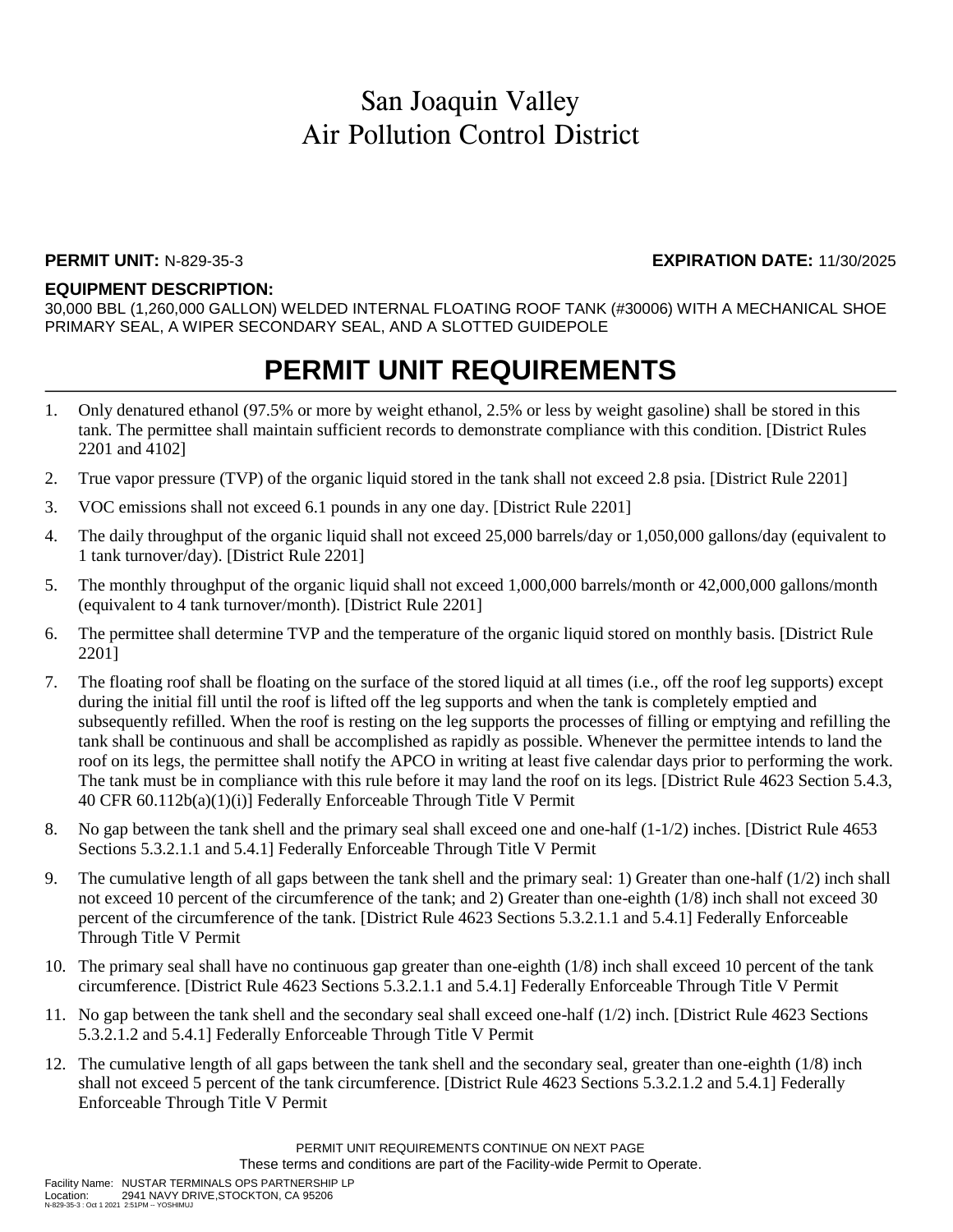Permit Unit Requirements for N-829-35-3 (continued) Page 2 of 4

- 13. The metallic shoe-type seal shall be installed so that one end of the shoe extends into the stored liquid and the other end extends a minimum vertical distance of 18 inches above the stored liquid surface. [District Rule 4623 Section 5.4.1] Federally Enforceable Through Title V Permit
- 14. The geometry of the metallic-shoe type seal shall be such that the maximum gap between the shoe and the tank shell shall be no greater than 3 inches for a length of at least 18 inches in the vertical plane above the liquid. [District Rule 4623 Sections 5.3.2.1.4 and 5.4.1] Federally Enforceable Through Title V Permit
- 15. There shall be no holes, tears, or openings in the secondary seal or in the primary seal envelope that surrounds the annular vapor space enclosed by the roof edge, seal fabric, and secondary seal. [District Rule 4623 Sections 5.3.2.1.5 and 5.4.1] Federally Enforceable Through Title V Permit
- 16. The secondary seal shall allow easy insertion of probes of up to one and one-half (1-1/2) inches in width in order to measure gaps in the primary seal. [District Rule 4623 Sections 5.3.2.1.6 and 5.4.1] Federally Enforceable Through Title V Permit
- 17. The secondary seal shall extend from the roof to the tank shell and shall not be attached to the primary seal. [District Rule 4623 Sections 5.3.2.1.7 and 5.4.1] Federally Enforceable Through Title V Permit
- 18. All openings in the roof used for sampling and gauging shall provide a projection below the liquid surface to prevent belching of liquid and to prevent entrained or formed organic vapor from escaping from the liquid contents of the tank and shall be equipped with a cover, seal or lid. The cover seal or lid shall be in a closed position, with no visible gaps and be gas tight, except when the device or appurtenance is in use. [District Rule 4623 Section 5.5.1] Federally Enforceable Through Title V Permit
- 19. A gas-tight condition is defined as a condition without a gas leak. A gas leak is defined as a reading in excess of 10,000 ppmv, as methane, above background as measured by a portable hydrocarbon detection instrument in accordance with the procedures specified in EPA Test Method 21. A reading in excess of 10,000 ppmv above background is a violation of this permit and Rule 4623 and shall be reported as a deviation. [District Rule 4623 Sections 3.11, 5.1.3, and 6.4.8] Federally Enforceable Through Title V Permit
- 20. Each opening in a non-contact internal floating roof except for automatic bleeder vents (vacuum breaker vents) and rim space vents shall provide a projection below the liquid surface. [District Rule 4623 Section 5.5.2.1.1, 40 CFR 60.112b(a)(1)(iii)] Federally Enforceable Through Title V Permit
- 21. Each opening in the internal floating roof except for leg sleeves, automatic bleeder vents, rim space vents, column wells, ladder wells, sample wells, and stub drains shall be equipped with a cover, or a lid shall be maintained in a closed position at all times (i.e. no visible gaps) except when the device is in use. The cover or lid shall be equipped with a gasket. Covers on each access hatch and automatic gauge float well shall be bolted in place except when they are in use. [District Rule 4623 Section 5.5.2.1.2, 40 CFR 60.112b(a)(1)(iv)] Federally Enforceable Through Title V Permit
- 22. Automatic bleeder vents shall be equipped with a gasket and shall be closed at all times when the roof is floating except when the roof is being floated off or is being landed on the leg roof supports. [District Rule 4623 Section 5.5.2.1.3, 40 CFR 60.112b(a)(1)(v)] Federally Enforceable Through Title V Permit
- 23. Rim vents shall be equipped with a gasket and shall be set to open only when the internal floating roof is not floating or at the manufacturer's recommended setting. [District Rule 4623 Section 5.5.2.1.4, 40 CFR 60.112b(a)(1)(vi)] Federally Enforceable Through Title V Permit
- 24. Each penetration of the internal floating roof for the purpose of sampling shall be a sample well. The well shall have a slit fabric cover that covers at least 90 percent of the opening. The fabric cover must be impermeable. [District Rule 4623 Section 5.5.2.1.5, 40 CFR 60.112b(a)(1)(vii)] Federally Enforceable Through Title V Permit
- 25. Each penetration of the internal floating roof that allows for the passage of a column supporting the fixed roof shall have a flexible fabric sleeve seal or a gasketed sliding cover. The fabric sleeve must be impermeable. [District Rule 4623 Section 5.5.2.1.6, 40 CFR 60.112b(a)(1)(viii)] Federally Enforceable Through Title V Permit
- 26. Each penetration of the internal floating roof that allows for the passage of a ladder shall have a gasketed sliding cover. [40 CFR 60.112b(a)(1)(ix)] Federally Enforceable Through Title V Permit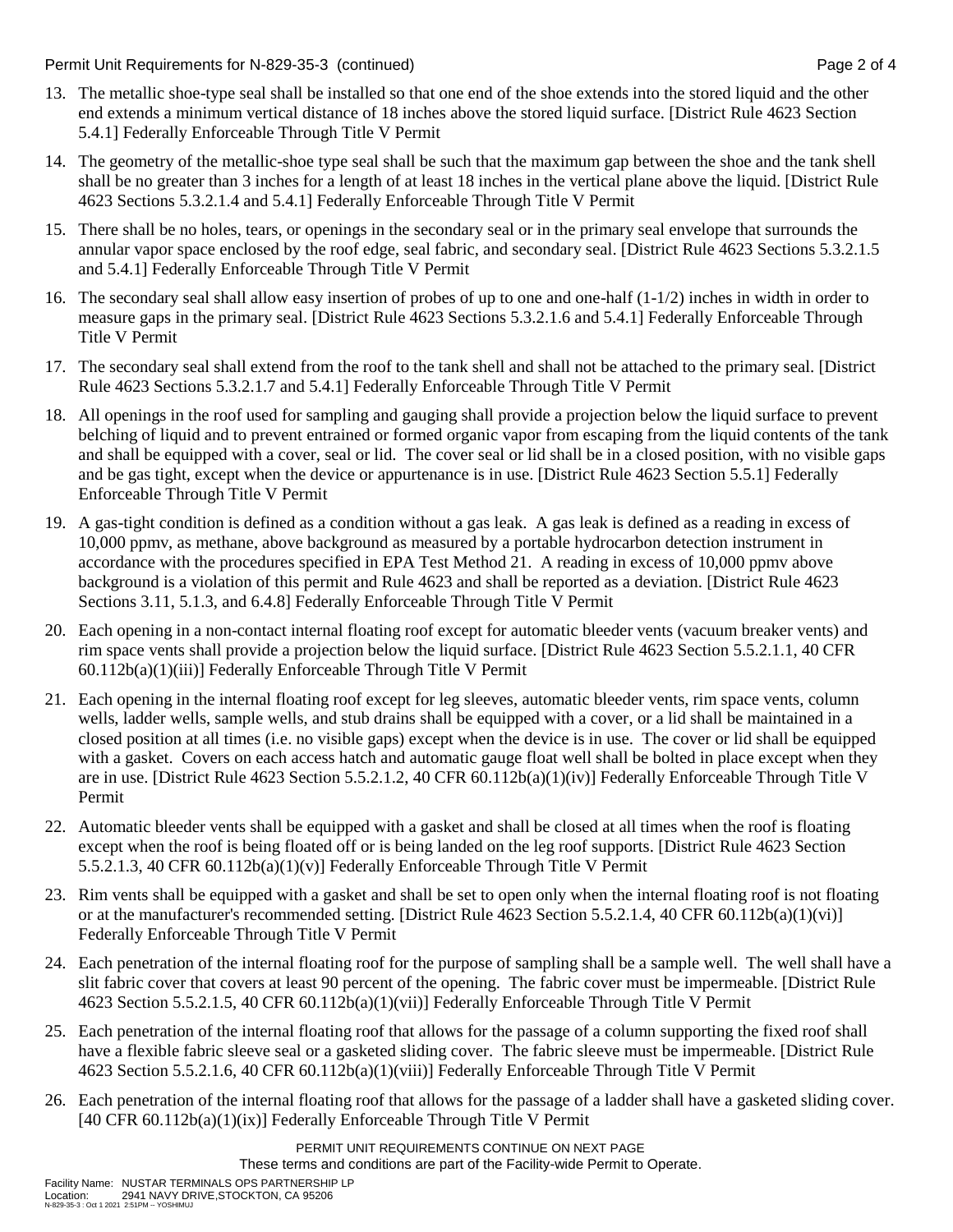Permit Unit Requirements for N-829-35-3 (continued) Page 3 of 4

- 27. All slotted sampling or gauging wells, and similar fixed projections through the floating roof shall provide a projection below the liquid surface. [District Rule 4623 Section 5.5.2.4.1] Federally Enforceable Through Title V Permit
- 28. The gap between the pole wiper and the slotted guidepole shall be added to the gaps measured to determine compliance with the secondary seal requirement, and in no case shall not exceed one-eighth (1/8) inch. [District Rule 4623 Section 5.5.2.4.3] Federally Enforceable Through Title V Permit
- 29. The permittee shall visually inspect the internal floating roof and its appurtenant parts, fittings, etc., and measure the gaps of the primary seal and/or secondary seal prior to filling the tank. If there are holes, tears, or other openings in the primary seal, the secondary seal, or the seal fabric or defects in the internal floating roof or its appurtenant parts, components, fittings, etc., the operator shall repair the defects before filling the tank. [District Rule 4623 Section 6.1.4.1, 40 CFR 60.113b(a)(1)] Federally Enforceable Through Title V Permit
- 30. The permittee shall visually inspect, through the manholes, roof hatches, or other opening on the fixed roof, the internal floating roof and its appurtenant parts, fittings, etc., and the primary seal and/or secondary seal at least once every 12 months after the tank is initially filled with an organic liquid. There should be no visible organic liquid on the roof, tank walls, or anywhere. Other than the gap criteria specified by this rule, no holes, tears, or other openings are allowed that would permit the escape of vapors. Any defects found are violations of this rule. [District Rule 4623 Section 6.1.4.2, 40 CFR 60.113b(a)(2)] Federally Enforceable Through Title V Permit
- 31. If any failure (i.e. visible organic liquid on the internal floating roof, tank walls or anywhere, holes or tears in the seal fabric) is detected during 12 month visual inspection, the permittee shall repair the items or empty and remove the storage vessel from service within 45 days. If the detected failure cannot be repaired within 45 days and if the vessel cannot be emptied within 45 days, a 30-day extension may be requested from the APCO in the inspection report. Such a request must document that alternate storage capacity is unavailable and specify a schedule of actions the company will take that will assure theat the control equipment will be repaired or the vessel will be emptied as soon as possible. [40 CFR 60.113b(a)(2)] Federally Enforceable Through Title V Permit
- 32. The permittee shall conduct actual gap measurements of the primary seal and/or secondary seal at least once every 60 months. Other than the gap criteria specified by this permit, no holes, tears, or other openings are allowed that would permit the escape of hydrocarbon vapors. Any defects found shall constitute a violation of this rule. [District Rule 4623 Section 6.1.4.3] Federally Enforceable Through Title V Permit
- 33. The permittee shall submit the reports of the floating roof tank inspections to the APCO within five calendar days after the completion of the inspection only for those tanks that failed to meet the applicable requirements of Rule 4623, Sections 5.2 through 5.5. The inspection report for tanks that that have been determined to be in compliance with the requirements of Sections 5.2 through 5.5 need not be submitted to the APCO, but the inspection report shall be kept on-site and made available upon request by the APCO. The inspection report shall contain all necessary information to demonstrate compliance with the provisions of this rule, including the following: 1) Date of inspection and names and titles of company personnel doing the inspection. 2) Tank identification number and Permit to Operate number. 3) Measurements of the gaps between the tank shell and primary and secondary seals. 4) Gas-tight status of the tank and floating roof deck fittings. Records of the gas-tight status shall include the vapor concentration values measured in parts per million by volume (ppmv). 5) Data, supported by calculations, demonstrating compliance with the requirements specified in Sections 5.3.1.3 and 5.5.2.4.3 of Rule 4623. 6) Any corrective actions or repairs performed on the tank in order to comply with rule 4623 and the date(s) such actions were taken. [District Rule 4623 Section 6.3.5] Federally Enforceable Through Title V Permit
- 34. Permittee shall maintain the records of the internal floating roof landing activities that are performed pursuant to Rule 4623, Sections 5.3.1.3 and 5.4.3. The records shall include storage temperature, type of organic liquid stored in the tank, the purpose of landing the roof on its legs, the date of roof landing, duration the roof was on its legs, the level or height at which the tank roof was set to land on its legs, and the lowest liquid level in the tank. [District Rule 4623 Section 6.3.7] Federally Enforceable Through Title V Permit
- 35. The permittee shall notify the District in writing at least 30 days prior to conduct the visual inspection of the storage vessel, so the District can arrange an observer. [40 CFR 60.113b(a)(5)] Federally Enforceable Through Title V Permit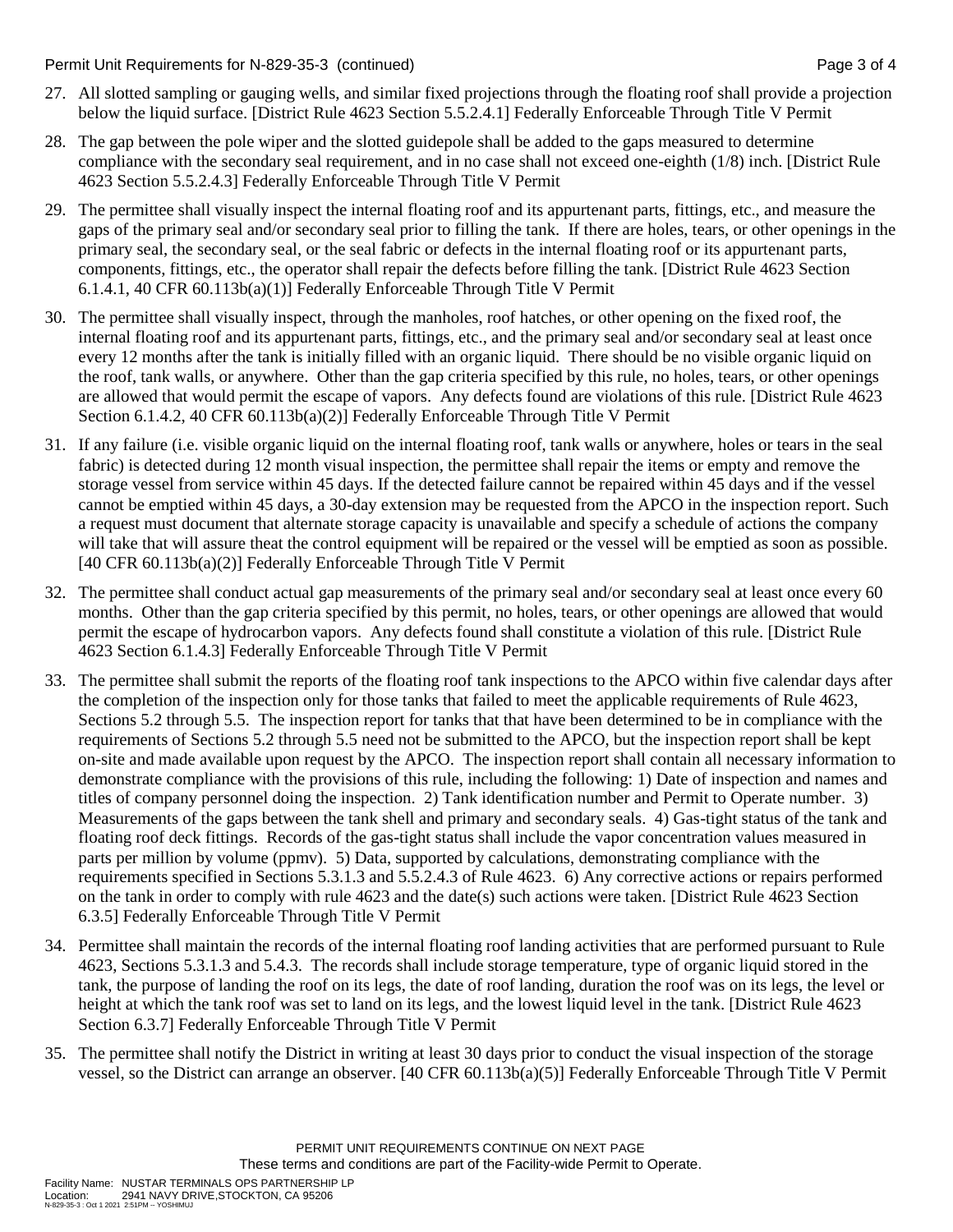Permit Unit Requirements for N-829-35-3 (continued) Page 4 of 4

- 36. The permittee shall maintain records of daily, monthly, cumulative annual organic liquid throughput in gallons. The cumulative annual records shall be updated weekly. [District Rule 2201] Federally Enforceable Through Title V Permit
- 37. The permittee shall maintain records of TVP tests and the temperature of the organic liquid stored in the tank. [District Rule 2201] Federally Enforceable Through Title V Permit
- 38. The permittee shall maintain records sufficient to demonstrate compliance with the daily VOC emission limit. These records shall contain the calculated emission quantity as well as each process variable used in the respective calculations/modeling. [District Rule 2080] Federally Enforceable Through Title V Permit
- 39. The permittee shall keep all records on-site for a period of at least five years. These records shall be made available for District inspection upon request. [District Rules 2201 and 4623] Federally Enforceable Through Title V Permit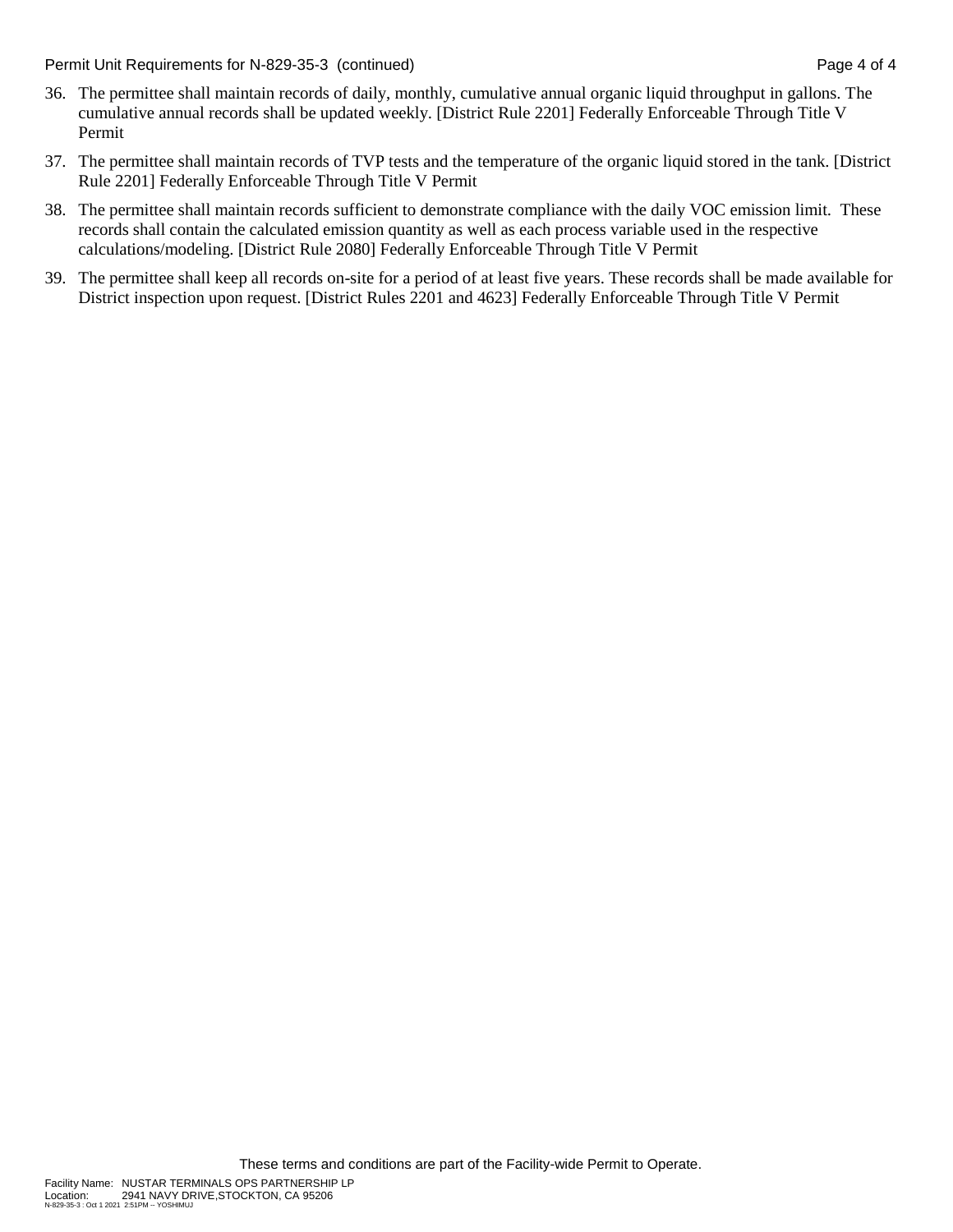### San Joaquin Valley Air Pollution Control District

#### **EQUIPMENT DESCRIPTION:**

DENATURED ETHANOL BULK OFFLOADING OPERATION CONSISTING OF ONE RAILCAR OFFLOADING STATION

# **PERMIT UNIT REQUIREMENTS**

- 1. No air contaminant shall be released into the atmosphere which causes a public nuisance. [District Rule 4102]
- 2. No air contaminant shall be discharged into the atmosphere for a period or periods aggregating more than three minutes in any one hour which is as dark as, or darker than, Ringelmann 1 or 20% opacity. [District Rule 4101]
- 3. The unloading equipment shall be designed, installed, maintained, and operated such that there are no leaks and no excess organic liquid drainage at disconnections. [District Rule 4624]
- 4. A leak is defined as the dripping of VOC-containing liquid at a rate of more than three drops per minute; or the detection of any gaseous or vapor emissions with a concentration of VOC greater than 1,000 ppmv above a background as methane when measured using a portable hydrocarbon detection instrument in accordance with EPA Method 21. [District Rule 4624]
- 5. Each transfer rack handling organic liquids shall be tested for leaks, using EPA Method 21, at least once every calendar quarter. [District Rule 4624]
- 6. The equipment that are found leaking shall be repaired or replaced within 72 hours after detecting the leakage. If the leaking component cannot be repaired or replaced within 72 hours, the component shall be taken out of service until such time the component is repaired or replaced. The repaired or replacement equipment shall be reinspected the first time the equipment is in operation after the repair or replacement. [District Rule 4624]
- 7. The permittee may apply for a written approval from the APCO to change the inspection frequency from quarterly to annually provided no leaks were found during five consecutive quarterly inspections. Upon identification of any leak during an annual inspection, the inspection frequency shall revert back to quarterly, and the operator shall contact the APCO in writing within 14 days. [District Rule 4624]
- 8. The permittee shall maintain a log book that contains the following information: 1.) dates of leak inspections, 2.) the nature of the leak and the method of detection; 3.) findings, 4.) corrective action (date each leak is repaired), 5.) repair methods applied in each attempt to repair the leak; 6.) the reason for the delay if the leak is not repaired within 3 calendar days after discovery of the leak; 7.) the date of successful repair of the leak; and 8.) inspector name and signature. [District Rule 4624]
- 9. The permittee shall keep daily records of the number of organic liquid hose disconnections from railcars for this permit unit. The records shall be updated at least weekly. [District Rule 2080]
- 10. All records shall be maintained on site for a period of at least five years and shall be made available for District, ARB, and EPA inspection upon request. [District Rules 1070, 2080, 4624]
- 11. This permit does not authorize the violation of any conditions established for this facility in the Conditional Use Permit (CUP), Special Use Permit (SUP), Site Approval, Site Plan Review (SPR), or other approval documents issued by a local, state, or federal agency. [Public Resources Code 21000-21177: California Environmental Quality Act]

**PERMIT UNIT:** N-829-37-1 **EXPIRATION DATE:** 11/30/2025